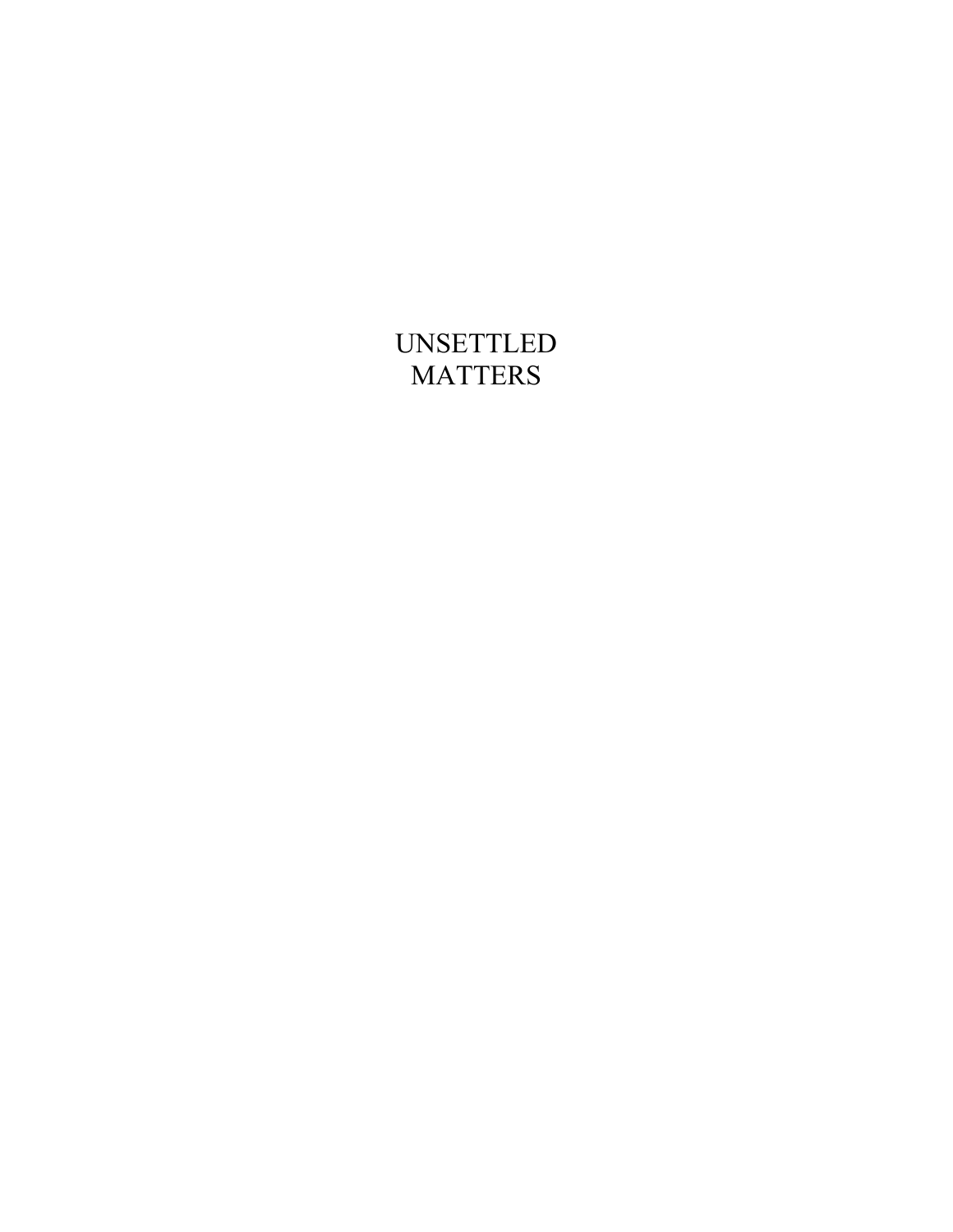# UNSETTLED MATTERS

*The Life and Death of Bruce Lee*

*A Biography by* 

TOM BLEECKER

Gilderoy Publications / Lompoc, California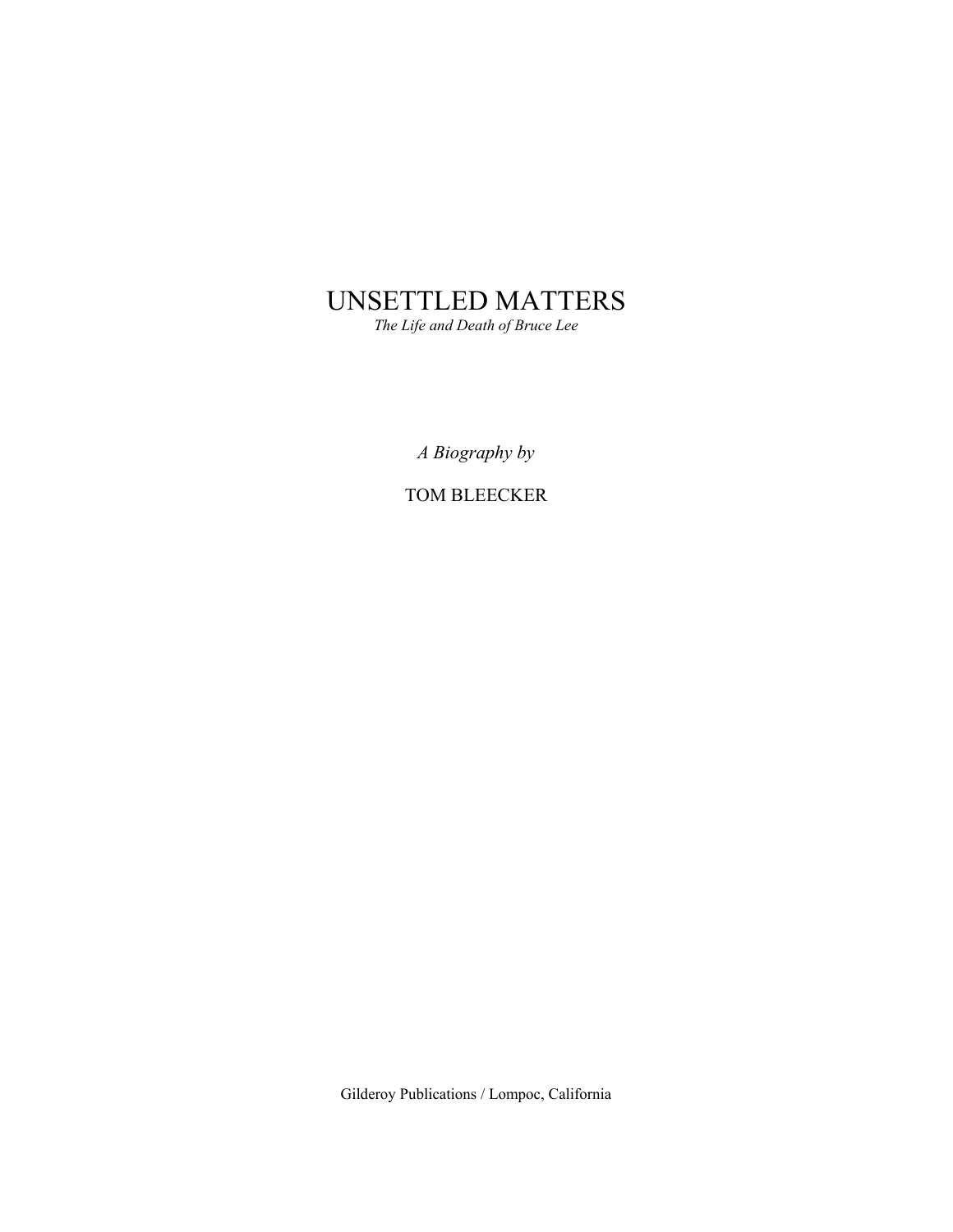Gilderoy Publications titles are available at quantity discounts for sales promotions, premiums or fund raising. For information write to special sales manager, Gilderoy Publications, Post Office Box 2004, Lompoc, CA 93438

UNSETTLED MATTERS Gilderoy Publications, Lompoc, California Copyright 1996 by Tom Bleecker First edition published 1996 Printed in the United States of America

01 00 99 98 97 96 5 4 3 2 1

Library of Congress Catalog Card Number 96-94563

ISBN (paperback): 0-9653132-0-4

Parts of Chapter 20 of the present work appeared in an issue of *Karate Illustrated* magazine (Vol.3 #6) January 1993

The paper used in this publication meets the minimum requirements of the American National Standard for Information Sciences—Performance of Paper for Printed Library Materials, ANSI Z39.48-1984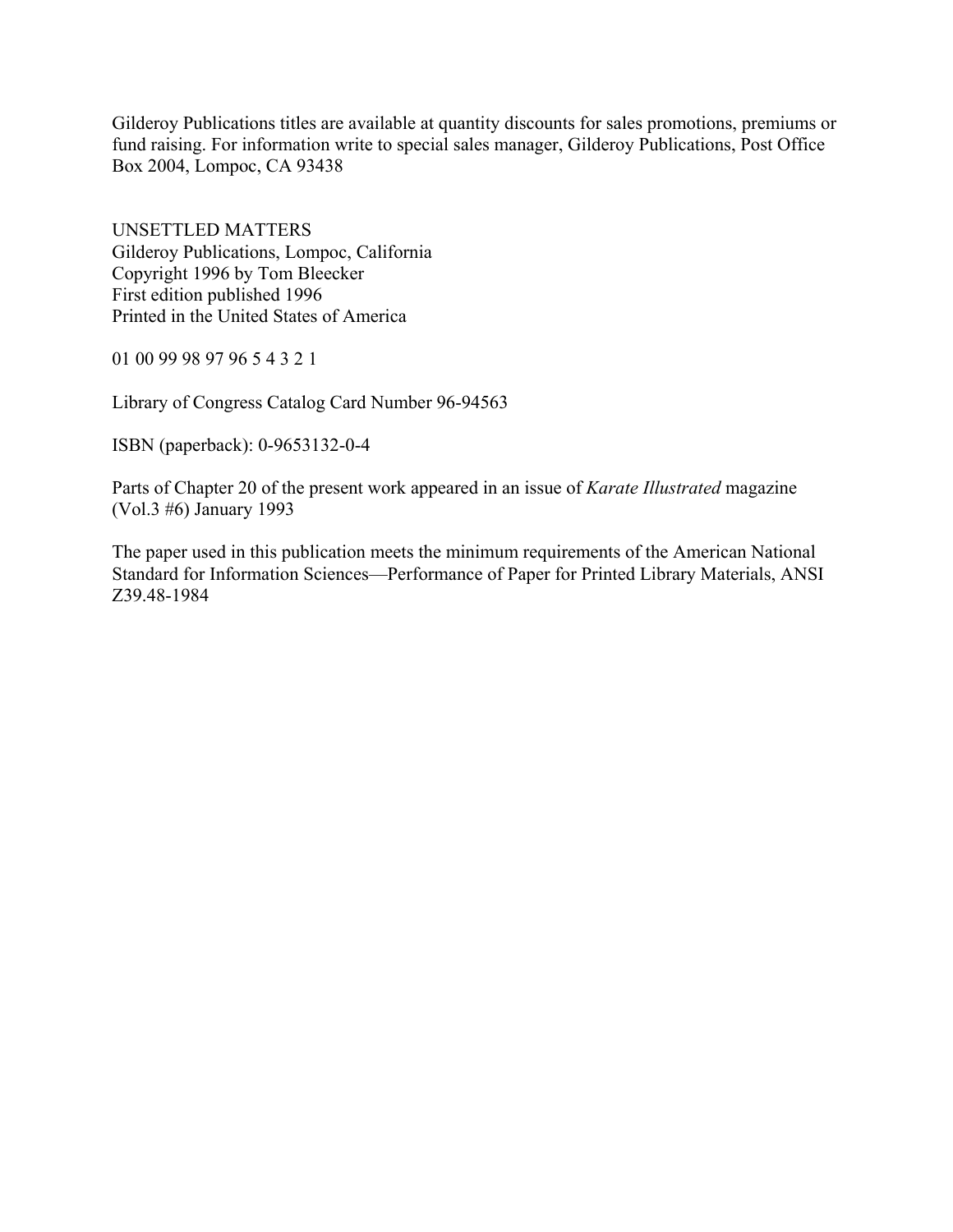# **CONTENTS**

## *Part One (The Life of Bruce Lee)*

Introduction –

- 1 Hong Kong –
- 2 The Seattle Years –
- 3 Hollywood –
- 4 *THE BIG BOSS* and *FIST OF FURY* –
- 5 *THE WAY OF THE DRAGON* –
- 6 *ENTER THE DRAGON* –
- 7 The Final Curtain –

## *Part Two (The Estate of Bruce Lee)*

- $8 -$  The Aftermath  $-$
- 9 The Coroner's Inquest –
- $10$  The Autopsy –
- 11 War Declared –
- 12 Lloyds of London and AIA –
- 13 The Settlement –
- 14 Quiet On the Set
- 15 The Estate of Bruce Lee –
- 16 *GAME OF DEATH* –
- 17 July 20, 1973 Revisited –
- 18 The Devil's Due –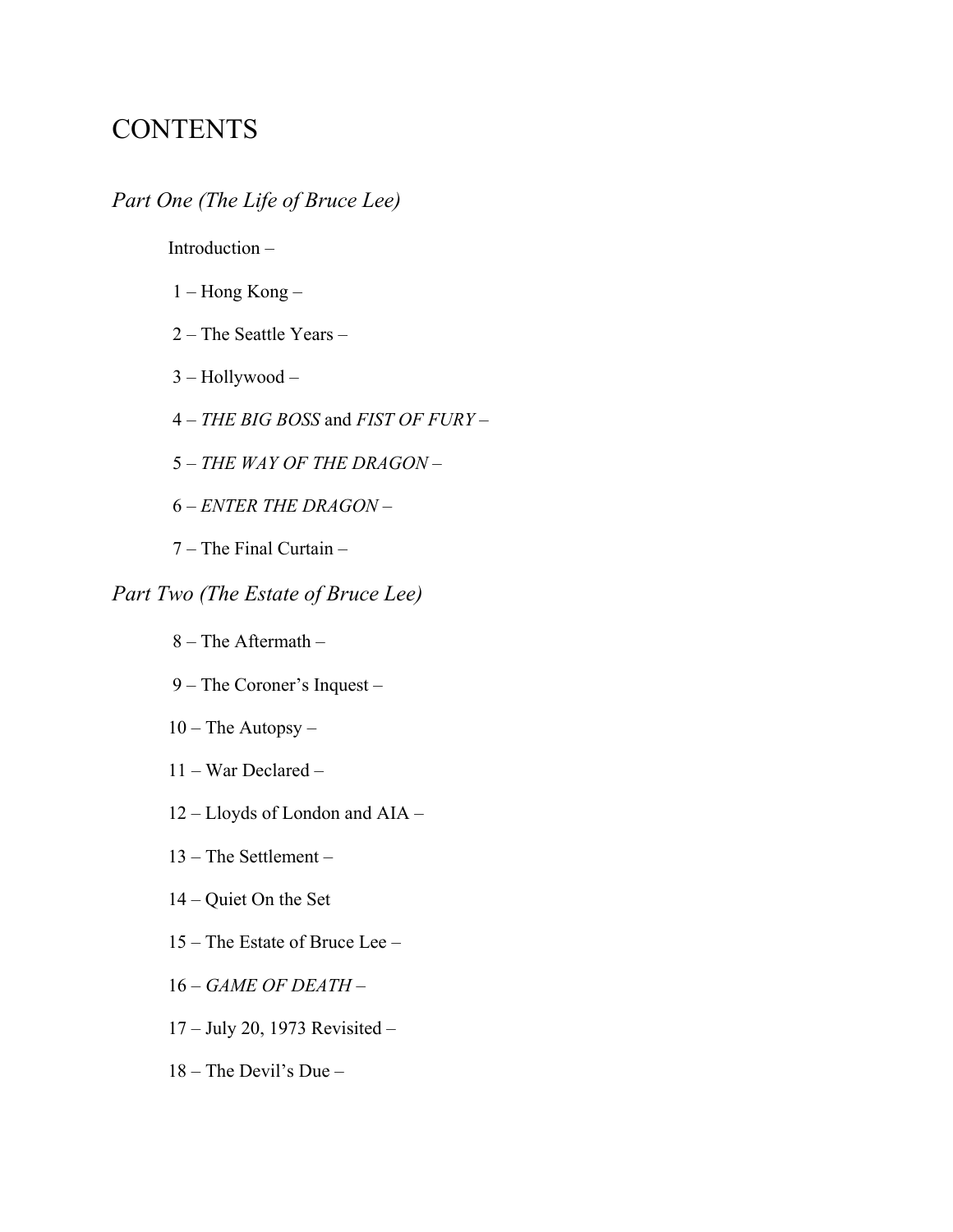19 – Foul Play –

20 – Parting Thoughts –

Bibliography –

Index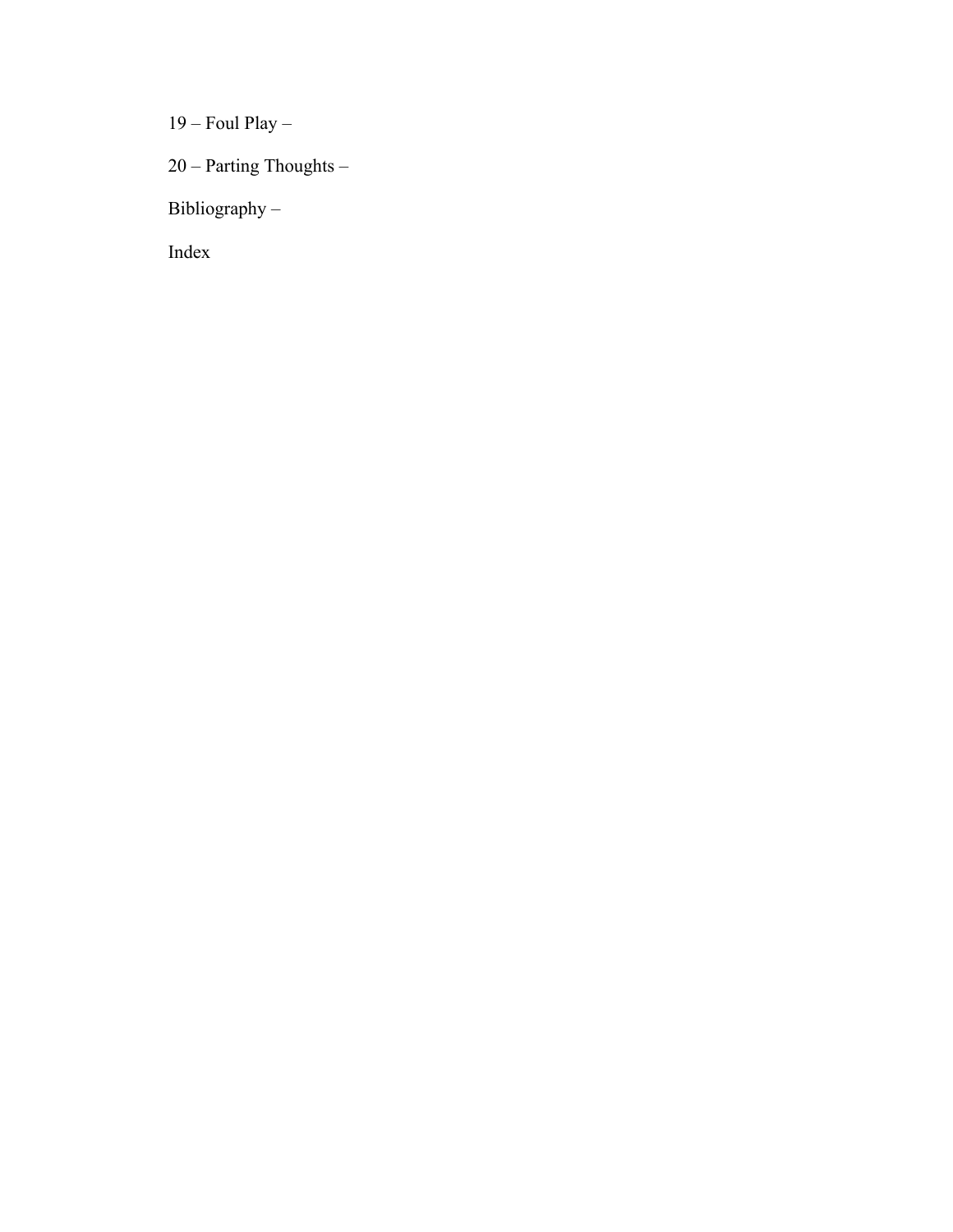With all our most holy illusions knocked higher than Gilderoy's kite, We have had a jolly good lesson, and serves us jolly well right!

--Kipling.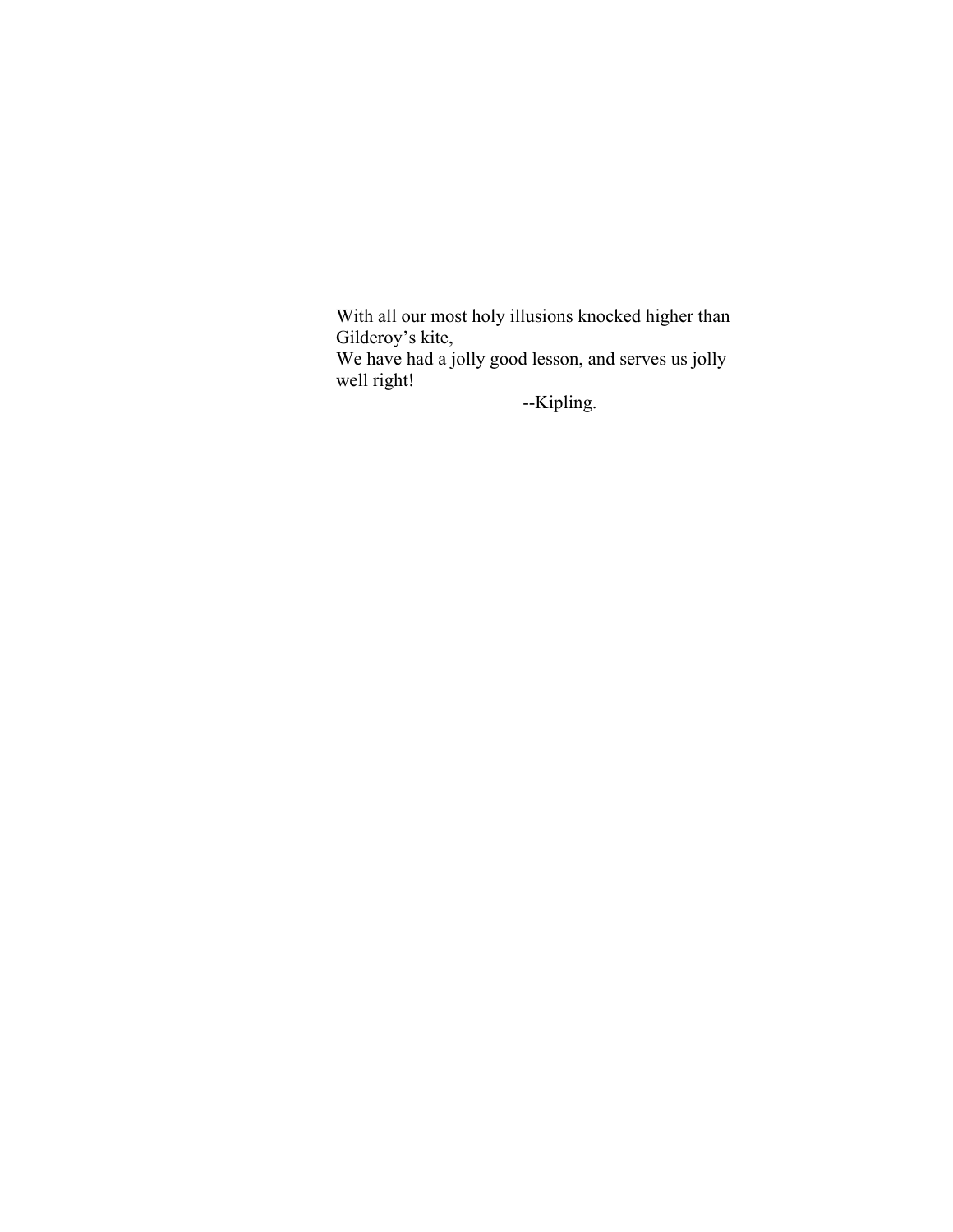Part One

*The Life of Bruce Lee*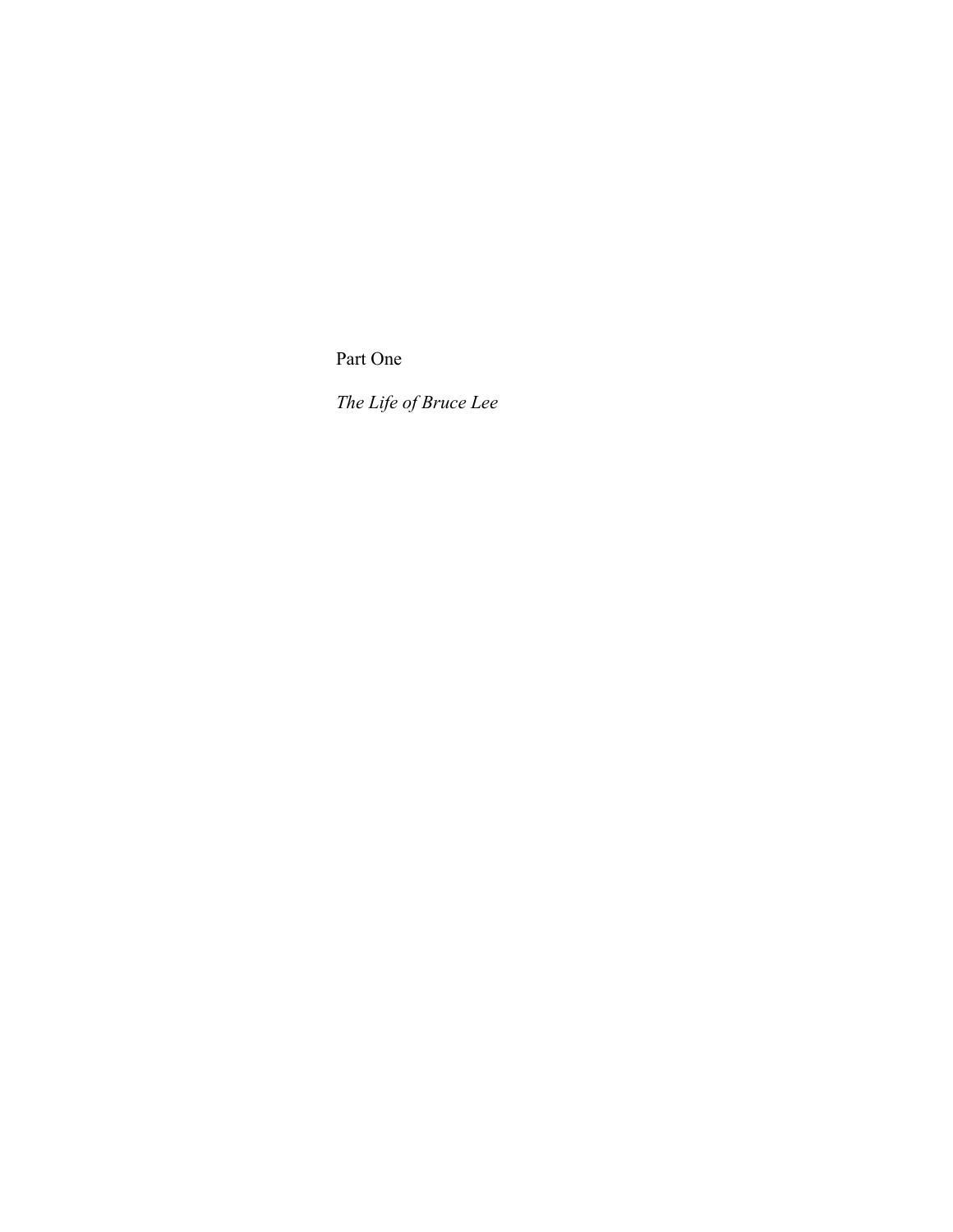#### Introduction

 It was a cold, rainy night thirty-two years ago in Los Angeles, and Ed Parker's black belt class had just ended. I sat in the dressing room gazing at my right shin. There was a swollen lump the size of a golf ball, and the pain was excruciating. I took off my sweat-drenched karate uniform and noted fresh blood on the sleeve of the recently torn rice cloth. I looked for cuts but couldn't find any. Someone else's blood. Ed Parker ran a tough class because Ed Parker was tough. Real tough. Street tough. Hawaiian-born, six-feet tall and a solid 220 pounds, and thought by many to be as fast and as powerful as Muhammad Ali.

 The student roster of the advanced class read like "The Wild Bunch." We had a couple of ex-felons, several Hell's Angels, a recent Mr. Universe, and a college football hero, among others.

 On the tournament circuit there was a group of Parker's students who became known as "The Wrecking Crew." And they fought anyone and everyone. Their most formidable foe was a nearby Tang Soo Do school, whose head instructor was a young man named Chuck Norris.

 Ed Parker's most notorious black belt hung out in Memphis. His name was Elvis Presley, and he didn't own a guitar upon which our school emblem wasn't prominently displayed. It was a select group of Ed Parker's black belts who later became known as the infamous Memphis Mafia. Men whose sole purpose was to protect "The King."

 Back in the sixties when the martial art was in its infancy in this country, it was amazing what power the lay public bestowed upon the elite few who wore the black belts. Mysterious, intimidating, at times even cryptic, many of these men were revered as superhumans, if not gods. If there was a spiritual aspect to this eastern philosophy of deadly fighting, it eluded us Westerners in the worst way. For the most part, we have always been a brawn society, evidenced in the early 1960s as we oiled our vast war machinery for transport to the jungles of Vietnam.

 I carried my shoes and walked across the mats barefoot, noting a new hole in the plaster wall where Bob Cook had kicked Larry Hartsell dangerously close to the plate glass mirrors. I was sitting in the small waiting room putting on my shoes when Ed Parker suddenly emerged from his office and headed for the back of the school.

 Two Chinese men entered through the rear door and were greeted by Parker. The shorter, more reserved, of the two men was James Lee. James had often driven from Oakland to visit Parker, and this time brought with him an unknown kung-fu practitioner from Hong Kong, who was meeting Parker for the first time. His name was Bruce Lee. He was a well dressed, good looking man in his mid-twenties. In sharp contrast to Parker, Bruce stood a mere five-feet-seven inches and weighed around 140 pounds.

 Soon Parker and Bruce began to exchange ideas, with Bruce often using James Lee (no relation to Bruce) to demonstrate his point. Above all else, what instantly impressed me about Bruce was his unmistakable self-confidence. In the two years since I had begun training with Ed Parker, Bruce Lee was the first man who did not appear intimidated by this massive Hawaiian. Although this meeting took place over thirty years ago, three distinct characteristics still stand out in my mind: the intense level of enthusiasm with which Bruce expressed his art; his awesome physical and emotional energy; and most notably the incredible speed of his hands.

 Over the next six years Bruce and I spent a great deal of time in each other's company. In addition to training together in the martial arts, we had both become involved in the Hollywood film industry and, as a result, shared a common life-style and numerous mutual friends.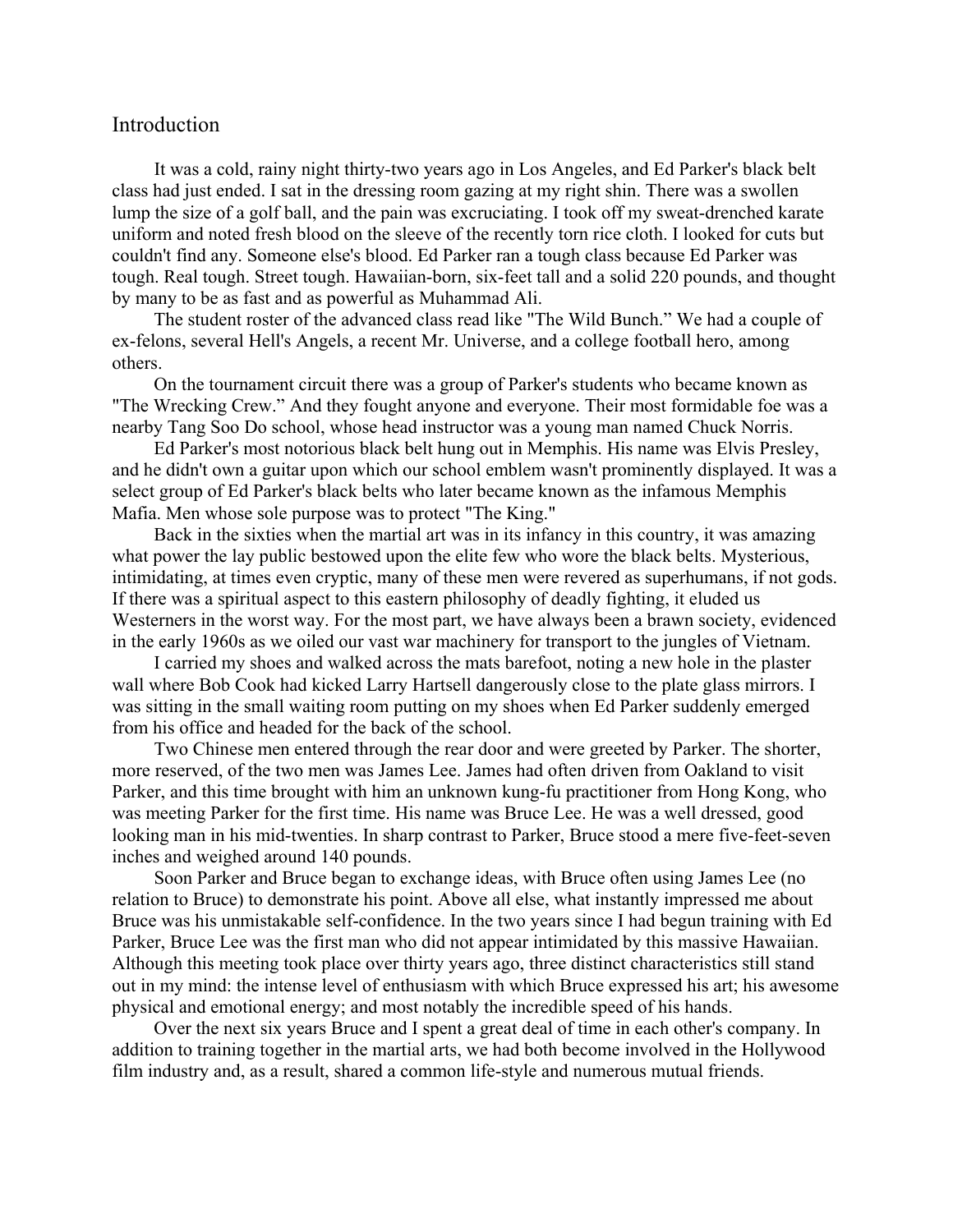The day Bruce died in Hong Kong on July 20, 1973 I was having lunch with Blake Edwards and Julie Andrews. Like so many others, I had either known firsthand or heard secondhand about Bruce's troubles, his extreme weight loss, his life-threatening hospitalization nine weeks earlier, his violent and unpredictable mood swings, his deep depression and growing paranoia, his drinking and drug use, his alleged womanizing, his ongoing battle with the press and his seemingly endless list of enemies. And now he was dead. Dead at the age of thirty-two, curiously from brain edema. In lay terms his brain simply swelled up inside his head. The problem was the doctors had no idea why.

 Fifteen years later I produced a tribute to martial arts Grandmaster Edmund Parker, which was held at the Bonaventure Hotel in Los Angeles on February 27, 1988. Over a thousand friends, students and martial arts dignitaries sat down to a five-course dinner and were entertained throughout the evening. In addition, scores of television and film celebrities came from all over the world to pay tribute to Ed Parker, along with his entire immediate family, many of whom were flown in from Hawaii and Utah. It was truly a grand evening held on a grand scale. Although Ed, at age fifty-seven, was thirty pounds overweight and was occasionally bothered with gout, the martial arts community was stunned when he two years later died in a Honolulu airport of a massive heart attack.

 In the early planning stage of the tribute, I wrote a letter to Bruce Lee's widow, Linda, inviting her to attend on behalf of Bruce. I had not seen Linda since Bruce's death, and I was pleased when I learned that she had accepted my invitation.

 On the evening of the tribute, Linda was accompanied by a man named Adrian Marshall. Back in the mid-sixties, Marshall had trained for a brief period at Parker's WLA school. Later he became Bruce Lee's attorney. Although he had been married for over thirty-five years, Marshall often escorted Linda to various functions having to do with Bruce.

 The following week, Linda and I talked on the telephone, specifically in regard to a book she had been commissioned to write for Ohara Publications. Essentially it was to be an authorized biography of Bruce Lee. She had a problem, however. Although she'd been advanced a considerable sum of money to write the book, she couldn't get beyond the first page.

 In addition to having been for years a close personal friend and student of Bruce's, over the past twenty years I had worked as a professional screenwriter, and so I was a prime candidate to help Linda out of her dilemma. Shortly after our conversation, I traveled to Linda's home in Los Angeles, where she and I discussed the prospect and finally agreed to work together.

 The book that Linda had proposed was actually a rewrite of a Dell paperback first published in 1975. The book was called *Bruce Lee: the Man Only I Knew*, which had been ghostwritten by an English writer named Alan Shadrake, with Linda being listed as author. At the time Linda and I co-authored *The Bruce Lee Story* (Ohara Publications), Linda was employed as a kindergarten teacher in Torrance and, as a result, I often worked alone.

 On the day that I began my research, Linda had left a copy of Shadrake's book in a large room adjacent to the garage. Essentially, everything having to do with Bruce was located in that room, primarily in six large filing cabinets and two closets which, collectively, I was to use as my research material. As to an office, we agreed that we would work in either that room or in Linda's office, which was located at the opposite end of the house.

 The room that housed Bruce's files was the only secured room in the home, which I immediately discerned from the barred windows. Off to one side were Bruce's legendary six black journals, each of which was over five inches thick. Collectively these journals were written by Bruce during his well-publicized back injury in 1970 and allegedly contained the entire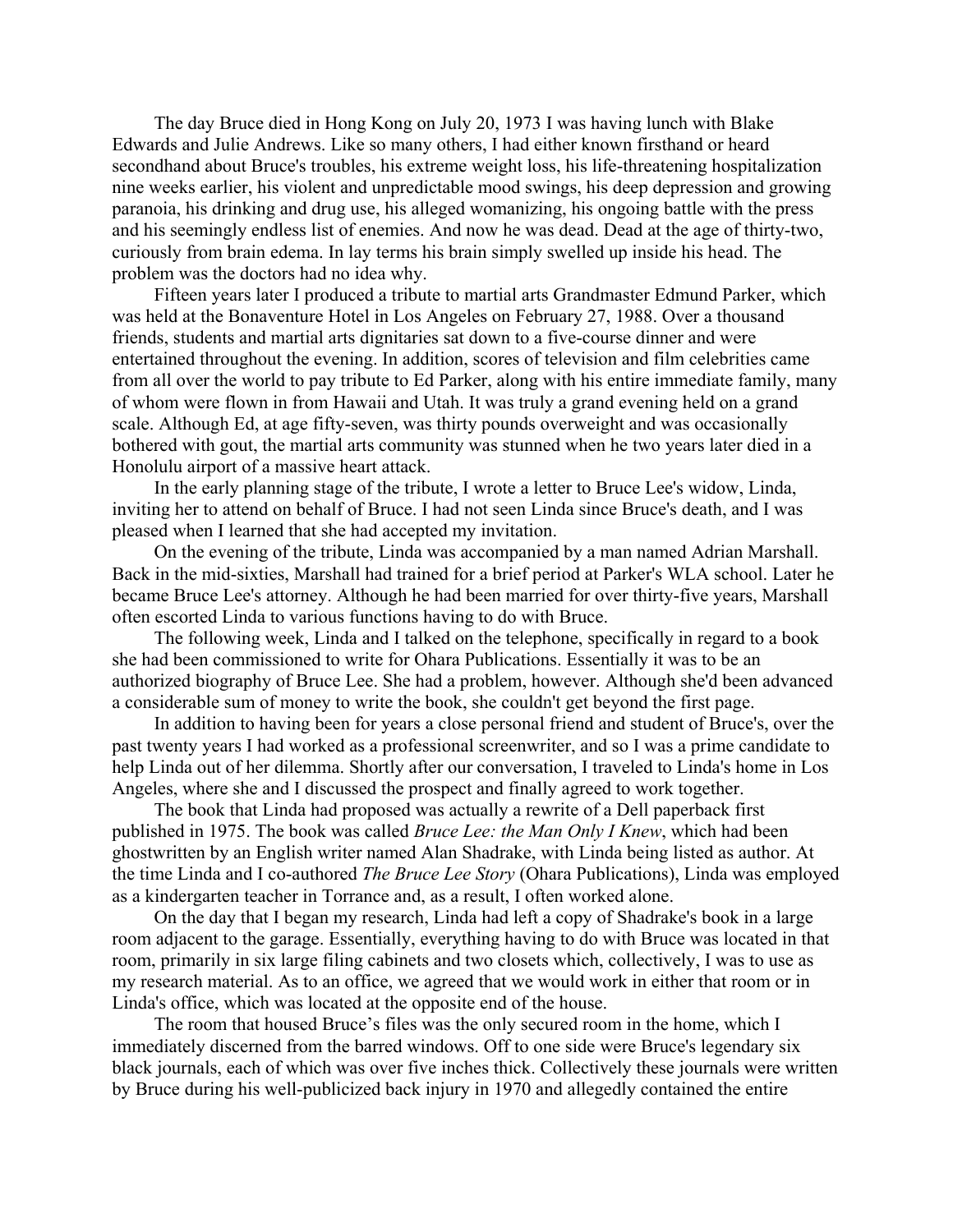source material of Bruce's personal martial art of Jeet Kune Do. Several years after Bruce died, Linda had authorized the publication of *The Tao of Jeet Kune Do,* which purportedly contained the deep and highly secretive wisdom contained in these six journals. And here I stood looking at the actual journals. To a martial artist the experience was akin to a lay Christian stumbling upon the Dead Sea Scrolls.

 A nearby closet door was open, and I flipped on the light and walked inside. Bruce's old boxing gloves, the leather now cracked and faded, were hanging on a wall. Nearby, Bruce's protective headgear, a vast array of martial arts weaponry, a rusted set of weights, jump ropes and a tattered heavy bag. Along one wall were two army footlockers stuffed with unopened fan letters written to Linda after Bruce's death. Sprawled on the floor were the electric shock stimulator and its entanglement of wires and electrodes Bruce used to affix to his muscles so he could exercise even while he slept. I had heard about this electronic contraption, but I'd never seen it. It looked like it once belonged to the German Gestapo. The sight of it made me queasy, and I closed the door.

 To this day I find it difficult to believe that Linda had not anticipated my troubled reaction to what I discovered in the filing cabinets she had directed me to. To begin with, there were far too many lawsuits and medical records. More startling was the voluminous merchandising deals which had been spearheaded by the marketing company Ziv International. How had all this merchandising become connected to the martial arts in Bruce's name? How and why had Bruce's beloved art of kung fu become tied to Madison Avenue? Had this been necessary for Linda and her two children to survive financially after Bruce's death? And what did Adrian Marshall, the man who had accompanied Linda to the tribute, have to do with this? Curiously, his name was attached to practically everything.

 The majority of the cabinet space contained hundreds of legal files, which were housed in an orderly fashion, with the remaining, far less organized space devoted to everything else. In a lower drawer I discovered Bruce's old wallet, his driver's license and his money clip. Elsewhere, hundreds of files dealing with his final years in Hong Kong, including personal correspondences with Hong Kong producers Raymond Chow and Run Run Shaw. Seemingly Linda had kept everything that had ever belonged to Bruce.

 In another cabinet one file stood out among all the others: "BRUCE'S AUTOPSY REPORT." I sat down and read it. By the time I had finished reading it for the third time, I felt sick. Something was wrong. Not just with the autopsy report, but with everything.

 At that moment I found myself thinking about Bruce's Hong Kong funeral and how his HK\$40,000 (US\$8,500) bronze coffin had mysteriously opened during transit to Seattle, and how moisture had entered and caused the dye from his dark blue suit to bleed onto the coffin's white silk interior. The ancient Chinese saw it as a bad omen. "The buried man will not live in peace," they proclaimed. "There are unsettled matters."

 I retrieved Shadrake's book and turned for the door. As I reached for the light switch, I noticed a second closet. This one was closed. I hesitated for a moment and then opened it. It was filled with Bruce's old clothes. His ties, shirts and suits. Fifteen years had passed, and the master's clothes, now faded, hung limp on thin wire hangers. Along the wall was a dresser containing his socks and underwear, along with half-used bottles of after-shave lotion. All this had been brought back from Hong Kong. I closed the door, turned off the light, and left the only room in the house with barred windows.

 Walking to the opposite end of the house, I entered Linda's office. Although the rest of the home had a warm, friendly air, this particular room was dark and impersonal. I sat in the worn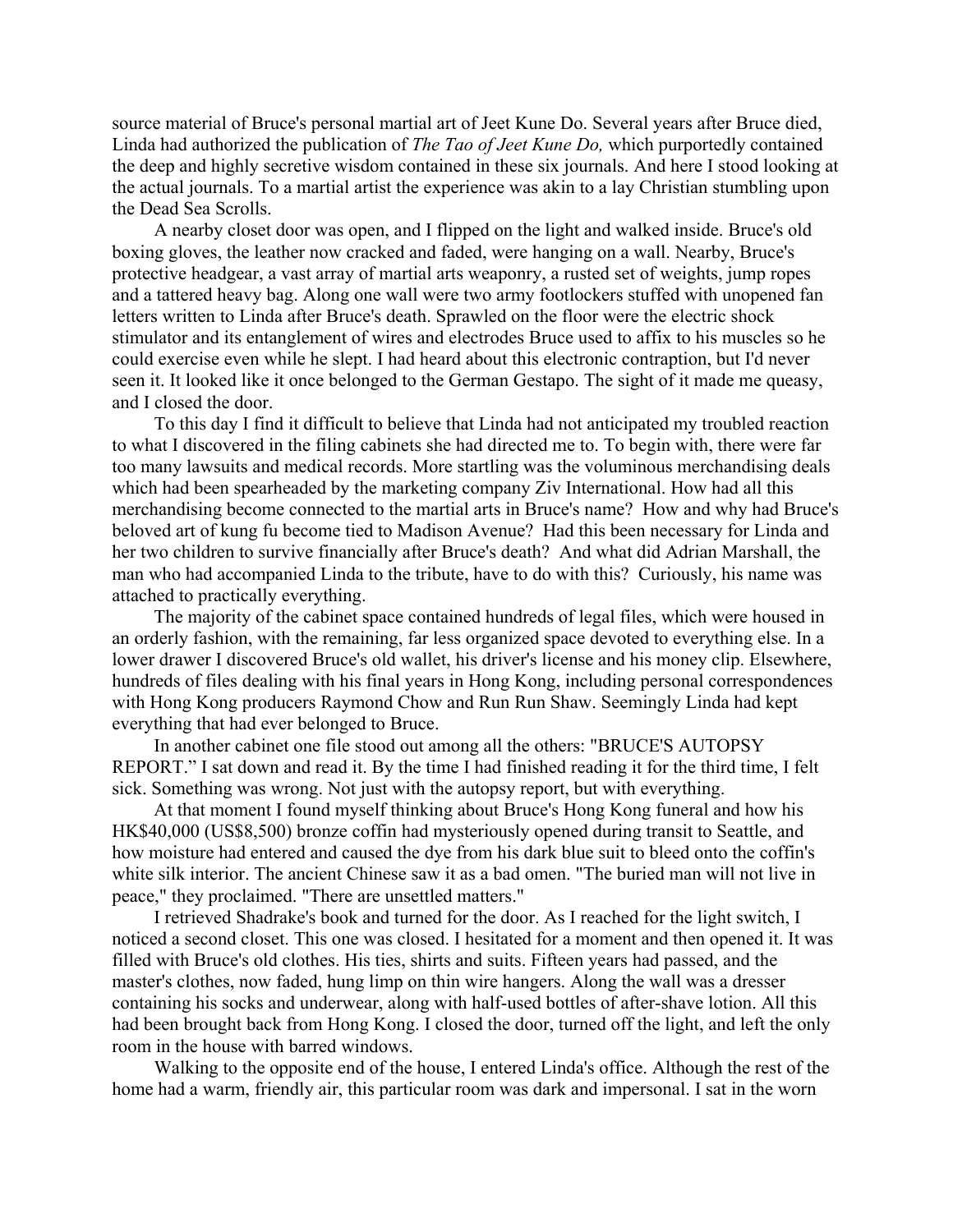leather chair that was situated behind Bruce's old desk and directly across from an open closet where Bruce's five hundred pound safe sat on the floor.

 I read through Shadrake's book and found it difficult, if not impossible, to concentrate. There was a thick film of dust on the top of the desk and several piles of unopened junk mail. I could hardly believe the postmark -- 1982! Six years was a long time for junk mail to be sitting on one's desk. What had happened six years earlier that seemingly resulted in Linda abandoning her office? My writer's mind was whirling, and it was then that I first began to wonder what I had got myself into.

 I read Shadrake's book a second time, then placed it on the desk. Although the story was touching, it didn't gel with much of what I'd seen in the "Bruce Lee Room." I needed to make some notes. I opened the top drawer to Linda's desk in search of a pen, only to find myself staring down the personal stationary of Adrian Marshall. Resting atop the stationary was a beautiful plexiglas gavel with "*Adrian Marshall*" engraved across the handle. What was Adrian Marshall's stationary doing in Linda's desk? Was this Adrian's office? What would he be doing with an office in Linda's house? And why did it appear that no one had been in this room for six years?

 Just then I heard a car pulling up outside and realized that Linda had arrived home from work. I walked back through the house and opened the front door to see her stepping out of Bruce's 1973 red 350SL Mercedes. Sixteen years had passed since Bruce's death, and she was still driving his car. I was happy to see her, although I must admit I had begun to feel a bit like the writer that William Holden played in the film classic *Sunset Boulevard*.

 Over the next six weeks I researched the life and death of Bruce Lee from the cradle to the grave and then continued on through the next seven years during which Bruce lived as the legal embodiment of "The Estate of Bruce Lee." The task was exhausting, and when I had finished, my co-author and I had a serious problem. Although I conceded to Linda that the basic story that served as the foundation of Shadrake's book was generally true, it was at the same time unmistakably incomplete, in several critical places grossly inaccurate, and altogether too frequently misleading. Paramount to all else, I strongly believed that Bruce's autopsy report, together with the coroner's inquest into his death, had been a whitewash.

 A few months into the book project Adrian Marshall surfaced with a business deal he'd been working on. He was always working on something to promote the Lee legend. This time his sights were on MCA Universal, and it appeared that he had landed a feature film on the life of Bruce Lee. As fate would have it, the film (*Dragon*, subsequently released in 1993) was tied to the book Linda and I were currently writing. Regarding the contract, itself, there was one specific clause that threatened to squash the entire deal if MCA Universal refused to agree to it.

 The clause, listed under contract limitations, read: "Company agrees that no publication or theatrical or television motion picture hereunder shall make any reference to (i) the use of marijuana by Bruce Lee or (ii) to sexual or romantic relationships between Bruce Lee and any woman other than his wife during the years of his marriage or (iii) to any unsavory or illicit circumstances surrounding his death." It was this last instruction to avoid specific elements of Bruce's demise that I found particularly disturbing.

 During the writing of *The Bruce Lee Story,* at several junctures I thought about packing up my pencils and returning home. The reason I didn't is that I had fallen in love with Linda. Through all the trials and tribulations of our creative endeavor, the vulnerability and sheer emotional depth of this woman found their way into my heart. And so I was torn, and I think Linda was torn, too. On the one hand was this extremely troublesome biography about a man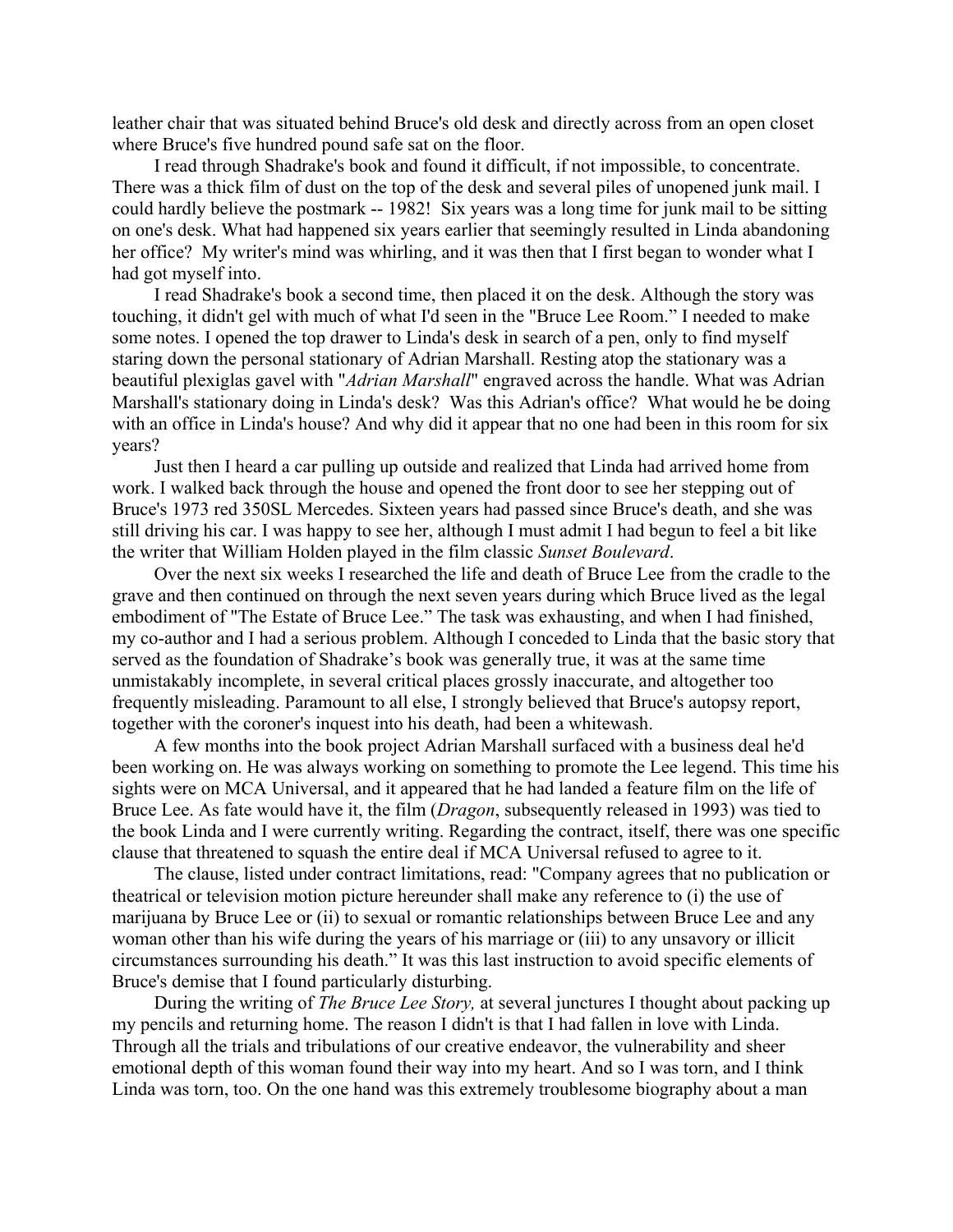who was not only her former husband but had also been a close friend of mine, while on the other hand was this wonderful budding romance that was all too quickly sweeping us both off our feet.

 Our serendipitous coming together had a true storybook ending, and Linda and I were married in the summer of 1988. Our honeymoon would be short-lived, however. Ostensibly the unsettled matters that the Chinese people had warned about inevitably took a death grip on our marriage and simply would not let go. Ultimately Linda and I could not resolve several devastating issues, and our brief marriage ended in divorce.

 Over the years Linda has often stated publicly that she prefers to talk about how Bruce lived. I wholeheartedly agree with her. What follows is the book I would have preferred that Linda and I had co-authored seven years ago. I say this because I believe that Bruce, who spent his entire public life speaking out against false pretenses and defined Tao as "truth," would have wanted nothing less than a full and honest public accounting of his life.

 And finally, as I ponder what lies ahead, I remember the story that Ed Parker told at the tribute. He was always the consummate storyteller, and he recalled the time when the teacher got before the class and said, "'If there is anyone in this classroom who's stupid, please stand.' No one did, and he repeated himself, 'If there's anyone in this room who's stupid, please stand!' and little Johnny stood up. And the teacher said, 'Little Johnny, are you stupid?' And Johnny replied, 'No, teacher, I'm not, but I just hated seeing you stand up there alone.'"

I hope I'm not the schoolteacher standing up there alone. Let us begin.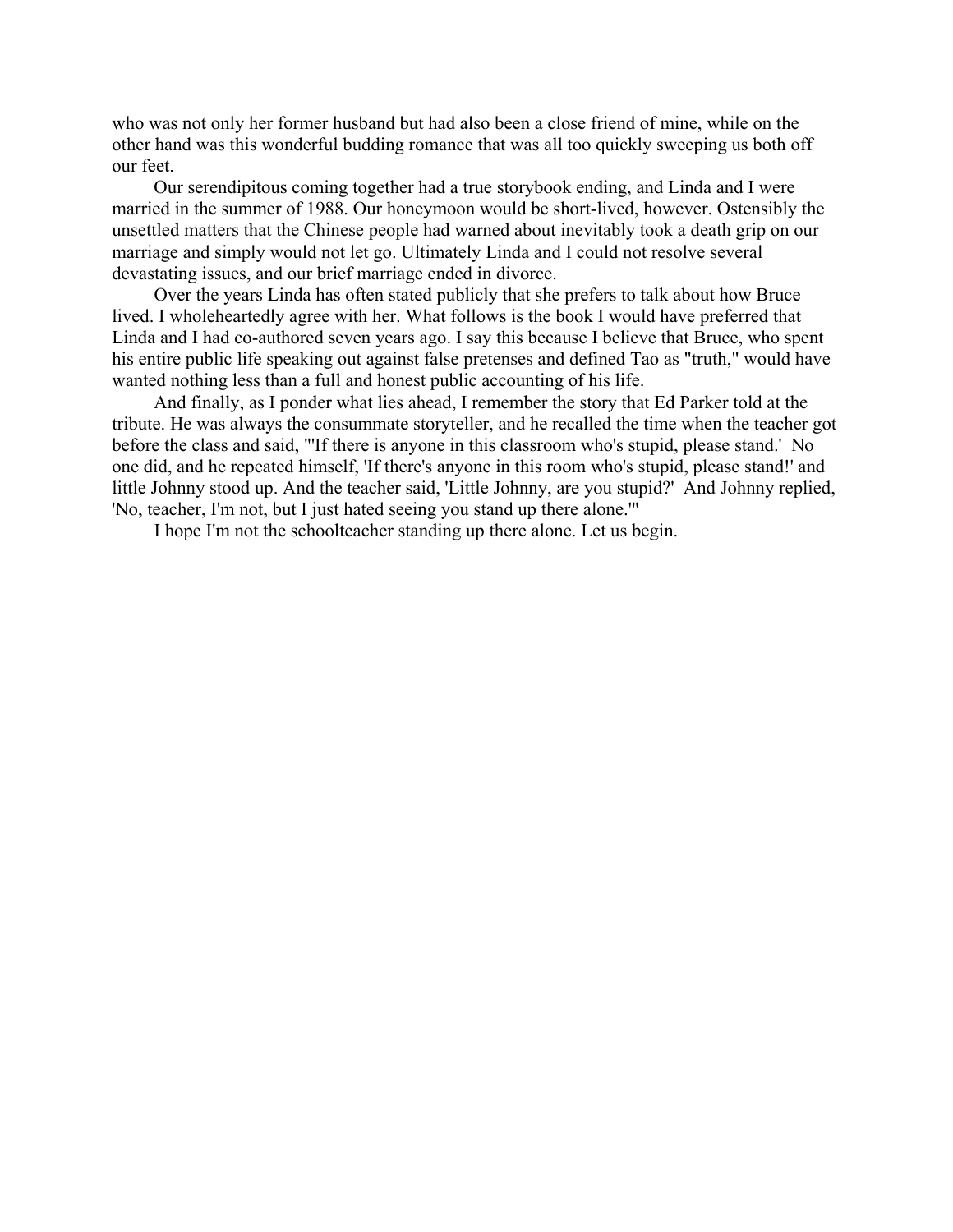### HONG KONG

It all began over several thousand kilos of opium seized by the Chinese from the hulls of British cargo ships and subsequently dumped into the Yellow Sea. The attempt by the British to establish a drug market in China had failed miserably. Within the hour the British opi8um dealers were dragged in chains to the frozen tundra of Central Asia, and one was even publicly crucified on the Canton docks.

 The queen stiffened. Together with the king's ransom worth of opium fed to the crab population at the bottom of the ocean, this business of publicly lynching a British subject on the stinking docks was nothing less than barbaric, and the angry British responded by ruthlessly shelling the coastline.

 When the dust settled, Britain's sole diplomat in China, Trade Superintendent Captain Charles Elliot, wanted more than a perfunctory apologetic tea with the emperor. Perhaps a piece of land would be in order, a token tidbit? A tiny uninhabited slice from the great vastness of China? Within the hour Elliot had a handful of scribbled paperwork before the emperor, and in a nineteenth century exercise of gunboat diplomacy Hong Kong Island was handed over to the British.

 The Crown's Trade Secretary, Lord Pomerson, soon apprised Her Majesty Queen Victoria of the Crown's newly acquired tropical paradise. This place, which he dismissed as a "barren island with hardly a house upon it," had few resources, typhoons were fierce and frequent, and its people were subject to malaria, cholera, typhoid and bubonic plague. Worst of all, the coastline was steep jagged rock, and there wasn't a single fresh water river anywhere in sight. The island did, however, have one redeeming quality. Hong Kong possessed a deep-water harbor that could serve as shelter from the frequent typhoons.

 As a trading post, Hong Kong could not compete with the rich mainland ports like Shanghai and for years served as a haunt for pirates, smugglers and other assorted malcontents of the British Empire. Besides a large population of criminals known as triads who had fled Communist China, Hong Kong'' early administrations were fraught with scandalous characters – incompetents, exploiters, distressed judiciary, and corrupt police.

 Like practically everyone else, the Japanese had been flexing their muscles at China for years. In the summer of 1940, the general opinion circulating in Hong Kong was that, as crazy as the Japanese were acting, they weren't crazy enough to attack this famous outpost of the British Crown.

 Li Hoi Chuen, who was originally from the village of Futshan in Canton, fled Communist China with thousands of other Chinese who by hook or crook found their way to Hong Kong Island in the late 1930s. When Hoi Chuen wasn't performing with Hong Kong's Cantonese Opera, which was more a community theater group than a world renowned company like the Peking Opera and offered little pay, he could routinely be found in the local gambling halls and opium dens. In June 1940, he stood beside his attractive wife, Grace, who at the age of nineteen had come to the island from Shanghai, as together they watched the beaches being wired. Nearby, government buildings were being sandbagged against bomb blast. Soon Hong Kong's Chinese residents were practicing blackouts while European families were hurriedly being evacuated to the safety of Australia.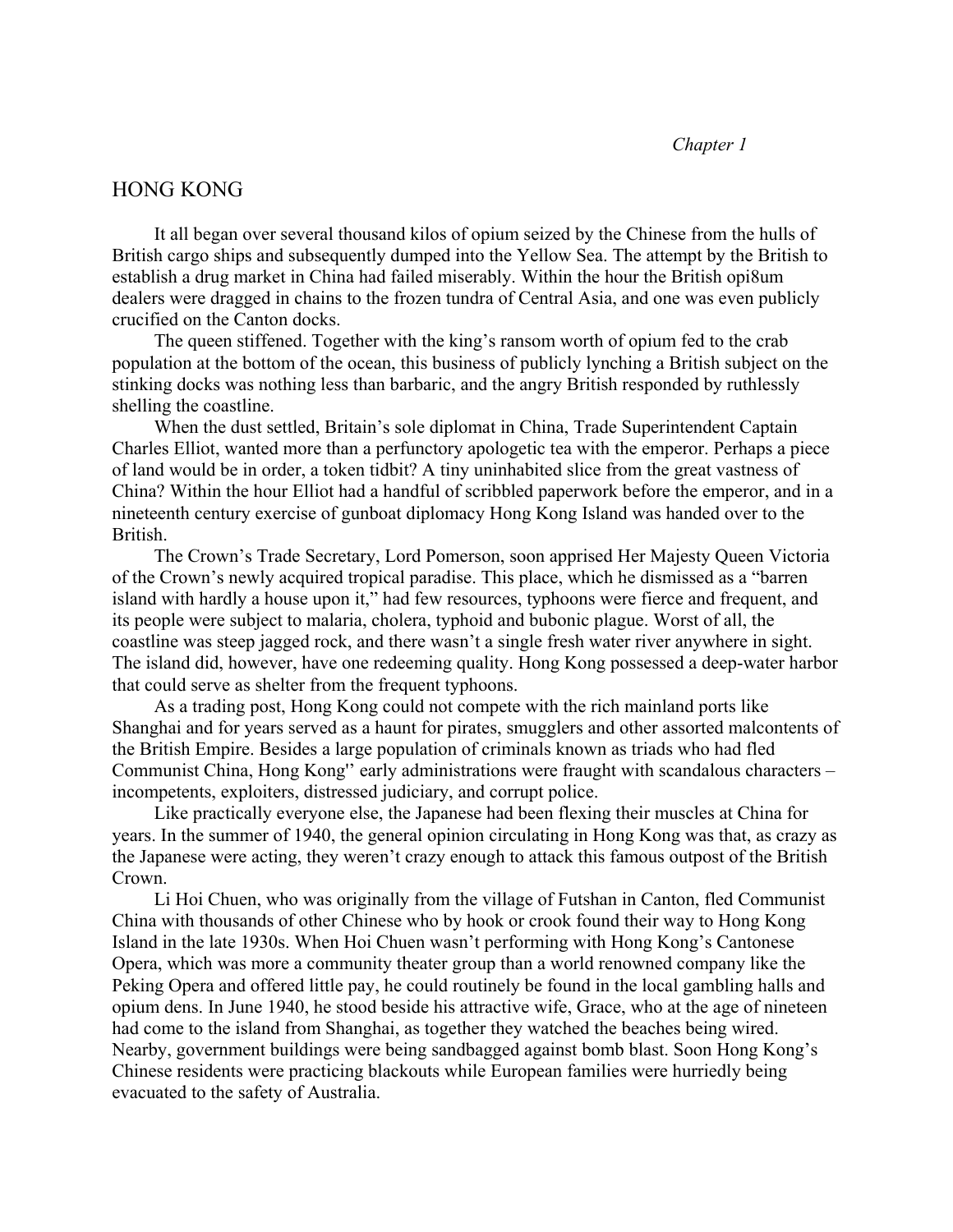Prior to the passage of the Nationality Act of 1940, Chinese residing in the United States were disbarred from becoming citizens, either by birth or naturalization. This changed on October 11, 1940 when President Roosevelt signed the Nationality Act of 1940 into law. It was around this time frame that Hoi Chuen and Grace, together with the members of the Cantonese Opera, booked passage by ocean liner to the United States where the company opened in San Francisco. Shortly after their arrival, so the story goes, Grace was shocked to discover that she was eight months pregnant.

 On November 27, 1940 Grace was wheeled into the Jackson Street Hospital in San Francisco's Chinatown. Hours later she gave birth to a baby boy (by law one of the first Chinese American citizens under the newly signed Nationality Act), whom she named Li Jun Fan. The nickname "Bruce" was given to the infant by a hospital worker.

 Sixty years ago the quality of medical service available to the common Chinese in Hong Kong and Communist China was relatively poor, and consequently many infants died in their first year. Having come to believe that these infants had been taken by gods who placed a much higher value on male children than on female offspring, it was a common practice amongst the Chinese to give their male infants female names in an attempt to fool the gods. It was for this reason the Li family (note: Lee is the Americanized spelling of Li), in addition to giving Bruce the names Li Yuen Kam and Li Sui Loong ("Little Dragon"), gave him a girl's nickname, Sai Fon ("Little Phoenix"), and had one of his ears pierced.

 With their temporary visas nearing expiration, Hoi Chuen and his wife were forced to return to Hong Kong in early 1941. The place was pretty much as they had remembered it.

 One of several misconceptions about Bruce Lee is that he came from a wealthy family. Often one will read the misleading phrase "by Hong Kong standards" in reference to the Li home, which was located in Kowloon above a row of crowded shops and was anything but a showpiece for *Better Homes and Gardens*. In addition to Bruce's parents and four siblings, 218 Nathan Road was bed and board to Bruce's aunt and her five children, as well as a servant couple and their son Wu Ngan, who decades later, as Lee's butler, would be targeted by the press as a prime suspect in Bruce Lee's mysterious death.

 Beyond the accordion steel door were several sparsely furnished, partitioned areas. None of the nearly twenty occupants had his or her own bedroom, but instead, cramped sleeping areas had been sectioned off throughout the tiny dwelling. Although there was a bathroom, the tub was often used during periods of drought to hold water for cooking and flushing the toilet.

 Apart from the thousands of Chinese who were living in crude shantytowns made of sticks, canvas, cardboard and corrugated iron, and thousands more who lived as elevated squatters on apartment building rooftops, the Li family lived like the vast majority of Chinese residing in Hong Kong in the spring of 1941, packed like sardines into dilapidated apartment dwellings and surrounded by an urban beehive of garish neon signs and clamorous shopfronts. Amid the smells of spice, incense, wok oil, open sewer systems, perfume and body sweat, the blaring of radio music, the ceaseless clatter of spoons, Mahjongg tiles, coins, abaci, hammers and electric drills, Bruce suffered miserably that summer at the hand of the sweltering heat and humidity that engulfed Hong Kong Island and neighboring Kowloon.

 Another misconception about Bruce Lee is that he was born into this world with rippling muscles and boundless energy. To the contrary, Bruce was an extremely fragile child from the beginning and was abnormally slow in his physical development. The reason was that he was born with a medical condition known as cryptorchidism, which is a disorder wherein one or both of the newborn's testicles have failed to descend prior to birth. The condition is often routinely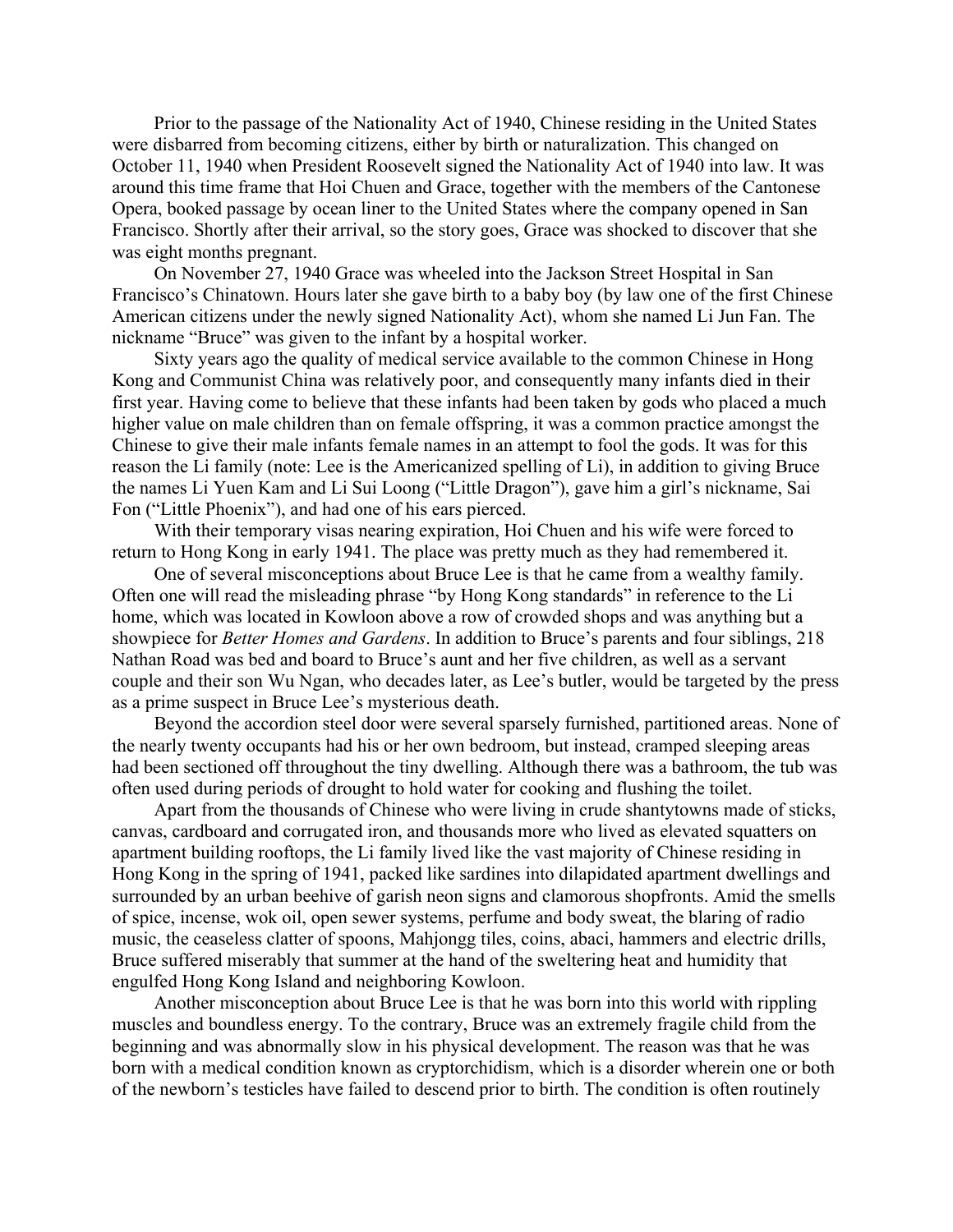corrected by the administration of androgen hormone, which the infant and its mother failed to produce in the infant's eighth fetal month. Although it is not know if Bruce was treated for this abnormality in his early childhood, what is a matter of medical record is that the primary defect remained uncorrected in Bruce until well into his adult years.

 As a result of Bruce's cryptorchidism, Bruce's bone and muscle growth were impeded, and during his lifetime his reproductive system never developed beyond adolescence. As to the welldeveloped and highly defined muscular body that earned him the title of "the fittest man in the world," regardless of his much-publicized physical workouts, this Herculean physique was simply not a natural genetic possibility. Moreover, vitally important to understanding Bruce's early years is the knowledge that a primary symptom seen in most children with untreated cryptorchidism is psychosocial immaturity.

 On December 8, 1941 the Japanese crossed the border into Hong Kong. The following night the 38<sup>th</sup> Division of the Japanese Army attacked with grenades and machine guns an area just north of Kowloon known as Smuggler's Ridge, simultaneously bombing and shelling nearby Kai Tak Airport, blowing the Royal Air Force to bits. By daybreak Japanese gunners were shelling across the harbor while dive-bombers screamed down on Central, and for the first time in history utter chaos struck the waterfront.

 Hong Kong fell quickly to the Japanese on Christmas day 1941, after a token, but desperate fight by Hong Kong volunteers, British and Indian Army regulars, and a raw untested expeditionary unit from Canada. In nearby Kowloon, Bruce's father, Hoi Chuen, had narrowly escaped death when a bomb crashed through the roof of the opium den he was patronizing. Although the bomb never exploded, it crushed to death the man sleeping dreamily on the neighboring cot.

 Within a few weeks Japan's military governor Lieutenant-General Rensuke Isogai posted his first proclamation on the pedestal of Queen Victoria's statue in Statue Square: "For those who transgress the path of right and do not keep within their correct places, I will deal with these according to military law, without mercy."

 The conduct of the Japanese in Hong Kong was deplorable. Immediately after the surrender they deliberately let their troops run wild, raping and looting everywhere. While the Kempeitai (the military police) tortured prisoners as readily and as brutally as the Gestapo, the Chinese population at large was treated with blatant arrogance. Passersby who failed to bow to Japanese soldiers were slapped on the face or hit with a rifle butt. Many others were unceremoniously jailed. As the legend goes, it was during this time that Bruce, barely out of diapers, is alleged to have stood on apartment rooftops, angrily shaking his fist at Japanese planes flying overhead.

 The Japanese occupation presented the large population of Hong Kong triads with an unparalleled opportunity to solidify control over the black market and the vice trades. With the elimination of the British administration and police, triad syndicates reached agreement with the Japanese and were allowed to run the colony's illegal business in return for providing the Japanese with intelligence information and helping them maintain order. Also, as part of their agreement, the Japanese destroyed the Hong Kong police records on triads.

 As a mere youngster, Bruce watched his homeland deteriorate. The schools literally emptied. Food and fuel became desperately short, and everywhere there were street gangs run by organized criminals who virtually dictated which Chinese would eat and which would go hungry. With the police barely able to keep up with the daily volume of serious crime, much less focus on the major syndicates, the triads used the police problems to their benefit. During the large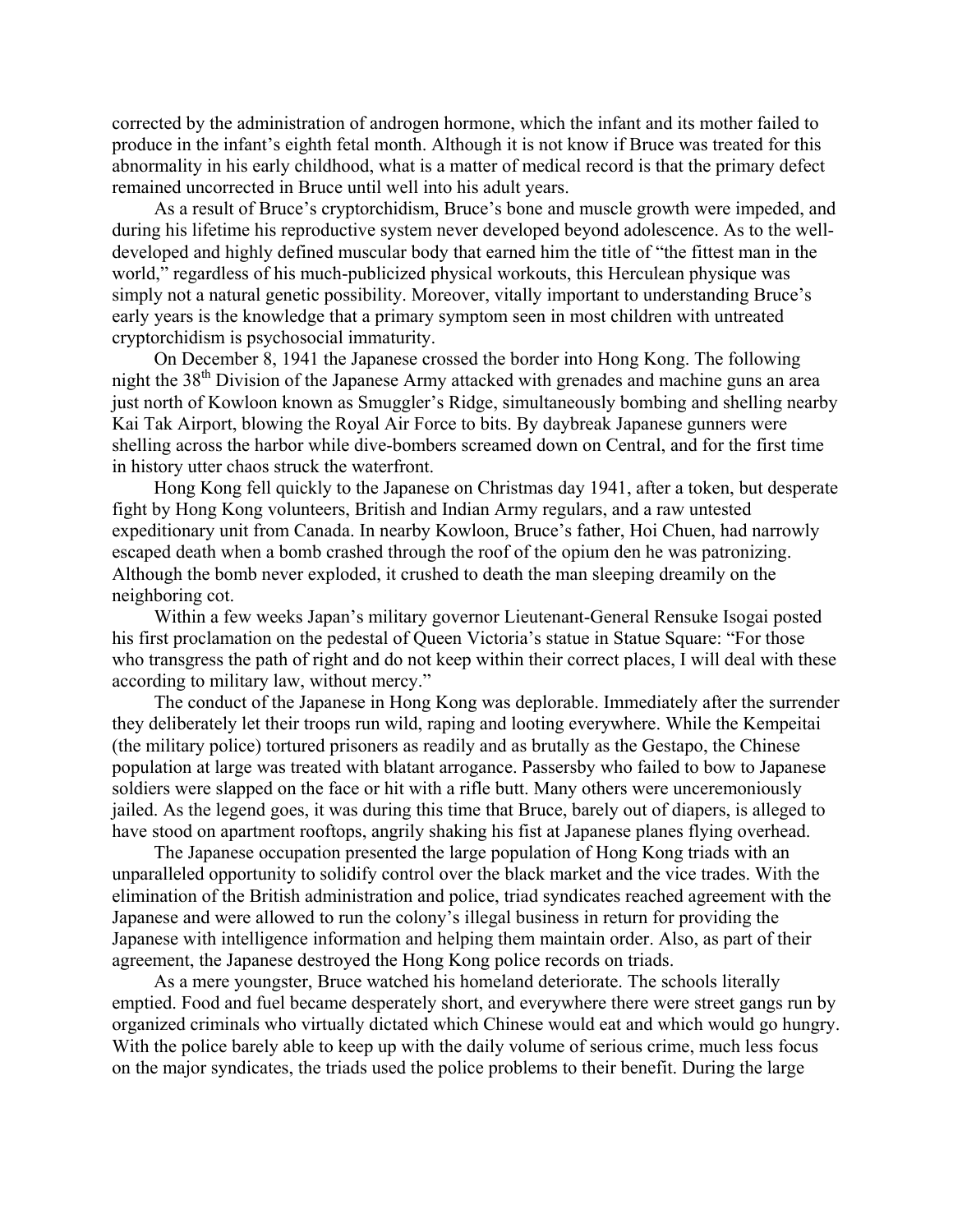postwar police recruitment drive, hundreds of triad members secretly joined the Japanese police force.

 Then in August 1945, following an Americana atom bomb dropped on Hiroshima, Sir Cecil Harcourt of the royal Navy steamed into "Fragrant Harbor" at the head of the British fleet to reestablish Her Majesty's presence in the war-ravaged British Crown Colony of Hong Kong. Although the Chinese were relieved to see the British reclaim Government House, the relationship between the Dragon and the Lion continued to be mutually dispassionate. Chinese were still of the Middle Kingdom and to them everyone else was a barbarian. Though they feigned a docile submission, the Chinese merely tolerated the British. When Bruce was a child, theaters used to blare "God Save the Queen" as a closing finale, but the practice was dropped because of the lack of patriotic reaction. A few British would stand staunchly throughout the anthem while the Chinese audience shuffled out indifferently. Slow to change, nearly two decades later in 1964, Hong Kong made history by being the only city in the world in which Britain's famed mopheads—the Beatles—lost money.

 Beginning at age six and continuing to age eighteen, Bruce frequently worked in Mandarin films, in which he appeared in over two dozen productions. To label him a child star, however, as if he were the Far East counterpart to Mickey Rooney, would be grossly misleading. The Mandarin film industry has never had child stars as we know them in the western world. What they have are children who appear in Mandarin films.

 It is true that Bruce was a poor student in school and, other than average marks in art and history, received failing grades and was frequently suspended for acting up in class and fighting. Not unlike its business world, even as far back as the 1950s Hong Kong's education system was fiercely competitive, so much so that a child's future was dictated by his kindergarten credentials.

 As a troubled and uncentered child, at the age of fifteen Bruce took an avid interest in the martial arts. As a footnote, during that time in Hong Kong most martial arts schools were either triad societies per se or had triad affiliations.

 Initially Bruce had been exposed to the graceful movement of tai chi, but he quickly became bored with what he perceived as ineffectiveness and began studying the Hung style of kung fu. Eventually he left the Hung style as well, allegedly because he had been defeated in a fight. In reality, from the beginning and up to the day of his death, Bruce was only interested in a martial arts system that would teach him to be victorious in the street.

 Bruce had for some time been attracted to the Wing Chun style of kung fu because its students rarely lost street fights. In 1956 when Bruce joined the Wing Chun school, the style was taught by Grandmaster Yip Man, who was a good friend of Bruce's father Hoi Chuen, the two having first met as natives of a small village in Canton. Legendary in his own right, Yip Man, who weighed less than 110 pounds, was, according to Bruce, the hardest puncher he had ever met and purportedly had killed a man with a single punch.

 In the initial learning phases the going was rough, and Bruce was frequently knocked down in class. By the end of his first year, however, he had become one of Yip Man's most promising students and soon became obsessed with one day being top gun. By the end of his second year, he had advanced to the level of an intermediate student, who frequently and defiantly pounded his fists on his chest. His brother Robert recalled, "Bruce was the king gorilla, boss of the whole school (Bruce's high school)." And even Yip Man had reflected that "Bruce was completely absorbed and was fighting crazy."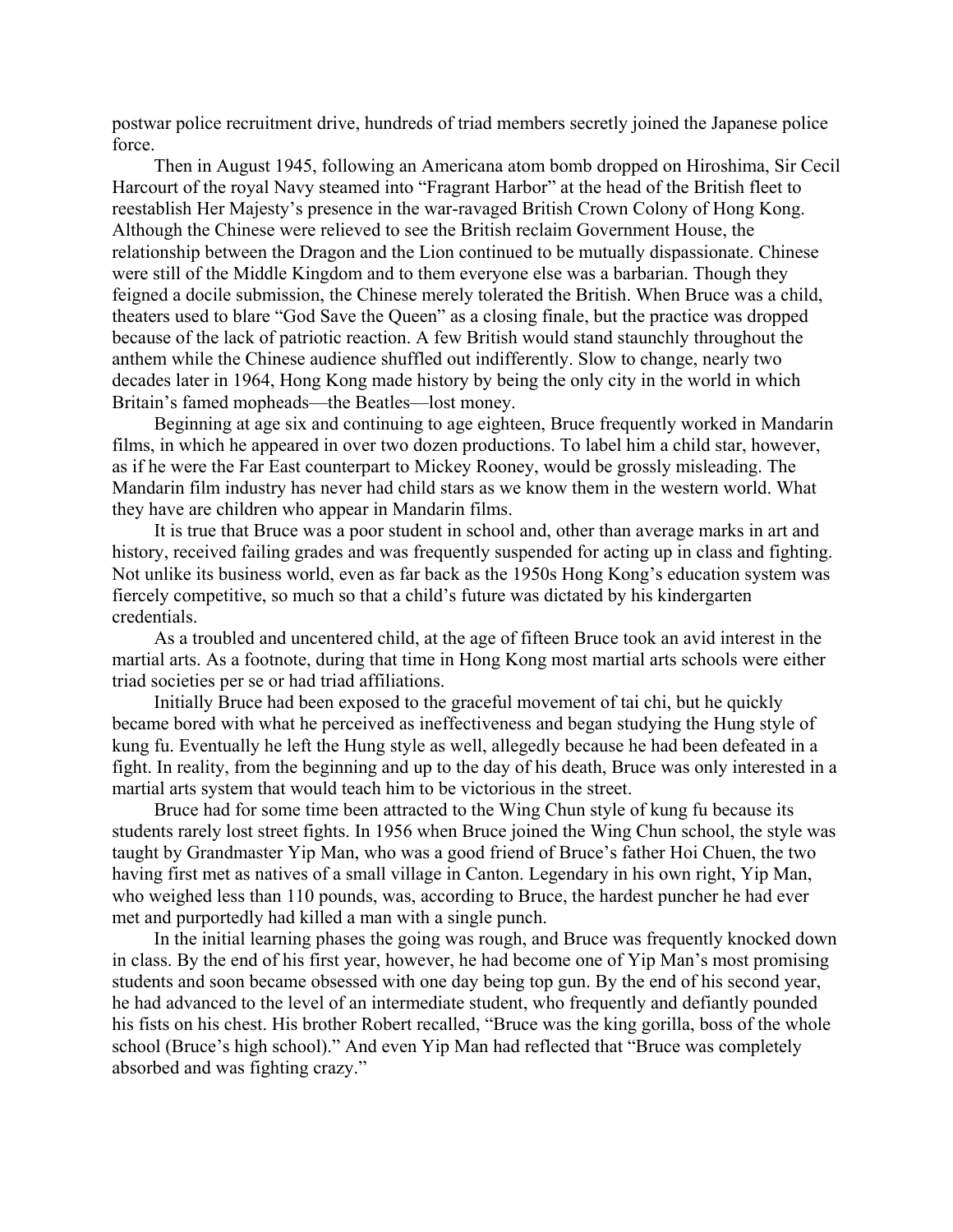It is well known that as a young adult Bruce had a strong allegiance to street gangs and could often be found roaming the streets with chains and knives. It is also true that triads have always used these streetwise thugs as temporary muscle. In sharp contrast to the youth gangs well known in the United States, Hong Kong gang members have always maintained a clean-cut appearance and kept their hair short. As to the higher echelon of triad officers, they are in sharp contrast tot he Mafia chieftains paraded before television cameras in the U.S. Dressed in dark blue and gray suits and conservative shirts and ties, they look more like bankers than godfathers.

 Historically no one has ever confirmed that Bruce Lee ever officially joined a particular triad. Perhaps this is because admitted triad membership has always been a serious crime in Hong Kong. Moreover, triad members take a sworn blood oath of secrecy. With rare exception, triad members would rather die than violate this oath, even when dragged before the United States Senate Subcommittee on Organized Crime.

 In the late 1970s, however, a notorious triad kingpin sentenced to a U.S. prison talked off the record. His name was simply Ma. "When I was fourteen years old, I joined the triad. Just like the organizations that everybody joins, one must take an oath to sworn secrecy, promising never to reveal anything about the triad organization. My joining the triad was a very natural process because when I was ten years old, I had been hanging out with triad members and played with them. Since I was rather young, not very much was requested of me, but in a few years time I joined in the street fights in order to protect our turf. We often fought with the Sun Yee On and the Wo Shing Wo traids. When I was eighteen, while still a triad member I took an exam and joined the Royal Hong Kong Police."

 Tantamount to all else, what is etched in stone in the form of a triad blood oath is that membership in a triad is for life. There is no way around this. A made member is owned by the triad kingpins until death.

 As Bruce entered his teenage years, life in the colony began to worsen. In March 1952 riots broke out in Kowloon when the government refused to allow a mission from Canton to aid victims of a squatter fire. Then in 1953 on Christmas Day, Hong Kong's Shek Kip Mei squatter area burst into flames leaving 53,000 people homeless, this to be followed in 1956 with another human floodtide of immigrants. With Hong Kong's population soaring over the 2.5 million mark, squatter huts began appearing in every available crevice. With the onset of the summer's heat and humidity, rioting and bloodshed between Nationalists and Communists exploded in the streets.

 Though they were banned, restricted and distrusted by most countries in the world, especially by their Asian neighbors, Hong Kong's Chinese population faced a grim austerity not unlike that from which most had fled. For many young men the only solution was to throw in their hands and withdraw into the dream world of opium or undertake a life of street crime. Back in the late 1950s, Bruce Lee's prospects weren't much better. There was no money to be made in the martial arts, and as far as pursuing an acting career in Mandarin films or excelling in education, the outlook was even more dismal.

 Fact: *In Hong Kong a man's self-worth is directly proportional to his ability to make money*. To understand the driving force that propelled Bruce Lee from the cradle to the grave, it is imperative that one heavily underscores the supreme value he placed on the acquisition of the almighty dollar. The reason is simple. Hong Kong has always been a city where money is god. Throughout Hong Kong gaudy signs of success have always been plentiful—pink Rolls Royces and pink mink coats, jewel-encrusted gold watches, private nightclubs that charge businessmen \$1,500 just to sit with a hostess for several hours, personalized license plates with lucky numbers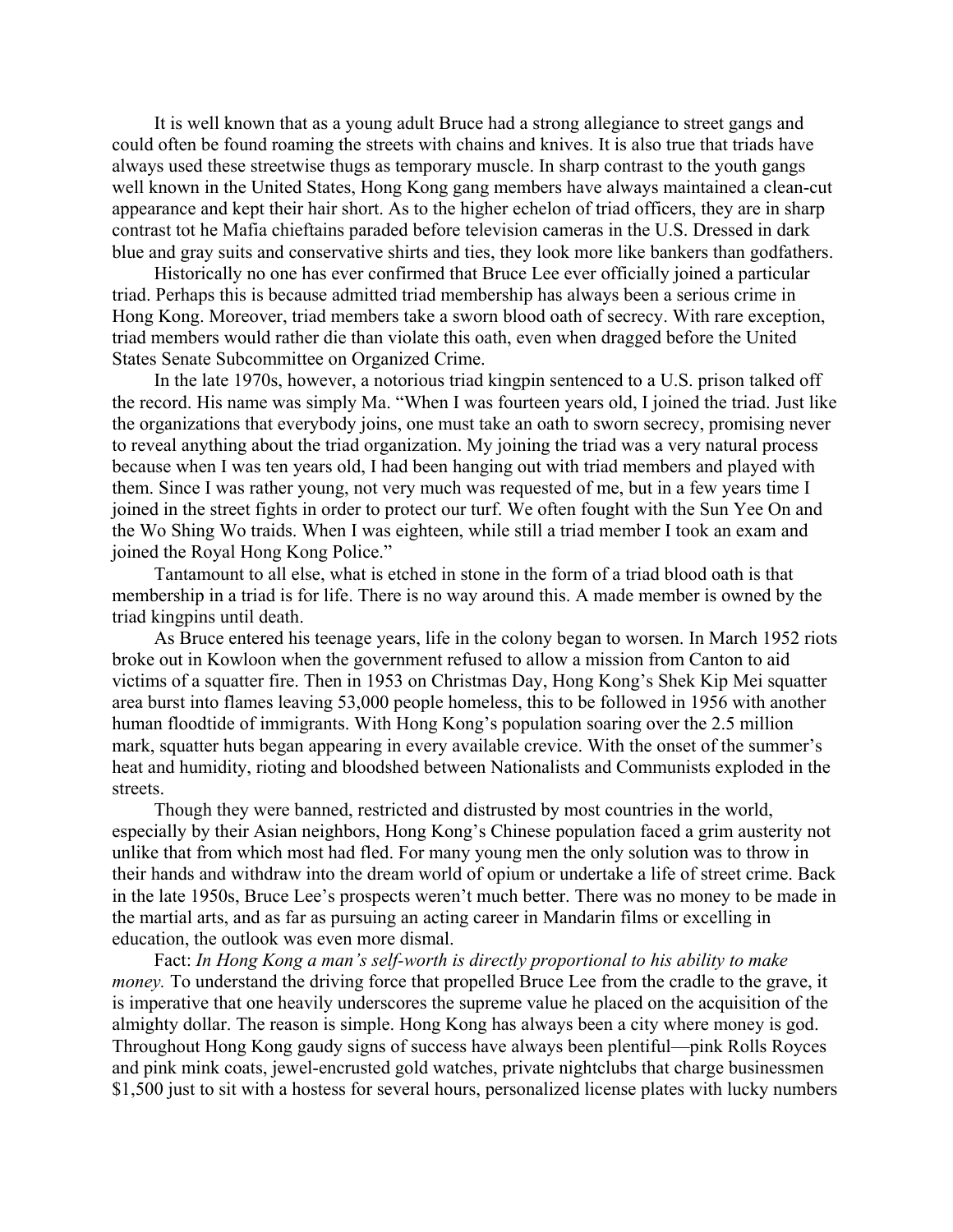that cost car owners up to \$175,000, the world's most expensive office building cast in marble and glass at a cost of \$1 billion. Hong Kong is a city where a handful of mega-rich Chinese move from one social excess to another. Above all else, Hong Kong has always been a place where business takes precedence over every other human pursuit, where success is measured by the number of cars, furs, Oriental antiques and diamonds one owns, and by the height at which one lives on "The Peak." How one obtains his money is of little importance to the people of Hong Kong. The fact that he has it is all that has ever mattered.

 Fact number two, which has never changed: *In Hong Kong only the rich immigrate*. To fully discern the total picture of Bruce's childhood years in Hong Kong, one cannot ignore the fact that he was born in San Francisco and, consequently, was legally an American citizen by birthright.

 To be a Chinese-American citizen living in Hong Kong in the 1940-50s made Bruce Lee worth his weight in diamonds. In the final analysis he didn't need school, and he didn't have to sidle up to anyone, be they family, friend, or foe. Like the Prodigal Son, all he had to do was return to the place of his birth and claim his inheritance. Understandably this rare title, this semblance to European royalty, contributed to Bruce's cocksureness because it made him a big man in many circles and with many Chinese, for with his eventual passage to the United States, others could follow in his wake, either by marriage or sponsorship, which several family members later did.

 By the mid-1950s triad crime was completely out of control, and the Hong Kong police commissioner, under strong pressure from London, organized the Triad Society Bureau. Almost overnight the British administration launched its first earnest war against the triads, arresting more than 10,000 triad members. Many were imprisoned, other deported, while the majority entered a system of police supervision similar to probation.

 In the fall of 1958, with the approach of Bruce's eighteenth birthday, Grace sat down with Bruce and other members of the family. Bruce's older brother Peter spoke candidly about what he had heard on the street. Bruce had made many enemies. Some of them were triads who had openly talked about killing Bruce. At the young age of seventeen, Bruce had already set himself on a collision course and was destined to become crab bait at the bottom of the polluted Hong Kong harbor. It was time for Bruce Lee to get out of Hong Kong.

 As a matter of policy, before a Chinese citizen was allowed to leave Hong Kong Island for the United States, the individual had to obtain from the police department a certificate clearing them of any police criminal record. When Bruce applied for this certificate, the police informed him that he was on a known gangster list. It took considerable doings to clear Bruce's name before his departure.

 With the Grim Reaper approaching, it was finally time for the Prodigal Son to return home to claim his long-awaited inheritance. And so on October 14, 1958 Bruce Lee boarded the third class section of the American President's Line with a single folded \$100 bill in his shirt pocket and, promising his father he would "make his fortune," sailed back to the city of his birth, having decided he would become a dentist.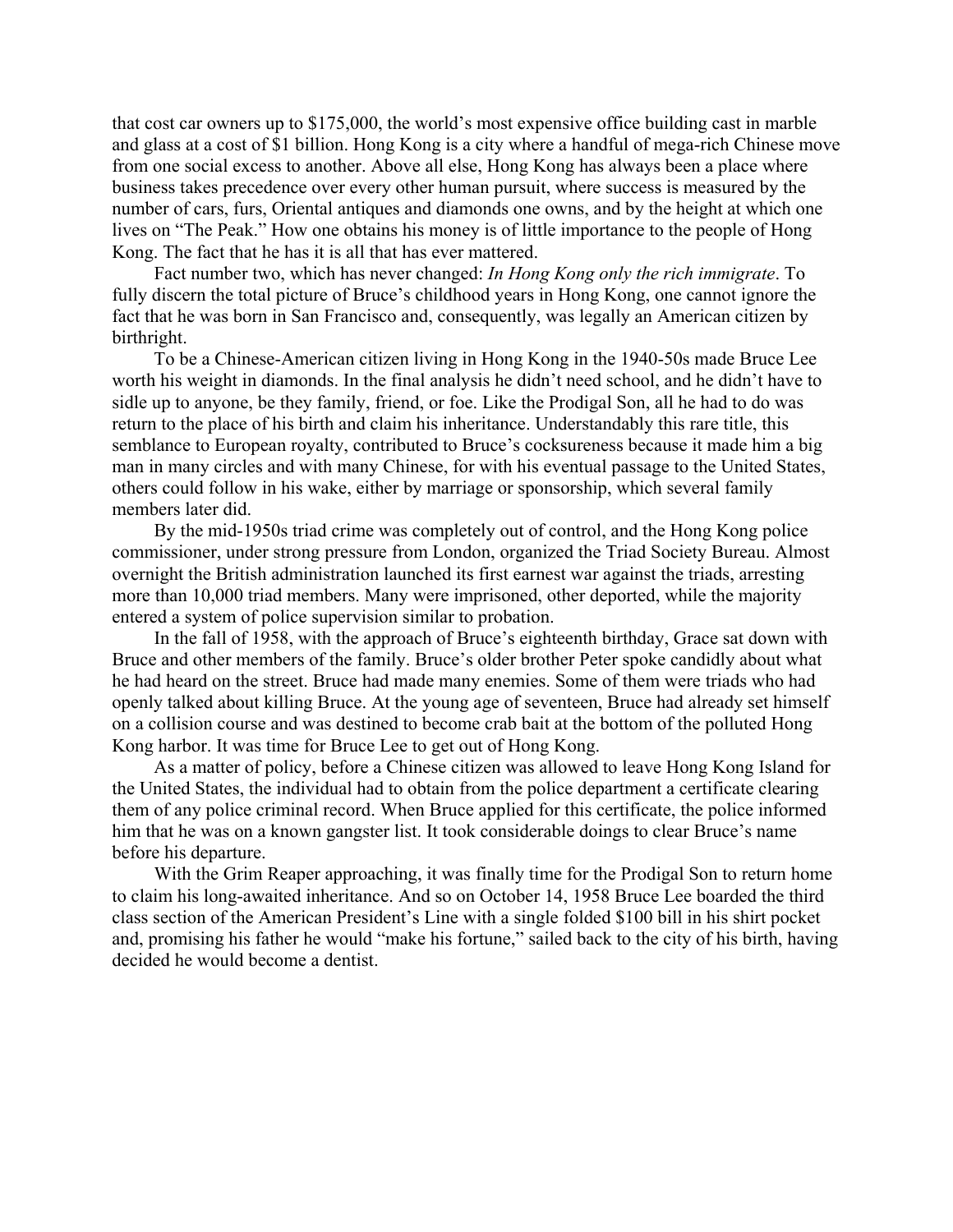### THE SEATTLE YEARS

Following the eighteen-day passage across the Pacific, the ship docked in San Francisco, returning Bruce Lee to the city of his birth. For several months Bruce hung around San Francisco's Chinatown teaching dance, but his stay was short-lived, owing to a problem involving someone or some group of individuals in the Chinese community. There is little known about this matter, only that there was a problem.

 What is known is that around this time Bruce's mother called a friend of the family who lived in Seattle, a highly influential Chinese woman named Ruby Chow, and that Bruce quickly left the Bay area. Ping Chow, a fellow member of the Cantonese Opera and close friend of Bruce's father, had been nursed back to health in New York by Ruby when the company had been stranded in the states with the outbreak of World War II. Years later, following her marriage to Ping, Ruby had been elected a county commissioner in Seattle.

 Bruce Lee faced a tough customer in Ruby Chow, who owned a three-story building that was both home and workplace for many young Chinese immigrants pursuing a new life in America. The ground floor housed the first Chinese restaurant established outside the borders of Seattle's Chinatown, and the upper two floors served as living quarters.

 Upon his arrival from San Francisco, Bruce moved into a tiny bedroom on the third floor of Ruby Chow's. During the day he attended Edison Tech High School, and in the evening he worked in the restaurant bussing tables. Soon he took a second, early morning job, stuffing newspapers at *The Seattle Times.* 

 Around this time Bruce met a man who became his first student and assistant instructor in the United States, a sensitive and intelligent man named Jesse Glover. In his book *Bruce Lee*, Glover recalled spending the first six months working with Bruce on some adjustment problems his friend and teacher was having.

 According to Glover, although in Hong Kong Bruce had reveled in his prominent street status, in America he was viewed as a bit of a nerd with his awkward mannerisms and his thick horn rimmed glasses. In addition, Bruce had a major problem converting his thoughts, as well as his spoken words, back and forth between English and Chinese, and a monumental complex about his small stature. Lastly, Bruce's most trying dilemma was that he had great difficulty adapting to the psychology of street survival in America, the guidelines of which were markedly different from those he had been accustomed to in Hong Kong.

 Regarding Bruce's self image then, it is important to understand that in Hong Kong in the 1950s, kung fu practitioners were viewed as a notch above thugs. It was perhaps for this reason that Bruce arrived in this country with twenty pairs of shoes with Cuban heels and an equal number of suits, and that he longed for a sports car to "polish his image."

 Throughout his life it is indisputable that Bruce placed an extremely high value on money. When he first arrived in Seattle, although he honestly believed that he could make \$30,000 a year cranking out kung fu movies in Hong Kong, and he would often talk about wanting to one day be the greatest kung fu practitioner in the world, what he really wanted was to become a rich Hollywood movie star.

 Not surprisingly, Glover's insights aptly identified the psychological profile of this young Chinese man who had spent the last eighteen years in foreign-occupied, refugee-saturated Hong Kong. Common to many was the fear and uncertainty, the resultant anger from racial hostility,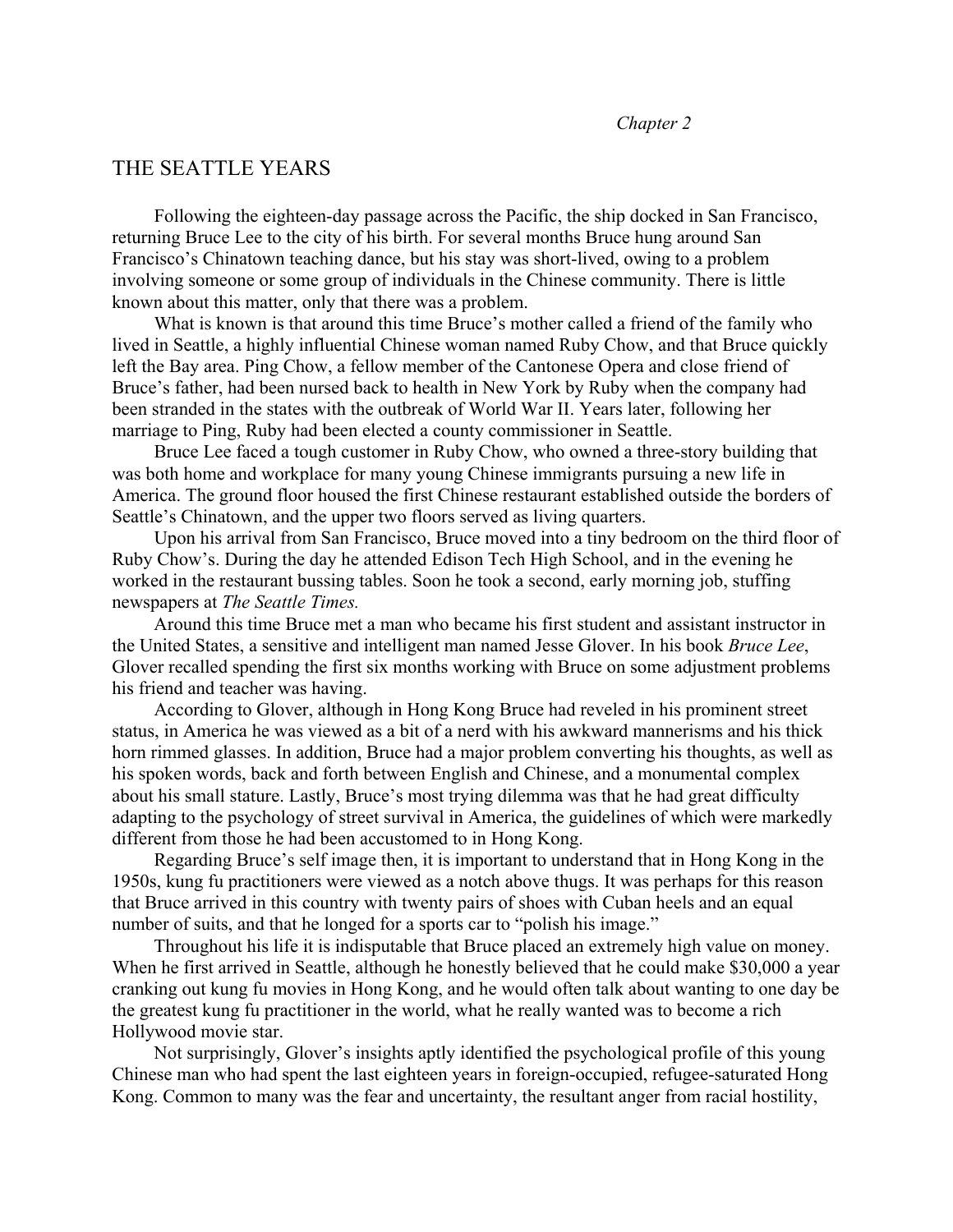the lack of self-identity from being lost in the panic-stricken masses, and the ultimate obsessive need to control every aspect of one's environment.

 When Bruce first arrived in the United States, he felt that in his personal art of Wing Chun he had not progressed beyond the level of advanced beginner. Consequently, in the early 1960s he viewed himself as an unknown Chinese kung fu practitioner in America pitted against the well established Japanese and Korean trained martial arts community. If we add to that the undercurrent of racial tension that existed at that time and the fact that Bruce had not yet even reached the age of twenty, then it is readily understandable how he could have been fraught with reservations. Ironically, regarding his martial art, this may have been the only time in Bruce's life when he displayed any real degree of humility.

 Shortly after Bruce arrived in Seattle, he began training with a man named Fook Young, an instructor at the Chinese Youth Club. In exchange for Wing Chun lessons, Young taught Bruce a form called Jeet Kune and a variety of styles, including Pak-Kua and the Preying Mantis. Supplemental to this training with Young, Bruce also began studying judo under the United States national champion Shuzo Kato, and trained in the Choy Li Fut school of kung fu with Richard Leong.

 While living in Seattle, Bruce spent considerable time perusing the bookstores in Seattle's Chinatown and traveling to Canada in search of texts on the martial arts. Within a year he had amassed an impressive library on the vast spectrum of eastern fighting arts. Following an exhaustive study, however, Bruce concluded that there were no real masters, and he took it as a personal insult. Many individuals who were close to Bruce throughout his life felt that his early obsessive search for what he perceived as a true martial arts master was fueled by his unfulfilled relationship with his father.

 It was around this time, in the early 1960s, that Bruce began what would become a lifelong quest to form his own system of martial art. Leaving no stone unturned, he extended his study into the fields of wrestling, boxing, savate, karate and fencing, to list the most prominent.

 In his book *Unlimited Power*, Anthony Robbins states: "The movers and shakers of the world are often professional modelers—people who have mastered the art of learning everything they can by following other people's experience rather than their own." And further: "To model excellence, you should become a detective, an investigator, someone who asks lots of questions and tracks down all the clues to what produces excellence." Throughout his life, one of Bruce Lee's greatest assets was that he fully understood this principle.

 Bruce always claimed that he hated Ruby Chow's Chinese restaurant because he felt she exploited cheap Chinese labor, when in reality the simple fact was that he felt that he was above washing dishes for minimum wage. In his eyes Bruce had been a child movie star and quasipopular gangster in Hong Kong. If for no other reason, he felt that because of Ruby's closeness to his mother, she would treat him as an honored guest while he pursued his education and other interests. Over time Bruce came to hate the sight of Ruby and her restaurant, and for the past thirty years Ruby's sole comment regarding Bruce Lee has been the same no matter who asks. "I was always taught that if you can't say something nice about someone, don't say anything at all."

 Beginning in the late 1950s, Bruce began teaching kung fu to a small group of students. At that time, his small following wasn't collectively paying enough in dues to financially support a commercial school, and so they met informally at local public parks and recreation facilities.

 Scholastically, at Edison Tech High School Bruce maintained a 2.6 grade point average and eventually entered the University of Washington after acquiring his high school diploma at the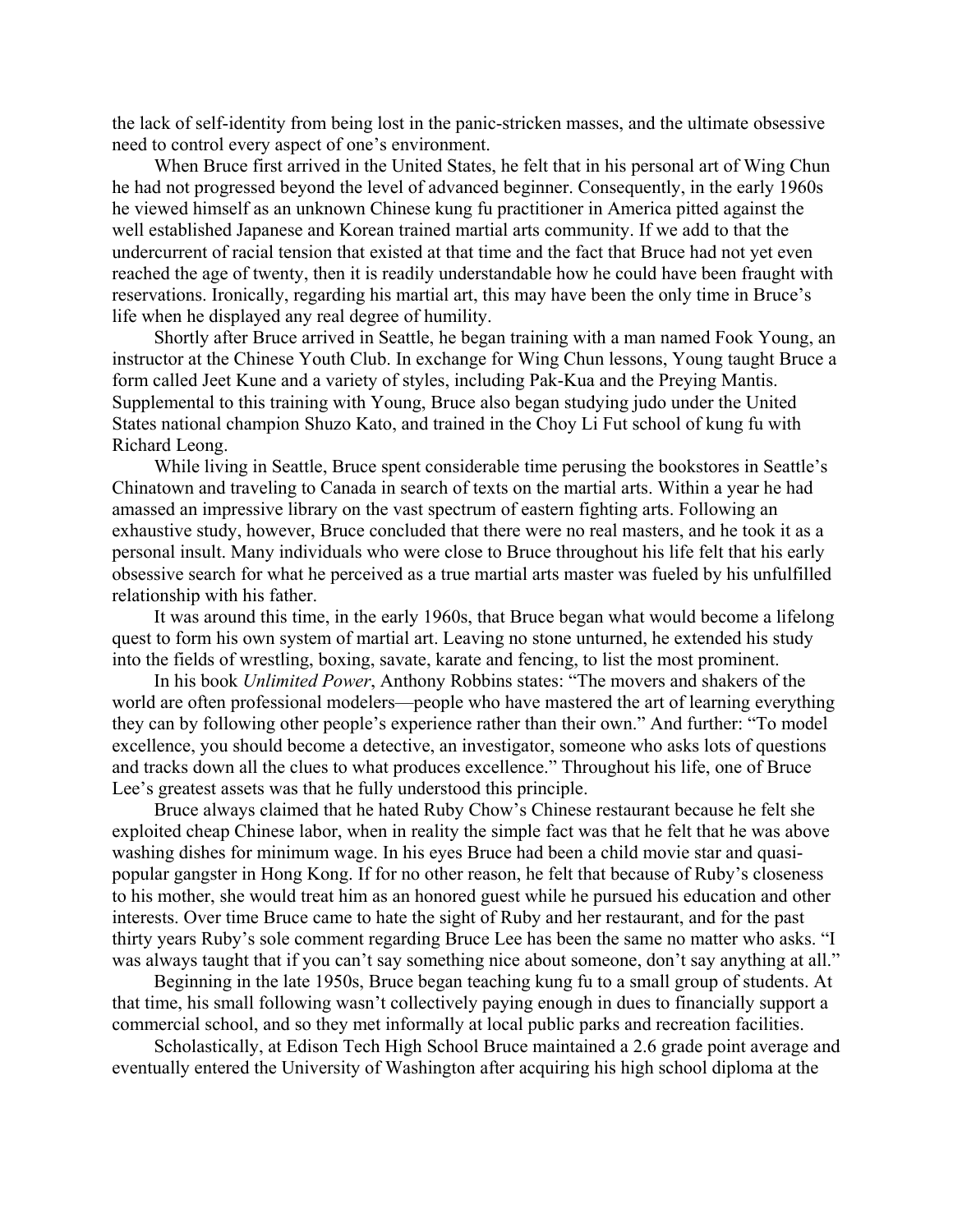age of twenty. Not long after entering the University, he fell head over heels for a pretty Japanese girl named Amy Sanbo.

 Small in stature and still strikingly beautiful, Amy reflected on her painful early childhood when she and her family had been interned by the United States government at the beginning of World War II.

 "I still have vivid memories of Camp Tule Lake, and it was not a pleasant place at all. I didn't stop having nightmares until I was ten, dreams about the tanks coming through in the middle of the night and soldiers pointing guns at me when I was three. I remember people dying. A man dead and his wife stuffing a towel into his throat where he had been cut from ear to ear." Amy's eyes drifted to a portrait of her father that hung near the mahogany bookcase. "At night my father would play Beethoven's Sixth Symphony, which is the Pastorale. Although the family was allowed to take only two trunks to the internment camp, he filled them with his records and the Harvard classics. And so I would go to sleep to Beethoven's Sixth Symphony while my father read me Thoreau."

 After the war ended, Amy and her family lived on Vashon Island for a brief period and then moved to Bellevue. These were estates for which Amy's father was the caretaker. After her father's death, Amy and her sister were taken to Seattle by their mother. "I guess you could say we lived in what today would be called a ghetto. It used to get very lively at night, and the police cars would be out there and you'd hear the screaming voices of prostitutes who worked the streets."

 Amy recalled the first time she met Bruce Lee. "I was sitting in the HUB (Student Union Building) and I kept noticing that this Asian fellow kept moving his place closer and closer to where we were sitting. Anyway, I had to go to class and so I was walking past him and he suddenly reached up and grabbed my arm and with his thumb he pressed with such force I thought I was going to die and my knees buckled and I dropped my books on the floor and I said, 'Let go of me before I really get angry!' He did, and I asked him why he had grabbed me like that, and he said he was just showing his friend something or other. I had no idea what he was saying. I was just in pain. And it lasted for a week, I mean he had left a bruise there. And I thought to myself, 'what a complete jerk!' and I turned and walked away.

 "Over the next few weeks Bruce kept appearing from out of nowhere," Amy continued. "And he'd say, 'How do you feel? Are you okay? My name is Bruce Lee.' And he was so persistent. He would bring up any subject just to talk to me."

 Throughout his life, perhaps Bruce's greatest character flaw was that he found it utterly impossible to apologize to anyone. Nevertheless, he often found other ways to make amends, which had been the case with his earlier assault on Amy.

 "I had injured my ankle during dance practice, and as a result had to walk on crutches for a week," Amy smiled as she shook her head in disbelief. "And in order to get to school in the morning, I had to walk through the parking lot and then across  $23<sup>rd</sup>$  Avenue and then up this unbelievable flight of 367 concrete stairs north of the football stadium. It was really quite a trek. And then one morning Bruce appeared, picked me up off my feet and carried me, my books, m y crutches and my heavy coat all the way to the top of those stairs! It was not only quite a feat, it was a grand gesture. And he did this every day for the entire week I was on crutches. And it wasn't only those stairs. After school he carried me to the third floor of my apartment and anywhere else he thought would be a problem for me. I think this more than made up for him bruising my arm.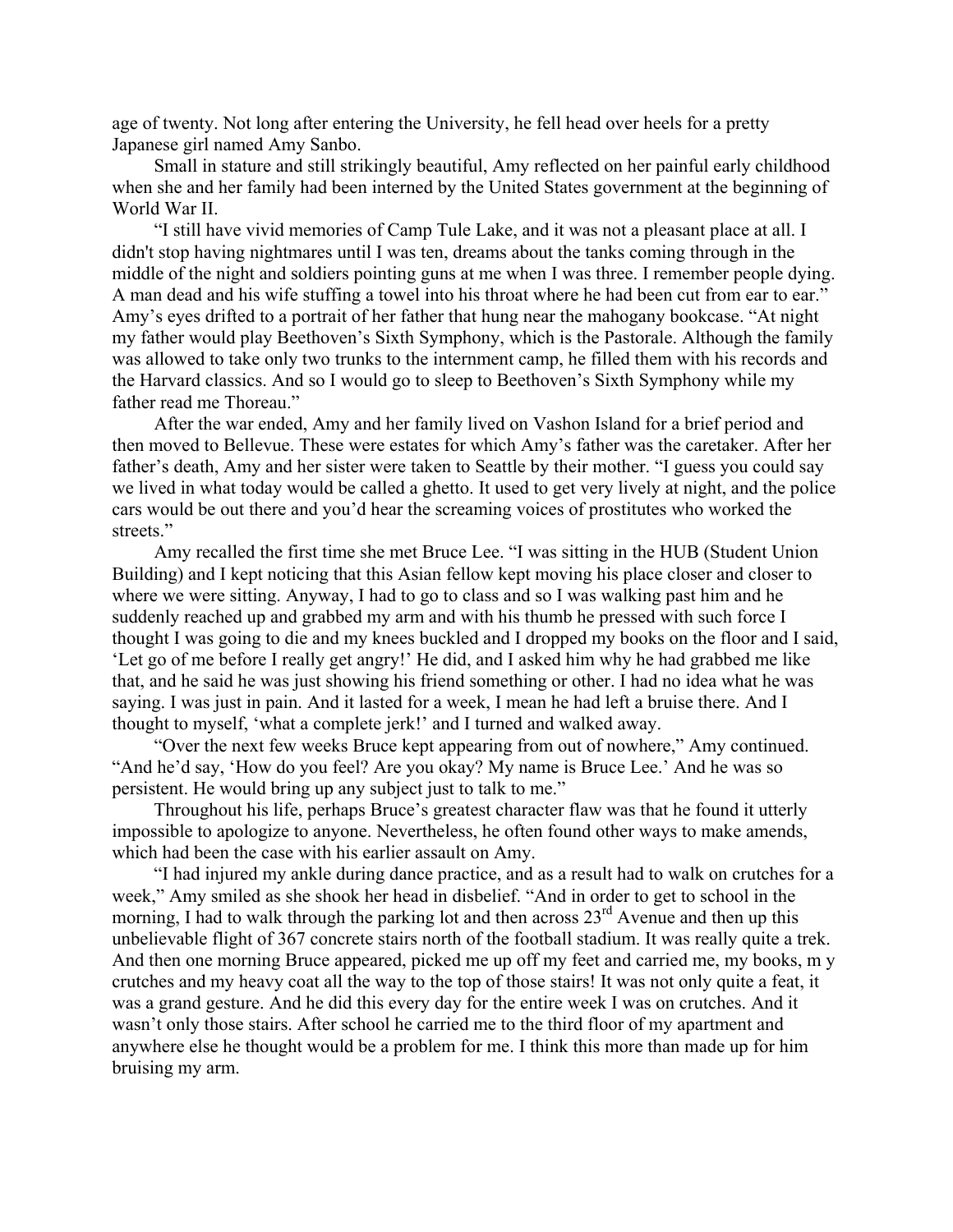"More than anything else, what I liked most about Bruce was that he never apologized for being Oriental," Amy recalled. "Back then most of the Asian fellows did apologize. I mean they took a secondary stance to all the whites, and it was enraging to me. Bruce was so cocky that it was refreshing. He was an Asian. He had this Asian face and it was similar to mine and he didn't apologize for it, and I like that."

 Amy reminisced about the time when Bruce, a man rarely intimidated by anyone, crossed paths with the internationally renowned Theodore Roethke. "Well, here's this great Theodore Roethke, a Pulitzer Prize winner, and Bruce and I are sitting alone studying in Roethke's classroom at the University. Now you have to understand that Theodore Roethke was the only instructor in the English department who actually had his own classroom. And so in walks Roethke—a man so huge that he often described himself as a bear in his poems—and he says 'I'm Roethke, the poet! You are in my room!' I was in total shock and I though, 'Roethke, my God!' And I was enough of a student to back off and think 'Okay, I'll bow down. I'll keep quiet.' But Bruce didn't flinch at all. He stood up and walked right up to Roethke and stuck out his hand and said, 'I'm Bruce Sifu Lee,' with the emphasis on Sifu, 'kung fu master.' My God, I was ready to crawl out under the door, and I was hoping that Roethke hadn't caught a glimpse of me. I guess I was in a daze for a while, and then the next thing I remember is looking up and seeing Bruce standing at the blackboard with a chalk in his hand, lecturing to Roethke who is sitting in a front row chair! And Bruce is explaining to this Pulitzer Prize winning poet the essentials of kung fu and he's drawing Chinese characters all over Roethke's blackboard. And so for the next half-hour I stood there absolutely fascinated watching Bruce Lee captivate, if not mesmerize, Theodore Roethke and thinking, 'Oh my God, this is totally and completely bizarre!' This was in 1961, Bruce's first year at the University. The two never saw each other again, and sadly the great poet died two years later. And almost exactly ten years later, Bruce died."

 Amy has been a gifted and widely acclaimed dance choreographer for going on three decades. She recalled her initial impressions of Bruce.

 "At the time, Bruce watched the way the blacks moved because they were such great dancers, and Bruce had been crowned the cha-cha champion of Hong Kong. And so he would watch the blacks. And I would see him watching the way they walked down the street. I think he would just mimic them in the beginning, and then soon he developed his own unique expression. But whatever the end result, I remember thinking there's something about this man. He's unusual, and I saw it in his movement."

 Earlier Amy had used the term kinetic genius to describe Bruce's unique talent. "Kinetic genius, that's exactly what Bruce was," she sat up briskly. "I mean he would be able to just look at a movement and assimilate it, absorb it, become that movement. I've been a dancer all my life, and I've always been intimately familiar with movement. And I was instantly aware that Bruce moved in a way that no other Asians moved.

 "I'm horrible attracted to talent, and I could see that Bruce was extremely talented, although there was an awful lot of stuff that came out of his mouth that was just plain insufferable. But the point is, we were both addicted to movement. It was what we both physically liked to do. As a dancer, when I perform it's almost orgasmic. In a way it is very sexual, and I understood that in some ways Bruce was like that, too. And then sometimes after I'd worked out or he'd worked out, it was just so pleasant to be with someone who shared this intense love and understanding of movement."

 Amy drifted into thought for a long pensive moment, trying to find the words. "From the beginning Bruce was open and honest about a problem he had sexually. We talked about it, and I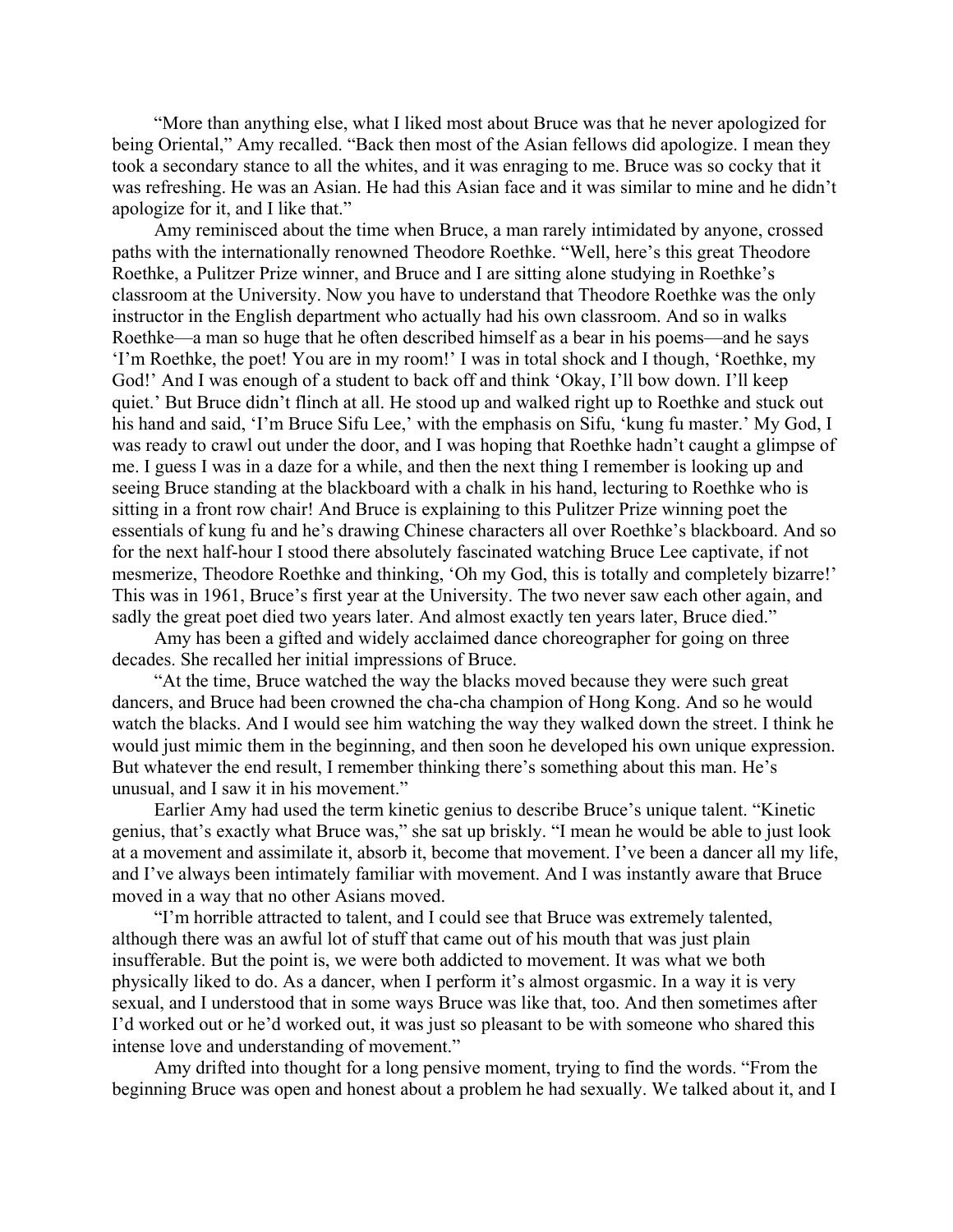said, 'Oh, I understand. That's not a problem.' But in my own head I was thinking, 'He does have a problem.' But it was nice that we had discussed it openly, and I think he felt comfortable that I was willing to work with him on this, although as time went on it became more of a problem than either of us may have felt it was initially."

 Although Amy did not understand the cause of Bruce's causal attitude toward sex, which often appeared to her as symptomatic of male impotence, she had inadvertently stumbled upon his uncorrected childhood cryptorchidism that, as a credit to Bruce's straightforward nature, he often mentioned to people not long after making their acquaintance.

 Amy's close friend Lonny, who knew Bruce when they were attending the University of Washington, elaborated. "Of course, the charming thing about Bruce was that he would tell you about all the things that would be embarrassing to anyone else. He had this childlike openness that at times was truly refreshing. Of course, years later when he returned to Hong Kong, all this changed."

 "It was as if he just couldn't help being so honest about everything," Amy recalled. "Sometimes he would see me and he would break out into this silly grin and he'd be giddy and I though it was so charming. Then other times he would become so involved with something that he would absolutely giggle. And I'd notice that he was wearing a nice shirt and say, 'That looks good on you, Bruce,' and he would giggle and say, 'You think so? Really?' And one morning he would see Lonny and say, 'Today I think Amy likes me eighty percent.' Then the next day he would say, 'I think it's sixty percent Roger and maybe forty percent me,' and everyday he would quote his percentages, and it was wonderfully amusing."

 These were unquestionably the best years of Bruce's life. Only here does one find the fond memories of him teaching kung fu to little Chinese kids at the Chinese Baptist Church; evenings in his tiny, windowless apartment cooking his beloved oyster beef and noodles; the long walks by the lake. This was the only simple life Bruce would ever know, perhaps because these were the substance-free years and before money and stardom allowed ego to manifest itself. Perhaps it was because for the first time in his adolescent-adult years he was not living the life of a street gang member in Hong Kong.

 It was around this time that Bruce began to propose marriage to Amy on an almost daily basis. Having recognized her love of literature, he began writing love poems to her and recited romantic poetry to her from the Chinese classics. After giving Amy a ring that had once belonged to his grandmother, Bruce arranged to have his aunt, Eva Tso, whom he often referred to as his mother, fly to the United States specifically to meet his bride-to-be.

 "All this made me extremely uncomfortable because Bruce never mentioned to me that this woman was coming to meet me," Amy recalled. "And, you see, in the Oriental custom, getting the approval of a close relative is just one step away from the actual ceremony. The whole thing made me very uneasy because I still had much to do in my life. I wanted more than home economics and children, and I thought Bruce understood this. But still he kept pressing."

 Because of her childhood interment, Amy has throughout her life been sympathetic to those less fortunate than herself, which was something Bruce would have been wise to consider when he proposed that he and Amy take up residence in Hong Kong. "I saw documentaries on Hong Kong and what I saw was appalling, you know the boat people, the city looked crowded," Amy said. "It looked uncared for and it was like poverty had just taken over. And I said to Bruce I don't know if I could handle that. It would just distress me. And he said we didn't have to be there, that I didn't have to see that part of it. I mean it's all around you, right. He said, no, we'd live in a mansion on Victoria Peak and look down at the city, like in *The World of Suzy Wong*. I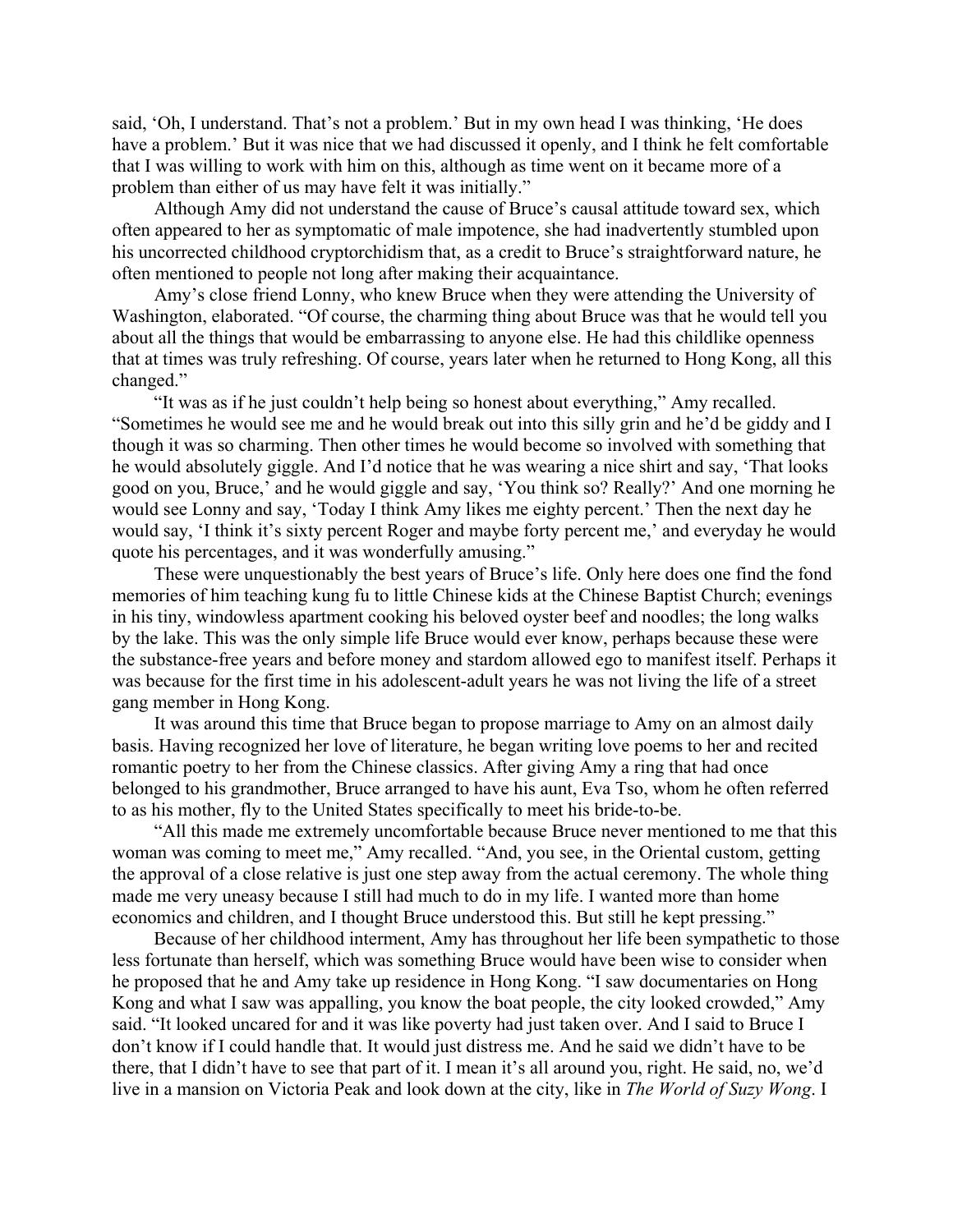said, 'No I can't live like that. I can't ignore those people on the boat. They're in poverty, Bruce. And I can't feel comfortable living up on some hill with servants. I can't deal with that."

 It is difficult to understand why Bruce felt it necessary to offer Amy a lavish lifestyle that he unquestionably could not afford. In a sense many felt he was living the life of the Great Gatsby.

 "You see, Amy's partly an inner-city person," Lonny interjected. "And when you're talking about Bruce living in the overcrowded conditions on Nathan Road above the row of shops, there's a correlation because Amy lived in the ghetto since her mother was widowed and worked cleaning houses. And so maybe that was familiar to Bruce and we didn't recognize that, and of course all the time that he was implying all this family wealth back in Hong Kong he was living in a tiny room on the third floor of Ruby Chow's."

 "It was more than the stark differences in our social awareness," Amy reminisced. "I remember one day near the end Bruce asked me what he could do that would win me over, and I thought about it for a long moment, and I said quite honestly, 'match my grades.' I guess what turned me off eventually was that Bruce was not as broadly educated as I was, and that he was fixated on jut the physical aspect of life."

 There was the far greater problem of Bruce wanting Amy to follow the Asian tradition and live out her life as his devoted lotus blossom. The subject matter brought a rush of color to Amy's face. "I was not about to be subservient to Bruce, despite his demands. But it was a constant battle. If a woman wasn't independent enough to continually speak her mind, he would oppress her even more. This was his temperament. Whereas I felt I had the upper hand with him because I didn't allow any of that. Other than if he were to beat me senseless, but then I would have shot him. He was one who believed that women were to be used, and he always quoted that lyric from *The King and I* about the bee going from flower to flower and petal to petal, and so he was a real classic macho pig, he really was. And it used to offend me, and I wrote him back a poem, not in four-meter like he used to do in Chinese poems, but I wrote him a long lengthy poem about what I thought about him, and I thought if he could figure it out, good, more power to him, but I figured that he couldn't. No, I wasn't trying to be unclear, I was very clear."

 Amy felt there was more to Bruce's machoism than his Far Eastern upbringing. "Bruce carried a lot of pain inside him and a great deal of anger as a result of being emotionally scarred in his childhood. I felt that it was from his father's rejection and his fixation on his son Peter rather than Bruce. But he never really talked about his father. He'd mention his mother, but he wouldn't talk about his father. And whenever anyone would ask about his brother Peter, Bruce would totally avoid the subject."

 The break up did not go smoothly, and ultimately Amy departed for New York where she had taken a summer job in preparation for the 1964 New York World's Fair, instructing her mother and friends not to tell Bruce of her whereabouts. "I just felt that it was over between us and I knew that Bruce was an extremely obsessive person. He had displayed this characteristic throughout our relationship. He was not someone who was going to be denied. And he was persistent enough, and even childish enough, to pursue me at all costs. And I didn't know if I could have dealt with it."

 Bruce returned to Hong Kong in some disarray, having seen his romance with Amy Sanbo dissolve. At that time Hong Kong had recently suffered another mass influx of refugees from Communist China. Shantytowns had sprung up, families built shelters on the roofs of buildings and people slept in parks and on the street. The drought that summer did not make things any easier. The water was on only a few hours every fourth day. Nevertheless, Bruce managed to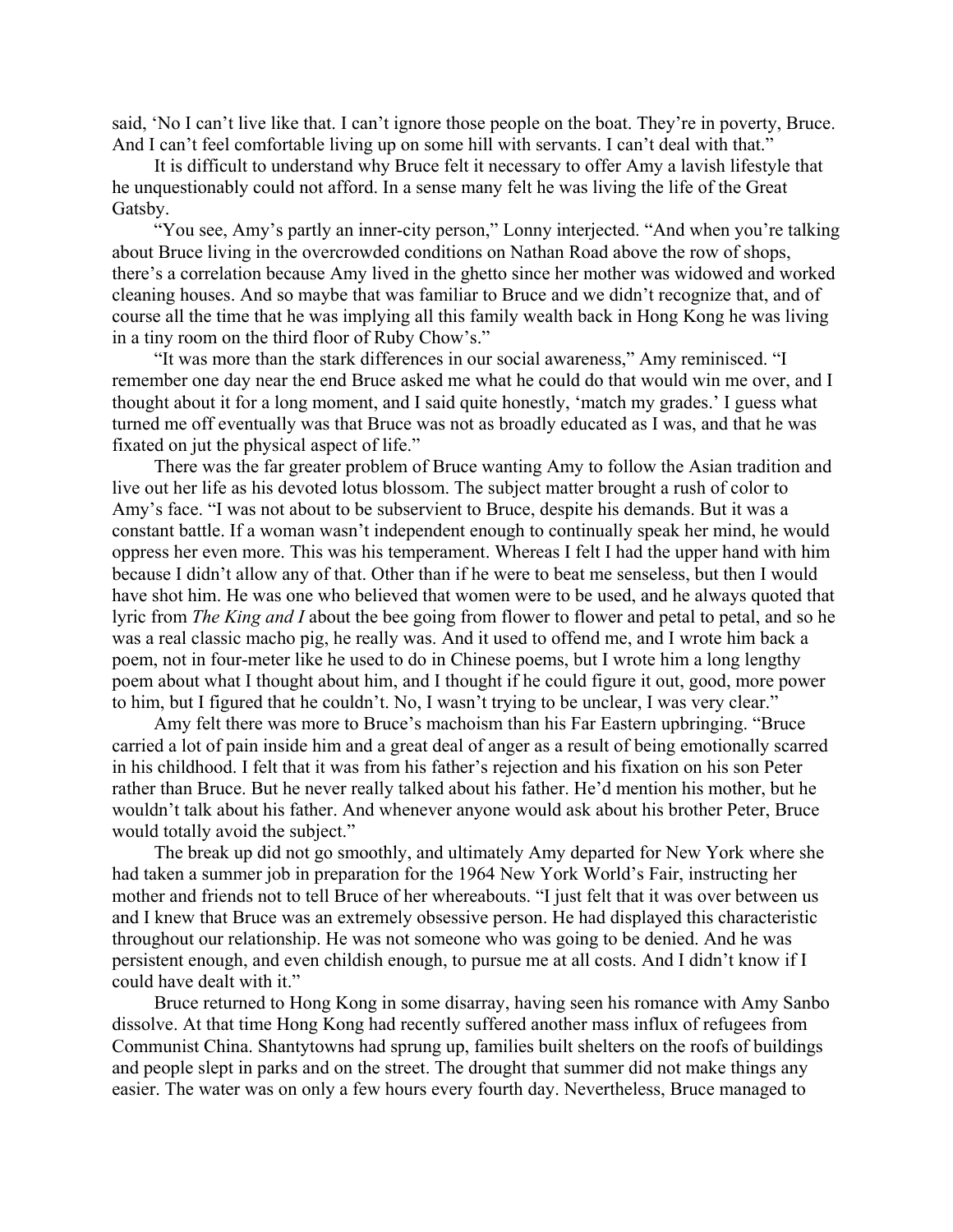enjoy his brief stay. He went swimming at the sand beaches, went to the movies, visited amusement parks, ate in restaurants, or simply soaked up the atmosphere and energy of the bustling streets. While there Bruce continued some serious training with Yip Man and had a brief affair with his childhood sweetheart Pak Yan.

 With the summer coming to an end, Bruce returned to Seattle where he resumed his daily life at the University and his nightly job at Ruby Chow's. Although he kept up his obsessive search for Amy, she couldn't be found. Across the boards nothing seemed to be working. There was no future in school, which was more than evident when in the fall quarter he failed, of all classes, Introductory Modern Chinese.

 Empathetic to Bruce's circumstances, Taky Kimura, one of Bruce's first students in Seattle, arranged for Bruce's students to pay enough in monthly dues so that Bruce could quit his job bussing tables and move into his own apartment. If nothing else, he would no longer have to endure Ruby's incessant complaining about his wooden dummy that he often pounded on behind the restaurant.

 Over the next few months Bruce stepped up his schedule of public demonstrations and, as a result, student enrollment gradually increased. With the added revenue, Bruce signed a commercial lease on a small building that soon became the home of the *Jun Fan Gung Fu Institute.*

 Just prior to opening the Institute, Bruce met a girl named Linda Emery, who had just graduated from Garfield High School where she had not only excelled scholastically, but had also been a member of the varsity diving team and a school cheerleader. Linda was a blonde, blue-eyed Caucasian girl, born and raised in Seattle by a mother with strict religious values. Linda had previously dated a young man who was half-Japanese, and her mother became incensed upon learning about the courtship. Subsequently, upon entering her freshman year at the University of Washington, over the next several months Linda began to occasionally see Bruce without her mother's knowledge.

 Bruce's newly established Jun Fan Gung Fu Institute was short-lived, due mostly to a high turnover of students. Eventually Bruce was unable to pay the rent, and the school was closed.

 Realizing that he was about to fail out of school and that he again had no visible means of support, Bruce began traveling to Oakland on weekends, primarily to spend time with a kung fu practitioner named James Lee. The two men had been introduced a year earlier and were considering opening a kung fu school together. It was around this time, in the winter of 1963, that James drove Bruce to Los Angeles to meet black belt kenpoist Ed Parker, who was in the initial planning stages of the first nationwide martial arts tournament scheduled for the following summer in Long Beach.

 After three years at the University, Bruce failed to accumulate enough credits to advance beyond the status of freshman, and he dropped out at the end of the spring 1964 quarter. Literally flat broke and without a job, he sold his car and moved into James Lee's home in Oakland, with no plans of returning to Seattle.

 On August 2, 1964 Bruce appeared at the International Karate Championships, which were held at the Long Beach Municipal Auditorium. This was the first major karate tournament in the United States, and it was an overwhelming success. Paramount to all else was the heartfelt camaraderie that embraced the entire assemblage of martial artists who had come from all parts of the country to perform and compete. Sunday evening was the grand finale, which featured the final sparring matches. The event had been sold out for months, and nearly a thousand people were turned away at the door. Never before had the public seen this kind of action fight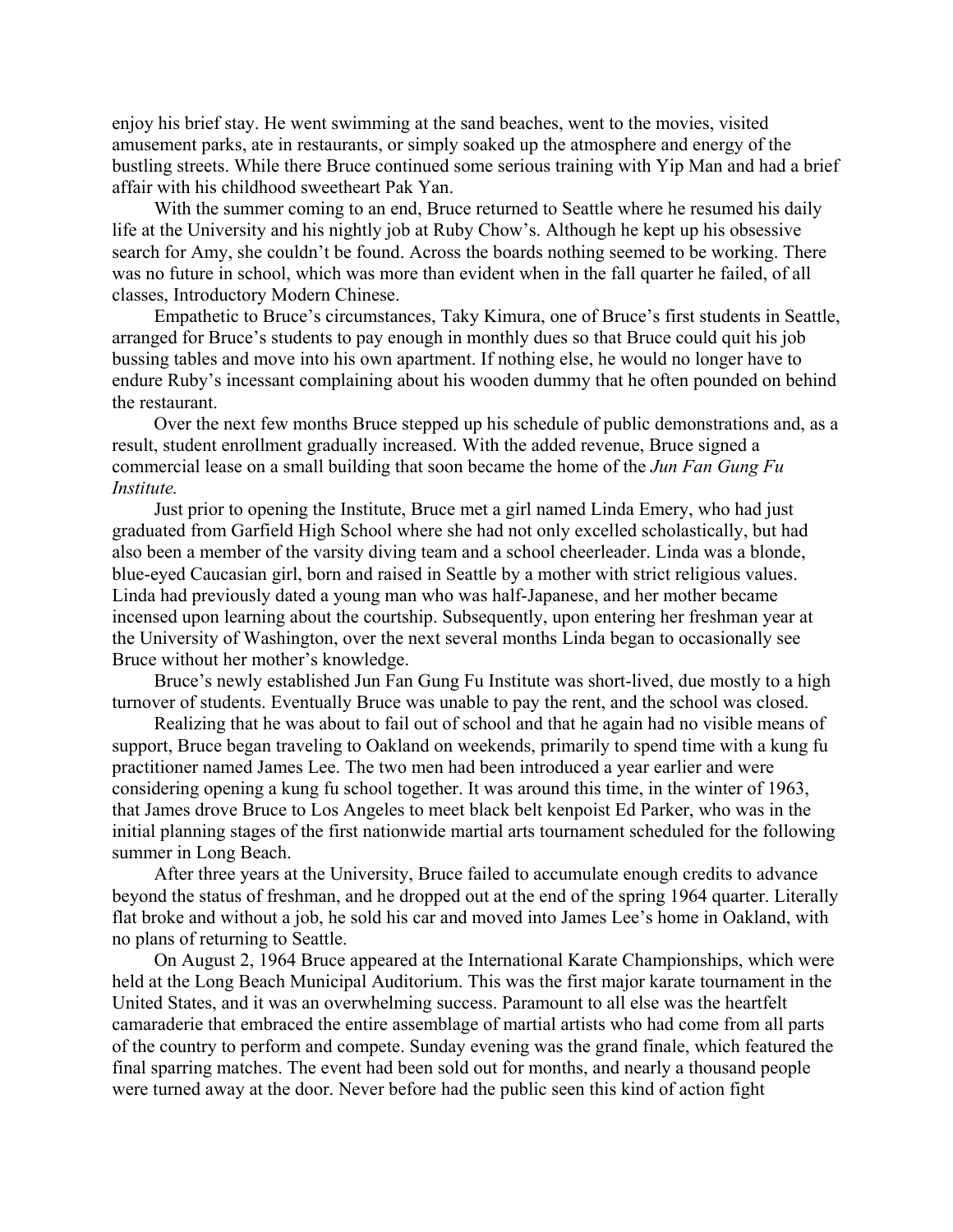competition. Hawaiian-born Mike Stone in a sudden-death tie-breaking point won the grand championship, and the suspense and adrenaline pump was unbelievable.

 There were many demonstrations that evening. John Rhee, who stood 5'5", gave an incredible display of aerial kicking, shattering pine boards held seven feet in the air. Later, Ben Largusa thrilled the audience with a performance of the Filipino deadly stick-fighting art of escrima. Takyuki Kubota demonstrated what *Black Belt* magazine later called "shocking feats," and eight-year-old Roy Castro, the son of renowned Bay Area black belt Ralph Castro, gave a demonstration that brought the crowd to its feet with resounding applause.

 It was amid this grand spectacle that Bruce Lee, a relatively unknown kung fu practitioner from Hong Kong, walked onto the main floor with his advanced student Taky Kimura. Bruce wore a black uniform and these strange black boots, and Taky resembled something from another planet with his padded suit of body armor, shin guards and what looked like a catcher's mask over his face.

 Although initially it was the blinding speed of his hands and kicks that captured everyone's attention, it was Bruce's aggressive and witty personality that many were still recalling months later. Arrogant. Cocky. Self-assured. At time outright brazen. In an uncanny way, Bruce's overall personality was surprisingly similar to that of the celebrated and flamboyant Muhammad Ali. And like Ali, despite Bruce's arrogance, one had to root for him. There was something about this explosive young man from Hong Kong. He had something most martial arts students were struggling to achieve. He seemingly had this unadorned inner confidence, and he appeared to be absolutely fearless.

 In sharp contrast to what was inaccurately depicted in MCA's movie *DRAGON*, Bruce did not compete in the sparring competition, nor did he issue a full contact challenge match to any and all present. Not only would such savage behavior been insulting to the martial arts community, but Ed Parker would have never allowed such a violent public display, and Bruce Lee had too much class to have even considered such nonsense.

 Two weeks after appearing at the Long Beach Internationals, Bruce returned to Seattle. Depending on which biographer's version one reads, this week of Bruce's life can be anything from warmly uplifting to painfully frustrating. In any case, what we do know is that he arrived in Seattle in the second week of August 1964, and that on August 12 he and Linda Emery appeared at the King County courthouse and applied for a marriage license, with plans of eloping.

 Two days later Linda's mother read about her daughter's impending marriage in the vital statistics column of the local newspaper. Furious, she climbed to the third floor of Sears and Roebuck, where Linda had taken a summer job, and shook the paper in her daughter's face. "Is this you?"

 That evening Bruce and Linda were called in on the family carpet. This was the first time that Linda's family had met Sifu Bruce Jun Fan Lee, and they demanded an explanation. Besides her mother and stepfather (Linda's father had died when she was four), Linda's favorite uncle, an extremely pious man, began quoting chapter and verse. This was not the Christian thing to do, this mixing of the races. There would be hell to pay, for everyone.

Bruce interrupted, "I want to marry your daughter. I'm Chinese, by the way."

 Perhaps they had mistaken him for Japanese and thrown him into the post-WWII anti-Japanese racist hysteria. They hadn't. All Asians were taboo. Caucasians, especially those with the last name of Emery, married Caucasians.

 They argued well into the night and throughout the next day. As far as Linda's family was concerned, Linda had just turned nineteen and was too young. Why couldn't they wait a year?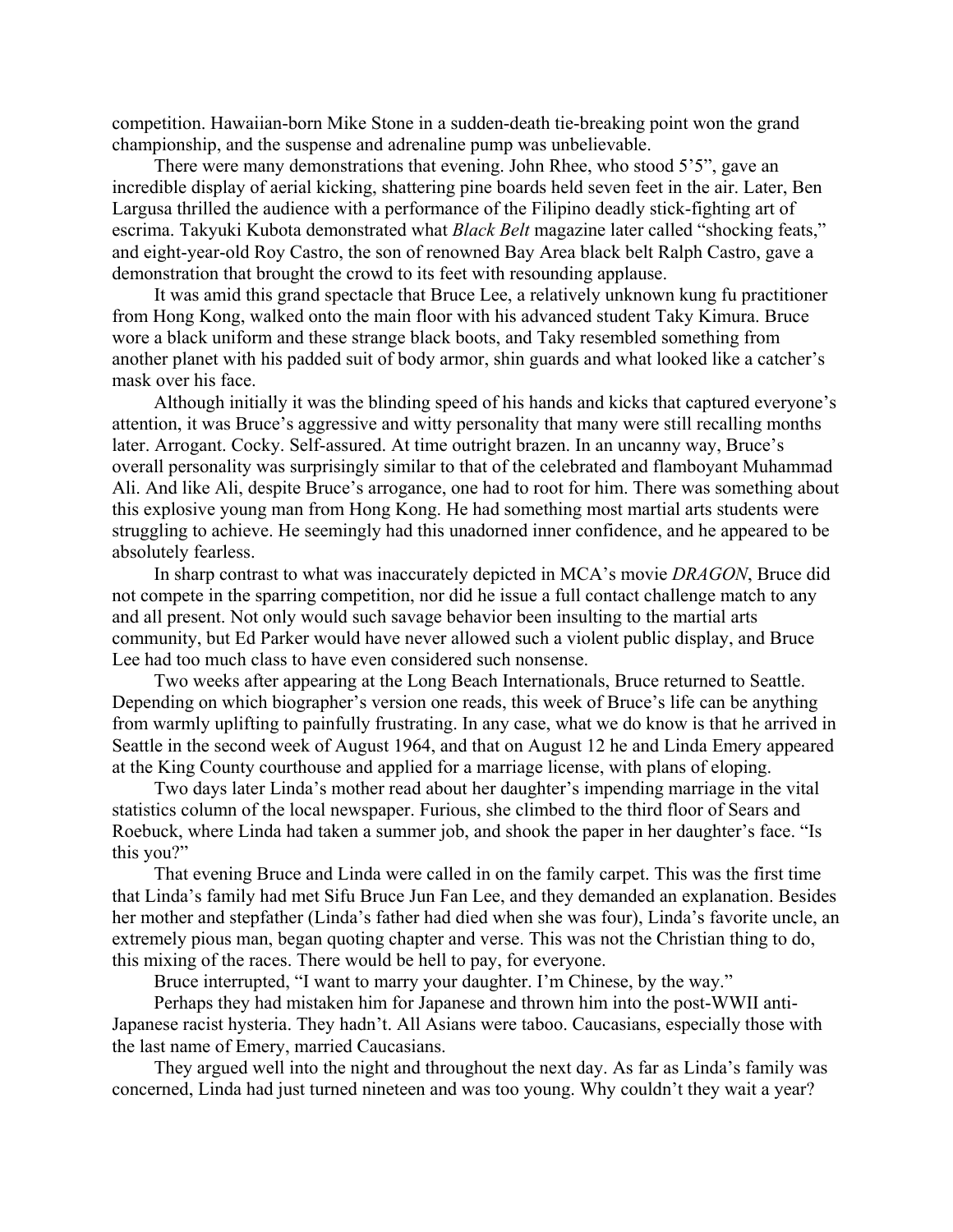Besides, Linda didn't know how to cook and clean. What troubled everyone was that it appeared that Bruce had no visible means of support, which was true. Apart from the racial and familial elements of this meeting, which have been widely reported over the years, the real issue facing the Emery family was that Linda was nearly four months pregnant, and of course back then if you got a girl pregnant, you married her, plain and simple.

 Although unaware of the pregnancy, Amy Sanbo did recall sensing that something was terribly wrong when she returned to Seattle for a brief visit with her family. "I felt sorry for Linda. I remember seeing them in October walking through Chinatown. It was cold, and she was wearing a big coat. You know there's a way that you walk together when you're in love, or if you're boyfriend and girlfriend there's a lift to you, but she didn't. She looked like she was just pulled in like she was terribly unhappy. And I felt sorry for her because I had already made up my mind that I knew what living with Bruce day to day was going to be like, and so she was going to face that and I felt very sorry for her. And I remember feeling pretty bad for her when Bruce died and the reports that he had mistresses and all sorts of things began to surface. Again I felt almost empathy or sympathy for Linda. Because of the lifestyle she had to live with Bruce, I'm sure she was miserable."

 In less than twenty-four hours Linda and Bruce were married in a church service that was speedily arranged by Linda's mother. Besides Linda's mother and grandmother, the rest of the Emery clan boycotted the service, which ended with Bruce's newly acquired mother-in-law grumbling that her newly acquired son-in-law "could have at least brought flowers." A short time later Linda moved to Oakland where she and Bruce shared a bedroom in the home of James Lee.

 Even after the marriage Bruce continued to search for Amy Sanbo and would call her friends and family saying, "Where's Amy? I need to talk to her." Finally, when Amy married in the fall of 1964, the calls stopped.

 Why the persistence? Why this sense of utter desperation surrounding Bruce's unrelenting pursuit of Amy? "The most important thing that Bruce ever said to me," Amy paused to gather her thoughts, "and this was perhaps the first time he was really truly honest, was, he looked deep into my eyes and said, 'You know, you're really mature, you're different from the rest.' I think that Bruce felt safe with me because I kept a strong hand on him. There was a strange side of Bruce that always set up a situation, or treated a situation, so that the other person had no choice but to retaliate and react with anger. In a peculiar way Bruce seemed to gain pleasure from this, although other times it seemed to frighten him. Looking back, I believe that very early Bruce saw himself becoming a loose cannon and he sensed a wisdom in me that was almost parental."

 Academy award winning screenwriter Stirling Silliphant, himself a black belt, several decades later sadly reminisced. "The martial arts never did for Bruce what they did for me or other people. Bruce never achieved any calm out of the martial arts. The very thing that should have protected him, didn't. He invited a lot of the slings that kept coming back at him. There's enough trouble in life. Most of us duck it . . . At times Bruce seemed to welcome it.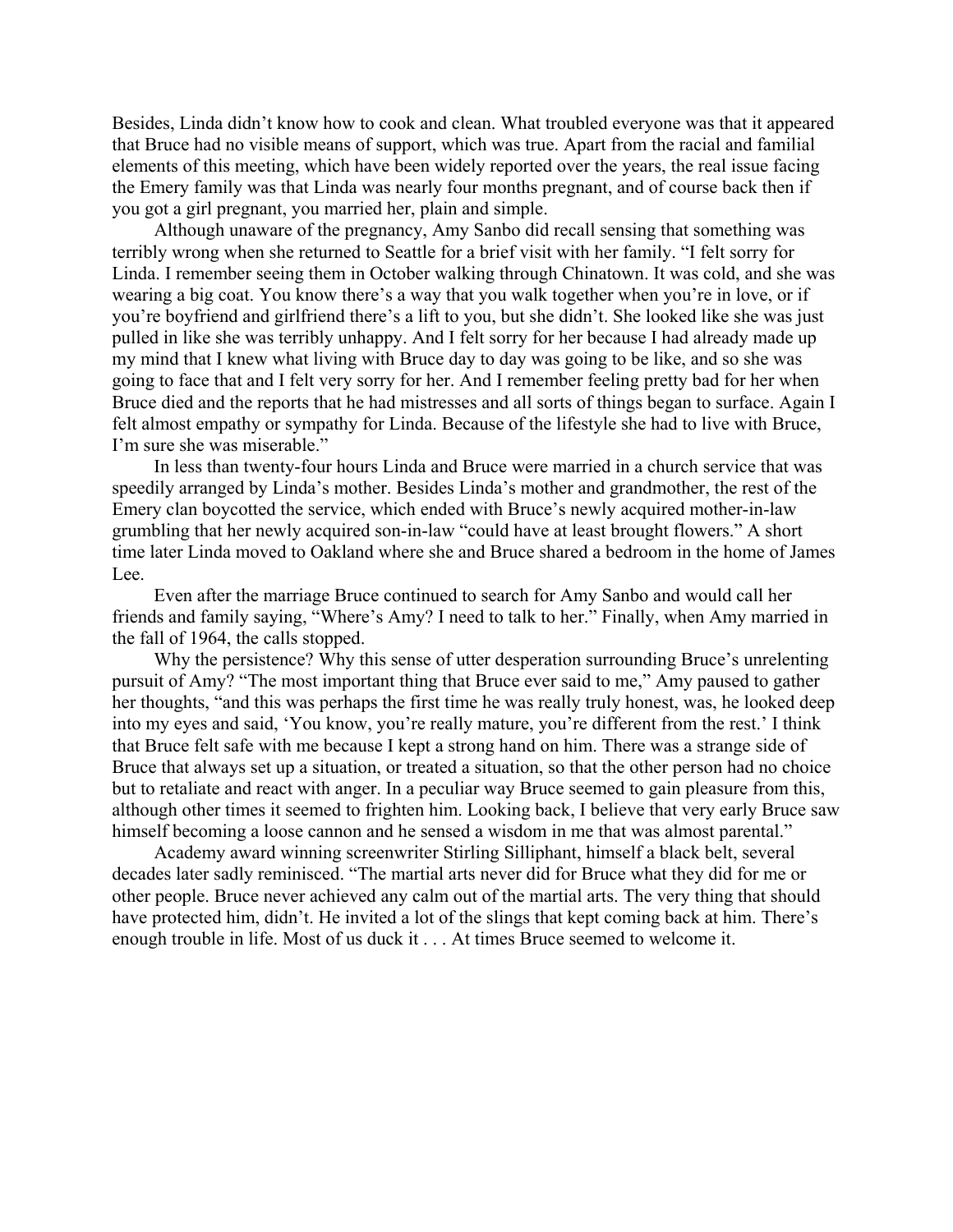#### HOLLYWOOD

"Well," said Monkey, "years ago a first-class Zen adept taught me the art of having one's head cut off. I don't know whether I can remember it or not, but I am quite willing to experiment."

*Monkey*, by Wu Ch'eng-en

 Bruce's newly established kung fu institute in Oakland had barely opened when Bruce received an open challenge from a kung fu practitioner named Wong Jak Man. Since Bruce's death in July 1973, the fight's details have been widely reported by Linda Lee through leading martial arts magazines. Besides James Lee, who died before the story became truly newsworthy, the only other eye witnesses to the battle were Wong Jak Man and a handful of his followers, none of whom have ever had any self-interest in the subsequent two decades of capitalizing on the Lee legend.

 It is true that Wong Jak Man personally instigated the confrontation, claiming that he was representing a group of martial arts elders who resided nearby in San Francisco's Chinatown. What has always been puzzling, however, is what had angered these elders, if they were angered at all?

 As the story goes, sometime in January 1963 Wong Jak Man arrived at Bruce's Oakland school and allegedly came straight to the point—Bruce Lee had been revealing the secrets of kung fu to non-Chinese! As a historical note, it is interesting that just a short while before this now infamous confrontation between Bruce Lee and Wong Jak Man, all but a stone's throw away in Los Angeles rising kenpoist Ed Parker had just published, without incident or complaint, his popular hardback book titled *The Secrets of Chinese Karate*. And although Parker was Hawaiian and perhaps couldn't be held accountable for teaching non-Orientals, his associate instructor in the Los Angeles karate school, the legendary Tai Chi master Jimmy Wu, taught non-Chinese on a daily basis without ever being held accountable by any Chinese elders, kung fu masters or anyone else.

 Perhaps an alternate explanation has to do with territorial infringement. It has been reported that years earlier members of a local triad came to Bruce's Seattle school demanding money. Triad Oath #27 may have had something to do with both the Seattle and Oakland encounters: "*I must not trespass upon the territory occupied by my sworn brothers. I shall be killed by five thunderbolts if I pretend to have no knowledge of my brothers' rights in such matters*."

 Whatever the reason behind Wong Jak Man's visit, Bruce was handed a written ultimatum allegedly stating that he either cease teaching non-Orientals or accept Wong's challenge to open combat. Having agreed to fight rather than close his school, Bruce suddenly became incensed when Wong suggested that they simply spar lightly for a few minutes. "I'm not standing for any of that!" Lee fumed. "You've made the challenge, so I'm making the rules! So as far as I'm concerned, it's no-holds-barred—it's all out!"

 Steadfastly denying reports that the fight ended in a draw, Linda Lee has for over two decades claimed that the surprisingly inelegant battle was over in a "matter of minutes." Neither participant received any substantial injuries, although the experience led Bruce to later conclude that much of his martial art was ineffective and that, because he had too quickly become winded during the confrontation, he needed to do some serious work on his cardiovascular system.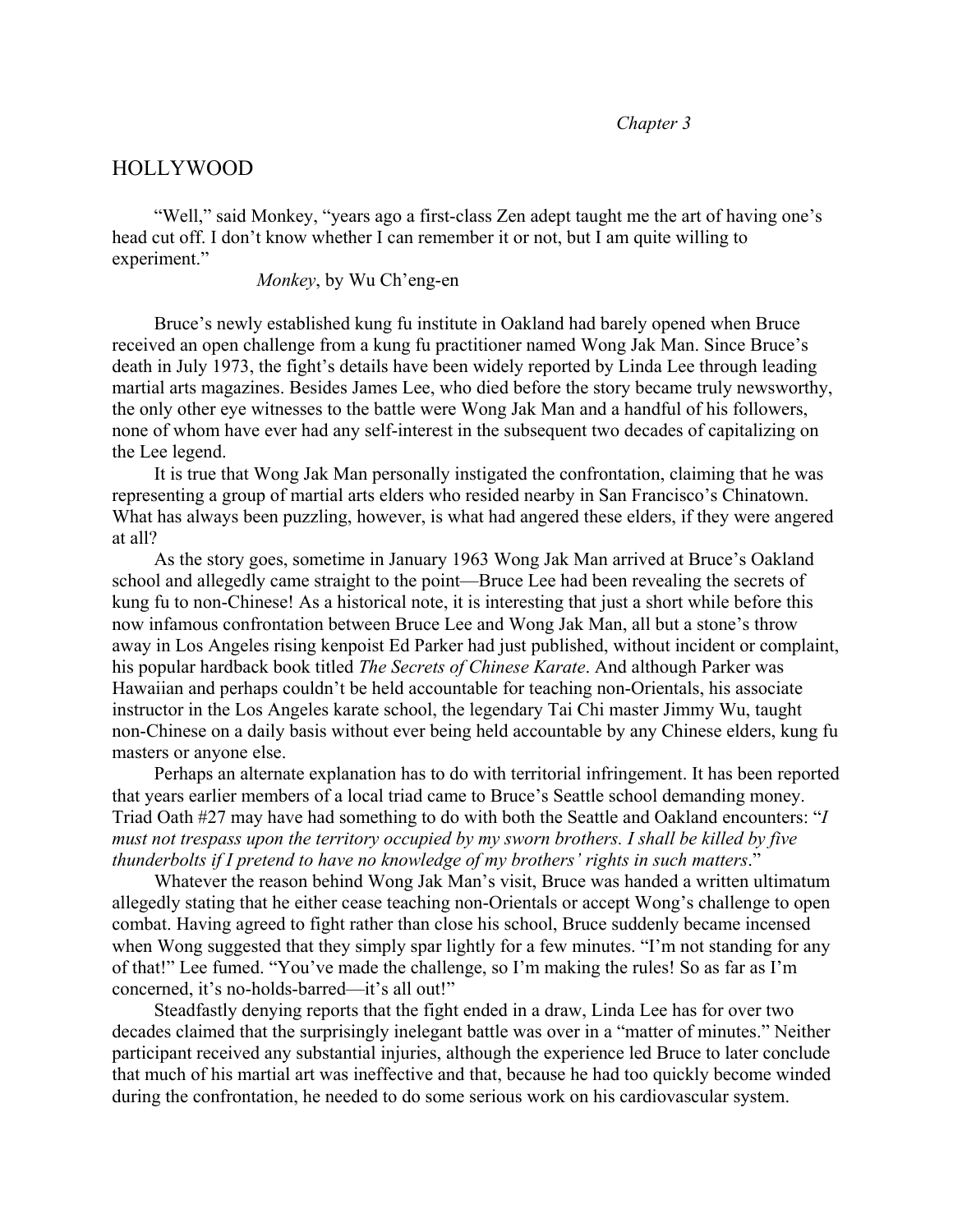One month later in Hong Kong, Bruce's father died of a heart attack at the age of sixtyfour. At the time, Bruce was in the U.S., and he immediately boarded a plane for Hong Kong. Upon entering the funeral parlor to pay his last respects, and according to Chinese custom, it was required that he crawl to his father's coffin. That Bruce did this, wailing as he went, is perhaps evidence of the deep emotional hurt he had buried throughout his life for the father who had remained distant and whom Bruce could never please.

 A major turning point in Bruce's life occurred in August 1964 when Ed Parker captured on film Bruce's impressive kung fu demonstration at the Long Beach Karate Internationals. When subsequently the footage was shown to television producer William Dozier, Bruce was cast in Dozier's new series *The Green Hornet*, which began shooting in June of 1966. Van Williams starred in the role of Britt Reed (The Green Hornet), based on the 1950s radio series character who was a crusading, crime-busting newspaperman. Bruce played the Hornet's trusted servant Kato, who was an adept in the deadly art of kung fu.

 In 1967 Bruce Lee went virtually unnoticed in the martial arts world. Although he had gained some popularity as Kato, to martial artists the true heroes were the tournament champions best known as the golden boys of a bygone era—Joe Lewis, Chuck Norris, and Mike Stone. Of the three, Lewis spent the most time with Bruce.

 Back then there was no one on the tournament circuit more lethal than Joe Lewis. Not only was he lightening fast and had a punching power that could seemingly shatter a bank vault, he was notorious for a temper so explosive that on occasion Ed Parker had to physically restrain him from tearing his competitor limb-from-limb.

 By aligning himself with Joe Lewis, Bruce stood to gain the recognition he so passionately desired. According to Lewis, Bruce wanted the prestige of being able to claim the rank of master, and he would back this up by displaying his students who were national champions. At the time Bruce was in his late twenties, and, if for no other reason, because of his age the kung fu hierarchy wasn't about to recognize him as a master of anything, let alone show him any respect. This angered Bruce and he began to boil.

Soon after *The Green Hornet* began airing, Bruce, now a television celebrity, began granting interviews to various martial arts magazines in which he began unleashing his wrath at the martial arts community at large, specifically targeting what he alleged was a preponderance of self-proclaimed, ill-qualified masters. Well known for his directness, Bruce openly accused many of these martial arts icons of being inexcusably out of shape and often went as far as calling many of them outright fakes. Whatever it was these masters were teaching, presumably eighteen centuries of highly guarded, secret knowledge, Bruce stated publicly with great fervor that 90 percent of it was baloney!

 Totally outraged, respected black belts in the martial arts community, both in the U.S. and the Far East, accused Bruce of being nothing more than a disrespectful upstart, while others went as far as to label him a young punk with a big mouth. Undaunted, Bruce openly challenged his critics to "prove themselves." Often, in an incredibly bold gesture, Bruce would single out a particular martial artist and, standing directly in front of the man and within striking range, would defy him to "try to hit me." Unbelievably, none who tried could. Generally speaking, Bruce was an embarrassment to the martial arts community, who simply had no idea what to do with him and at the same time couldn't shut him up.

 Fundamentally there was really no great mystery to much of Bruce's talent. As a foundation he was an incredible natural athlete, "one in two billion," to quote Ed Parker, and he kept himself in superb physical condition, which he worked at to the point of clinical obsession.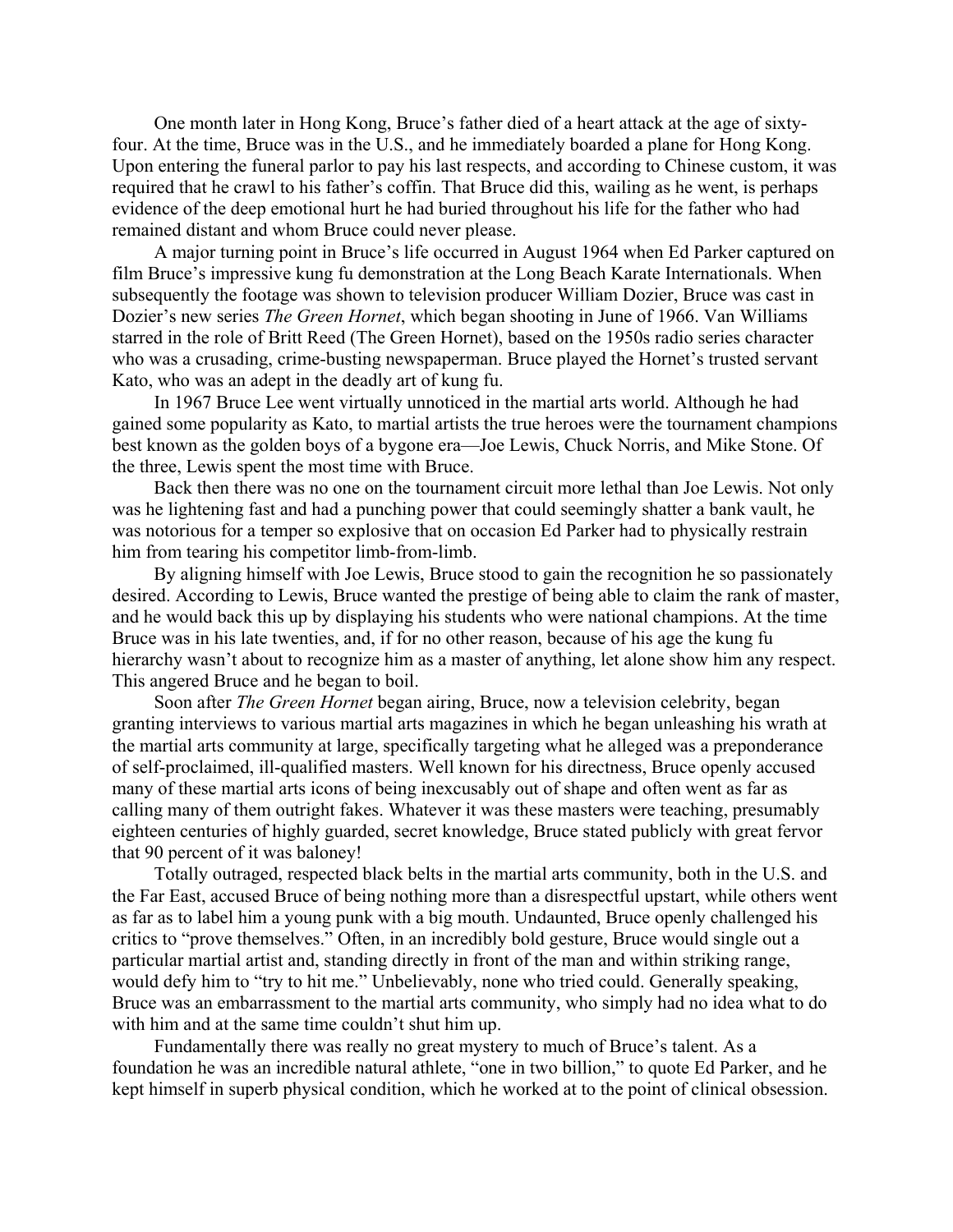Additionally, as for unrestricted open combat, he had simplified his art and perfected several key elements that often proved to be devastating.

 From the great fencing master Julio Martinez Castello, Bruce mastered the ability of opening and closing the gap, or distance, between him and his opponent, to the degree that he could strike with the speed of a cobra. Second, Bruce also mastered what Castello taught as "broken-rhythm," which is one's ability to become enmeshed with, and thereby disrupt, his opponent's natural rhythm. Once perfected, a man normally slower than his opponent can win by striking his adversary on the half and quarter beats. The total effect was both highly confusing and monumentally frustrating.

 Moreover, Bruce had become so skilled in the art of western boxing that many were convinced that he could have stepped into the ring with any professional boxer in his own weight division and most likely the next higher division as well. When Bruce closed the gap, most martial artists were often completely dumbfounded because they were not accustomed to teeing up with a boxer of Bruce's professional skill.

 Similarly, Bruce was equally dangerous at a distance, for he could kick his opponent from had to toe with the blinding speed of a bullwhip and, quite literally, with the power of a horse. Moreover, he had perfected the art of kicking his opponent's front shin as speedily and effectively as a boxer uses a jab. Not only was this unnervingly distracting, but it severely hampered his opponent's interest in either kicking his own front leg or advancing.

 Unquestionably Bruce's greatest asset was that he was a mater at instantly discerning his opponent's weaknesses. A short time after Bruce moved to Los Angeles, he began recruiting students from the ranks of Ed Parker's brown and black belt classes. The growing exodus of Parker's advanced students did not sit well with the godfather of kenpo.

 Bruce readily identified the inherent problem that flustered many of Parker's advanced kenpo students. Essentially the problem was threefold. The first issue facing the kenpo practitioner was that the lion's share of his learned techniques were defenses against an opponent who attacked by stepping through with his right leg from back to front as he delivered a locked out straight right punch. The problem, which Bruce smugly pointed out, was that no streetfighter he ever encountered fought like this. The second issue was that Bruce refused to stand still while a kenpoist worked on him as if he were a stationary mannequin. Instead he was quick and elusive. Lastly, kenpo students were primarily trained to move to the outside of an attacking opponent. Because one of Bruce's main objectives was always to control the centerline (much like the winning chess player controls the center of the board, and the winning basketball team controls the lane) there just wasn't any way to get Bruce Lee into this alignment because he would continuously maneuver himself in such a way that he was facing you head-on. In stark contrast, Bruce effortlessly, if not magically, could quickly get to the outside of his opponent where he then blasted away. That left the inside, toe-to-toe. Unfortunately for Lee's opponent, this was where Bruce was at his best. Being a skilled technician of chi sao, or sticking hands, Bruce could handily defeat an opponent standing inside this range, and he could do it blindfolded!

 In defense of the art of kenpo and its students, Ed Parker was a man of great insight. Over the years, many kenpo defectors have returned to resume their study, having discovered the truth of what Parker had been saying for years—that what worked for Bruce Lee was not only unique to Bruce but would have almost assuredly get most martial artists in serious trouble.

 By the summer of 1966, Bruce and Linda (along with their son Brandon who was born February 1, 1965) had moved from Oakland to West Los Angeles, where they lived in a high-rise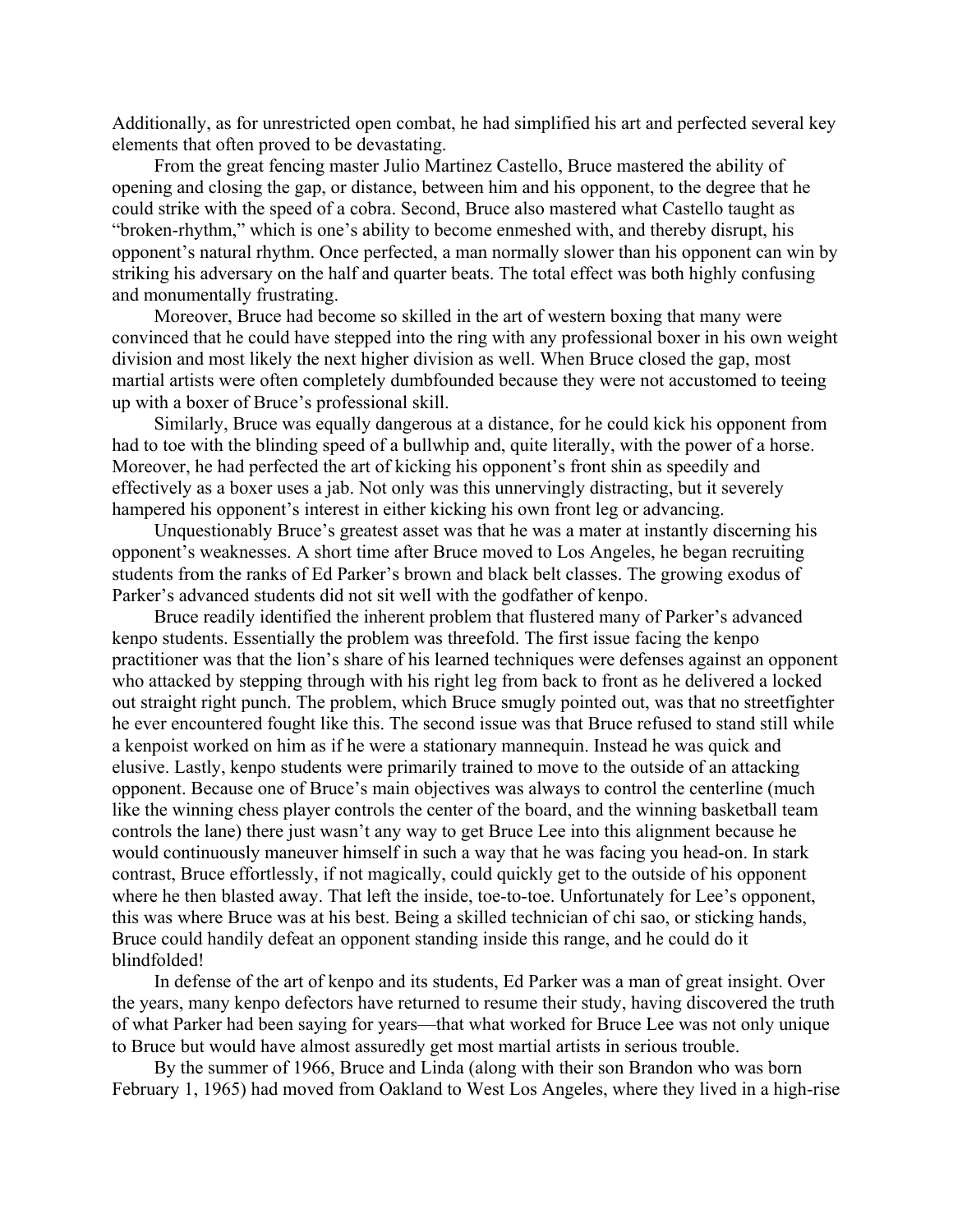residential complex called the Barrington Plaza. One of the owners of the complex was Don Karnes. Himself a student of martial arts, Karnes soon befriended Bruce. Perhaps here Karnes should be acknowledged for making one of the most important contributions to Bruce's life.

 Of the nearly two thousand books in his vast library, Bruce valued a particular text above all others, and he used to read it constantly. The book was *Think and Grow Rich* by Napoleon Hill, which was given to him by Don Karnes, along with his conviction that if Bruce would diligently and steadfastly follow the doctrines outlined in Hill's book, life would grant him anything and everything he requested. Not long after receiving *Think and Grow Rich*, and following its precepts, Bruce wrote what he wanted from life and what he was willing to give back in return:

#### "My Chief Personal Aim In Life"

I, Bruce Lee, will be the highest paid Oriental superstar in the United States. In return I will give the most exciting performances and render the best of quality in the capacity of an actor. Starting in 1970, I will achieve world fame and from then onward till the end of 1980 I will have in my possession the sum of \$10,000,000—then I will live the way I please and achieve inner harmony and happiness.

 Unfortunately, the almighty Nielsen ratings had not been kind to *The Green Hornet*. Following the airing of twenty-six episodes during the 1966-67 television season, the show was canceled for poor ratings, the result of which plunged Bruce into a marked depression.

 Closing the door to his dressing room at Twentieth Century Fox, Bruce reluctantly resumed teaching his elite clique of private students who could pay his \$275 hourly rate, never again to return to public instruction. By now Lee's student roster was comprised almost exclusively of Hollywood and sports celebrities and included Lee Marvin, James Coburn, Elke Sommer, Roman Polanski, Joe Hyams, Steve McQueen, James Garner, producer Sy Weintraub, basketball star Kareem Abdul-Jabbar, and academy award winning screenwriter Stirling Silliphant.

 From the beginning Bruce was enamored with the Hollywood crowd and soon began to appear at various parties and social gatherings. His presence was short lived, however, for he found it difficult fitting in.

 Over the years Bruce has been quoted as having said, "I don't drink or smoke and these events are many times senseless. I don't like to wear stuffy clothes and be at places where everyone is trying to impress each other. I'm not saying I'm modest. I just rather like to be around a few friends and talk informally about boxing and the martial arts." Although undoubtedly Bruce did say this, the statement is misleading. One of Bruce's closest friends observed that "Bruce was a voracious and non-stop talker, and the subjects always the same— Bruce Lee and kung fu. This could wear on even the most loyal of his friends and students." Peter Chin, who worked on the set of The Green Hornet, recalled that people were often put off by Bruce's behavior off screen. "He was always showing people his muscles, showing them how strong he was. After Bruce had walked away, you'd hear someone say, 'Oh, he's bullshitting he's a big loudmouth.'"

 With the cancellation of *The Green Hornet*, Bruce became interested in developing a starring role for himself that centered on a Shaolin priest wandering around the Midwestern United States in the 1800s. Ironically, Bruce learned that Warner Brothers had for some time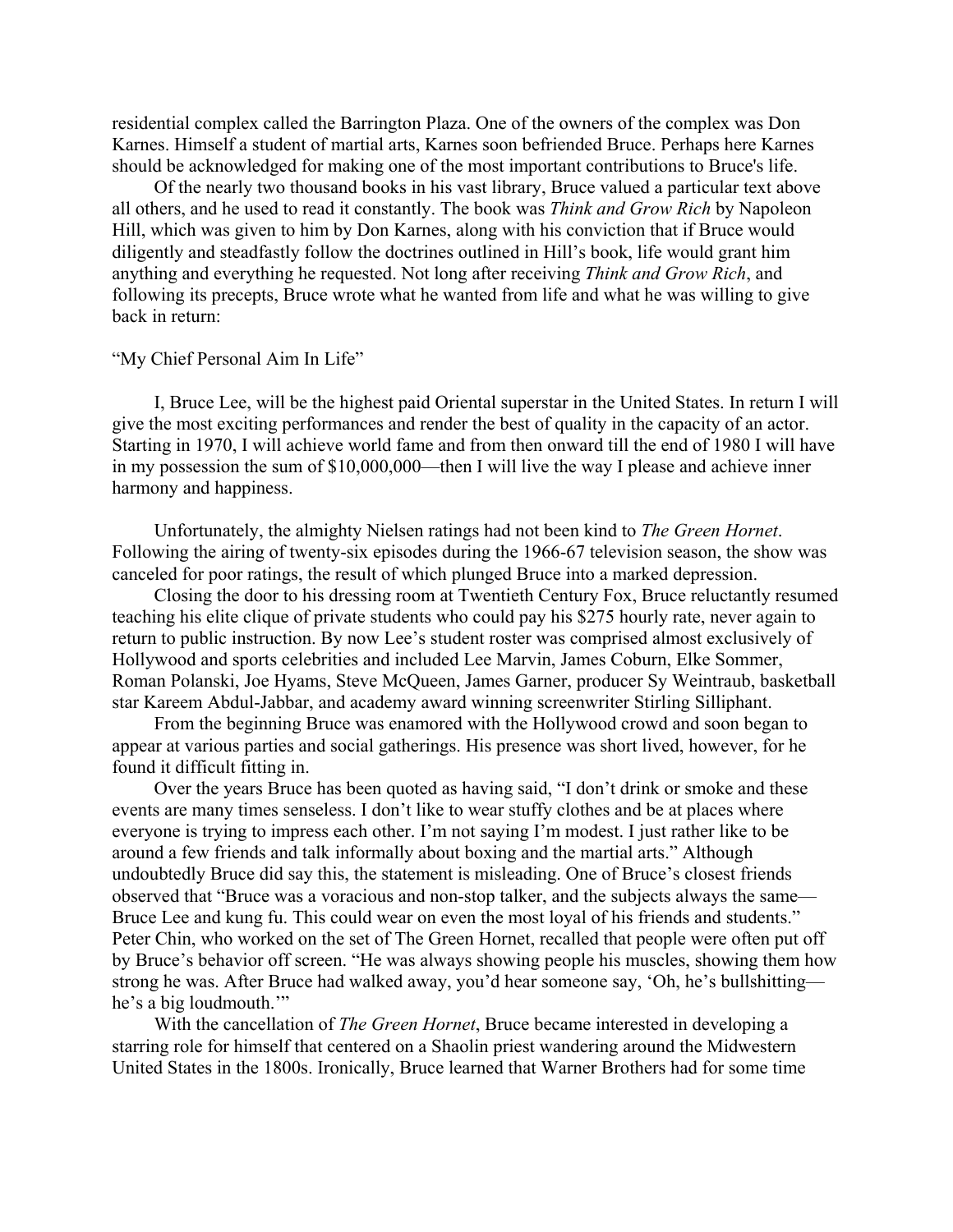been developing an identical concept with producer Fred Weintraub, which would inevitably become the runaway syndicated hit series *Kung-Fu*.

 After months of developing the project with Fred Weintraub, Bruce was ultimately told that the starring role had been given to David Carradine, and that neither Warner Brothers nor ABC Television had ever seriously considered Bruce for the leading role because: (1) he was too short, (2) he was too Chinese, (3) he was too inexperienced, and (4) he wasn't a big enough name to sustain a weekly prime-time series.

 Understandably Bruce was disappointed, for a while even despondent. Unfortunately he had long since developed a minorities complex about being Asian in the western-dominated industry and, as a result, ultimately became convinced that he was being held back from Hollywood stardom by racial barriers.

 In an effort to turn the tide, Bruce attempted to develop a co-starring role for himself that would showcase his martial arts. In order to accomplish this, he solicited the help of two of his students, Steve McQueen, who would star in the film, and Stirling Silliphant, who would write it.

 Excited over the prospect, Bruce and Stirling went to McQueen and offered him the starring role, only to have him turn it down. Speaking candidly, McQueen told Bruce that he wasn't in the business to make Bruce into a star, and that he wasn't interested in carrying him on his shoulders. Bruce was more than shocked. He was furious. Leaving McQueen's house with Stirling, he paused on the front lawn and shook his fist at the star's palatial home, angrily proclaiming that one day he would be a bigger star than McQueen!

 Unbending, Bruce approached another one of his private students, James Coburn, and pitched him the basic story. Although Coburn would have star billing, Bruce would play five different martial arts characters. Clearly this was to be a vehicle for Bruce, and it is understandable why a star of McQueen's magnitude would have declined. Upon Coburn's expressed interest, and after several unacceptable drafts of Bruce's story by other writers, Stirling Silliphant inevitably took on the task of writing the script, which was now called *The Silent Flute*.

 Meanwhile, in March of 1969 Bruce was admitted to St. John's Hospital in Santa Monica where surgeons removed the undeveloped testicle that had remained undescended since birth and repaired a hernia. A year after Bruce's surgery to correct his cryptorchidism, and in a somewhat camouflaged but related matter, his overly publicized back ailment occurred.

 According to Dr. Lionel Walpin, who examined Lee in September 1970, Bruce's back spasm was triggered during an episode of sexual intercourse in June 1970. After giving Bruce a complete physical examination and ordering a set of spinal X-rays, Dr. Walpin concluded that there was little wrong with him. After a brief period, and with the help of a Jacuzzi, Bruce straightened out and returned to his usual workouts and running.

 Besides Dr. Walpin, Bruce was referred to Dr. Herbert Tanney by director Blake Edwards, who is best known for his string of "Pink Panther" movies and his marriage to actress/singer Julie Andrews.

 The result of Bruce's meeting with Dr. Tanney was a general work-up, lab tests and spinal X-rays. Although nothing was seriously the matter with Bruce, Tanney, as he had been doing for a substantial time with Edwards, began injecting cortisone into Bruce's spine. Apparently it didn't completely remedy the problem, whatever the problem was, and in December 1970 Tanney referred Bruce to Dr. Ellis Silberman in Century City for another extensive series of Xrays. Silberman's summary: "Examination of the lumbosacral spine and pelvis was within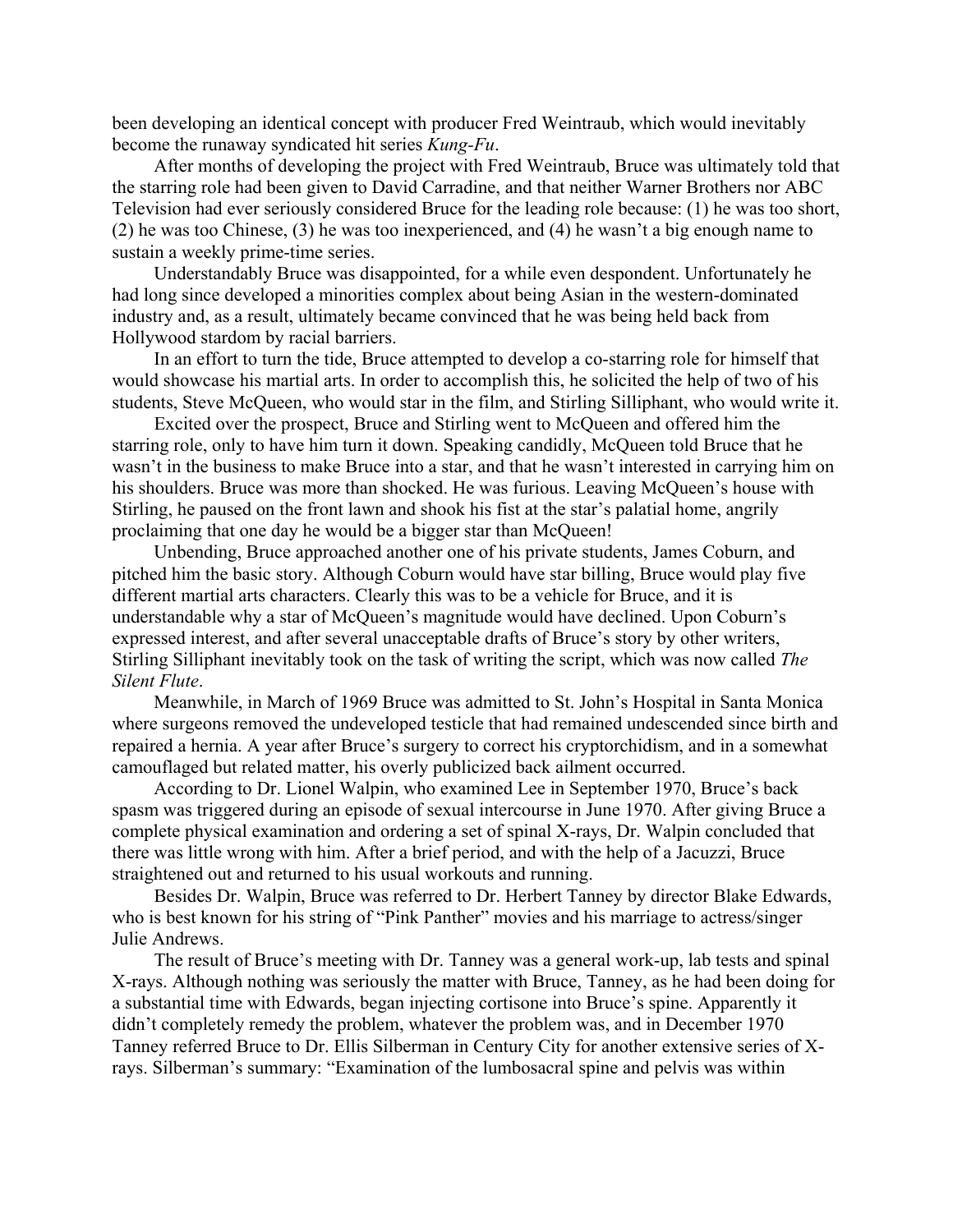normal limits." Bruce wasn't satisfied, and he continued to return to Tanney's office on a semiregular basis for cortisone (depo-Medrol) injections.

 Most noteworthy is the warning that is clearly displayed on the side of every bottle of depo-Medrol, as well as being written in the Physician's Desk Reference: "Therapy with depo-Medrol does not [prevent] the need for the conventional measures usually employed. Although this method of treatment will [improve] symptoms, it is in no sense a cure and the hormone has no effect on the cause of the inflammation." In simple lay terms this is a warning to the user that the habitual use of cortisone is akin to painting over rust.

 There were other warnings listed by the drug manufacturer that are equally troublesome: "Psychic derangements may appear when cortisone is used, ranging from euphoria, insomnia, mood swings, personality changes, and severe depression to frank psychotic manifestations."

 There would be more referrals. In March 1971, Bruce was again sent to specialist Dr. Lionel Walpin. Again, Walpin's impression was that "no specific diagnosis was suspected." In addition, more X-rays were taken by Dr. David Eisenstein, whose general conclusion was that Bruce had a normal thoracic spine.

 Generally speaking, what Bruce had was tantamount to a large gnat buzzing around his face; a nuisance more than anything, and one that might continue to bother him periodically, as long as he persisted in his rigorous exercise and martial arts training regimens.

 It was around this time that Stirling Silliphant submitted his final draft of *The Silent Flute* to Warner Brothers. The studio was impressed with Stirling's script, although they would only agree to fund the project if the film were shot in India where they had a sizeable amount of blocked rupees that could only be spent inside the country. And so off they went—Bruce Lee, James Coburn, and Stirling Silliphant traipsing through India and Pakistan to scout locations.

 Not long into their sojourn there was friction between Bruce and Coburn. To begin with, Bruce had taken to giving kung fu demonstrations that would invariably gather large crowds. This bothered Coburn, whose privacy was shattered once he was recognized by the crowd who had congregated around Bruce. To digress for a moment, it was during this trip that many photographs were taken of Bruce flying through the air in the middle of the Indian desert while demonstrating lockout sidekicks. Arguably this would have been an almost impossible feat had Bruce been afflicted with a crippling back injury.

 In addition, Bruce had been in the habit of humming pop tunes under his breath and would often do this for hours while the three men were driving through the scorching desert. Finally, Coburn couldn't take it anymore, and he spun around and shouted at Bruce who was sitting in the back seat, "For Christ's sake, man, would you cut that out! You're driving me crazy!" Bruce said nothing, but when Coburn turned back around, he shook his fist at the star's back in the same manner as he had earlier done at McQueen's house.

 Late that evening the three men checked into a hotel. Bruce felt affronted because Coburn had been given star-preference by the hotel staff, which resulted in Coburn having a more luxurious room. Furious, Bruce went to Stirling to complain that *he* was supposed to be the star of *The Silent Flute*, not Coburn, further adding that one day he would be the biggest movie star in the world—bigger than Coburn, whom he now added to his "I'll-show-you" list just below Steve McQueen!

 This was not the first time something like this had happened. A month earlier Bruce had accompanied Coburn to Beverly Hills where the two men ended up at an expensive men's clothing store on Rodeo Drive. While Coburn was trying on Polo sweaters it suddenly occurred to him that the parking meter where his Ferrari was parked was running low. He turned to Bruce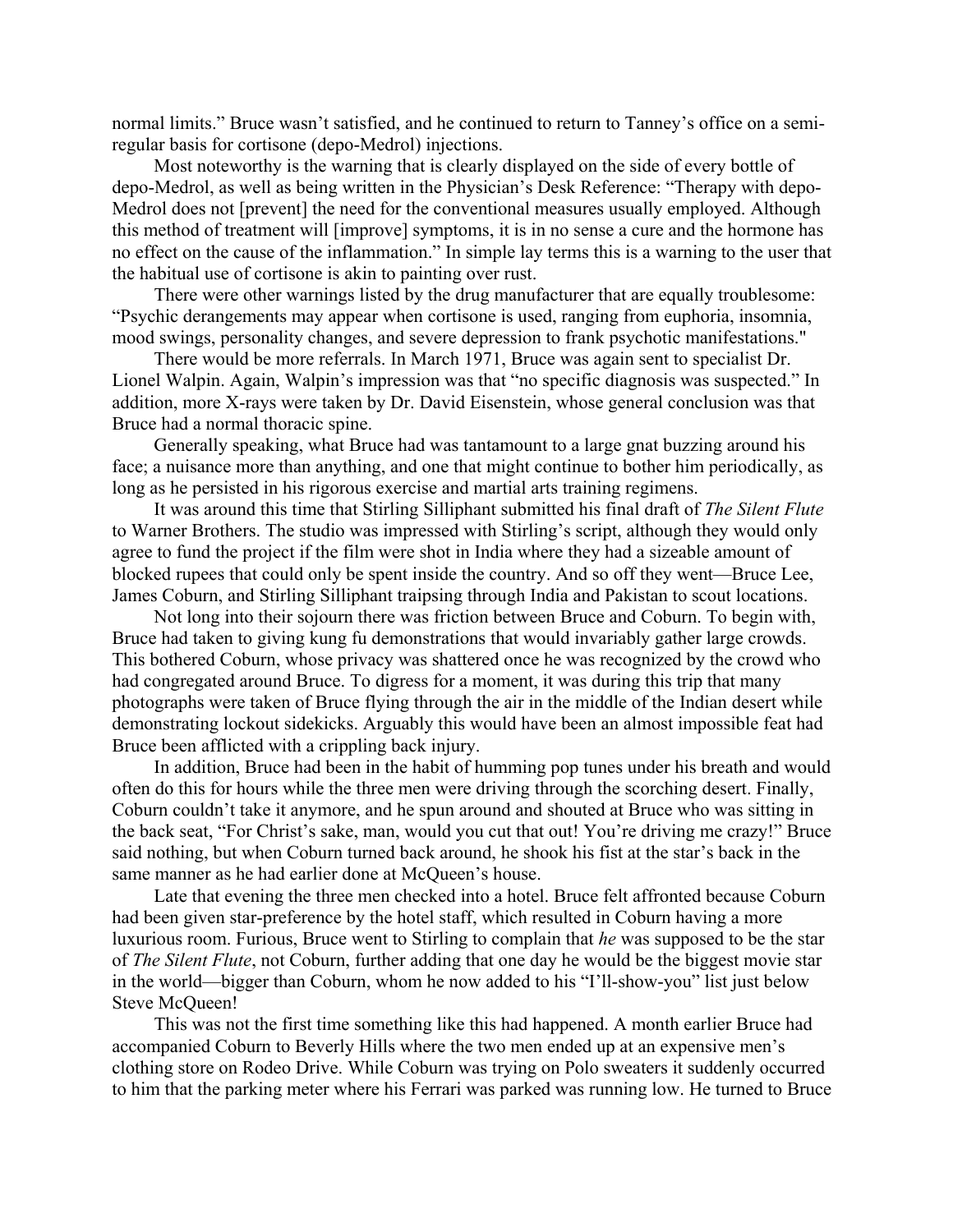and asked if he would go outside and put another quarter in the meter. Bruce hardly uttered a word to Coburn for the rest of the day, and he often told the story as if he had a score to settle.

 After months in the desert and upon their return to the states, Coburn refused to do the picture, stating that Bruce had no idea of the production problems, and that from an artistic perspective the picture should not be made in India. Bruce wouldn't listen. He desperately wanted the film made for emotional reasons, at all costs, and he didn't care where. According to Silliphant, in Bruce's eyes *The Silent Flute* was his only hope of breaking into Hollywood, and he simply would not let it go.

It didn't matter. With Coburn's refusal, Warner Brothers dropped out of the deal.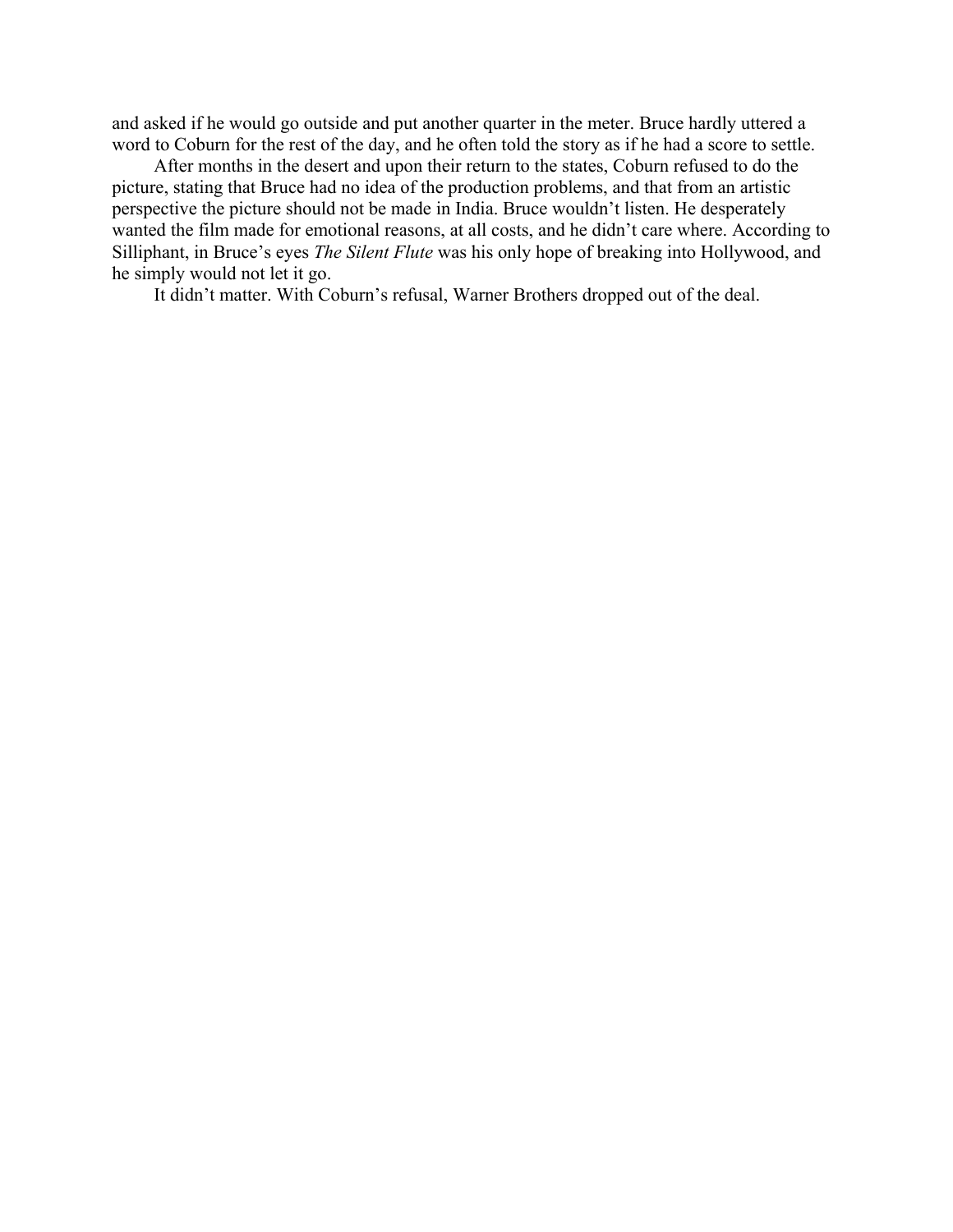### *THE BIG BOSS* and *FIST OF FURY*

"When the Rolls Royce arrives, I know exactly what I'm going to do. I'm going to drive down to the waterfront and call Roman Polanski and Steve McQueen on the car phone. And when they ask where I'm calling from, I'll say from the back seat of my Rolls Royce overlooking the junks in Hong Kong harbor!"

Bruce Lee

March 1970 to April 1971 was one of the darkest periods of Bruce's life, and it was then that he began to display a placard on his desk telling all to *Walk On*! Besides having fallen into a depression over his stagnating acting career, Bruce was in serious financial trouble. Confident that his career had been launched with The Green Hornet, he had purchased an expensive home on Roscamere Drive in Bel Air and was now having difficulty making the mortgage payments.

 In an effort to make ends meet, Linda began working the night shift at an answering service for minimum hourly wage. To Bruce the fact that his wife had gone to work was a blow to his ego and, as a result, he and Linda concocted an elaborate network of excuses that would explain Linda's absence from the home. Beset with worry, Bruce soon traveled to Hong Kong in search of work in the Mandarin film industry and to arrange for his mother and brother to come live at his newly acquired house.

 Upon his arrival at Kai Tak Airport, Bruce was amazed at his reception. Although *The Green Hornet* had ended its lackluster one season run in the states, reruns had played favorably in Hong Kong for months in syndication. Consequently, when Bruce arrived in Hong Kong, reporters requested interviews, and radio and television wanted him for guest spots. Suddenly thrust back into the limelight, Bruce gave a spectacular kung fu demonstration on local television that would ultimately conspire with other factors to change his life forever.

 In the early 1970s the Mandarin film industry was dominated by Run Run Shaw, who was more formally addressed as *Sir* Run Run Shaw, having been knighted by the queen. Born and raised in Shanghai, Run Run had fled to Hong Kong Island in the late 1940s and, with his brothers, formed Shaw Brothers, Ltd., which officially went public in 1958.

 One of the company's biggest holdings was the illustrious "Movie Town," which was an enormous studio complex as powerful as MGM in its heyday. In addition, movie mogul Run Run also owned the lion's share of theaters throughout Southeast Asia and, as a result, controlled over 90 percent of all Far East distribution. Including Run Run's other investments, the entire family fortune was in 1971 estimated conservatively to be worth US\$200 million and even as high as one billion.

 While in Hong Kong, Bruce called his close boyhood friend Siu Kee Lun ("Unicorn") who was under contract to the Shaw Brothers and asked that he inquire whether Run Run might be interested in making Bruce an offer. Days later Unicorn called Bruce. Yes, Run Run seemed interested, and yes, he had heard of Bruce's lukewarm success in Hollywood and, well, all things considered, he was willing to offer Bruce the sum of US\$75 per week if he would sign an exclusive seven-year contract.

 Run Run's offer was not uncommon. Back then his contract players lived on the company lot in cement block dormitories and worked for low wages under primitive conditions on longterm contracts, without any real unions, insurance, fringe or medical benefits.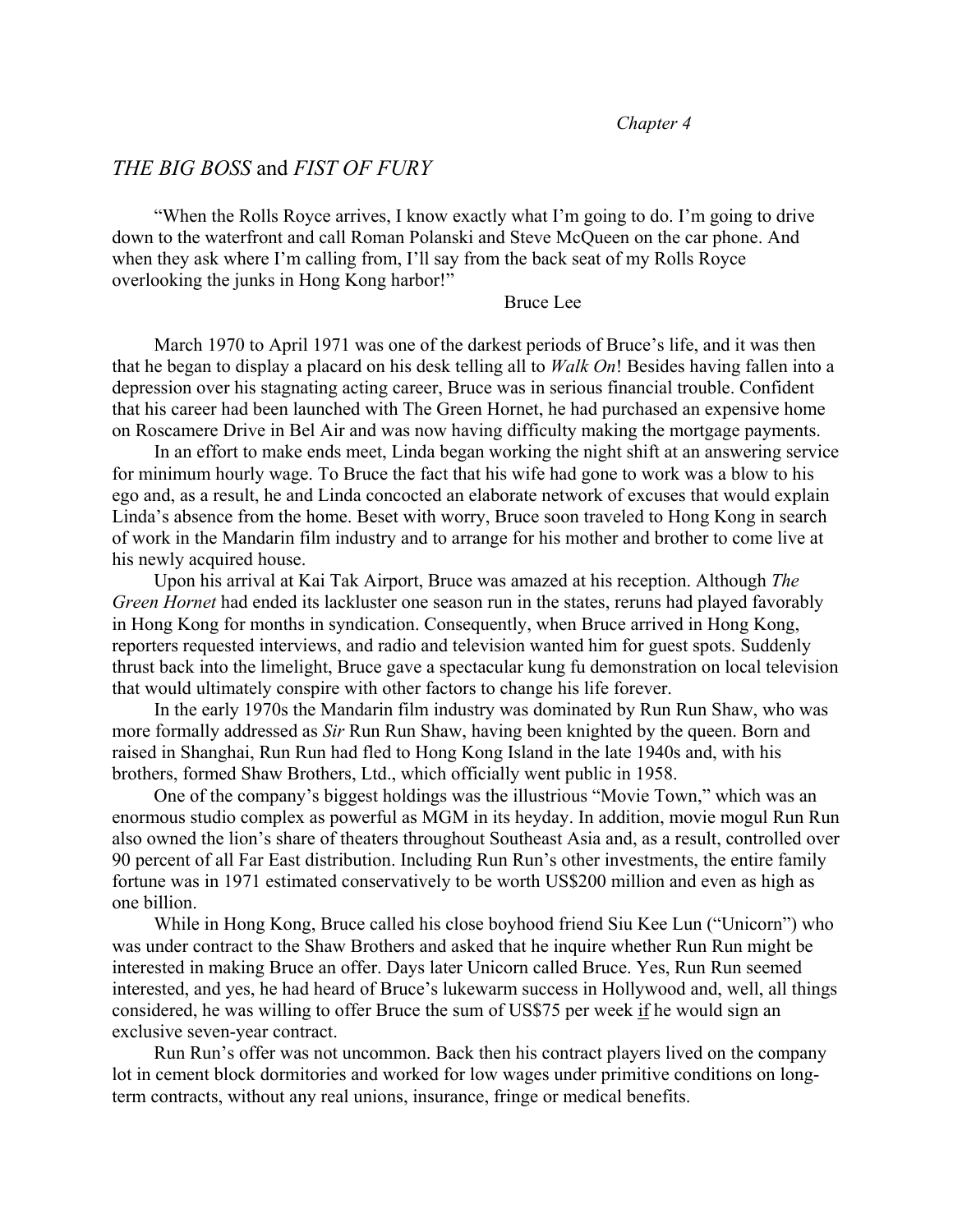Bruce broke into loud guffaws, then countered Shaw's offer, asking for HK\$10,000 (US\$2,100) for his services on one film only and no contract beyond that. Shaw never responded, and Bruce departed Hong Kong.

 While Bruce was traveling in the Far East, Stirling Silliphant wrote a part for him in a new series for Paramount Television called *Longstreet*. The lead role starred James Franciscus, who played a blind man ultimately led to enlightenment by Bruce's martial arts character. Upon his return from Hong Kong, Bruce shot the pilot episode of *Longstreet*, which would not air until after he had again departed for the Far East.

 Born and raised in Shanghai, producer Raymond Chow (Chow Man-wai), who had left the employ of the Shaw Brothers following a bitter falling out, had formed Golden Harvest Films, which in 1971 was in such financial distress that many predicted the next typhoon would demolish the renegade studio's two ramshackle sound stages and blow their wafer-thin ledgers into the polluted harbor.

 Raymond had been impressed with Bruce's televised kung fu demonstration and was even more impressed with the fact that Bruce had taken the time to view every martial arts film that had come out of Hong Kong in the past two years. When Chow telephoned Bruce in the U.S. and asked him his opinion of Mandarin films, Bruce replied, "Tell me, is this the best you can do?" Raymond liked Bruce's straightforwardness, and he dispatched the wife of his top director Lo Wei, a tough businesswoman named Liu Liang Hwa, to make Bruce an offer.

 The terms of the agreement were simple. In return for his appearing in two films for Golden Harvest, Bruce was to receive US\$7,500 per film. The total compensation of US\$15,000 was to be paid to Bruce in monthly increments of around US\$4,000, which Golden Harvest would enter into its ledgers as a "family living allotment." In addition, the subject of a bonus, which was boilerplate in most Hollywood contracts, was raised and loosely negotiated.

 There was one major problem, however, that soon reared its ugly head. Since September, Bruce had become a frequent visitor to the office of Dr. Herbert Tanney, and now the two men would be parting company for a month, maybe longer. In the event that Bruce found himself in pain, there was no way to get his injections of cortisone. Just before Bruce's departure, Dr. Tanney prescribed to Bruce the highly addictive painkiller Darvon Compound 65.

 And so on July 12, 1971, having bid farewell to his wife and two children (daughter Shannon had been born in April 1969), Lee boarded a plane to Northern Thailand and arrived in the small village of Pak Chong the following day.

 Contrary to Hollywood standards, the working conditions Bruce encountered in Thailand, and subsequently endured, during the filming of *The Big Boss* were utterly deplorable. To begin with, the film's skeletal budget had no allowance for an actual script, and so the idea was to make up the story and dialogue as they went along. As to sets, the company filmed in and around the village's filthy whorehouses where scads of prostitutes, who were often employed as extras, plied their trade for seventy-five cents a customer.

 There was also the problem of mosquitoes that flew in twenty-four hour formation with an assortment of other flying insects in search of anything that remotely resembled either food or flesh. As to ground troops, there were the cockroaches and lizards that, either singularly or in squads, feared neither man, beast, flying newspaper, nor stomping thong. Under his feet Bruce could often hear the crunch of bugs, some as large and hard as jawbreakers.

 Soon Bruce was plagued with physical ailments. His voice grew hoarse from yelling. While washing a glass, he severely cut his hand, which required ten stitches. He sprained his ankle, and he was beset with flu aches and pains and fever set it.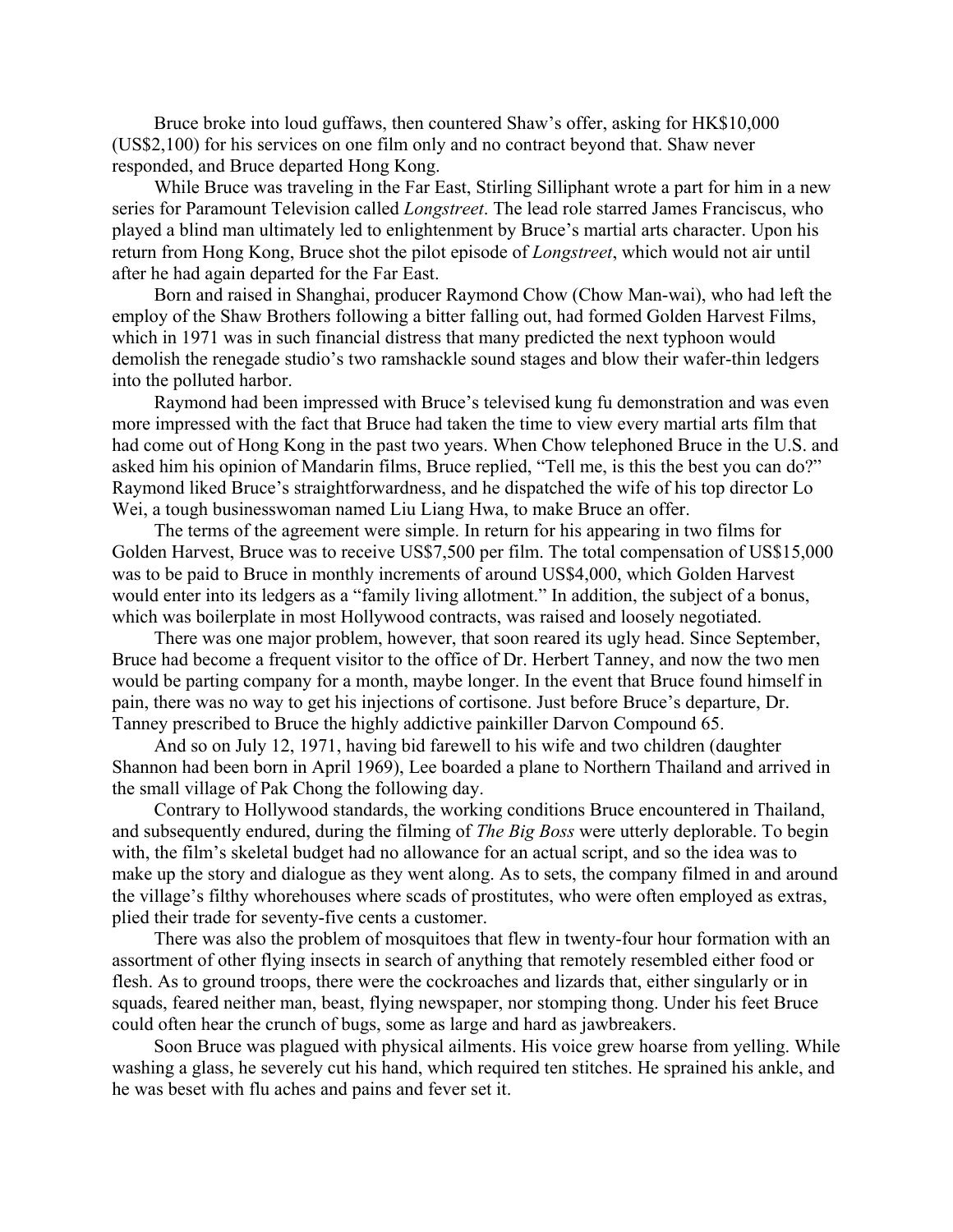There were personality clashes from day one, most notably between Bruce and the director, Lo Wei, who was old enough to be Bruce's grandfather and looked like an Asian version of the Pillsbury Doughboy. Lo Wei had been an actor in Mandarin films for many years and had directed eighty films for Run Run Shaw before Raymond chow had lured him away. Within days of meeting Lo, Bruce described him as a "fame lover" and a "so-so one with an almost unbearably air of superiority." Coming from Bruce, the character analysis was laughable.

 Regarding the basic accommodations, Bruce wrote to Linda complaining of horrible food shortages. "The food is terrible. This village has no beef and very little chicken, and I'm glad I brought my vitamins."

 It was during this time that Bruce began losing weight. Besides his star's unexplained weight loss, director Lo Wei was becoming concerned with Bruce's indiscriminate drug use, publicly stating that Bruce was always using other people's medicine, which included injections.

 While shooting in the remote village of Pak Chong, the pilot episode of Longstreet, which Stirling Silliphant had written to showcase Bruce, aired in the United States and was a sensation. As a result, Paramount wired Bruce in Pak Chong that they wanted him for three additional episodes. They offered \$1,000 per episode, and Bruce countered with \$2,000 per episode and got it. Apart from Paramount, several obscure independent producers approached Bruce with offers more reasonable than before, although still unacceptable. Higher up on the scale, Run Run Shaw also resurfaced, this time offering Bruce HK\$250,000 (US\$30,000) per film. When Bruce respectfully declined, Shaw allegedly responded by sending him a blank contract and check.

 In the closing days of The Big Boss, Raymond Chow and Bruce Lee finally met when Chow flew to Pak Chong to personally shake the hand of the man who boldly stated, "I am going to be the biggest Chinese star in the world." Little did Chow know at the time that this man could have added: "And in so doing, I am going to make you a multimillionaire and the undisputed czar of what will one day be the most powerful film studio in the Far East."

 With the principal photography of *The Big Boss* completed, in September 1971 Bruce returned to the United States where, as a matter of medical record and within days of his return, he drove to the office of Dr. Herbert Tanney for renewed injections of cortisone and a refill of his prescription for Darvon.

 Following Bruce's appearance in the three previously contracted episodes of Longstreet and before beginning principal photography of Bruce's second film *Fist of Fury*, Linda and the children returned with Bruce to Hong Kong, where they were mobbed at the airport by Bruce's zealous fans and a feverish press. It was here that Linda encountered her first taste of Bruce's rising stardom, which was an experience she later described as unsettling.

 Within days the Lee family was installed in a 500 square foot apartment in the congested Waterloo district of Kowloon. Besides Bruce, Linda, and their two children, this tiny cracker box also became home to Wu Ngan who, as a child, had lived with the Li family on Nathan Road.

 By comparison, in 1971 many welfare recipients in the U.S. were living under better conditions. The Lees had no kitchen to speak of, the most rudimentary bathroom fixtures, and no laundry facilities other than hanging the family wash out the window on bamboo poles. Worst of all, there was absolutely no relief from the sweltering heat and oppressive humidity and the tormenting clacking of the gambler's Mahjongg tiles slamming on the wooden tables at all hours of the day and night.

 Shortly after their October 1971 arrival in Hong Kong, Bruce and Linda attended a midnight premiere of The Big Boss. At the end of the film, following a seemingly endless period of silence, the audience suddenly jumped to their feet screaming, "Where's Bruce! Where's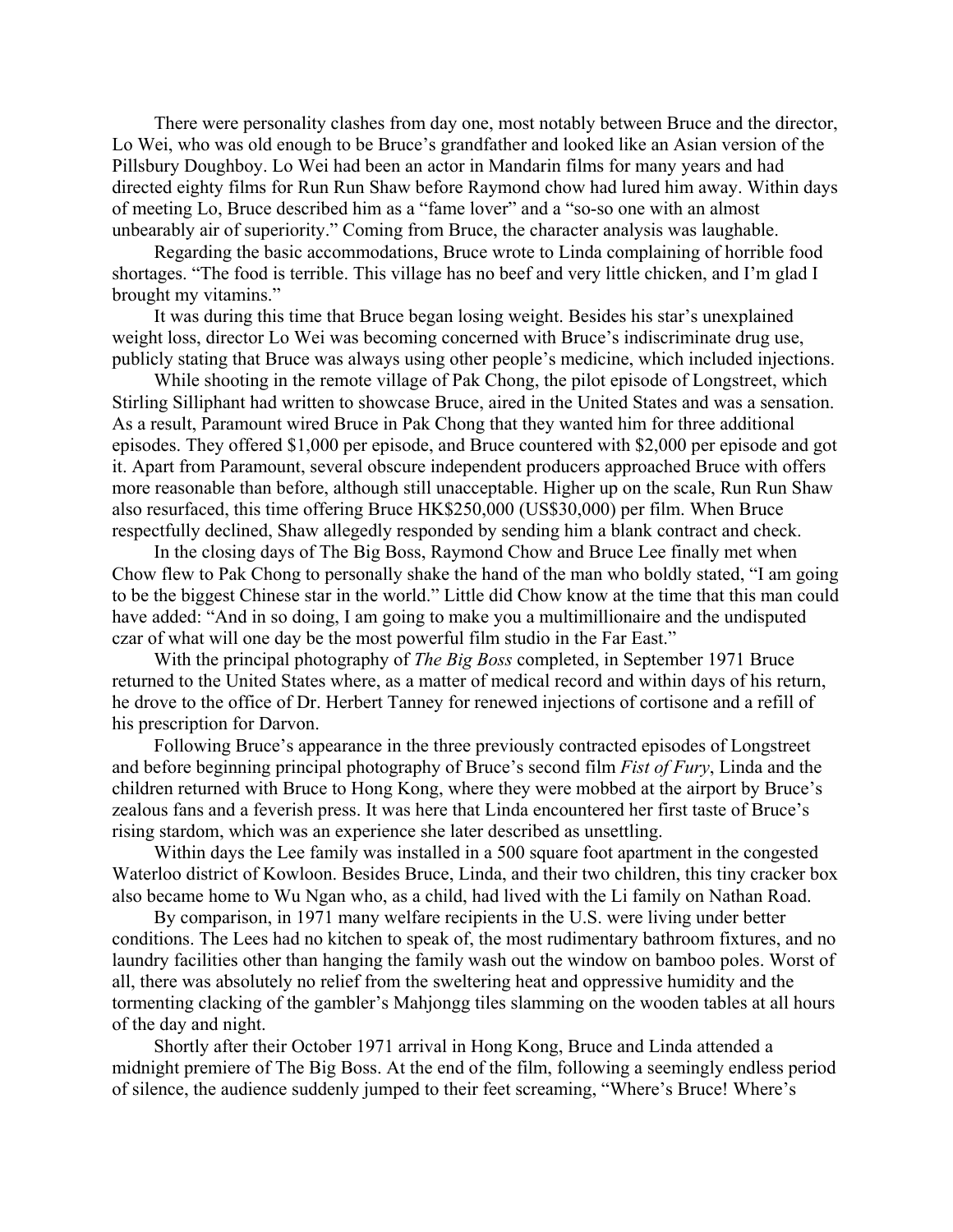Bruce!" This was truly extraordinary, and amid the utter hysteria Bruce and Linda were rushed from the theater to an awaiting car.

 Compared to Bruce's previous television work in the United States, *The Big Boss* was unquestionably substandard quality. To Chinese audiences, however, the film's thin plot, ludicrous sound effects, and poorly synchronized dubbing were irrelevant. What mattered was what rocketed this picture into an overnight smash sensation—Bruce Lee's unparalleled fighting prowess—all eight minutes of it!

*The Big Boss* gross receipts easily surpassed the previous records held *by Gone with the Wind*, *The Sound of Music*, and *The Godfather*, reportedly taking in nearly HK\$4,000,000 (US\$85,000) in just nineteen days. After that, it went on to break all records throughout the Mandarin Circuit and in cities as far off as Rome, Beirut and Buenos Aires.

 Bruce's second picture for Golden Harvest, *Fist of Fury*, was filmed almost entirely on the studio's back lot. Technically, and creatively, by Hollywood standards it was of the same substandard quality as its predecessor. Unlike *The Big Boss*, *Fist of Fury* had a racial undercurrent that pitted the Chinese against the Japanese in their ageless and bitter blood feud and was anything but subtle.

 Within minutes of the opening credits, an effeminate Japanese villain says to a gathering of Chinese: "The Chinese are a race of weaklings, no comparison to us Japanese. Just look at yourselves. You're pathetic, you know that?" Bruce soon arrives before a group of Japanese karate students. "Whenever you're ready, I'll take on any Japanese here!" Later, an Indian guard standing at a park entrance chides Bruce, "You're the wrong color, so beat it!" And near the end, a Japanese sneers at a Chinese and remarks, "If you really want to go out the door, do so like a real Chinese, on your hands and knees!" Not long after that, all hell breaks loose, and heads begin to roll.

 Critical to the unfolding of Bruce's life story is a man named Bobby Baker. Originally out of Stockton, California, Baker was cast as the Russian heavy in *Fist of Fury*. Prior to Baker's appearance in Lee's second film it would appear from all accounts that the two men were practically strangers. None of Bruce's friends and students ever heard of Baker, and unlike appearances in Bruce's subsequent films by known martial arts champions like Chuck Norris and Bob Wall, prior to his appearance in *Fist of Fury*, Baker was relatively unknown to the martial arts community.

 The truth is that Lee's employment of Baker had nothing to do with Baker's acting ability or his martial arts skills. Although Baker did not appear in any of Bruce's three subsequent films, according to Linda Lee, right up to the time of her husband's death, Baker was the man responsible for bringing assorted drug contraband into Hong Kong to support Bruce's habits. Curiously Baker was in Hong Kong in late July 1973 on the evening Bruce Lee died.

 When it was finally released, Fist of Fury reportedly obliterated all box-office records previously set by The Big Boss, grossing nearly a million U.S. dollars in Hong Kong alone. On opening night in Singapore, hundreds of Bruce's fans rushing to the theater triggered such a traffic gridlock that the authorities ordered the show be suspended until they could resolve the problem. In the Philippines the film ran over six months, and the government finally placed a restriction on foreign imports to protect their own domestic producers. Ironically, although Bruce had for years lashed out against what he perceived as racial prejudice in the Hollywood film industry, in the *Mandarin* film industry racial prejudice was netting him big dollars.

 Unquestionably, with just two full-length feature films to his credit, Bruce had become the hottest show business property in the Far East. At best, it was a hollow victory. Bruce was never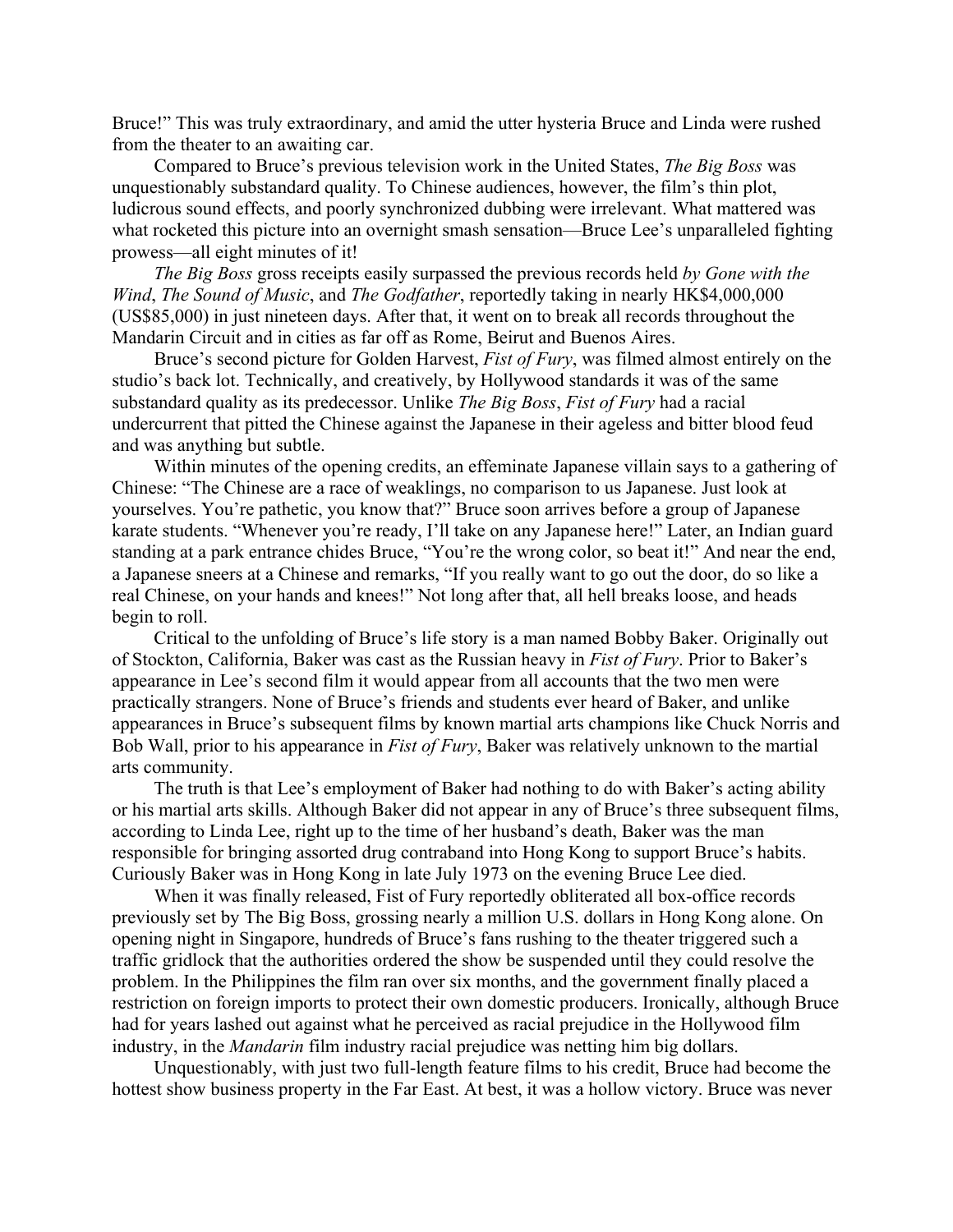interested in being crowned king of the Mandarin film industry. What he desperately craved was to be a Hollywood star like Coburn and McQueen, not the star of some chop-suey version of the spaghetti western. Although Hollywood's power structure was made aware of Bruce's success throughout the Far East, few in Hollywood were all that impressed. It wasn't long before the dragon again began to fume.

 Although initially Bruce had been viewed by the press as the Far East "Golden Boy," this image ended abruptly when he one evening roughed up a reporter while yelling, "You've got thousands of shots!" With other reporters he frequently exploded because they insisted on spelling his name "Li" no matter how often he told them it should be the Americanized "Lee." There were far more startling displays of Bruce's wide and unpredictable mood swings.

 On Hong Kong television Bruce viciously punched a man in the face for no reason other than to illustrate a particular element of his theory of fighting. Whatever it was Bruce was trying to prove, to the viewing public the incident care off as a blatantly ugly and unnecessary act of violence, and the press immediately took him to task.

 Around this time, Bruce read an article in the China Star that described how fifteen years earlier a fellow student of Wing Chun had witnessed Bruce getting knocked down in class. Although the article was entirely true, Bruce's invincible reputation was threatened. After tracking down the writer of the article and demanding a retraction, which was not forthcoming, Bruce retaliated by suing the newspaper.

 Closer to his own public, Bruce was becoming increasingly belligerent. Often when someone in the street didn't recognize him, he would turn his head, thrust out his hand and declare, "Bruce Lee—movie star!" It was boring and pompous behavior like this that was beginning to earn Bruce many enemies in Hong Kong and elsewhere.

 Bruce's greatest annoyance around this time was his archenemy Lo Wei, and a day hardly passed that the two weren't sniveling about something having to do with the other. Invariably the matter centered on Bruce's relentless criticism of Lo's directing ability. Although Bruce had since begun avoiding the news media, Lo Wei had no such aversion, and he often babbled his side to reporters. "I do not have time to shoot loosely. I cannot tolerate. Lee's face show he is very displeased. I saw that. I said, 'I know you are "red" (hot or popular) and I cannot say I made you so. It is your own ability. But even if you are red, I have my pride.' I do not tolerate." Tolerate or not, Bruce Lee had finally had enough, and he stormed into Raymond Chow's office and told him he refused to work with Lo, announcing with great finality, "No way, Lo Wei!"

 After severing his working relationship with Lo Wei, Bruce, in much the same fashion as he had earlier lashed out against the martial arts community, soon began hurling sweeping criticisms at the Mandarin filmmakers. In an interview with the *Hong Kong Standard* he criticized the entire Hong Kong film industry and everyone connected to it: "I'm dissatisfied with the expression of the cinematic art here in Hong Kong. It's time somebody did something about the films here. There are simply not enough soulful characters here who are committed, dedicated, and are at the same time professionals." Pausing just long enough to catch his breath, he then berated his own viewing public, who he portrayed as being dumb and naive: "The audience needs to be educated, and the one to educate them has to be somebody who is responsible. We are dealing with the masses and we have to educate them step by step. We can't do it overnight. That's what I'm doing right now. Besides, I can't even express myself fully on film here, or the audience wouldn't understand what I am talking about half the time."

 Statements like this caused kenpo grandmaster Ed Parker to remark: "When Bruce ridiculed people he wasn't very tactful. He didn't pull his punches at all. You don't make friends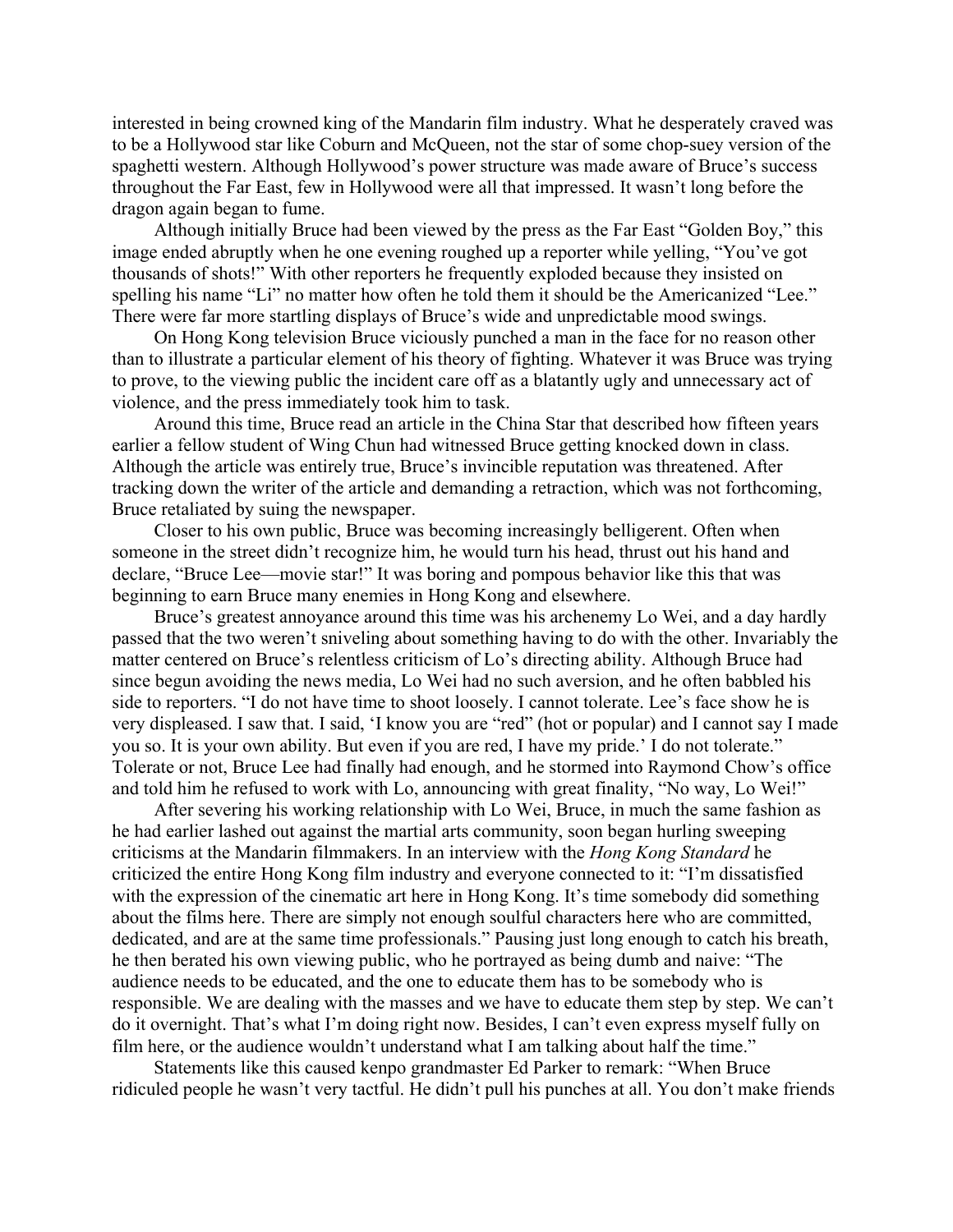by telling people their way of doing things is full of shit." Keenly aware that the press was becoming increasingly offended by his haughty arrogance, Lee bellowed: "Whether I succeed or not remains to be seen!"

 It wasn't going to be that easy, and the writing was already on the wall. Just two weeks earlier Bruce had told *Fighting Stars* magazine: "I had a heck of a problem after my second movie became a smash. I had people stop by at my door and just pass me a check for \$200,000. When I asked them what it was for, they replied, 'Don't worry about it, it's just a gift to you.' I didn't even know these people. They were strangers to me."

 These individuals to whom Bruce referred were neither producers nor strangers. They were members of organized crime. Triads. In the early 1970s the Sun Yee On triad exercised significant control over many movie production companies because, among other factors, their members were either heavy investors or, as shareholders in public companies, held controlling interest.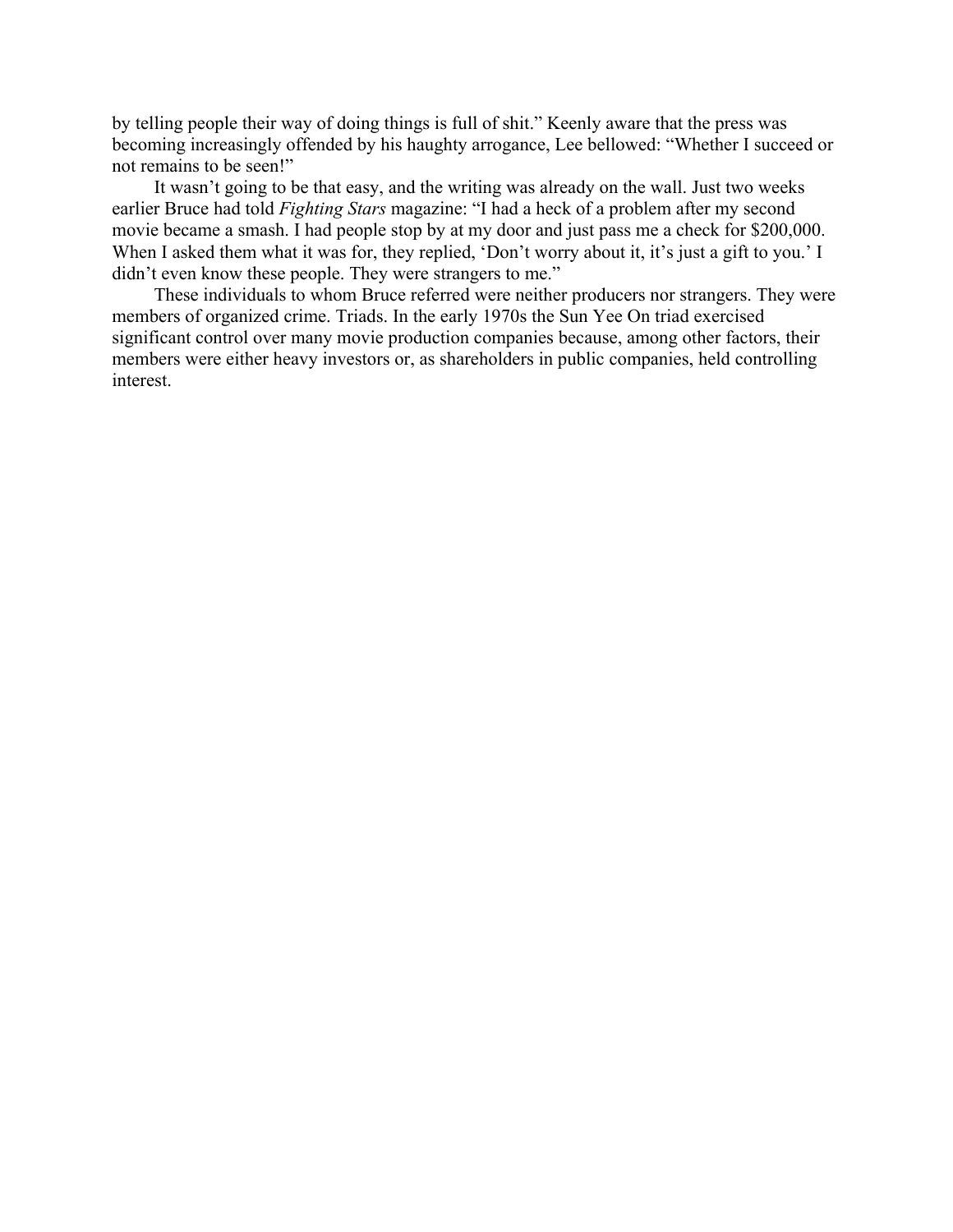### *THE WAY OF THE DRAGON*

 Triad Oath #13: If I should change my mind and deny my membership of the Hung family, I will be killed by myriads of swords."

 In a recent edition of the *South China Morning Post*, the feature article, headlined "Charting the Triad Course," read: "The latest blow in the fight against Hongkong's entertainment industry crime wave has been struck, all the way from Washington, when Senate investigators last week presented a chart to a Senate Committee hearing describing the influence of organized crime on the Asian entertainment industry."

 Identifying a group of twenty-eight key figures as triads, including senior members of the Sun Yee On, Wo Hop TO, 14K, and Wah Ching triads, among others, the chart graphically illustrated the main links among Asian organized crime figures who allegedly control Chinese entertainers and their connections to the United States and other countries.

 In another edition of the *South China Morning Post*, the following appeared under the heading of "Wounding Charge": "A car salesman accused of assaulting a film producer, who was later shot in the head at Baptist Hospital, had his case transferred to the District court yesterday. Chan Yiu-hing, 31, had his charge amended from common assault to wounding film producer Wong Long-wai and Mr. Wong Kam-chung. Mr. Wong died a few days after he was shot in his hospital bed. Chan was further charged with claiming to be a member of the Sun Yee On triad society yesterday. Magistrate Mr. Ronald Cheung extended the defendant's bail of \$20,000 and ordered the defendant not to interfere with prosecution witnesses."

 Because Asian gangsters have always wielded so much control in the Hong Kong film industry, Bruce Lee faced obstacles far more complex—and potentially lethal—than any he faced in Hollywood. Still today, in addition to grotesque beatings, actors are kidnapped and actresses raped for refusing to cooperate with triads. Knife slashings are commonplace, limbs are severed, agents are assassinated, and fire-bombings are not infrequent. Following a recent horrific incident in which five masked armed men with pistols and knives burst into the Mandarin Films studio and made off with the negatives to a film that was soon scheduled for release, the film community had finally had enough. Five days following the Mandarin Films robbery, waves of actors, directors, screenwriters, cameramen and production crewmembers marched on Police Headquarters in the business district of Hong Kong. The protesters carried a large banner that read "Show Business Against Violence," and demanded that the police do something to protect the movie community from extortion.

 Back in the early 1970s when Bruce was first employed by Golden Harvest Studios, besides controlling the stuntmen and extras routinely hired by Hong Kong film producers, triad kingpins commonly demanded prominent Hong Kong entertainers enter into lucrative management contracts. In return for a percentage of the client's income, triads controlled the careers of movie stars, producers, pop singers, and the like. Moreover, an individual who was both a triad and a film producer was not at all unusual. As with the Italian Mafia, little has changed over the past two decades.

 Typically, triad influence begins early in the star's career. Often the individual is given a substantial sum of cash as a *gift*. With others it may be clothing, drugs, or a flashy new sports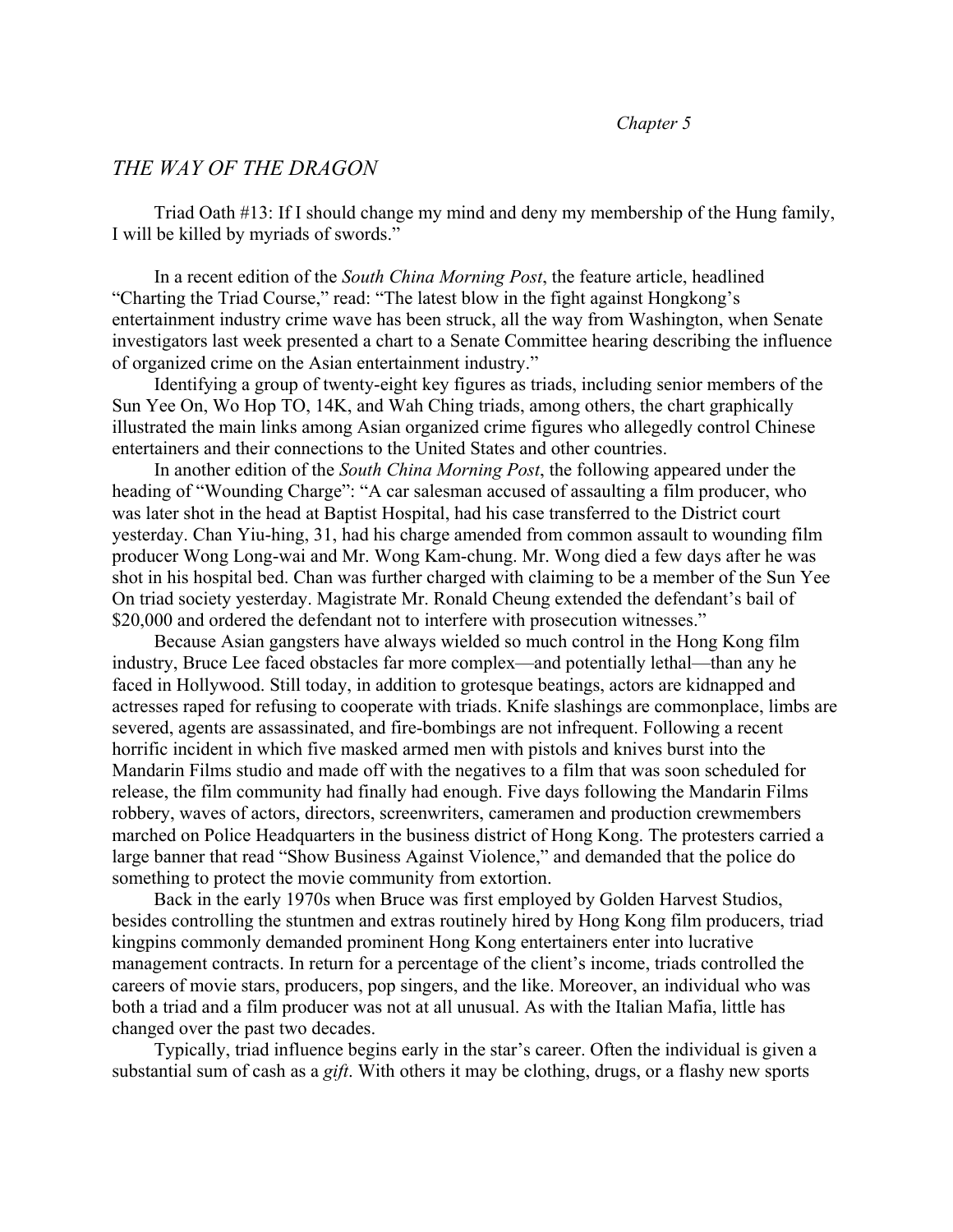car. Whatever the hook, the point is the foot gets in the door, and when the star finally shines bright, the entire body follows and the door slams in its wake. Forever.

 The problem with Bruce Lee was that his star rose too fast. And by the time anyone noticed that he was breaking box-office records throughout Asia, he was already talking about how he planned on using his good fortune in the east as a stepping stone back to the west. Unfortunately for Bruce, the triads were only interested in his stepping into their office to sign a management contract.

 Bruce stiffened with defiance. This was an outrage. He wasn't some chump from Movie Town. He was an American and a dues paying member of the prestigious Screen Actors Guild. And besides, he hadn't made much money on these films, just ask Raymond Chow. A meager fifteen grand was all Golden Harvest had paid Lee. For two pictures. Not that it was any of their damn business.

 All right. That was the past. What about the future? What about it? Well, who was to protect Lee from all the potential hazards and nefarious deeds and misdeeds known to occur to Hong Kong entertainers not under contract? What! Bruce was the King of Kung fu, or hadn't they heard? Well, perhaps it might be better understood if the problem was presented in the form of a question. Did Bruce intend to make more films with golden Harvest in Asia?

 True to his nature, Bruce's answer was swift in coming, and in early 1972 he severed his relationship, implied or otherwise, with Golden Harvest Studios and formed Concord Productions with Raymond Chow. Clean slate. As to any contracts with the triads, management or otherwise, if Raymond or anyone else was willing to pay *tea money* to the triads, that was their business. Not that this was unfamiliar territory to Bruce. He'd lived it as a street gang member. He'd worked in films with his father and so he knew this was standard operating procedure throughout much of the Mandarin film industry. The problem was that Bruce no longer identified with being a street gang member. Hollywood had given him a new image and, even if he had to shout it from the top of Victoria Peak, no one was going to cheapen his career by tying him to organized crime.

 After forming Concord Productions, Bruce wrote his first and only script, which he called *The Way of the Dragon*. Besides taking a sole screenwriting credit, he cast himself in the starring role and used the picture as his directorial debut. According to Linda Lee, Bruce made this decision to do everything himself because he simply had no confidence in anyone in Hong Kong. Although this may have been partly true, one cannot ignore the strong possibility that in light of Concord Productions being a newly formed film company with no affiliation with the triads, Bruce surely would have had some degree of difficulty getting people to work for him.

 Once the script was completed, Bruce faced yet another major obstacle. As a renegade production, *The Way of the Dragon* could not be shot in triad-controlled Southeast Asia. To circumvent the problem, Bruce took a skeletal film crew 6,000 miles away to Rome where they shot the picture in the summer of 1972. It was yet another big gamble. Historically this was the first Hong Kong production ever shot in Europe. The film co-starred Chuck Norris in his first role and Nora Miao, a young and beautiful Chinese actress who soon joined the list of starlets alleged to be romantically involved with Bruce.

 When *The Way of the Dragon* was released, critics, with few exceptions, viewed the picture as a foolish, self-indulgent, routine film of home move quality. Essentially the film's tiresome plot amounted to a group of Japanese villains trying to force an innocent and naive Chinese family to sign over the deed to their restaurant. The end product was two hours of episodic violence (5% of the film's \$100,000 budget went to buy gallons of artificial blood) fueled by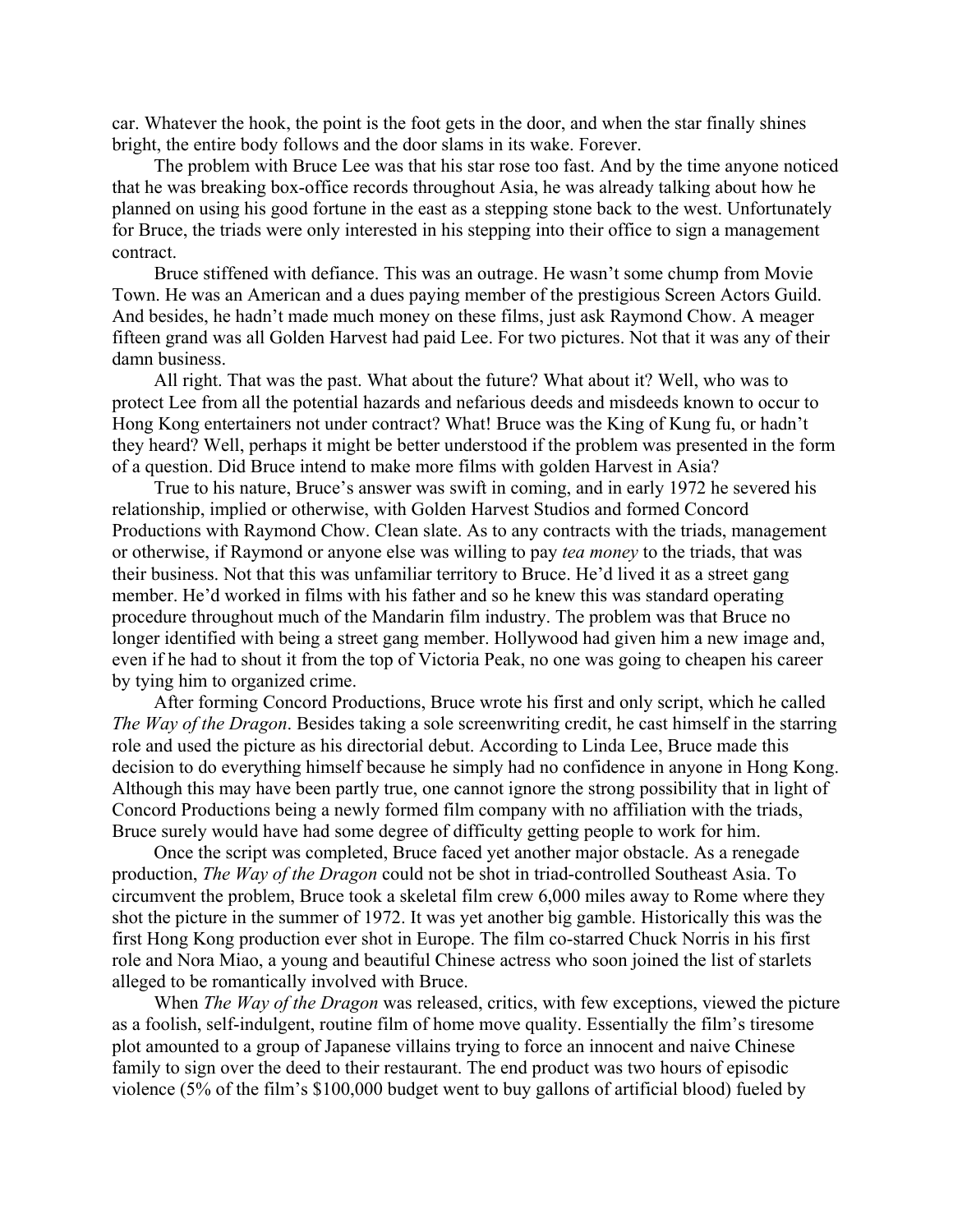more racial slurs aimed at Japanese-bashing. Aside from the ending fight sequences between Bruce and Chuck Norris, the film had little redeeming value.

 Prior to the release of *The Way of the Dragon,* Bruce had boasted to the press that the film's box-office would eclipse his two previous movies, further predicting that the picture would gross HK\$5,000,000 (US\$1,060,000) in Hong Kong alone. When the film was released in early 1973, the gross receipts fell far short of Bruce's bold predictions, netting a measly US\$179,000 profit throughout all of Southeast Asia in 1973. Rather than concede that the film had been a financial disaster, Bruce and Raymond reported to the press that the film's grosses had surpassed Lee's earlier predictions. Bruce's self-imposed power play had failed miserably. He had made a premature attempt to return to Hollywood before things had become too hot on the Mandarin film circuit, yet, aside from his unparalleled physical prowess, he was not on a par with stars like Coburn and McQueen. In the west, critics attacked Lee's violence.

 Unfortunately, Bruce was again down to bedrock. As to the luxuriant purchases he had been making, which also included a new Mercedes and a complete new wardrobe of Italian suits and shoes, these had been made possible through funds advanced to him by Raymond Chow on the strength of the anticipated profits from *The Way of the Dragon*.

 According to legend, for centuries the area of Kowloon Tong has been the home of nine dragons and has a horrible reputation of being a destroyer of rich families. Within days of taking up residence in Kowloon Tong, one by one the entire family fell ill. Fearing the house had become plagued with bad fortune (Feng Shui), Bruce summoned a mystic fortune teller, who arrived carrying a large device that resembled a box compass with its magnetic needle free to fall upon any of the twelve signs of the Chinese zodiac.

 Upon examining the premises, the fortuneteller became gravely concerned. The entire place had bad Feng Shui. Far worse than the fact that the house sat directly beneath the flight approach to the Kai Tak Airport and was facing in the wrong direction, nowhere was there any harmony between spiritual and material things. Because of grave warnings of the fortuneteller, Bruce had installed on his roof a pat-kwa, which is a small mirror set in an octagonal wooden frame, whose function it is to reflect away bad fortune.

 According to the Chinese elders, when Bruce took up residence in the suburb, it caused anger and rivalry among the mythical dragon beasts. Mel Tobias, Hong Kong film critic said, "You know that Bruce Lee, in Chinese, means 'little dragon,' right? And that house he lived in Kowloon Tong had something to do with dragons. And you know that the Chinese are very superstitious. Well, this whole thing out there in Kowloon Tong smacks of bad Feng Shui!"

 There were other problems. During this time, Bruce continued grappling with reporters, who now began snooping around his private life, particularly his alleged romantic liaisons. Who was he sleeping with, they demanded? Surely he wasn't faithful to this pale gwie-lo (foreign devil) girl. What was he hiding and where?

 It wasn't long before the press hounds focused in on Betty Ting-pei (Tong Mei-lai), a Crated Taiwanese actress who had a sordid reputation in the scandal press and was associated with indiscriminate drug use and free love. Although Bruce and Linda first met Betty Ting coming down the driveway of the Regency House in Kowloon, it has been rumored that the beautiful temptress had been purposely planted in Bruce'' life by a particular triad crime syndicate.

 Despite how the two met, the press thought it far too coincidental that this curvaceous dragon lady, who had not been employed by Concord Productions in any capacity, had conveniently surfaced with *The Way of the Dragon* film company 6,000 miles away in Rome. Within days, Bruce was quoted in the press as having told Linda that Betty was "the one shining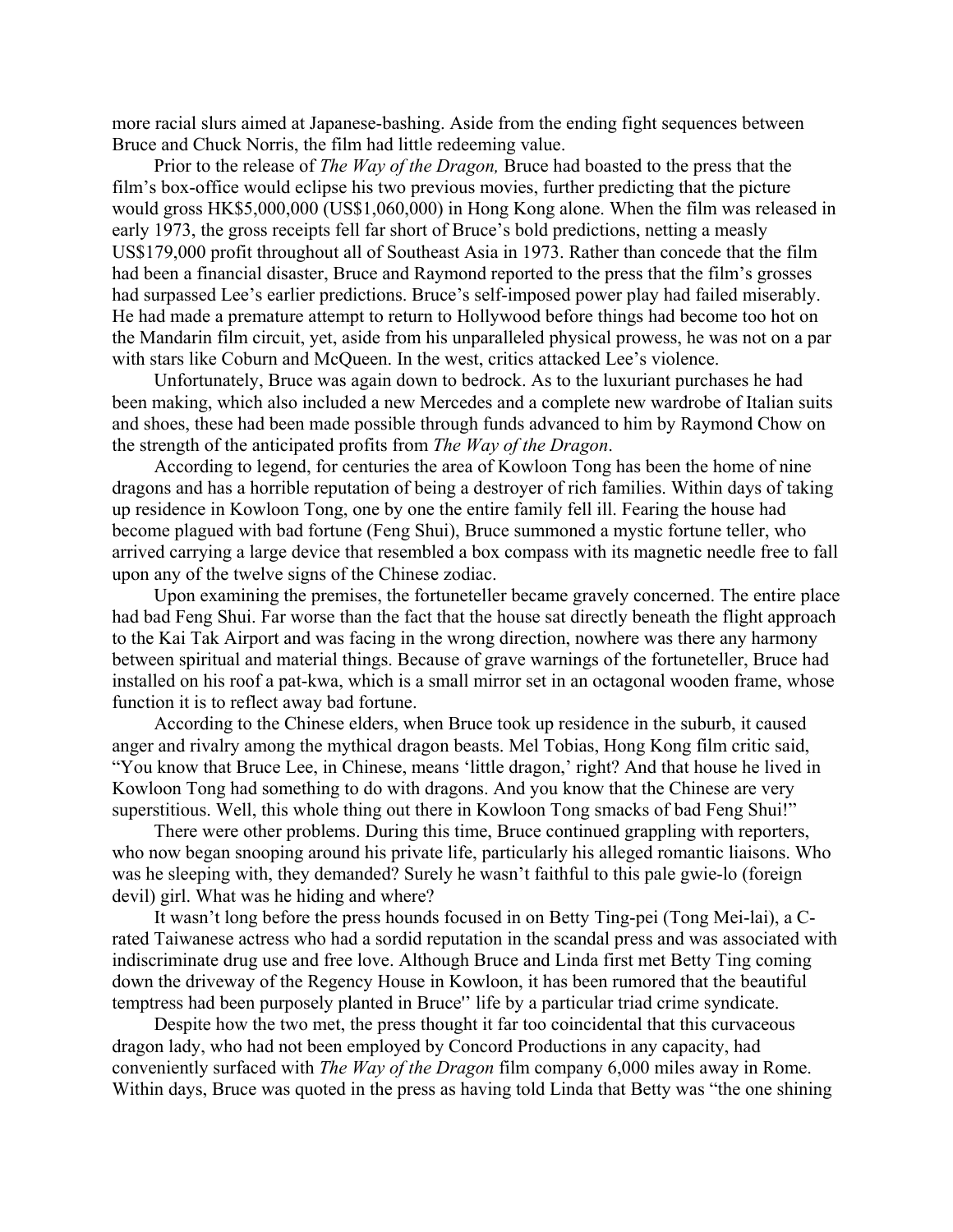light on an otherwise dull film set," further saying that "Betty quite makes my day. She's a revelation with her cleverness." It wasn't likely Linda saw anything clever about the woman at all. Among other things, Betty drew an uncanny resemblance to Bruce's college heartthrob Amy Sanbo.

 Not long after Bruce had met Betty, a reporter cornered Linda at a function she was attending without her husband. "It is said that Bruce is very close to certain actresses," the reporter blurted out loudly. "How do you feel about it?" Reportedly Linda was momentarily stunned, then responded, "That is his matter." Although distasteful to Linda and in direct conflict with her religious upbringing, it was the proper response. To successful Chinese men, concubines are as much a status symbol as a Rolls Royce. It is simply part of the image. Although outlawed in Hong Kong only since 1970, concubinage (a form of polygamy) is more akin to what the western world calls mistresses. These stables of women give new meaning to the phrase "drop dead good looks" and are still publicly displayed throughout Hong Kong.

 Although *The Way of the Dragon* failed to attract a reputable international distributor, when Raymond Chow announced that the picture had grossed over HK\$5,000,000 in Hong Kong alone, independent producers from around the world again began to take notice.

 Run Run Shaw was hardly a dead issue, and a day failed to pass that the press neglected to ask about Lee's relationship with the Shaw Brothers. A reporter arrived at the studio for an interview and asked if Bruce would work for Run Run. "If I have a good script, I will consider it," Bruce replied. "I want to be neutral and act for whichever company can provide me with good scripts. I don't want to be involved in any conflicts or competition here."

 An interesting set of comments. Right from the dragon's fiery mouth the implication that he is not contractually obligated to Raymond Chow, despite their partnership in Concord Productions. This to be followed by the statement that he has no desire to get involved in political disputes. Within minutes there are six reporters on the scene, all pressing the same issue. Aggravated, Bruce snaps, "Tell them I've signed for twenty films with the Shaws!" As Amy Sanbo had years earlier so adeptly perceived, Bruce at times seemed to gain pleasure from stirring up trouble.

 The turmoil in Bruce's life had also begun to turn inward. "It's like I'm in jail! Bruce complained. "I am like the monkey in the zoo!"

 It seemed to Bruce that everyone was out to get him, especially the endless wave of greedy, insincere producers. "They think I am only interested in money," he protested. "That's why they all try to lure me onto their sets by promising me huge sums of nothing else." Apparently Bruce had forgotten that he had earlier written in his *Chief Personal Aim* how he would first acquire \$10,000,000 and then live a life of peace and harmony. Perhaps these film producers traveled a similar path toward enlightenment.

 Noteworthy to many biographers is that around this time Bruce and Raymond Chow were increasingly at odds. When a Golden Harvest fan magazine, which was published by Chow, ran a feature article suggesting that Chow was the brains behind Concord Productions, Bruce exploded: "The article puts forth a notion that I am a brainless child who relies solely on Raymond! But I am not . . . in stead I am my own boss, and I have as much brains as others!"

 Besides becoming paranoid about his business associate, one by one Bruce became testy with his personal friends. Arriving at Kai Tak Airport, Dan Inosanto, Bruce's top student who had traveled to Hong Kong to informally film a fight sequence with Lee, nonchalantly commented to Bruce that he looked thin. Without warning, Bruce violently punched Inosanto,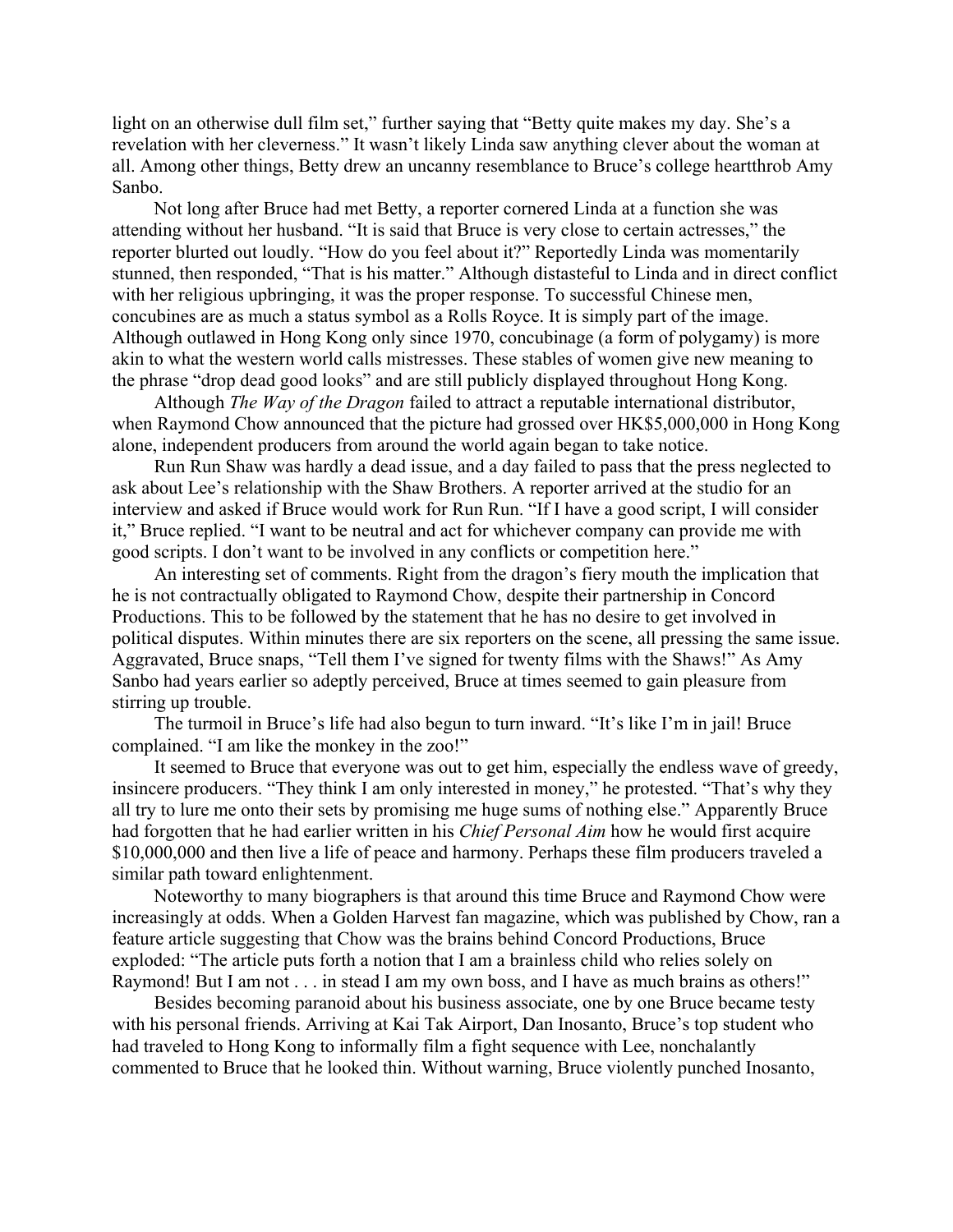slamming him against a wall. Inosanto stood motionless, staring back at Bruce, who angrily proclaimed that he was "as strong as ever!"

 Although according to Inosanto Bruce's power was actually greater than before, what concerned him was Bruce's alarming weight loss. Inosanto wasn't the only one troubled over Bruce's health. Many of those around him had begun to comment that he looked ill.

 In November 1972 Bruce consulted with Hong Kong physician Dr. Otto Y.T. Au. Bruce's chief complaints: (1) sunken cheeks, (2) profuse sweating, (3) severe acne, and (4) weight loss. Upon examining Lee, Dr. Au described him as a slender Chinese male weighing 124 pounds and diagnosed him as having axially hyperdrosis (profuse sweating).

 Following Dr. Au's diagnosis, Bruce was admitted to Canossa Hospital where Au surgically removed the sweat glands under Bruce's arms, after which he advised Bruce to begin eating a balanced and proper diet and prescribed medication for acute anxiety. Tragically, thirtyfour years ago, due to the scarcity of scientific information on the subject, Dr. Au failed to associate Bruce's complaints to his use of anabolic steroids.

 As early as 1968, martial arts legend Joe Lewis, who at six feet in height and 200 pounds of solid muscle literally towered over Bruce, stated publicly: "Bruce was real self-conscious about his narrow chest. He had a flat ribcage and his legs were really skinny and that really bothered him. He wanted some meat on his body. He was 5-foot-7 and weighted about 138 at that time, and he had been lifting for awhile. He was really strong, but he just had no muscle mass."

 Besides having a great fear of being hit by someone much bigger than he, Bruce inevitably became obsessed with his onscreen body image. Essentially what he desired was a highly defined musculature (referred to by bodybuilders as "ripped"), and in order to achieve that he began taking anabolic steroids through a process known as "stacking," which is a complex method of mixing various steroids and is often upsetting to the user's stomach. To combat the problem of bloating, which results from excessive water retention brought on by one's use of steroids, Bruce was a frequent user of diuretics. Although this greatly reduced the excessive water content in his muscles, and thus gave him the desired "ripped" appearance, it was a dangerous practice that frequently placed him in a life-threatening state of dehydration.

 In addition to dramatically increasing muscle size while simultaneously reducing body fat levels, steroids greatly enhance an athlete's speed, power and endurance, and temporarily intensify the male sex drive. Although Bruce had initially taken steroids to enhance his musculature, he was surprised when the drug activated his sexuality which, owing to his cryptorchidism, had to this point been in insignificant element of his life.

 The psychological profile noted in users of anabolic steroids aptly describes Bruce Lee in the early 1970s and includes: (1) an increase in self-esteem, sometimes to the point of severe narcissism and self-obsession, (2) an increased physical drive to exercise intensely, (3) a decrease in the user's ability to accept poor performance or failure, and (4) a marked decrease in their tolerance of others.

 Viewed in its historical context, it is important to note that at the time Bruce began using anabolic steroids, the life-threatening side effects of steroid use were not known and, consequently, the use of these synthetic hormones by amateur, Olympic, and professional athletes (including other martial artists) was not illegal or uncommon. Nevertheless, this does not allay the fact that Bruce had begun taking what current scientific research has proven to be one of the most physically damaging and psychologically debilitating of all drugs.

 Anabolic steroids became the solution to Bruce Lee's main problems in life, at least for a while. Jim Stalworth, a junior at Rawlings High School in Kearney, Nebraska, talked publicly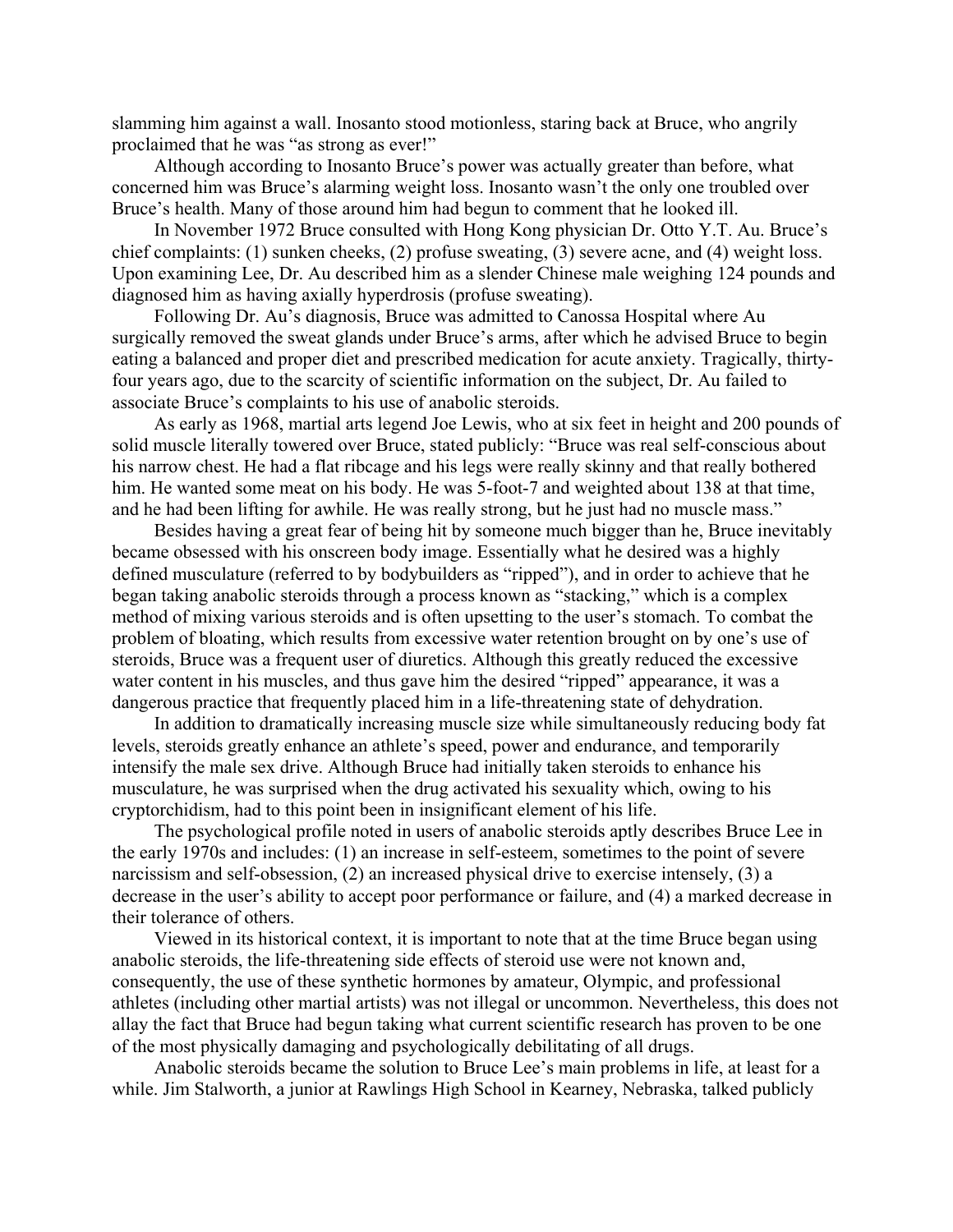about his own first impressions of the drug, which would have been most alluring to Bruce: "Anabolic steroids do not put you in a stupor or in a hallucinogenic state, but they give you an up, all-around bad-ass mentality that far exceeds that of either normal life or any other narcotic I've ever tried." The operative words, which inevitably became Bruce Lee's calling card, are "bad-ass mentality."

 Dr. Au remedied three minor complaints of steroid users, those of profuse sweating, acute anxiety, and acne. However, athletes and bodybuilders who continue to take steroids over a long time run the risk of severely damaging their heart, kidneys and liver. To avert these physical ailments, it is imperative that the user periodically discontinues taking steroids, the rule of thumb being an equal time on and off, i.e., fourteen days on, fourteen off; thirty days on, thirty off, etcetera.

 Even for a short time, withdrawal from anabolic steroids is the opposing side of the doubleedged sword. Commonly reported side effects include acute anxiety, insomnia, lack of energy, depression, mania, impotence, feelings of inferiority, loss of muscle mass, and thoughts of suicide. Not uncommon is the individual's need for a sedative, often in the form of alcohol or other CNS depressant, to counteract these ill effects.

 In retrospect it is not surprising that in October 1972, Bruce began to exhibit signs of physical and psychological deterioration. Symptomatic of his increasing and unchecked use of anabolic steroids, he had long since fallen pray to severe mood swings, which were frequently coupled with unpredictable outbursts of what today are commonly known to steroid users as "roid rages."

 Aside from the matter of Bruce needing a period of downtime while he temporarily discontinued his use of steroids, following the release of *The Way of the Dragon* there was another reason for this noticeable lull in Bruce's career. The problem was *that The Way of the Dragon* had shown that Chinese kung fu movies backdropped against a European setting were destined for box-office failure. This meant that Bruce was forced to return to filming in Southeast Asia where Concord Productions had no working agreement with the triad hierarchy.

 It was during this period of several months, while unknown participants were allegedly conducting negotiations with the triads, that Bruce filmed isolated fight sequences with Laker basketball star Kareem Abdul-Jabbar, hapkido master Ji Hand Jai, and martial arts protégé Dan Inosanto. Primarily, Bruce planned to submit this footage to Hollywood producers in the hope of bolstering interest. Although technically this footage was filmed in triad-controlled Hong Kong, Bruce shot the footage informally, without a script, passing the matter off as a glorified version of home movies. As he had done earlier in filming *The Way of the Dragon,* it would appear that Bruce was again hedging accepted policy.

 Although Bruce and Concord Productions clearly had their problems in Hong Kong, 7,000 miles away in the United States, producer Fred Weintraub had not given up on Bruce. Having landed a position as creative vice president at Warner Brothers in 1969, where he had overseen the creation of *Woodstock* and *Rage*, Weintraub formed a production company called Sequoia Pictures with Paul Heller, who had helped create *Dirty Harry* with Clint Eastwood and *Skin Game* with James Garner.

 While Bruce was in Hong Kong making his first two films for Golden Harvest, Weintraub kept the door open by offering to screen, upon their completion, the two finished products for Warner executives. Upon viewing *The Big Boss* and *Fist of Fury*, however, the executives simply passed. Undeterred, Weintraub and Heller commissioned unknown screenwriter Michale Allin to deliver a first draft screenplay to what would later be called *Enter the Dragon*.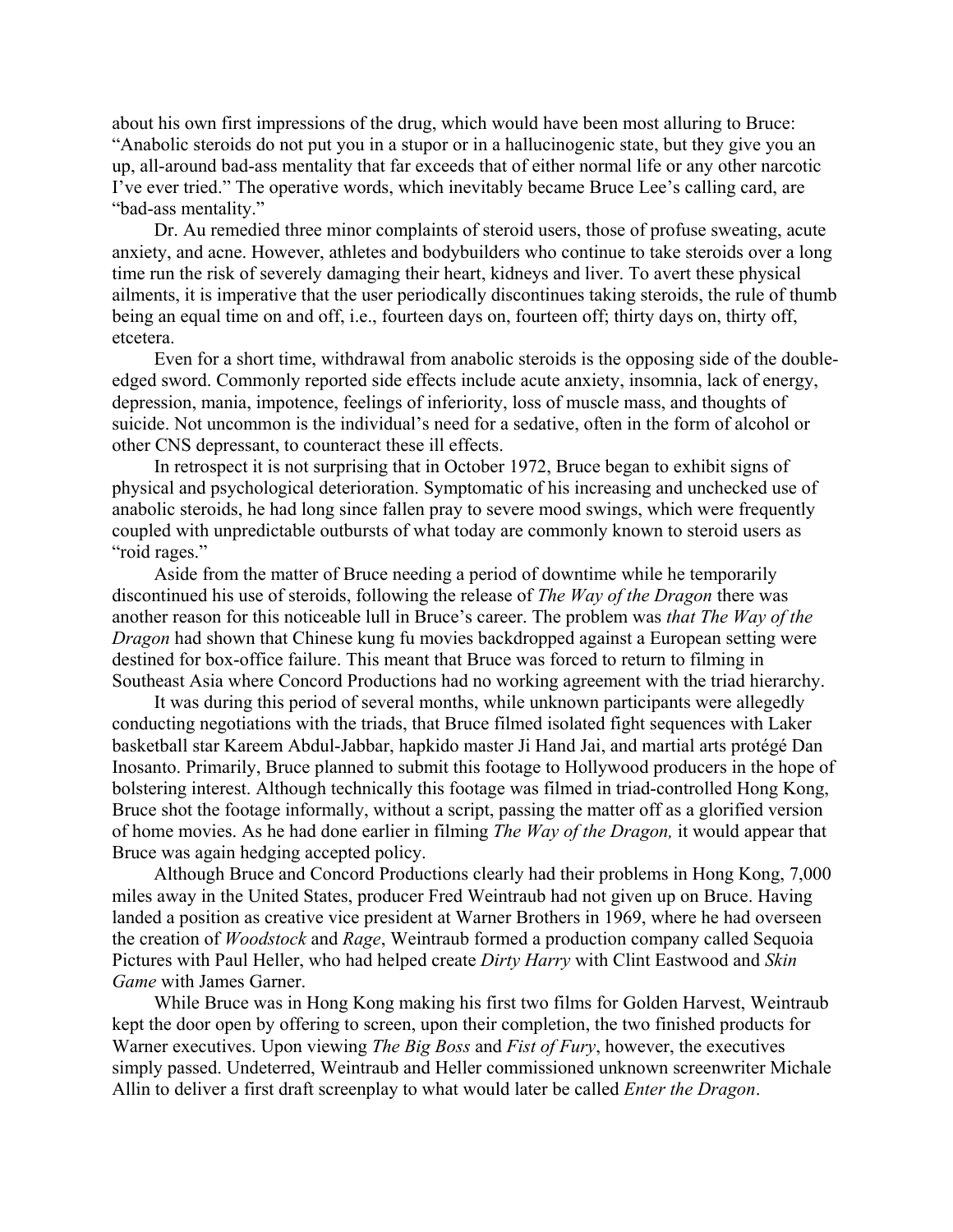Their timing could not have been better. Based on Bruce's success at bringing together Asian and Caucasian martial arts stars in The Way of the Dragon, coupled with President Nixon's historic trip to Mainland China and Sequoia's sow of good faith in financing Allin's script, Warner Brothers agreed to finance the picture. The problem now, however, was getting Raymond Chow to agree to the terms.

 According to Robert Clouse's book *Bruce Lee: the Biography*, Fred Weintraub flew to Hong Kong to se the final deal with Raymond. After two weeks of negotiations Weintraub could not get Raymond Chow to sing on the dotted line. Although Chow kept stating that he thought it was a bad move for Bruce, everyone knew it was a potential nightmare for Golden Harvest, as they might ultimately lose control of their one and only star. Although Bruce seemed to favor making the deal, Weintraub could never get Bruce and Raymond in the same room at the same time.

 Finally on the night before departing Hong Kong, Weintraub found himself seated with the two men at a prearranged dinner party. Deciding to give it a final shot, Weintraub told Bruce that it was a shame that, without this deal (or one like it), he probably would never be an international star. Perhaps Raymond was right and Bruce should play it safe and focus on the Mandarin film industry. Bruce seemed to want to make the deal and couldn't understand the problem. Weintraub recalled what happened next. "With Raymond sitting nearby, I told Bruce I couldn't make a deal with Raymond, anyway. Bruce looked at me, then at his wife Linda, and finally at Raymond. 'Make the deal.' Raymond smiled and said, 'I think it's a wonderful idea.'" Of course, apart from the problem of losing control of Bruce, a three-legged deal involving a studio as powerful as Warner Brothers could result in Golden Harvest, along with Chow and any silent partners he may have had, losing its exclusive control of the purse strings.

 Having agreed to the deal in principle, Bruce Lee and Raymond Chow flew to Los Angeles where, as Concord Productions, they executed the contracts with Warner Brothers and Sequoia Pictures. As the ink was drying on the pages, Bruce and producer Weintraub drove to the home of the screenwriter Michael Allin to discuss the script.

 Allin recently recalled the meeting as if it were yesterday, as he gazed out over the Atlantic shoreline from his home in East Hampton. "I was a little uncomfortable meeting Bruce Lee. I had seen his previous films and, frankly, I thought I was about to meet some direct descendent of Buddha. I guess I had this vision of Bruce in the long robes, meditating before the meeting, tea and a lot of wise old proverbs. Anyway, in walks Bruce, and the first thing he does is open his leather handbag and whips out this color brochure of a Rolls Royce. He practically throws it at me and says, 'This sucker just ordered, Rolls Royce!' I didn't know what to say. I was embarrassed. Finally I had to say something because it was obvious that he was waiting for my response, so I said, 'What color?' Bruce seemed to pounce on the question, 'The only color there is—gold!'"

 Following the initial awkward moment, the group got down to discussing Allin's script. According to Allin, there was only one speed bump to get over, which was Bruce's height. While Allin got busy on rewrites, Bruce returned to the Beverly Wilshire Hotel where he eagerly placed a call to Steve McQueen.

 Two years had passed since Bruce shook his fist at McQueen's house while proclaiming that he would one day be a bigger and brighter star. Bruce told McQueen that he was back from Hong Kong and then began to gloat about how his movies were doing big business and how he had just signed to do a picture with Warner Brothers. McQueen waited until Bruce had finally finished, then said, "That's great, Bruce." The next day Bruce received by personal messenger an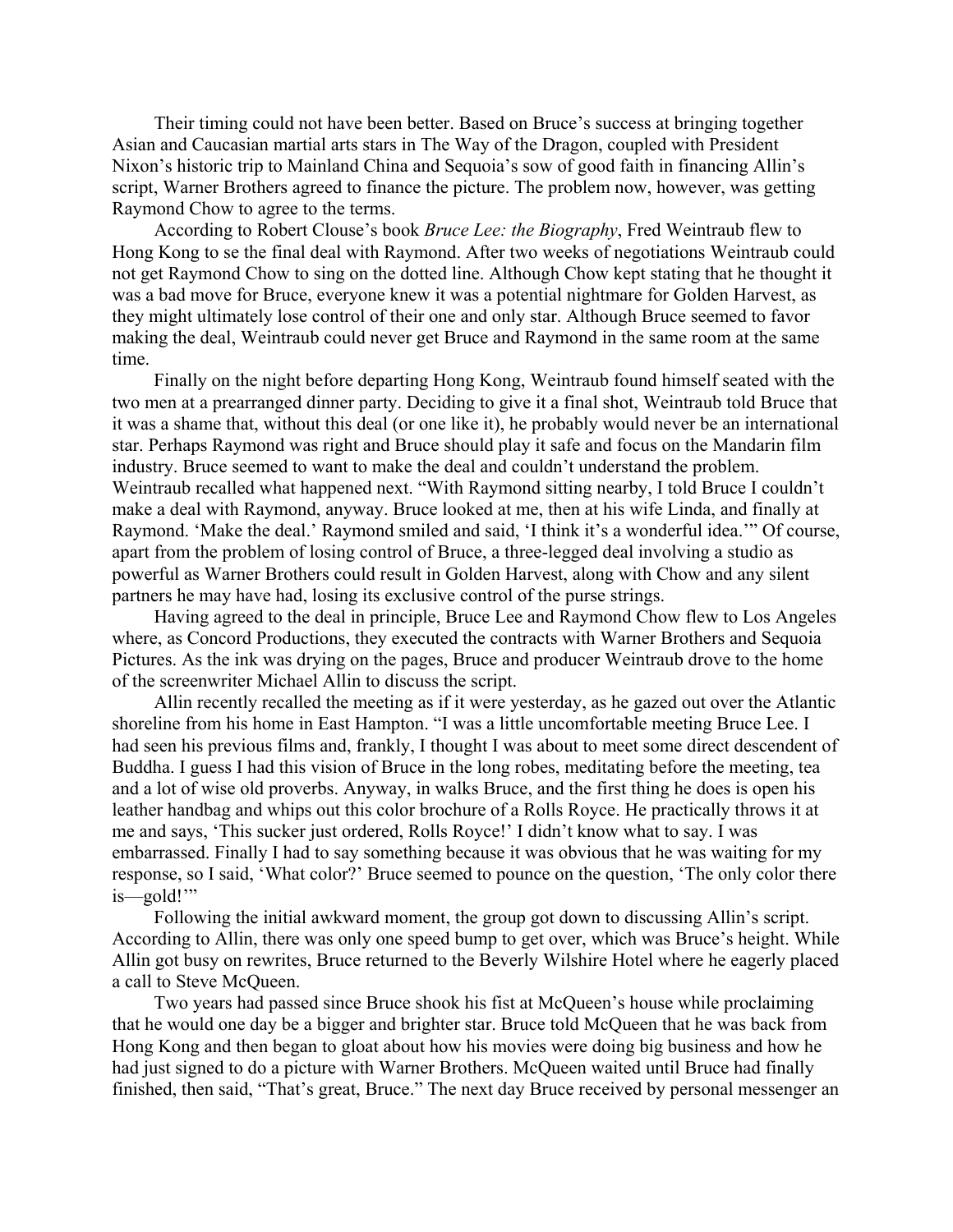enormous picture of McQueen, which was in the form of the standard one-sheet used by studios to advertise their films. The life-sized glossy photograph of McQueen was personally autographed by the superstar: "To Bruce Lee, my greatest fan. Steve McQueen." Bruce was so furious that he had the one-sheet mounted on a huge section of cardboard and set it up for a workout, then blasted the images to pieces in a martial arts frenzy.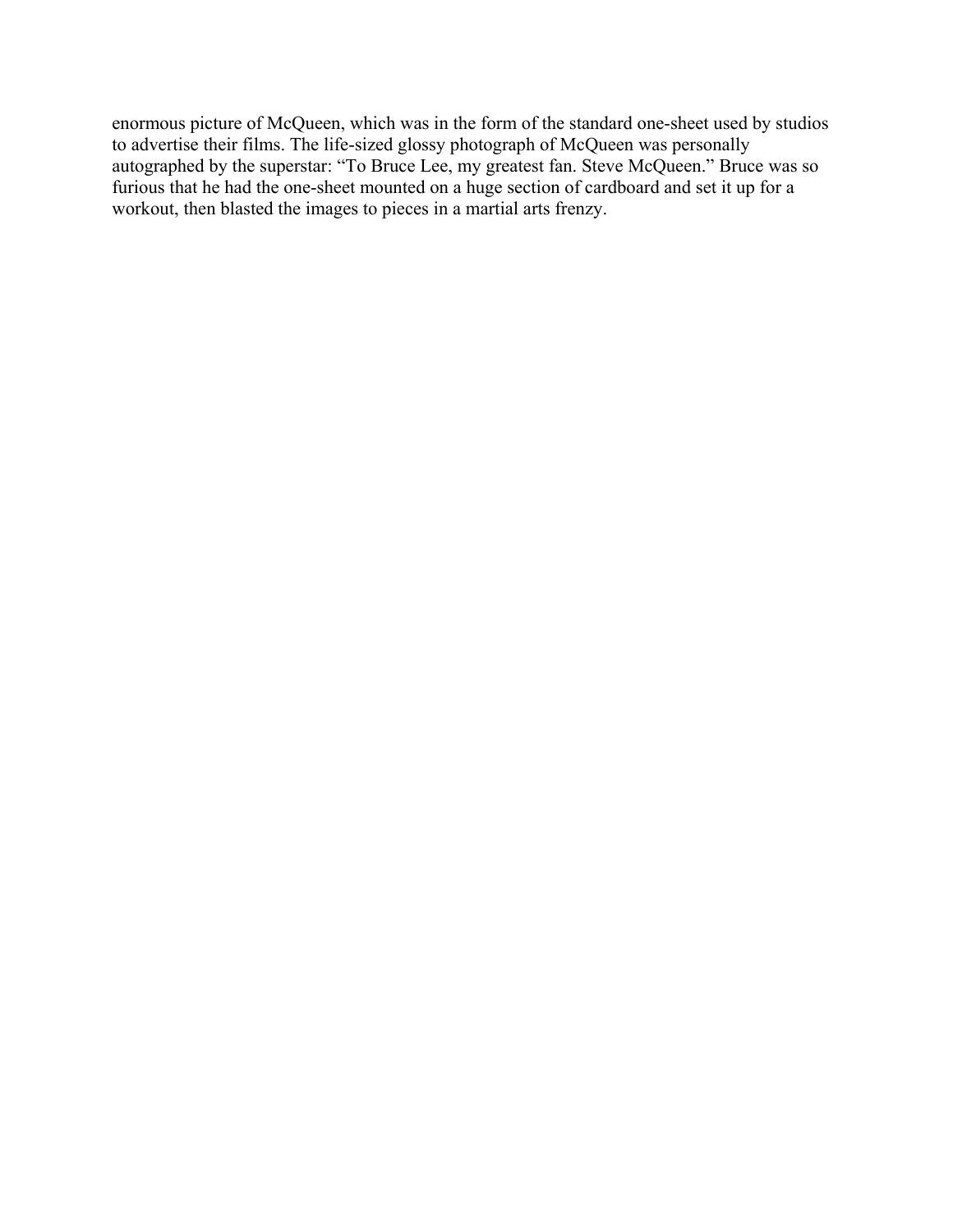## *ENTER THE DRAGON*

Although Bruce had finally been granted his impassioned wish to star in a feature-length motion picture produced by a major U.S. film company, it did little to satisfy his insatiable ego and there was trouble from the very start.

 In January 1973, Hollywood producers Fred Weintraub and Paul Heller arrived in Hong Kong with their Hollywood director Bob Clouse and a contingent of Hollywood actors. Clearly this was not the motley bunch of gross incompetents from the Hong Kong film industry whom Bruce had vehemently criticized for the past two years. Hollywood had come to the Far East with Warner Brothers' money, and to many of the key players in the Hollywood contingent, Bruce Lee was a Mandarin star, not a Hollywood star, and Bruce didn't like it.

 When Bruce first met Bob Clouse, he walked up to him and tapped on his own cheek. "Never forget," Bruce grinned amusingly.

"Forget what?" the director asked.

"This is my bad side!" Bruce replied.

 Recalled Michael Allin, "From that point forward Clouse thought Bruce was a real jerk, and he often spoke very contemptuously of him."

 What soon took on the appearance of a circus sideshow became even more farcical when Michael Allin arrived in Hong Kong in the first week in January 1973. There really wasn't any reason for Allin to e there, but the producers, due to the fact that Allin had not been paid much for his work, had thrown in a free trip to Hong Kong as part of the deal.

 Upon his arrival, Allin came across a newspaper headline written in Chinese and featuring a picture of himself. Believing that the article was a publicity blurb about the screenwriter's arrival in Hong Kong, he politely asked a Chinese woman he had befriended in the airport to translate. Although Allin had not spoken or seen Bruce since their initial meeting in Los Angeles nearly three months earlier, he was utterly flabbergasted to learn that the article said that Bruce, furious with Allin, had ordered the producers to boot the screenwriter out of Hong Kong! After calming the befuddled scriptwriter, the woman assured him that the article was typical of the tabloid hyperbole that frequently surrounded Bruce Lee, and Allin dismissed it at that.

 Hours later Allin arrived in the lobby of the Hyatt Regency for what was supposed to be a pleasant dinner with Bob Clouse and Fred Weintraub. Clouse had for years worn a hearing aid in both ears and was surveying the dining room for a quiet table. Allin casually strolled up to the two men (each a borderline teetotaler), amazed to find both of them shit-faced. Clouse began yelling. "What the hell are you doing here, man! Bruce is coming!"

Weintraub picked up where Clouse left off, ""What the hell did you do to Bruce! He's nuts! He walked out!"

Allin suddenly recalled the tabloid article in the airport. "What's wrong, anyway?"

 Clouse began yelling. "Everything's gone to hell! He took a swing at Linda and then locked himself in his den! Jesus Christ, man, get the hell out of here!"

 Typical of Hollywood's legendary infighting and back stabbing, and to appease Bruce, either Clouse or Weintraub or someone, in Allin's absence, had handed Bruce a bunch of hack rewrites that literally put Bruce over the side. And rather than place the responsibility where it rightfully belonged, it was far easier to blame the novice screenwriter.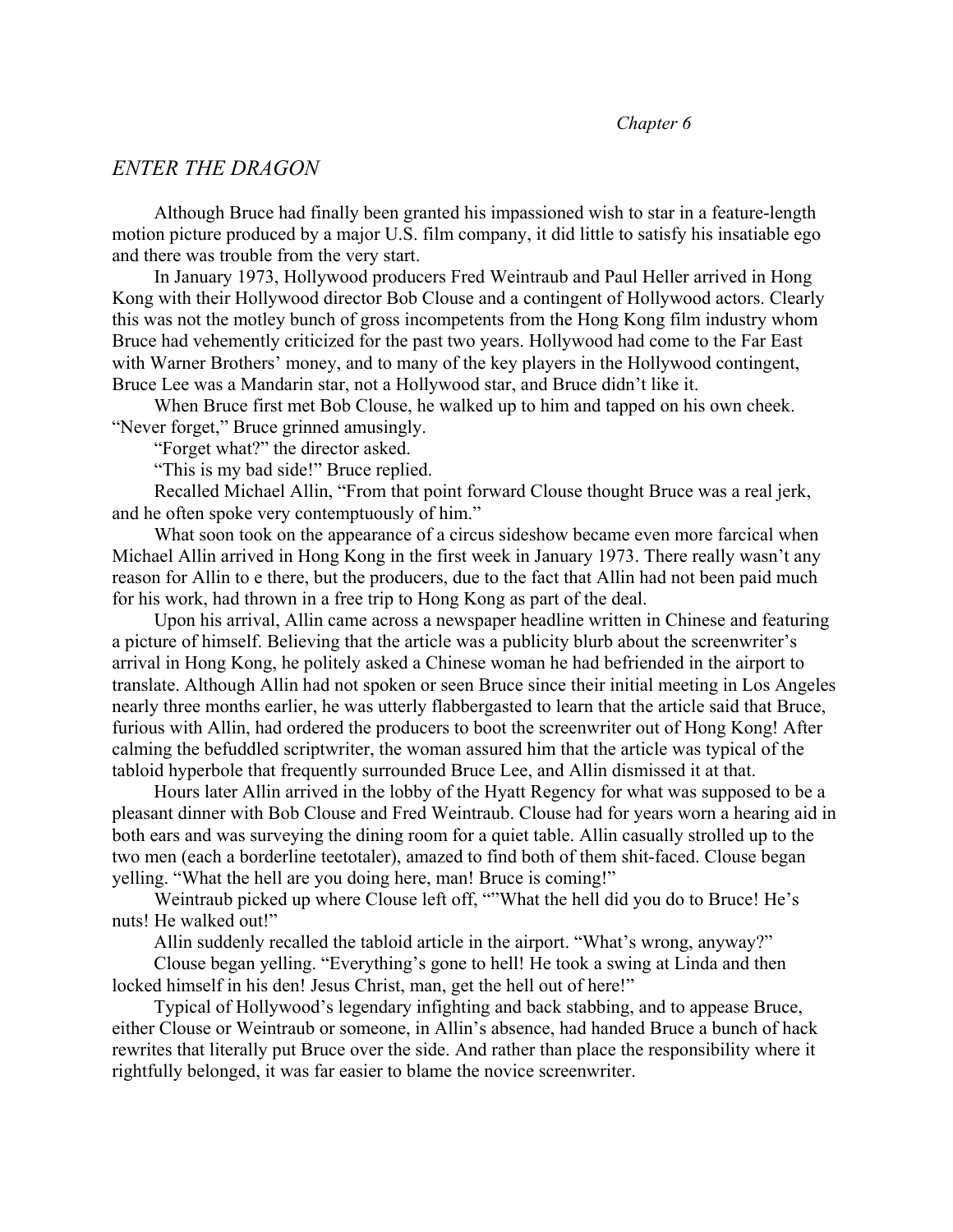Regardless of the fireworks, Allin had just arrived in Hong Kong and he wasn't about to be run out of town. Besides, the trip was part of his meager compensation. Having agreed to steer clear of the volatile Bruce Lee, Allin took in the sights and sounds of Hong Kong and then returned to the United States a week later.

 Over the years it has been widely reported that no sooner had the Hollywood contingent arrived in Hong Kong than Bruce proclaimed that he hated the script. Although he had read Allin's screenplay before the commencement of principal photography and had accepted the final draft, suddenly he found serious flaws in Allin's writing. Bruce's stated opinion was, "Hey, there's only one reason this movie's being made and that's because people believe that with Bruce Lee in the movie it's going to make back its negative cost. It's not being made because it's a fine piece of literature!"

 Bruce's protest had nothing to do with the underlying message, prophetic or otherwise, of Allin's script, but rather particular words that Bruce had difficulty pronouncing, like the character name "Braithwaith," which Bruce, because he rolled his R's and W's, found difficult to pronounce. In his book *Bruce Lee*, author Jesse Glover states: "One thing that I have never heard mentioned in writing about Bruce is that he stuttered . . . Sometimes his voice would jam up and he wasn't able to speak . . . If someone laughed at him when it happened, Bruce was afraid he might explode and attack them."

 Of course, the real issue Bruce faced was about humiliation, because most people attribute stuttering to fear. And for Bruce Lee, who was being heralded throughout the world as the king of kung fu, to also be viewed as a man beset with fear created a tremendous inner conflict.

 Following Allin's departure from Hong Kong, Warner Brothers began sending rewritten versions of the script, hoping to placate Bruce. Twelve days later yet another script arrived from Hollywood, prompting Fred Weintraub to call the studio to tell them he was quitting. Then Linda called Weintraub and pleaded with him to stay on and to give Bruce just a little more time. Another week passed, and still no sign of Bruce. Fed up with Lee's unprofessional, childish delays, Weintraub finally threatened to fire him and have him replaced, angrily shouting, "Who needs this guy?"

 Weintraub had misdiagnosed the real problem, which was essentially Bruce's escalating drug use and his inability to balance and counterbalance the effects and side effects of one chemical against another. As a result, he was in a perpetual state of emotional upheaval and instability.

 Three weeks passed before Bruce managed to get things together to the point that he eventually showed up for work. Many found him to be extremely withdrawn and apprehensive. "He was nervous the day we actually started shooting," Weintraub recalled. "You could see him twitching. Bob said to me, 'He's twitching.' The first scene with him was a very simple one, but it took twenty takes.

 Bruce had good reason to be nervous. From the first day there was grumbling from his countrymen about foreign devils ripping off the Chinese and commercializing their ancient art of kung fu. Although Bruce was himself three-quarters Chinese, because of his U.S. citizenship he was considered more an American and was often included in the growing anti-Americanism sentiment. The fact that he was married to a Caucasian didn't help matters.

 Not long into the production, things really heated up when Bruce's martial arts teacher, Master Yip Man, unexpectedly passed away. From around the world, practitioners of Wing Chun, old friends, admirers, and representatives of most styles of Chinese martial arts, attended the funeral rites. Although it had long been rumored that Bruce harbored a grudge against his old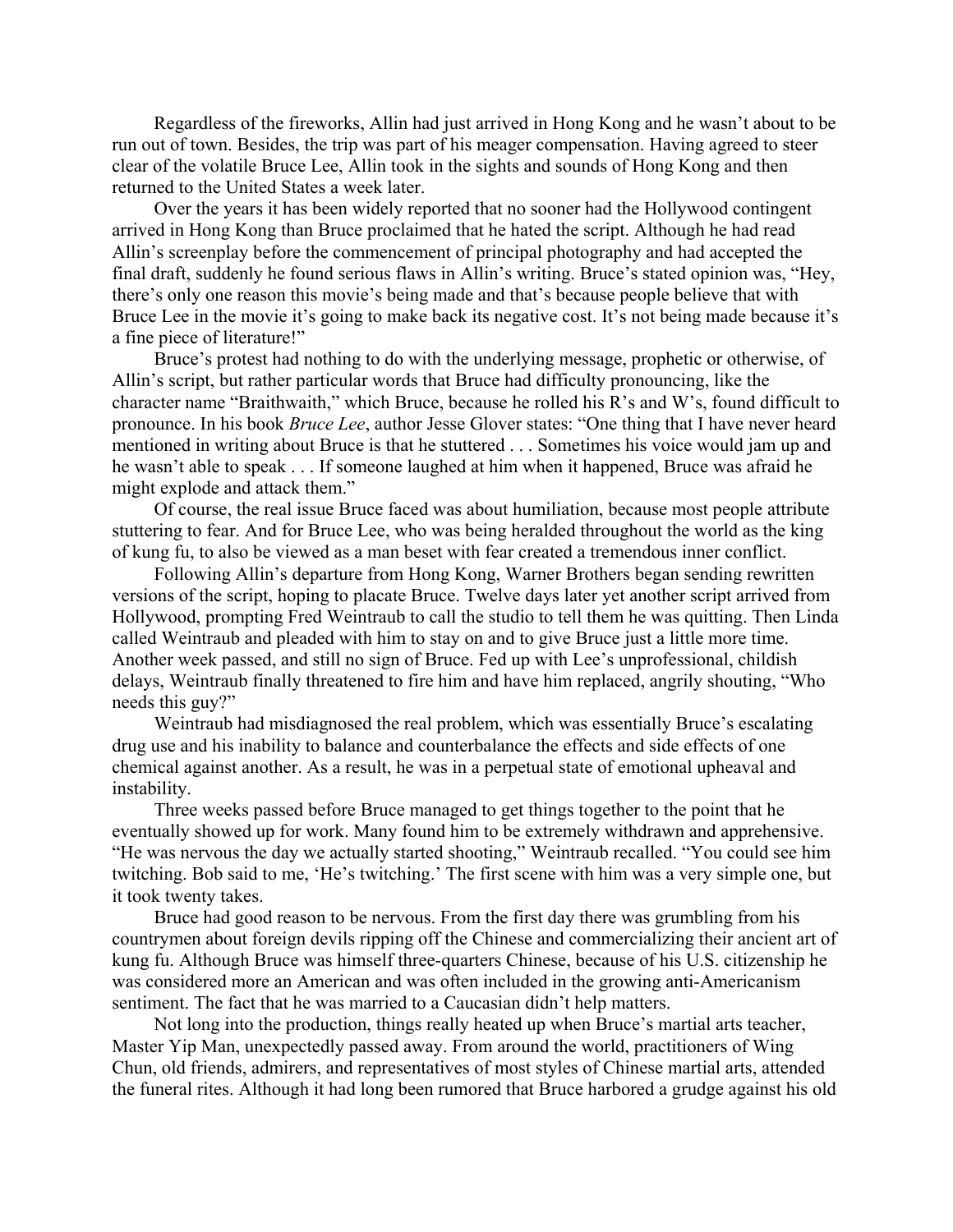sifu, Hong Kong was shocked and horrified when Lee, citing his busy shooting schedule, did not attend the services. The following day newspaper editorials chided him, the popular response to the incident being perfectly depicted in a widely circulated cartoon that showed Lee tugging his forelock at the shrine of Yip Man and saying "Sorry, Master, I am too busy making money to go to your funeral ceremony."

 Besides the slings and arrows directed at Bruce from his own people and the undercurrent of racial hostility all too reminiscent of his childhood, the film set was crawling with triads who had been hired as extras and stuntmen, several of whom mocked Bruce and openly challenged him to fights. Moreover, in the front office, rumor had circulated that Run Run Shaw had planted informants at every level of production.

 Once principal photography began, there were more problems. In an early scene, Bruce had to get past a live cobra. To everyone's horror, the snake struck at Bruce and bit him. Although the snake had been devenomized, its bite resulted in nearly a week of nagging pain. Weeks later while filming a fight sequence, Bruce received a severe laceration to his hand, which cut an artery and required a dozen stitches. Within hours of his injury, Bruce was informed that his lacerated hand had not been an accident. Soon there were death threats and counter threats, and an ugly fight erupted between Bruce and one of the triads.

 In the closing weeks, Bruce pulled on every reserve. It was the gamble of a lifetime, and the stakes were enormously high. If only he could hold up for a few more days, even hours, then he could flee to the United States and take a much-needed rest.

 In the final days of shooting, Bruce again began to exhibit a wide range of physical and psychological problems. Many commented that he looked seriously ill, while others noted that he appeared to be in a perpetual daze. Maria Yi, who co-starred with Bruce in *The Big Boss,* stated publicly, "Near the end I found that Bruce seemed to have amnesia. While I met him in the studio, he often took out from his handbag the picture of his beloved car and asked me to comment on it. He repeated this action four or five times a day without knowing that he had done it before. I felt that he was unusual."

 Apparently there were other forces who were concerned about Bruce's future, for it was around this time that a sizeable amount of life insurance began to be taken out in Bruce's name. Although there is no record of Bruce having applied for life insurance before February 1973, it was learned after his death that his life had recently been insured under three separate policies.

 The first policy was through the Screen Actors Guild, of which Bruce was a member. In 1973 the policy paid a single death benefit of \$5,000. No one has ever raised any question about this coverage, nor should they have.

 The second policy, taken out through American International Assurance Company (AIA), which is a private limited company based in Singapore, was for US\$200,000 (US\$2,600,000 in 2003) and covered a period of five years from 2/1/73 to 1/31/78. The beneficiary was listed as "Linda Emery Lee if living, otherwise Brandon Bruce Lee and Shannon Emery Lee, children of the deceased, in the share of one-half each." In addition to there being some question whether Bruce was ever aware of the AIA policy, it is important to note that in April 1973 Bruce had listed on his federal income tax his total earnings at a mere \$17,000.

 That the AIA policy had been applied for less than six months before Bruce's death was curious enough. That a *third* policy (requested by Linda on April 30, 1973) through Lloyds of London for a staggering US\$1,350,000 (US\$17,500,000 in 2003) was issued ninety days later was patently alarming. This brought the total life insurance to over a million and a half U.S.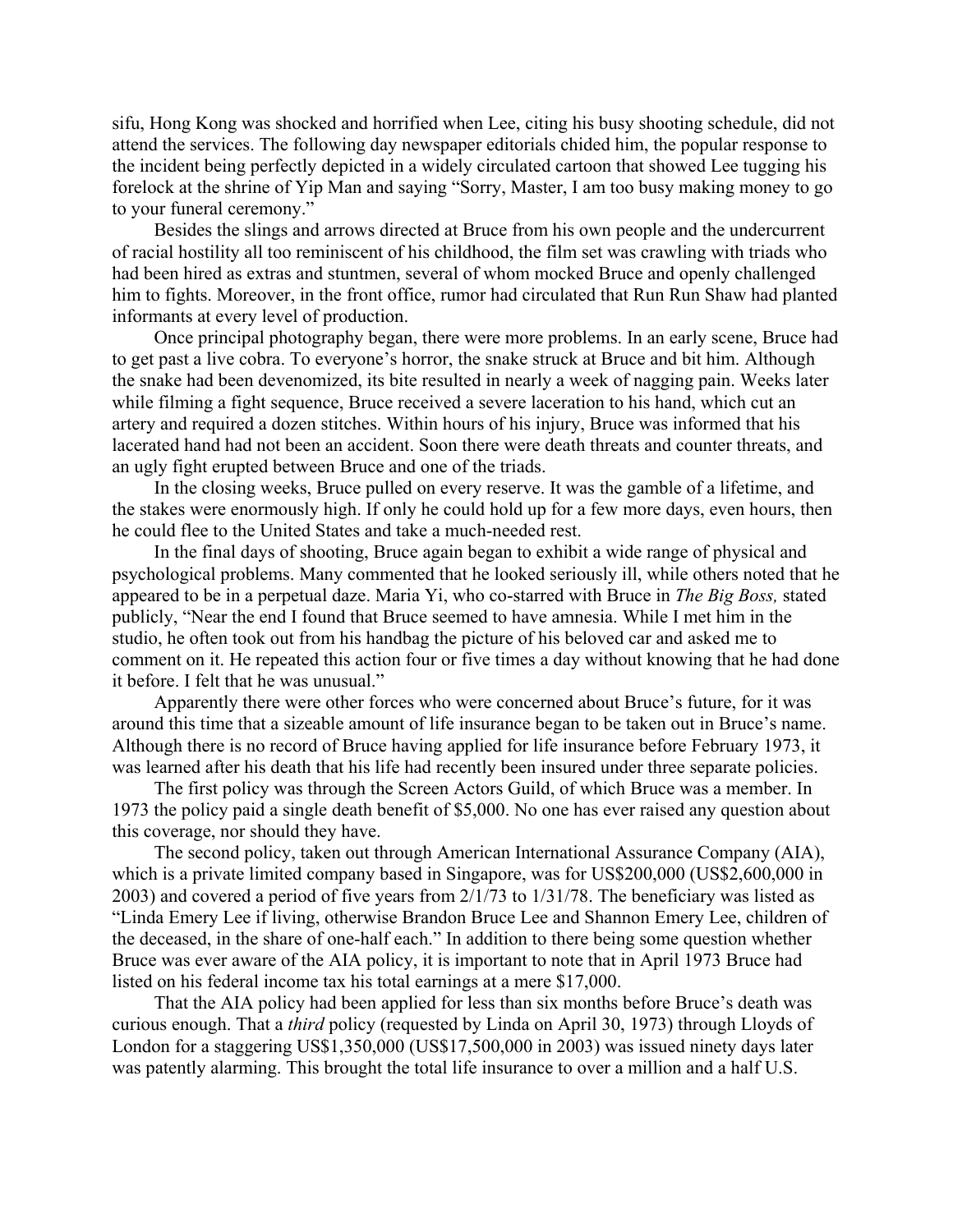dollars. To put this in perspective, today this would be equivalent to nearly \$20,000,000 of life insurance on a man with very little equity in his house and a total cash worth just over \$200,000.

The date upon which all three life insurance policies were in place was May 5, 1973.

 On May 10, just five days after the issuance of the Lloyds of London insurance policy, Bruce was dubbing on a sound stage at Golden Harvest Studios when he suddenly felt nauseated. He quickly excused himself and walked to a nearby vacant restroom where he then felt extremely weak.

 According to Linda Lee, Bruce later told her that to the best of his knowledge he did not lose consciousness, for he recalled pretending that he was groping around on the floor for his glasses, this in response to hearing someone enter the restroom. Nevertheless, several individuals in the dubbing room later said that Bruce had been gone for well over twenty minutes, which seemed like a considerable time to be away at a nearby restroom. Anyway, upon returning to the dubbing room, Bruce suddenly lost consciousness and collapsed to the floor where he then vomited and his body began convulsing.

 Immediately several men ran to Raymond Chow, who was working in his office nearby, and informed him of Bruce's frightening condition. Rather than summon an ambulance, Chow called Dr. Charles Langford at Baptist Hospital and told him that Bruce had collapsed, may be choking on his own vomit, and had gone into convulsions. Dr. Langford instructed Chow to transport Bruce to Baptist at once.

 Upon his arrival at Baptist Hospital, Bruce was attended to by Dr. Langford, an American, who later testified: "Lee was brought in by several men from the studio. He was suffering from high fever and was unconscious and unresponsive in the emergency room. First there were breathing noises, then they stopped. There was a series of convulsions. Three other doctors were summoned, including a neurosurgeon, Dr. Peter Woo. Lee was going through muscle contraction and relaxation. The entire body was involved in this motion, but the upper limbs gave us the most difficulty because he was very strong and was difficult to control. After the failure of Lee to respond for a period, and after waiting for the neurosurgeon to examine him, we gave him Mannitol to reduce the swelling of the brain which we had detected. It took us one and a half hours to make to make Lee conscious. After Lee was revived, his eyes were moving to the right and left in a circular motion and his speech was slurred." When asked if Bruce's condition could have been caused from overwork and exhaustion, Langford testified that it could not. In later testimony, the neurosurgeon, Dr. Woo, stated that a blood test suggested a possible malfunction of the kidneys, and further testified that Bruce had told him that he had taken marijuana that same day, which Dr. Woo presumed to mean that Bruce had chewed the leaf. Prior to Bruce's discharge from Baptist Hospital, Dr. Langford prescribed Valium for Bruce's anxiety. Bruce was then transferred to St. Theresa's Hospital for additional testing, at which time he was coherent.

 Two weeks later Bruce traveled to the United States, and on May 25, 1973 was examined by noted Beverly Hills physician Dr. Harold L. Karpman. Since his initial collapse on May 10, Bruce had undergone a complete work-up at St. Theresa Hospital in Hong Kong and had brought the test results with him.

 Apart from telling Dr. Karpman that he absolutely hated Chinese food, Bruce's major complaints were that he: (1) had been under a great deal of tension for the past several years, (2) suffered from insomnia, (3) complained of a poor appetite, and (4) had lost twenty pounds over a two-year period.

 In Bruce's particular case, it is important to realize that a loss of twenty pounds of body weight over a two-year period is highly significant. Besides his overuse of diuretics, which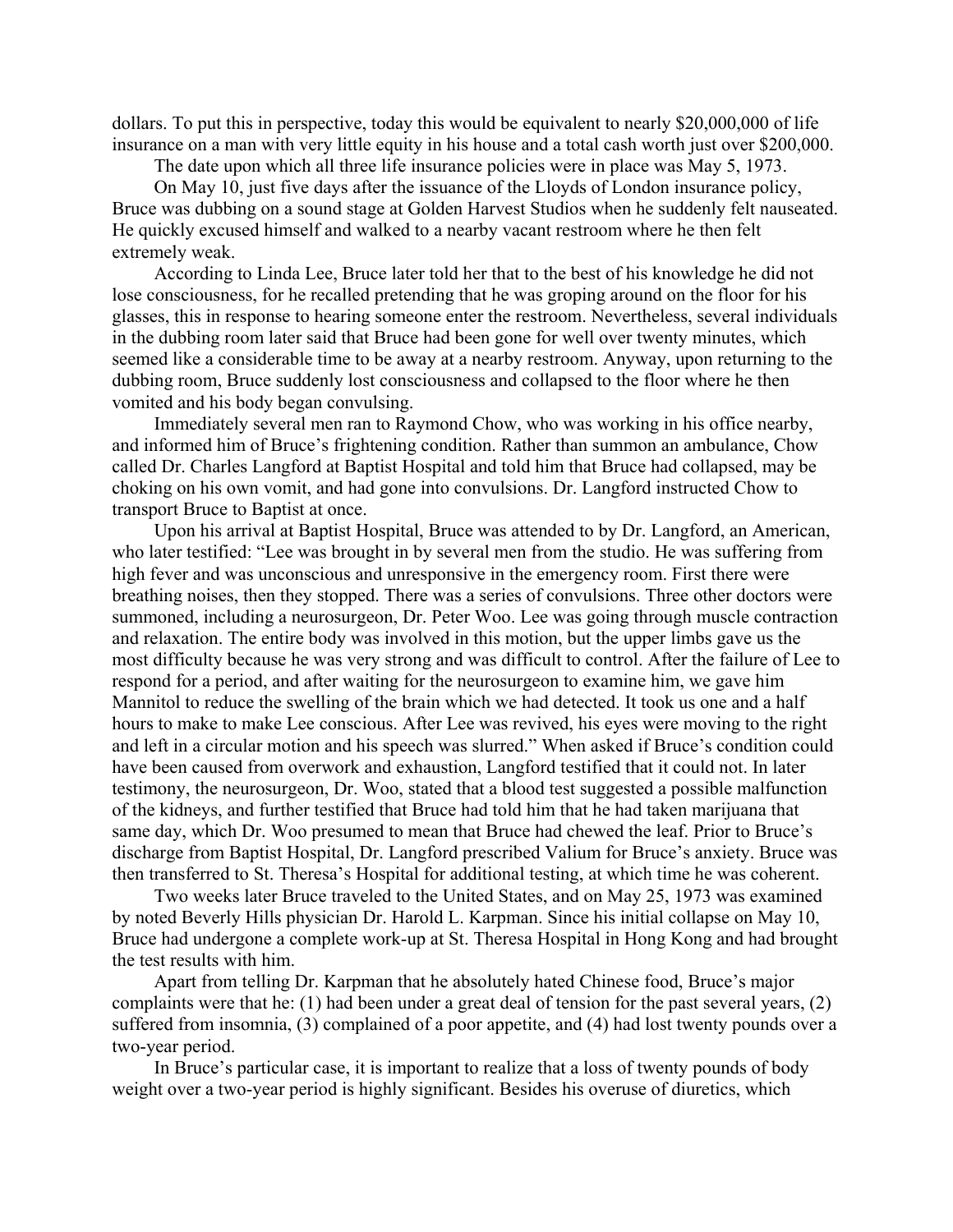significantly reduced his body's percentage of water, Bruce had an extremely low percentage of body fat. The result was that under these conditions a loss of over 14 percent of his body's muscular mass was noticeable in Bruce and made him appear emaciated.

 Dr. Karpman ordered a complete work-up and neurological examination of Bruce, including a brain scan and brain flow study and electroencephalogram, and noted that Bruce's body was not in a state of dehydration. There was no evidence of a brain tumor, and his heart function and vessels were normal. As astonishing as it sounds, although Dr. Karpman was "embarrassed" by Bruce's weight (125 lb.), he found him to be in superb physical health. Karpman's frustration is noted by his sworn deposition on July 24, 1974, a year after Lee's death:

Q: And when was the first time you treated Mr. Lee?

- A: I didn't treat him; I examined him.
- Q: Did you come up with a working diagnosis?
- A: Diagnosis of what?

And later, upon being reminded of Lee's use of marijuana:

Q: If you had known of [Lee's cannabis use] or if he had told you that, would it have affected your opinion as to what might have been his problem?

A: Well, you see, I really didn't understand what his problem was at that point –

 Unable to arrive at a working diagnosis, Karpman referred Bruce to a neurologist, Dr. David Reisbord. Working in collaboration with a team of colleagues at UCLA Medical Center, Reisbord came up with the final impression that Bruce had a convulsive disorder, grand mal, idiopathic. In lay terms this simply said that Bruce was prone to generalized body convulsions whose cause was unknown. After prescribing the drug Dilantin, which is a commonly used medication for the management of epilepsy, Dr. Reisbord gave Bruce a clean bill of health.

 Finally, during his deposition, Dr. Karpman said he was puzzled over a strange laboratory that had been run in Hong Kong when Bruce was admitted to Baptist Hospital. The test was an elevated kidney test for blood urea nitrogen (BUN), which had concerned Dr. Woo at Baptist Hospital on May 10, but was normal on May 25 when Karpman examined Bruce in Los Angeles. Ultimately Karpman felt that the extraordinarily high test result was probably an error, that what the Hong Kong laboratory technician meant to type was 9.2 instead of 92 (normal values range from 10 to 20 mg per 100 ml of blood).

 During his deposition, however, Karpman stated there was a possibility of a kidney problem causing Bruce's convulsions. Further, considering the events of the ensuing six weeks, it seems highly unlikely that this strange test result was a typographical error, as Karpman had initially theorized.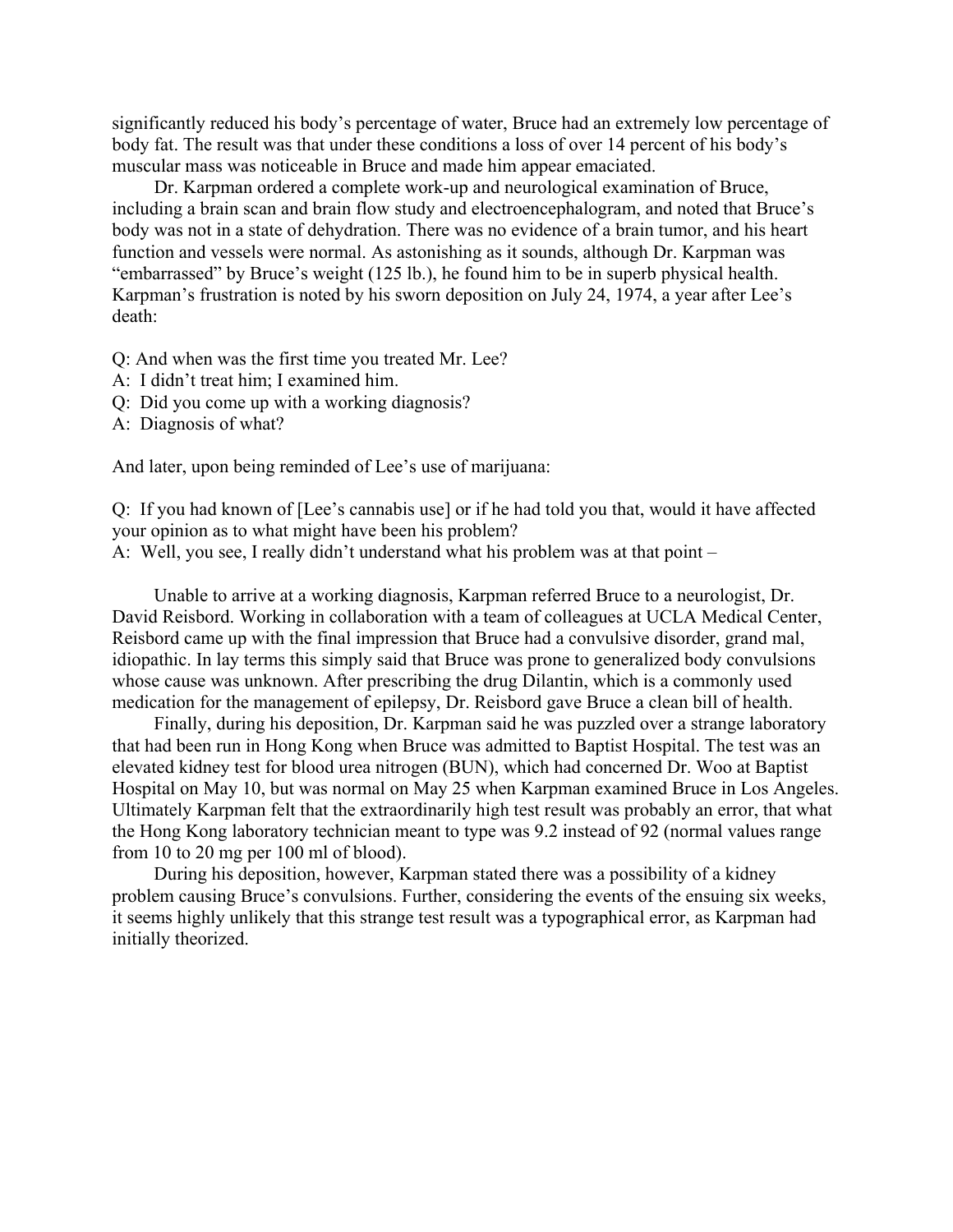### THE FINAL CURTAIN

"When we come to that stage in our lives when we are less able to accomplish but more able to enjoy, we will have attained the wisdom that Ecclesiastes finally found after so many false starts and disappointments."

#### Dr. Wayne W. Dyer

 Following the extensive medical examination at UCLA, Bruce drove to Warner Brothers where he viewed a screening of *Enter the Dragon* in its final cut. When the house lights came up, he knew that he had finally arrived. Clenching his fists, he turned to director Bob Clouse and beamed his famous cavalier smile. "We've got it!"

 He wasn't alone. Warner executives, thrilled with what they had seen, had ordered the entire publicity and marketing departments thrown into high gear. Within days, word that Warner Brothers had struck the mother lode had virtually circulated the world and, as a result, movie deals again began pouring into Golden Harvest, earmarked for Bruce Lee. MGM wanted Bruce to co-star with Sophia Loren; and Warner Brothers had no less than twelve scripts ready, with hopes that Bruce could manage at least five. In addition, Bruce had been offered two movies in Hungary that purportedly would have made him the highest paid actor in the world. Most tempting of all was an incredibly imaginative deal, which the Hong Kong press stated Bruce couldn't refuse: US\$100,000 per year for as long as either he or Linda should live on completion of one of five proposed scripts. This was double the amount paid annually to academy award winning actor William Holden for his landmark deal for *Bridge on the River Kwai.* "Frankly speaking, I am interested in this scheme," Bruce told *The China Mail* in a June 28 article headlined BRUCE LEE SCOOPS A SUPERSTAR SALARY. "It gives me security in the years ahead and makes taxation much easier. Besides, it doesn't bar me from working with any other studio.

 Raymond Chow didn't like the sound of any of this, and there was increasing friction between the two men. In addition to many other things, it had been rumored that they had had a falling out over Bruce having negotiated a film project with Raymond's archenemy Run Run Shaw.

 According to Run Run, Bruce had accepted a salary of US\$400,000 to appear in a period picture centered on the life of Nin Kang Yiu, a Chinese historical hero. Whether Shaw actually had a signed contract remains a mystery, although it is true that shortly before Lee's death, Bruce appeared at the Shaw Brothers Studio for wardrobe fittings and a photography session.

 Raymond wasn't the only one Bruce had begun to view with a jaundiced eye. As the final curtain began to fall, one by one Bruce's last remaining friends were abandoned. Perhaps the most publicized had to do with Bruce's long-standing friendship with Stirling Silliphant.

 According to Bob Clouse's book Bruce Lee: the Biography, while Bruce was in the U.S. for his medical tests, Silliphant had invited him to dinner, primarily to meet his fiancée, a beautiful and young Taiwanese woman named Tiana. Much to Silliphant's amazement, Bruce told him to get rid of Tiana, whom he labeled a gold digger. The phone calls went back and forth for hours, and Bruce finally told Silliphant's secretary to tell Stirling that he would not be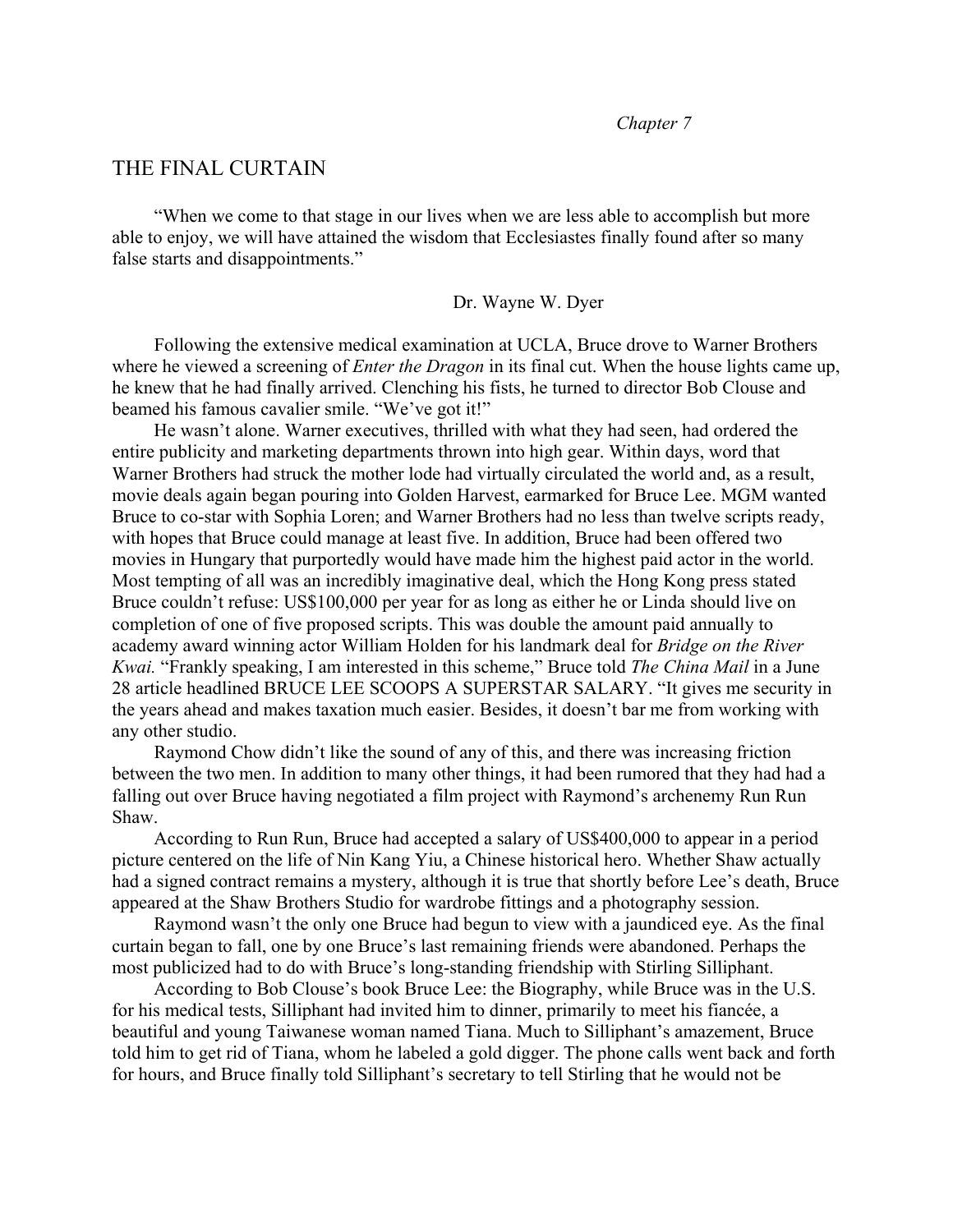coming to dinner because he didn't want to embarrass Linda by having her in the same company with a woman like Tiana.

 The last time Stirling saw Bruce in Hong Kong, the two men had met for lunch. Bruce had brought with him two of the most gorgeous Asian women Stirling had ever seen. Following lunch, the women were to show the two men a good time at a private apartment. Besides being a happily married man, Stirling had previous plans to do a television interview, and so he declined Bruce's invitation. According to Stirling, Bruce ended up with both women, and the following day when he ran into Stirling, Bruce boasted that he had had quite a memorable afternoon with the two Oriental beauties. Stirling was not impressed and, considering how Bruce treated Tiana, for years cited the incident as an example of Bruce Lee's "curious morality." What is interesting is that right up to the day of his death Bruce had kept a personal, private file on Tiana that included several beautiful photographs of the woman.

 It was also around this time that Silliphant had finally convinced Twentieth Century Fox to produce *The Silent Flute*. But Bruce sneered at the entire matter and smugly told Silliphant that the studio couldn't afford him, and that above everything else he had no interest in carrying Jim Coburn on his shoulders. Ironically, this repeated almost word-for-word what Steve McQueen had said to Bruce nearly three years earlier. It wouldn't matter. The final curtain had already begun to fall.

 From the day of his near-fatal collapse on May 10 to the day he died nearly ten weeks later, Bruce underwent an inexplicable and startling weight loss. Tragically, neither Bruce nor the medical professionals who examined him in May 1973 were able to pinpoint the exact cause of his excessive weight loss. Aside from the inability of the physicians to determine the cause, what troubled Bruce more was the fact that his highly defined musculature was rapidly disappearing. Metaphorically, this dramatic loss of muscle was tantamount to Superman having unknowing eaten a plate of kryptonite.

 With his identity now wrapped up in his macho bad-ass image of he swashbuckling hero to the masses of downtrodden Chinese, Bruce became utterly despondent. Without his unique physical prowess, he knew his film career would be over. Never had he been known as an actor. In fact, except for *Enter the Dragon*, his voice was dubbed in all of his films. And although he had hoped to distinguish himself as a director in *The Way of the Dragon*, from a creative aspect the film had been viewed as a dismal failure.

 Lee's insomnia returned. What had gone wrong? With his *Chief Aim in Life* literally at his fingertips, suddenly it seemed like everything was on the verge of slipping away. In a frantic attempt to keep his world from blowing apart and seeing no other way out, he turned to the one thing he believe would restore his Herculean physique—he began taking large doses of anabolic steroids.

 It wasn't long before, once again, all hell broke loose at Golden Harvest Studios. Days earlier Lo Wei had referred to himself as the first million-dollar director. Although this was entirely true, Bruce didn'' like the implication that Lo was taking credit for the box-office successes of *The Big Boss* and *Fist of Fury*. Having learned of Lo's presence on the studio lot, Bruce went on the hunt and discovered Lo in a private screening room where he was viewing a film with his wife and a business associate.

 Suddenly the door came crashing open and Bruce stormed over to Lo Wei. Hushed silence fell over the room, then Bruce yelled at the terrified old man, "Yi kuan chin sho!" which means "beast in human clothes!" With his arms akimbo, Bruce towered over Lo Wei for what seemed an eternity, when suddenly a group of people arrived and unceremoniously dragged Bruce from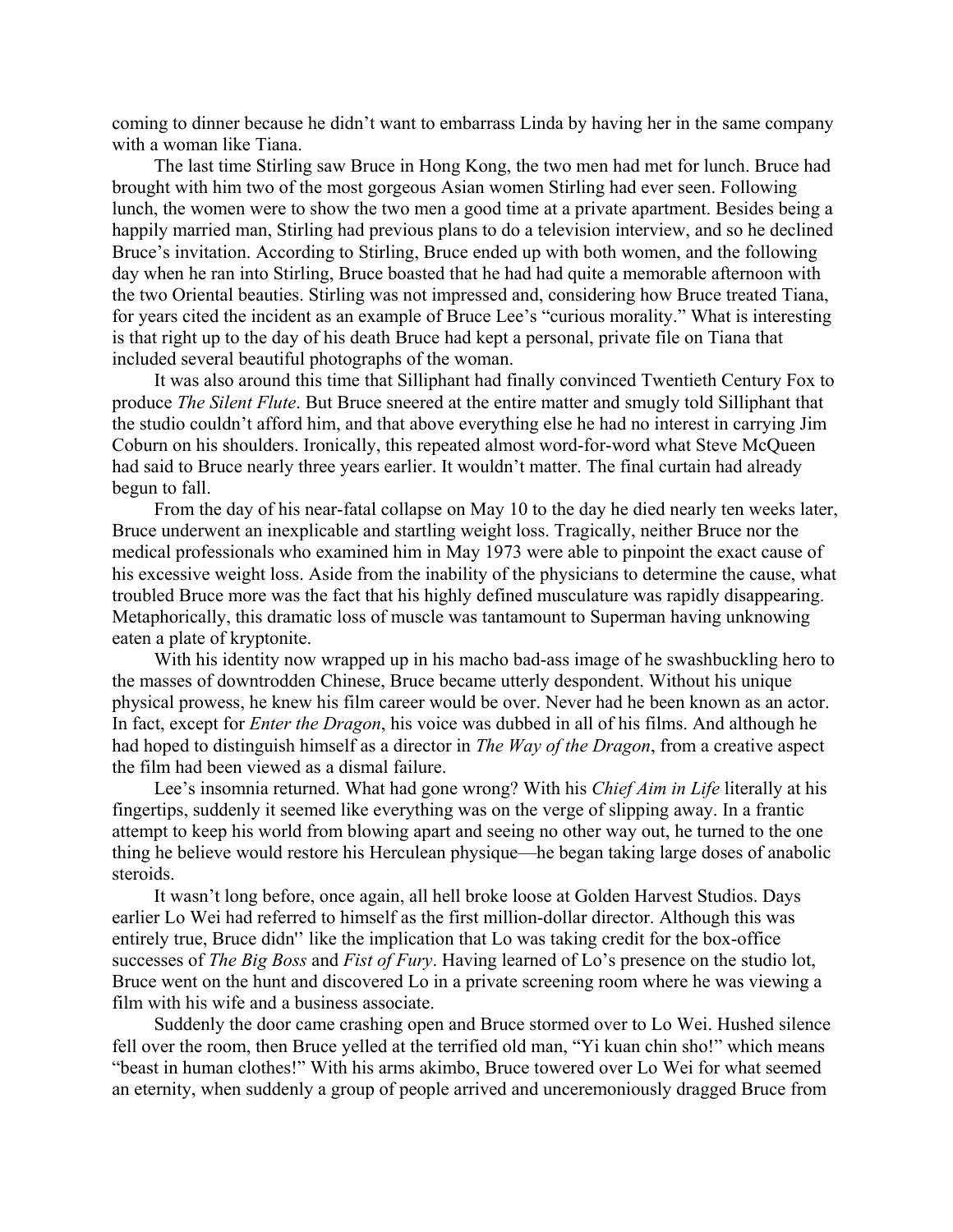the room. With synthetic male sex hormone now soaring in his bloodstream, Bruce's roid raging had returned.

 Moments later, Lo's wife walked out of the screening room and confronted Bruce in Raymond's office, admonishing him for his childish and bullying behavior. Soon there was more screaming and yelling and another gathering crowd. Disgusted, Lo's wife returned to the screening room.

 Ten minutes later Bruce again barged through the door and again angrily confronted the old man. This time Bruce displayed a knife, which he held only inches from Lo Wei's chest. "Do you believe I can kill you with one stab?" Bruce threatened menacingly. Lo Wei was too frightened to speak. At that moment Raymond Chow and a crowd of others arrived to again drag Bruce from the room.

 It would not end here. Fearing for his life, Lo Wei called the police, who arrived in short order. There was more screaming and yelling, and amid the confusion, Bruce slipped the knife to Linda who smuggled it from the room. When the dust finally settled, the police agreed not to arrest Bruce if he would promise in writing that he would not physically harm or further threaten Lo Wei. Reluctantly Bruce signed such a written request.

 By nightfall things got even worse. That evening Bruce, still fuming, appeared on a late night television talk show called *Enjoy Yourself Tonight*. Bent on showing how he could have easily defeated Lo Wei without the use of a knife, Bruce demonstrated a kung fu move on the TV interviewer. The audience was appalled, for it appeared that Bruce had all but knocked the defenseless man halfway to kingdom come. The next morning the press raked Bruce over the coals for what it contended was yet another unnecessary act of unprovoked violence.

 In an effort to quell his episodes of rage, besides his use of marijuana, Bruce began drinking heavily. Charles Lowe, who was employed as a cameraman on Enter the Dragon and frequently dined with Bruce at a local restaurant, recalled how Bruce would drink ten to twenty ceramic bottles of sake in an evening. "Near the end," Lowe added, "Bruce was often very tired and dizzy, and he looked gravely ill."

 Following his frequent drinking episodes, Bruce would often find his way to the apartment of Betty Ting. On other occasions Betty would phone Bruce's house in the predawn hours, complaining that she was upset and couldn't sleep and pleading for him to come over. It was around this time that Bruce is said to have attempted to end the affair with Betty, but resumed it after she broke down and was admitted to a hospital.

 Understandably the Lee marriage was in serious trouble. Besides Linda having become disenchanted with living the repressed life of the typical Oriental consort, many Chinese did not take favorably to her as Bruce's wife because she was Occidental. Of greater importance, however, was that, coupled with Bruce's unpredictable emotional outbursts, his scandalous lifestyle began to take a heavy toll on the Lee household. Every morning Linda dreaded reading the newspaper for fear of being confronted with the latest headlines of her husband's romantic liaisons, his acts of violence, and other scurrilous escapades, all of which the Lee children were also being subjected to.

 But the all-encompassing issue in mid-July 1973 was that Bruce Lee, his star now cresting toward its zenith, was returning to the west, and his departing, in-your-face message was "Don't call me, I'll call you."

 Did this mean that he had ordered Raymond to close up shop? Days earlier Bruce had publicly stated he was through making martial arts films. And what was Betty Ting, the bereaved mistress, to do? If a divorce were imminent, what would become of the children? Without Bruce,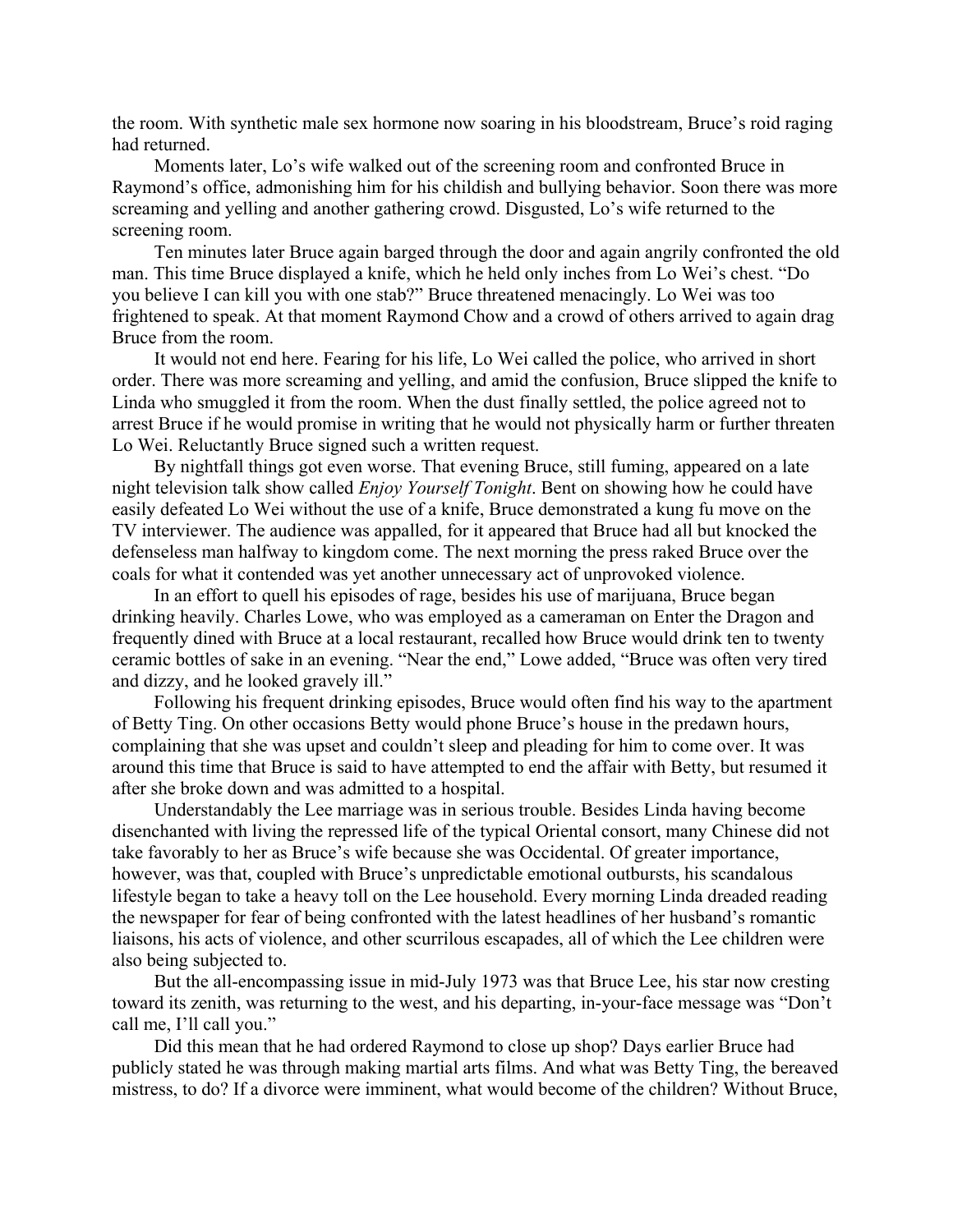Brandon and Shannon were all Linda had. And then there was Wu Ngan, Bruce's trusted childhood friend and servant. What would become of him? Would he continue as the perpetual houseguest, or was he to be left behind in Hong Kong to once again fend for himself? And what about the triads? Were they owed money? Would there be some sort of severance payment? Perhaps they might be disposed to making an example of Bruce? And what about all the other enemies Bruce was rumored to have made? Would any of them be inclined to settle up before Bruce packed his suitcase and bid sayonara to the east? Far too many grave questions with too few answers.

 While awaiting his one-way flight back to the states, Bruce grew increasingly anxious. At St. Francis Xavier College, where he had appeared to present student awards, he had introduced his international gopher Bobby Baker as his bodyguard. During the assembly a door slammed, and Bruce, utterly panic-stricken, scrambled beneath the stage. Later he showed his former teacher, Brother Gregory, the contents of a paper bag, which contained an ivory-plated Derringer loaded with two hollow-point .22 caliber bullets. In addition, Bruce often kept within arm's reach a loaded .44-Magnum, this in light of the fact that possession of a firearm in Hong Kong was an extremely serious crime.

 Bruce had talked about death more than once during July 1973, and had told Linda that he would not live as long as she. When she asked him why he thought that, Bruce replied, "I don't really know. The fact is, I don't know how long I can keep this up."

 As if by providence, on July 18 a typhoon struck Hong Kong, blowing down a tree in Lee's backyard, itself a bad omen, and carrying away the mirrored reflector Bruce had earlier installed on his roof to ward off bad fortune. Within forty-eight hours Bruce Lee was dead.

 Officially Bruce Lee died around eleven o'clock on the evening of July 20, 1973. Although there are accountings from three different sources about what occurred that day, the basic story is simple to understand. The following is a conglomeration of these three different accountings.

 Around one o'clock in the afternoon, Linda kissed Bruce goodbye at their Cumberland Road house and left to lunch with her girlfriend Rebu Hui. According to Linda, Bruce had remarked that he had plans to meet Raymond Chow later that afternoon to discuss script revisions on their next film project called Game of Death, that they would probably dine later with George Lazenby (the Australian actor who took over the James Bond role after Sean Connery), and that he would not be coming home for dinner. Linda further said that Raymond hoped Lazenby would co-star in the film.

 Somewhere around two o'clock that afternoon, Raymond arrived at the Lee house, where he and Bruce worked together on the script until around four p.m. After that, they drove to the apartment of Betty Ting-pei, who was also to have a leading role in the film. At Betty's flat, Raymond, Bruce, and Betty went over the script together, working out more details.

 Having ended her luncheon with her girlfriend, Linda returned home around four o'clock, which meant she would have just missed her husband's departure with Raymond, and spent the evening exercising and watching television in Bruce's study with their two children. Aside from kissing Bruce goodbye three hours earlier and standing at his side at Queen Elizabeth Hospital some ten hours later, Linda declared she knew little about the events that happened that day at Cumberland Road and Betty Ting's apartment less than a mile away.

 Around 7:30 p.m., while still at Betty's apartment, Bruce complained of a headache. Betty gave him a single tablet of Equagesic, which she later maintained was a commonly used headache remedy, and Bruce went into her bedroom to lie down. Apart from the Equagesic, Bruce took nothing by mouth except a couple of soft drinks. Ten minutes later, Raymond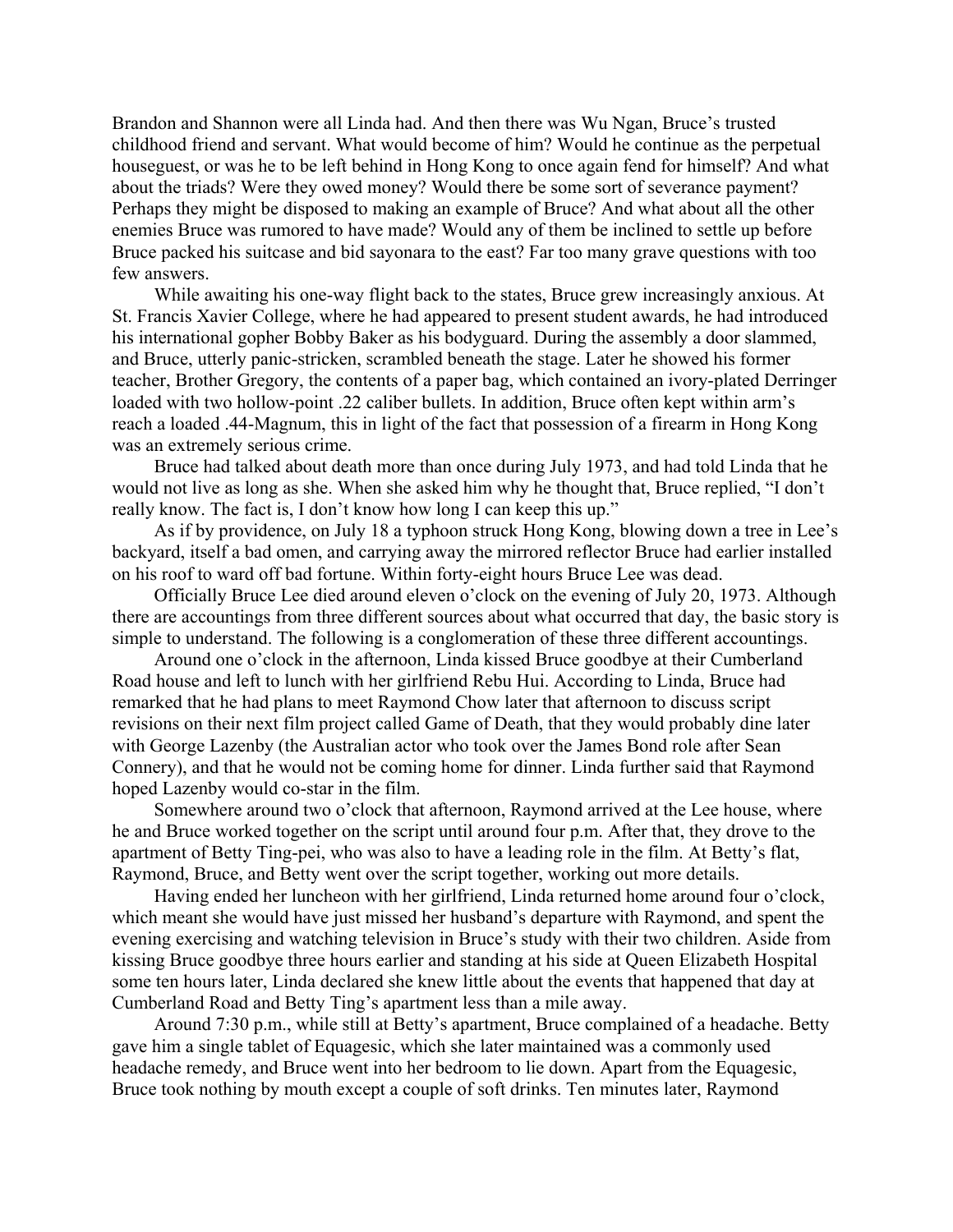departed to meet George Lazenby for dinner at the Miramar Hotel. Bruce and Betty were to join them subsequently.

 Around nine p.m. Raymond telephoned Betty's apartment from the Miramar, wanting to know why she and Bruce had not kept their dinner date with him and Lazenby. Betty and Raymond talked on the phone, and Betty informed him that she couldn't awaken Bruce.

 Concerned, Raymond returned to Betty Ting's apartment and arrived around 9:30 p.m. Although Bruce appeared to be sleeping peacefully, Raymond couldn't awaken him either. Worried, he called Betty's personal physician, Dr. Chu Pho-hwye, whose line was busy. After repeated attempts, Chow finally got through to the doctor, who came immediately. Upon his arrival, Dr. Chu also attempted to awaken Bruce, but failed. With everyone now gravely concerned, someone called for an ambulance, and Bruce was rushed to Queen Elizabeth Hospital.

 At around ten o'clock Raymond called Linda and requested her to go to Queen Elizabeth Hospital emergency, where fifteen minutes later Bruce arrived in an ambulance. Following a frantic attempt by a team of doctors to revive Bruce, Raymond Chow finally stepped through the hospital's main doors around 11:30 to announce to the phalanx of reporters that Bruce Lee was dead.

 For the past twenty-nine years this has been the basic story of what occurred on the day Bruce Lee died in Hong Kong. It is nothing short of a miracle that it has held up this long.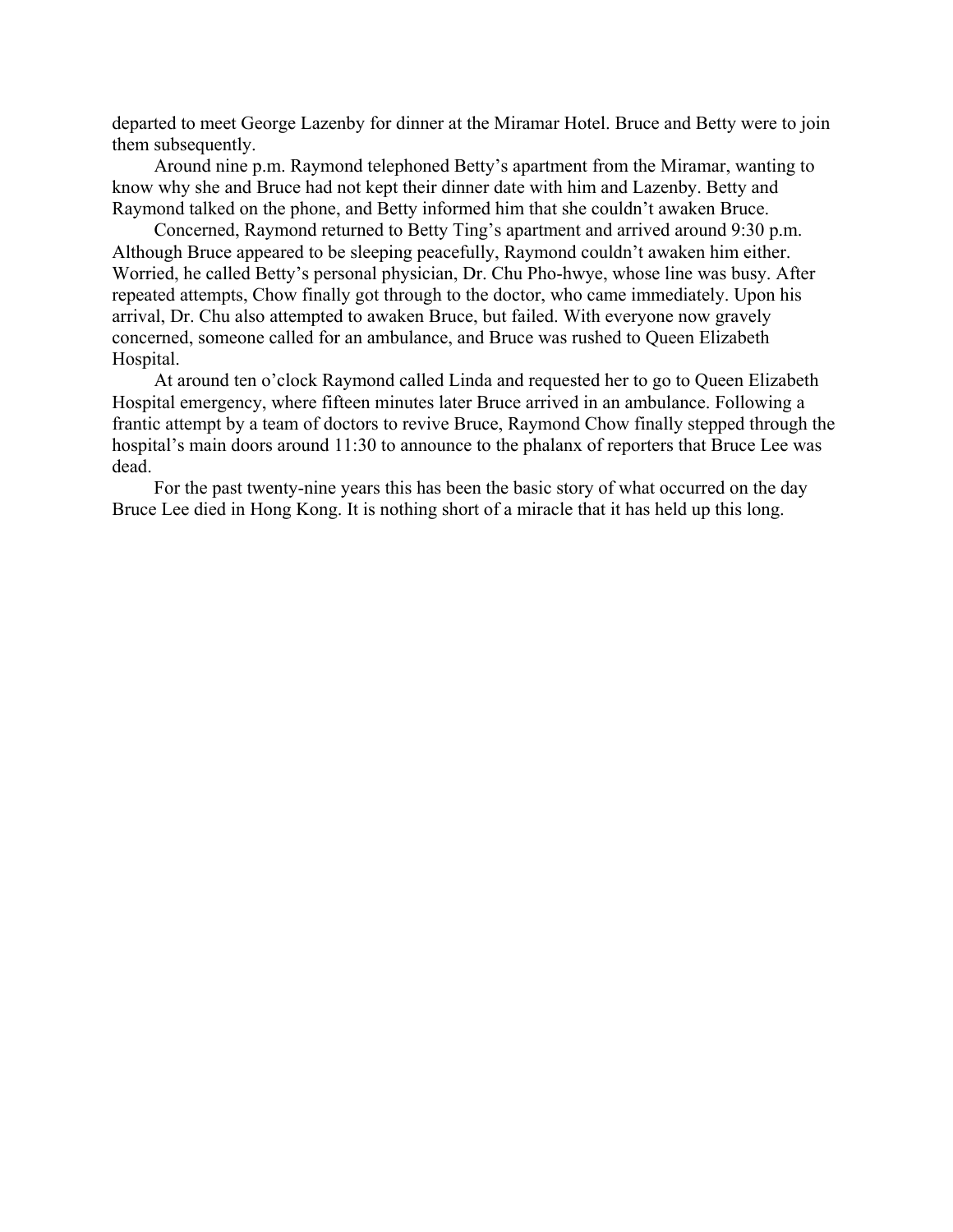Part Two

*The Estate of Bruce Lee*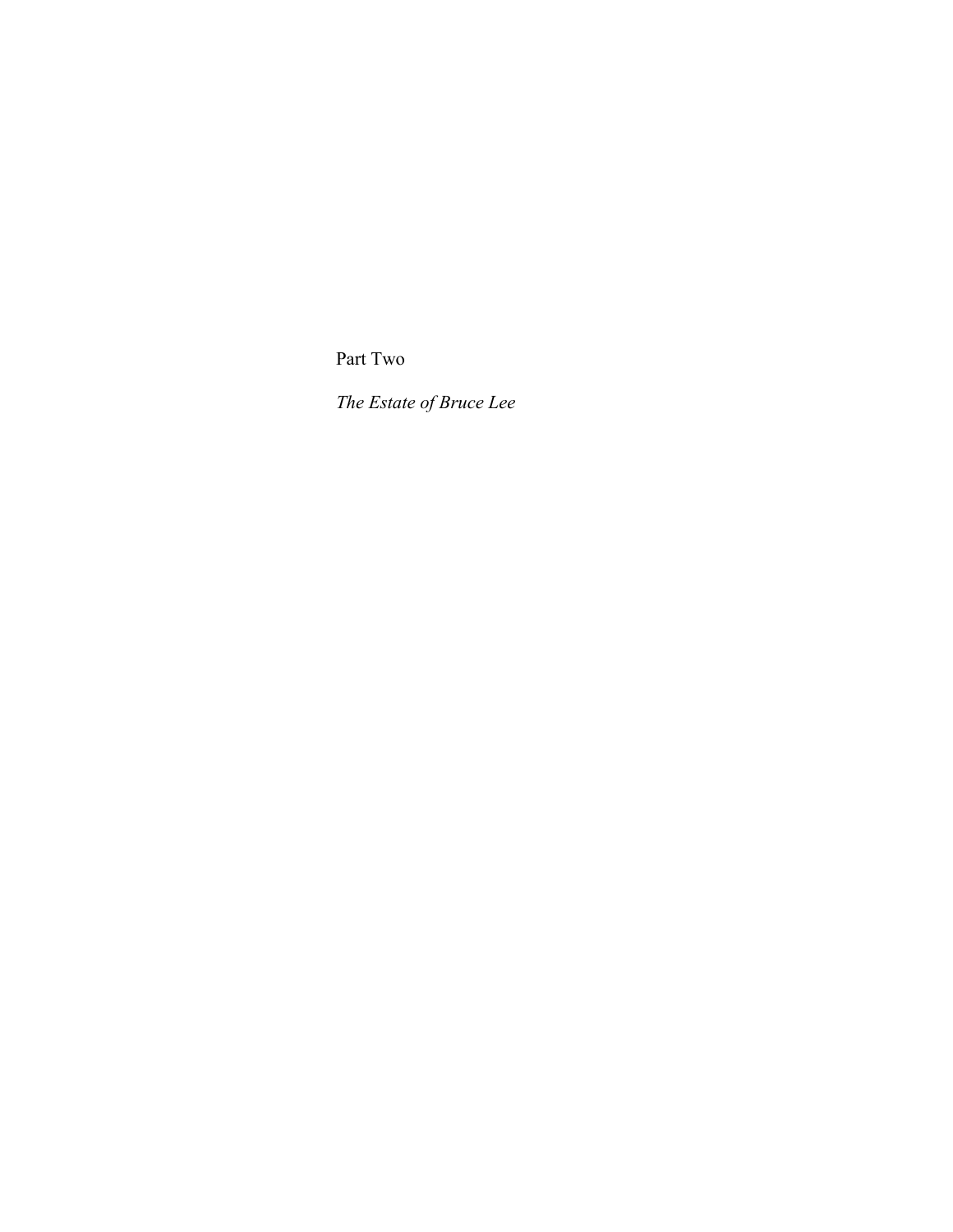## THE AFTERMATH

"Strategy  $\#21$ : The gold cicada molts its shell: This means leaving behind false appearances created for strategic purposes. Like the cicada shell, the facade remains intact, but the action is now elsewhere."

> *The Japanese Art of War*  by Thomas Cleary

 The following morning as the sun rose in the East, the news of the death of Bruce Lee, already hot on the AP wire, brought the people of Hong Kong and its neighboring communities to their knees. What had struck down the invincible King of Kung Fu? Although doctors had unofficially attributed Lee's death to brain edema, they were unable to determine what exactly had caused Lee's brain to swell.

 The previous night Raymond Chow had made a totally bizarre statement to reporters, claiming that Bruce had collapsed while walking with his wife in the garden of his Kowloon Tong home. The following day the front page of the *South China Morning Post* had yet another offering from Raymond Chow. "BRUCE LEE WAS A SICK MAN!" the bold headlines announced. Besides remarking that Bruce had received several severe blows to the head while filming, the article stated: "Top Chinese actor Bruce Lee had been seriously ill for two months before his death, it was learned yesterday." Chow further disclosed Bruce's near-fatal collapse on May 10 at Golden Harvest Studios and related that Lee's illness was kept a closely guarded secret by his family and friends.

 Why had Raymond Chow suddenly become a wealth of misinformation? Bruce's collapse on May 10 had been anything but a closely guarded secret. In addition to the Warner Brothers executives, scores of employees at Golden Harvest knew about it. The medical staffs at Baptist and St. Theresa hospitals knew about it, as did also Bruce's many friends in the United States, as well as Beverly Hills physician Dr. Harold Karpman and a large contingent of medical practitioners at UCLA Medical Center.

 Nor was Bruce Lee gravely ill. Based on the extensive battery of medical tests conducted on May 25, 1973, Dr. Karpman found Bruce to be in sound physical health, and Dr. Reisbord concluded that, other than a manageable seizure disorder, there really wasn't anything wrong with Lee. And so these statements Raymond Chow made to the press on the day following Bruce's death are indeed very peculiar.

 Apparently there were other skeptics. Days later, film critic Mel Tobias checked the public ambulance records at the hospital and discovered that Bruce had been taken from 67 Beacon Hill Road, Kowloon Tong, the home of Betty Ting-pei. Within hours reporters located Raymond Chow and Linda Lee, who both persisted in evading the issue, each implying that the other was confused. Meanwhile, the angry press went looking for the sultry young Taiwanese starlet now left to fend for herself.

 Betty was visibly distraught, but she swore she was telling the truth. "On Friday night when Bruce died, I was not at home. I had gone out with my mother. I last met him several months ago when we came across each other in the street." To make matters worse, several of Bruce's colleagues, along with his brother Peter, supported Betty's preposterous story. Besides the absurd notion that the ambulance attendants, who were government employees, had reason to lie,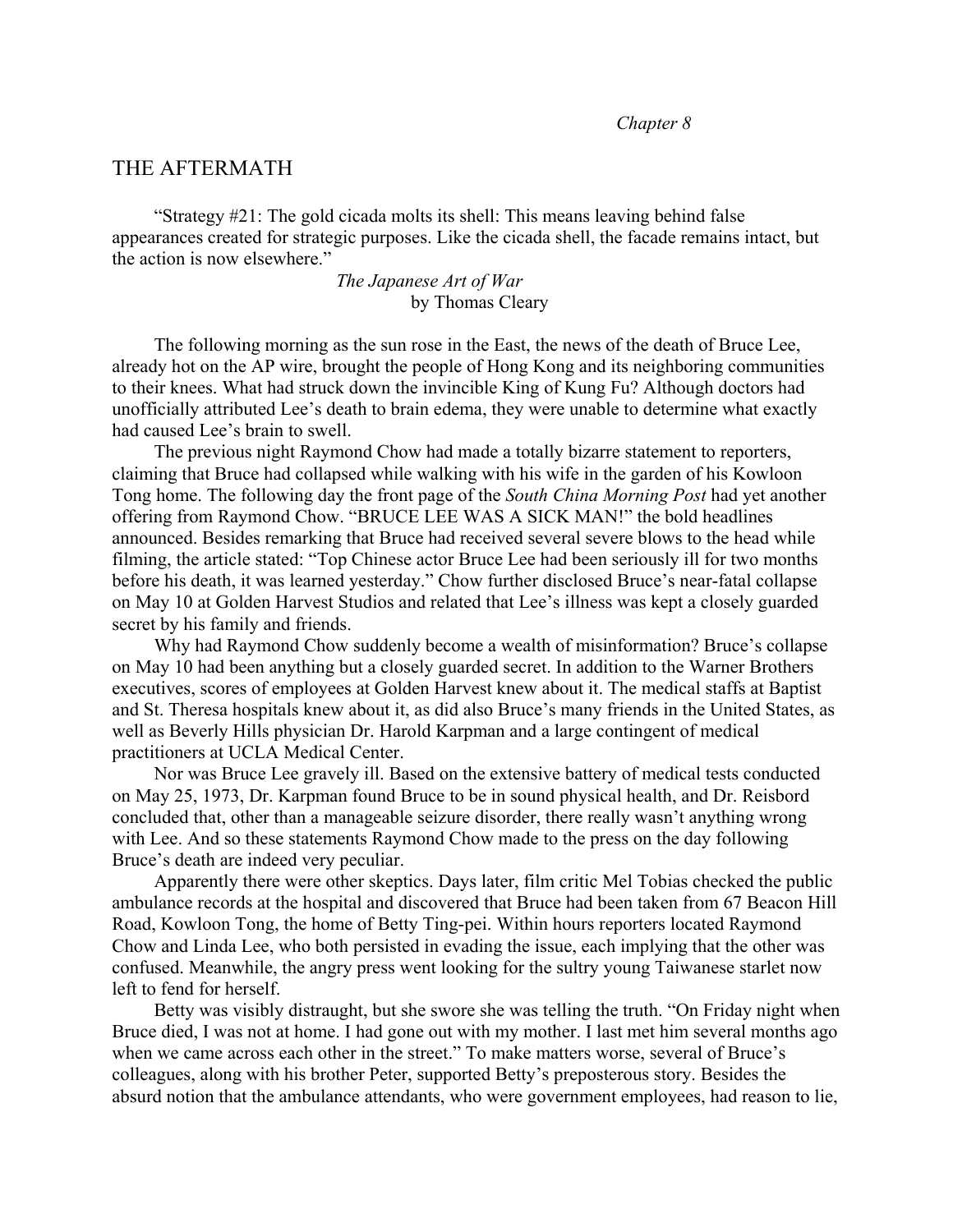Betty's neighbor had told reporters that Bruce had been a regular visitor to Betty's apartment for months. This, coupled with the hospital's inability to come up with a cause of death, cast Lee's death in a shadowy, sinister light, and the press went on a frenzy.

 On Wednesday, July 25 the body of Bruce Lee, his gray face swollen and distorted like that of the deceased Elvis Presley, lay in the open bronze coffin at the Kowloon Funeral Home. Outside, over 10,000 spectators standing behind steel barriers were held back by a force of 300 police. Father beyond, thousands more clambered precariously over the city's neon signs or perched on rooftops in what the *South China Morning Post* later described as a carnival.

 Upon spotting the arrival of a celebrity, the spectators clapped and cheered as, one after another, the stars of the Mandarin film industry appeared: Nancy Kwan, who as Suzy Wong had once focused international attention on her homeland; Nora Miao, Bruce's leading lady, already embroiled in a whirlpool of rumors; Madame To Sam-ku, a graying actress from Bruce's child film career; George Lazenby; pop singer Sam Hui; and even director Lo Wei.

 Inside the colorful parlor, a large crowd of mourners and photographers jostled together before a portrait of the dead man set on an altar surrounded by candles and incense. Amid the over 500 floral tributes from all over the world lay a wreath labeled "*To Bruce from Ting-pei*." Just a foot away, in front of Bruce's black-draped portrait, lay a second wreath, on which read in Chinese characters: "*To my dear husband Bruce. May our marriage continue in the next world, from your grievous wife, Linda*."

 They were all present, that is with two glaring exceptions: Run Run Shaw from the Shaw Brothers film empire, who in a subsequent interview implied Bruce Lee had taken his own life, and the woman whose name was on everyone's lips. Heavily sedated and in bed, Betty Ting had elected to remain at her apartment. "I thought the only person who had the right to be in deep mourning in front of Bruce's coffin was his widow, Linda," Betty said tearfully. "I have high respect for her. She has many greatnesses." To the end, Bruce Lee had been a perceptive man. Betty Ting was indeed a clever woman.

 When Bruce's coffin was carried from the funeral parlor, there was utter pandemonium as the police were forced to link arms and form a human chain to retrain the surging crowds. Soon reinforcements were summoned as women and children were repeatedly yanked clear of the barriers to prevent their being crushed. Old men sobbed, women of all ages fainted, and many were given medical attention for a multitude of physical ailments. Long after the funeral procession had gone, police with loudspeakers were patrolling the streets, urging people to please clear the area.

 Raymond Chow wasted no time capitalizing on Bruce's death, and within ten days released *The Legend of Bruce Lee* throughout the Far East. The bio-documentary featured coverage of Bruce's Hong Kong funeral and tastelessly portrayed his well-publicized indiscretions, even going so far as to give a special note of thanks to Betty Ting. Writing to attorney Adrian Marshall, Linda Lee was hysterical. "Somehow this film must be stopped for obvious reasons!"

 Betty Ting had her own exploitative ideas. Having presented herself at the doorstep of Run Run Shaw, she soon starred in a soft porn film titled *Bruce Lee: His Last Days, His Last Nights* (a.k.a. *I Love You, Bruce Lee*). The film, released in 1975 and written by Betty herself, was laughably bad and tastelessly depicted her love affair with Bruce.

 Within days of Bruce's funeral, and amid a sea of speculation surrounding his death, a visibly frightened Linda Lee issued what clearly was a premature press statement: "Although we do not have a final autopsy report, I hold no suspicion of anything other than natural death. I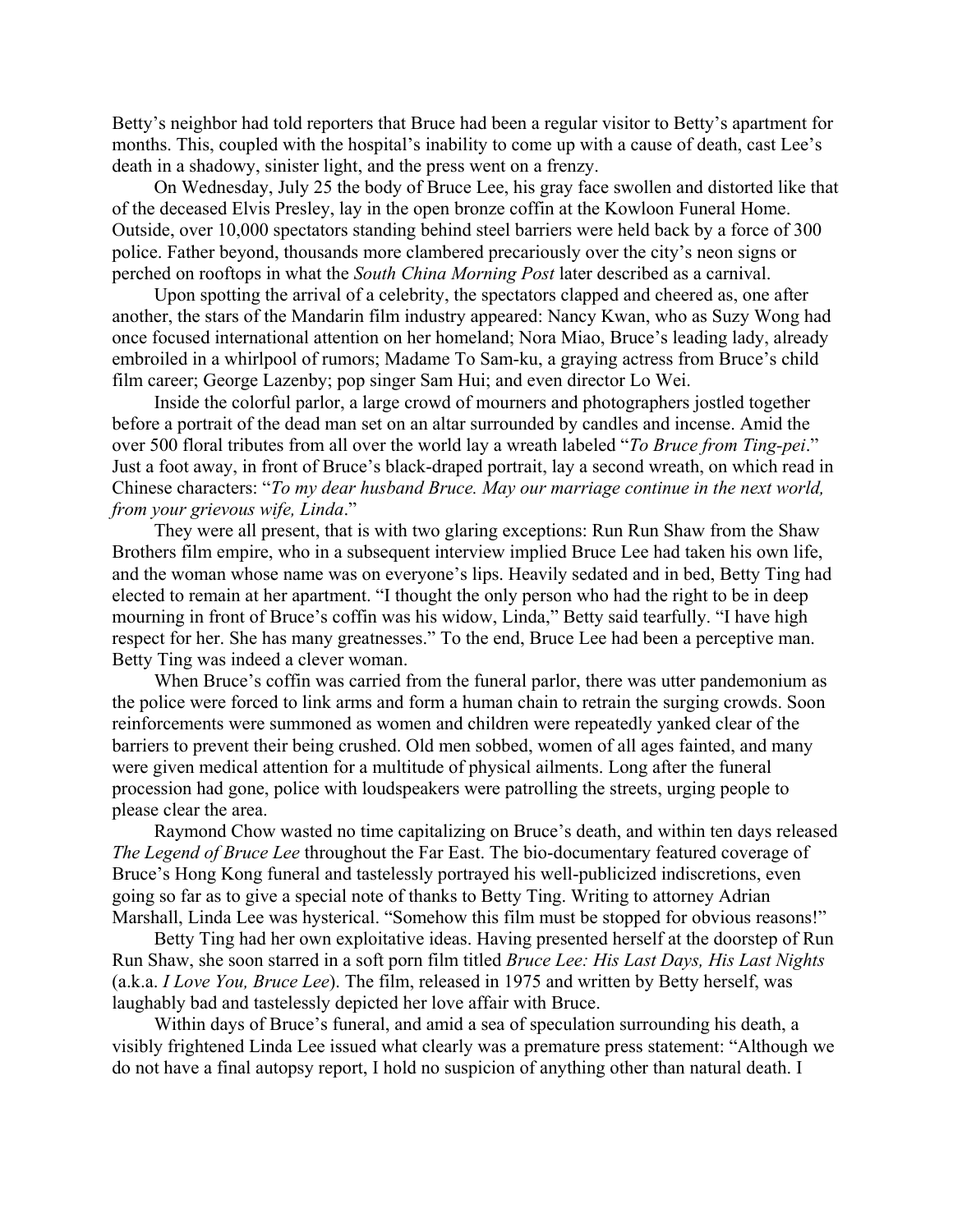myself do not hold any person or people responsible for his death. Fate has ways we cannot change. The only thing of importance is that Bruce is gone and will not return."

 Although the fiery press had targeted numerous suspects, Betty Ting, now branded a scarlet woman, was blatantly implicated in Bruce's death. In Kuala Lumpur, angry students, convinced that their fallen idol had died of overexertion in Betty's bedroom, carried placards and truck banners reading "BETTY KILLED BRUCE!" Their hysteria was the result of the centuries-old Chinese belief that a man's life energy is contained within his sperm, and that too much sex can ultimately lead to death.

 Besieged by a relentless press and a demanding public, Linda finally had no choice but to comment on Miss Ting. "So much of what is said you must not believe because it's rumor and it's absolutely untrue. Bruce was always good to me. I could not have a complaint in the world. I could not wish for a better husband." Although she had known for some time of the affair between her husband and Betty, Linda publicly credited the entire foolishness to star-tracking, further stating that as Bruce's wife, she would have known, and that she never sensed anything going on. "Besides," Linda reminisced to reporters, "Betty frequently came to our home for dinner, and the three of us would sit and enjoy Chinese food." Having heard enough, the press redoubled its efforts.

 A week earlier, Bruce was buried at Seattle's Lake View Cemetery. During the flight from Hong Kong, Bruce's coffin mysteriously opened and the blue dye from his suit bled onto the coffin's white silk interior. The Chinese people saw it as a grave omen. "The man will not live in peace," they proclaimed. "There are unsettled matters." The ceremony at Lake View Cemetery was a simple one. Some 300 friends, family, and spectators attended, including Steve McQueen and James Coburn. Sadly, Stirling Silliphant, the man who had unselfishly and tirelessly done more for Bruce than any single human being, purposely did not attend.

 Appearing considerably less shaken now that she had returned with Bruce's body to the United States, Linda Lee told the gathering that she had "tried to share in her husband's basic beliefs, which he not only spoke but practiced in his daily life." And Warner Brothers chief Ted Ashley said, "I have a sense of sadness mingled with the realization that, while he may not have gotten up the ladder, he at least got his foot on it."

 As James Coburn delivered the final eulogy, 7,000 miles away in Hong Kong the initial lab tests from the autopsy were released, and the big sensation was that marijuana had been found in Bruce's body, thereby giving birth to the latest scandal that Lee had died of a drug overdoes. Within the hour a Golden Harvest representative appealed to a crush of reporters. "Now that a great star is dead, it's the wish of most film people to let him die like a hero. The reports, if true, will undoubtedly ruin his image."

 The desperate pleading from Golden Harvest was unnecessary. Two weeks later *Enter the Dragon* was released internationally. Despite Bruce's tarnished hero image, his onscreen performance held. At the world-renowned Grauman's Chinese Theater in Hollywood the film broke all existing box-office records in its first week, and then proceeded to sweep across the nation in a whirlwind of rave reviews. Indeed, only *The Exorcist* outshined it in 1973. Sadly, Bruce Lee was not alive to see one of his greatest obsessions become a reality—*Enter the Dragon* soundly out grossed Steve McQueen's *Getaway*.

 The box-office success of *Enter the Dragon* added fuel to the mounting public outrage at Betty Ting, and she finally threatened to sue the press if they continued publishing the rumors. "It seems that people want me to die," she told *The Star*. "And if this continues, I just don't want to live on. Bruce is dead. Why don't you leave it at that?"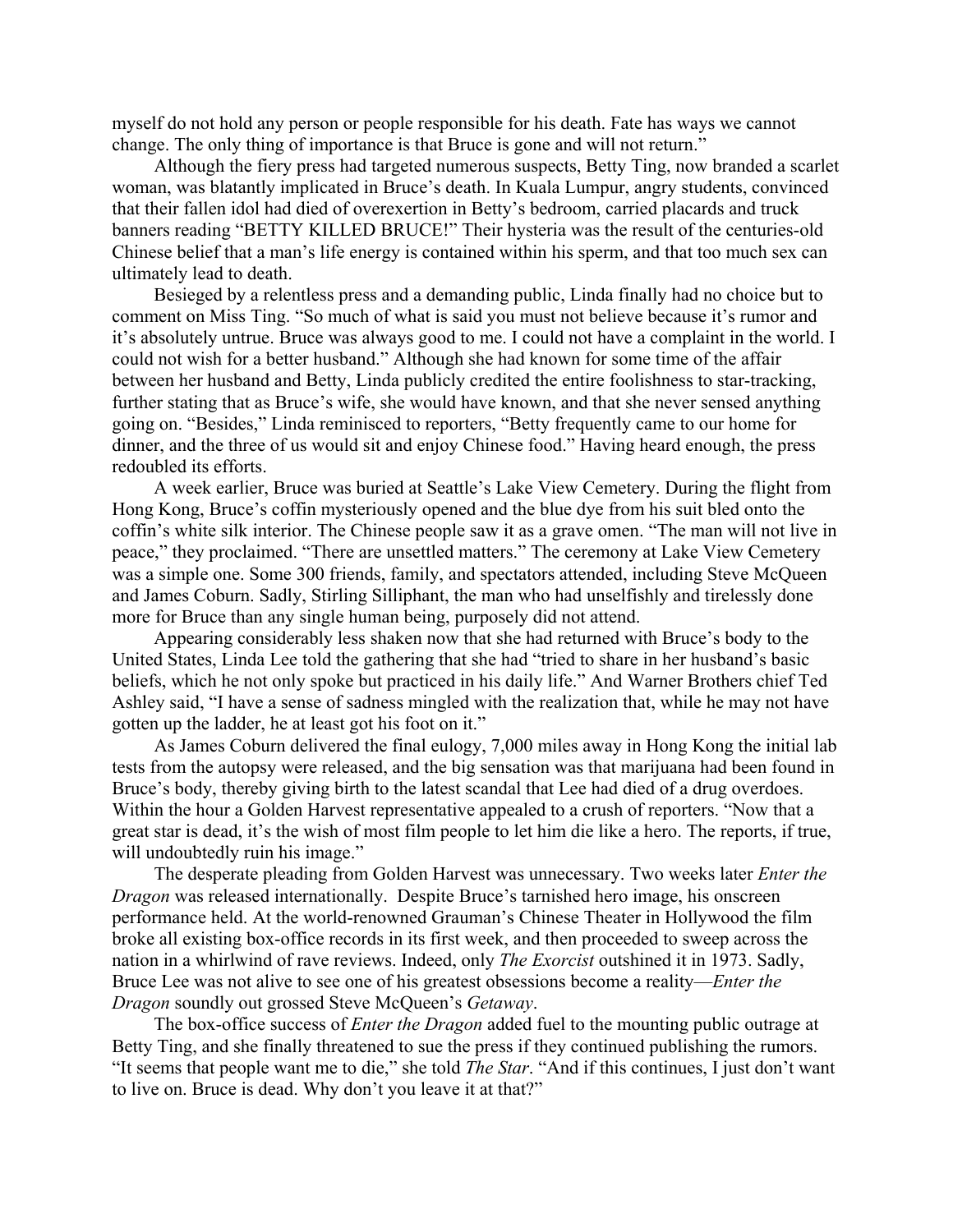The press was anything but touched. The following day one of the biggest newspapers in Hong Kong published a fresh list of seedy allegations, along with a front page headline challenging: "BETTY TING SUE US!" The same day the harassed woman fled into hiding.

 Despite the unending denials, family and studio pleas, and threats of litigation, the suspicious death of Bruce Lee remained in the headlines. Upon inquiring into Bruce's finances, *The Star* soon disclosed yet another allegation: when Lee died, he was virtually broke. According to *The Star,* most of his Concord stock holdings, in addition to his Kowloon Tong home, were in the name of his butler, Wu Ngan. Moreover, it was claimed that Bruce's much heralded Rolls Royce had never been ordered. With Linda having again gone into seclusion, the press finally cornered Raymond Chow, who scoffed at the stories. "Bruce had enough money when he died," Chow announced to the world. "He could well afford a Rolls Royce and a house among other things."

 In late August, police were called to investigate a suspicious brown paper bag believed to contain a bomb and upon which had been written: "Betty Ting knows the cause of Bruce Lee's death!" Bomb scares involving similar packages continued. Finally, with no end in sight to the slander and allegations destroying more than a hapless Taiwanese actress, the British government had no choice but to order an official inquiry into the death of Bruce Lee.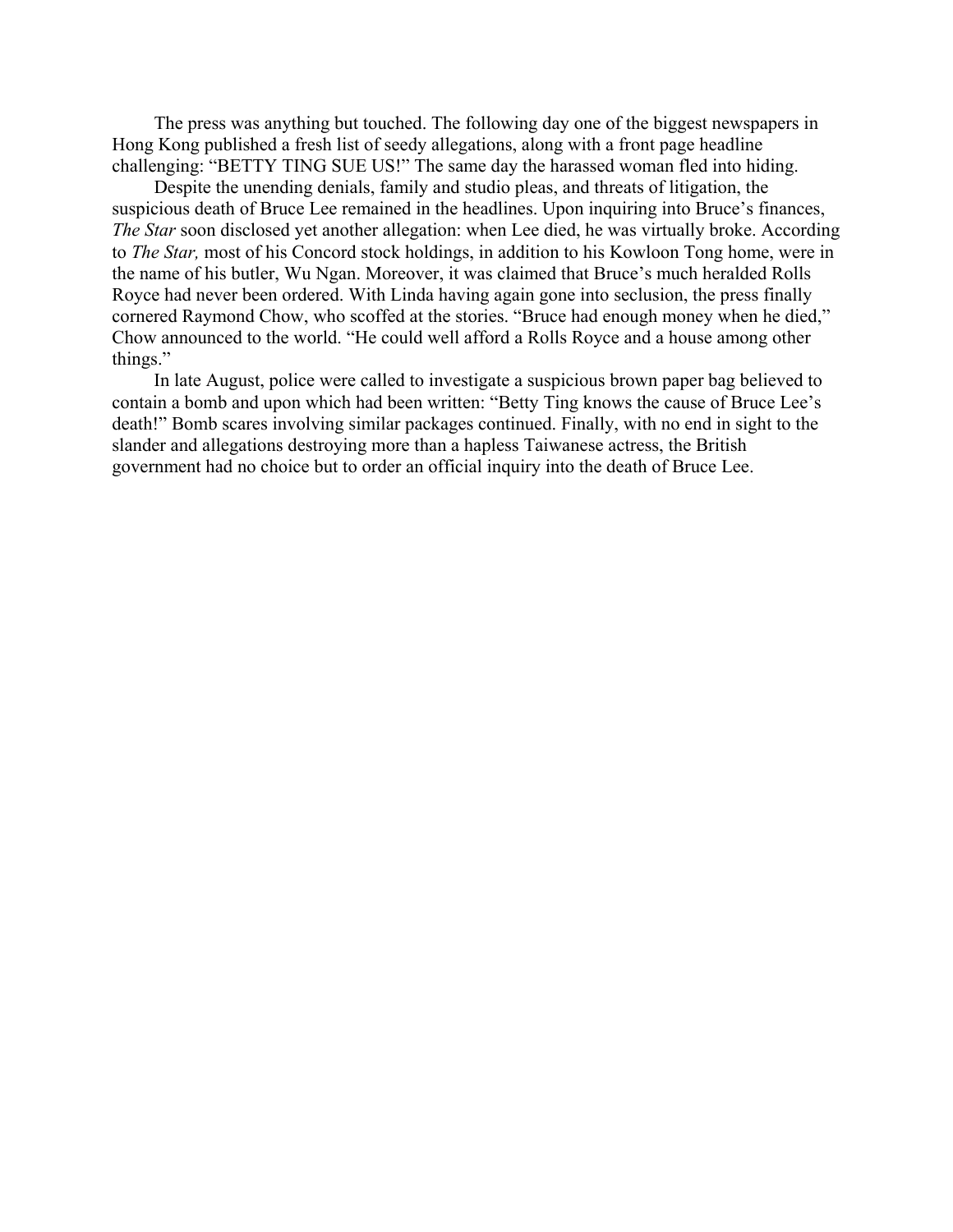#### THE CORONER'S INQUEST

"The great masses of people will more easily fall victim to a big lie than to a small one."

#### Adolf Hitler

The summer of 1973 was perhaps the worst time in history to turn up mysteriously dead in Hong Kong, especially if one had a long list of influential enemies. In the early 1970s, when corruption was at its peak in the Hong Kong government, it was estimated that 35 percent of all Chinese policemen were triad members. It was around this time that British police commander Peter Godber fled to England to avoid an investigation into how he accumulated \$880,000 in a Swiss bank account when his policeman's salary had paid him only \$180,000 over twenty years.

 Embarrassed by the unearthing of Commander Godber as Hong Kong's chief law enforcement officer, the British, on direct orders from London, formally began to investigate police corruption. Soon it was discovered that five key Chinese staff sergeants inside the Triad Bureau, which was then the police department directly responsible for investigating and prosecuting triad crimes, were themselves triad members. The ringleader of the group was Sergeant Lui Lok, a highly decorated officer with an excellent arrest history. Junior policemen referred to him as "Tai Lo," the Chinese equivalent of the Mafia's godfather. Lui Lok and his four underworld associates were on triad payrolls, receiving a percentage of the gambling, vice and drug operations to which they turned a blind eye. The rampant payoffs amounted to hundreds of millions of dollars. Lui Lok is called "the 600-million-dollar man," the estimated size of his illegal fortune. He is one of forty ex-Hong Kong police millionaires living today in Taiwan.

 On September 17, 1973 the formal inquest into the death of Bruce Lee opened at Tsunwan, with witness testimony begin given over the next four days. Throngs of Chinese eager to hear Betty Ting's testimony packed the spectator gallery and overflowed down the courthouse steps. In an effort to suppress the anxious crowds, police erected steel barriers, while inside Coroner Egbert Tung was busy compiling what he prayed would be a complete and accurate accounting of Bruce Lee's final hours. Until now, the colony's longest running sideshow had been an inquiry into the alleged suicide of Inspector John MacLennan who, according to official police reports, shot himself in the chest five times.

 Generally speaking, the three central figures who were around Bruce Lee on the day of his death—Linda Lee, Betty Ting, and Raymond Chow—held to the basic story, although there were several glaring inconsistencies.

 As to when people came and went from either Cumberland Road or Betty Ting's apartment a mile away on Beacon Hill, no one could agree. Disturbing to many, the sworn testimony of the three principal witnesses seemed to arbitrarily toss out an hour here and an hour there.

 To begin with, Linda testified that she left the Lee home at one o'clock and returned three hours later at four. Although she was vehement about Raymond Chow arriving at the house at two p.m. (although presumably she wasn't there), Chow swore that he arrived no earlier than three. As to Bruce and Raymond driving to Betty's, Chow declared that they arrived at Beacon Hill at five, to which Betty agreed. Nevertheless, Linda was adamant that Chow arrived at Betty's a full hour earlier at four. In any event, there appeared to be a "floating hour," which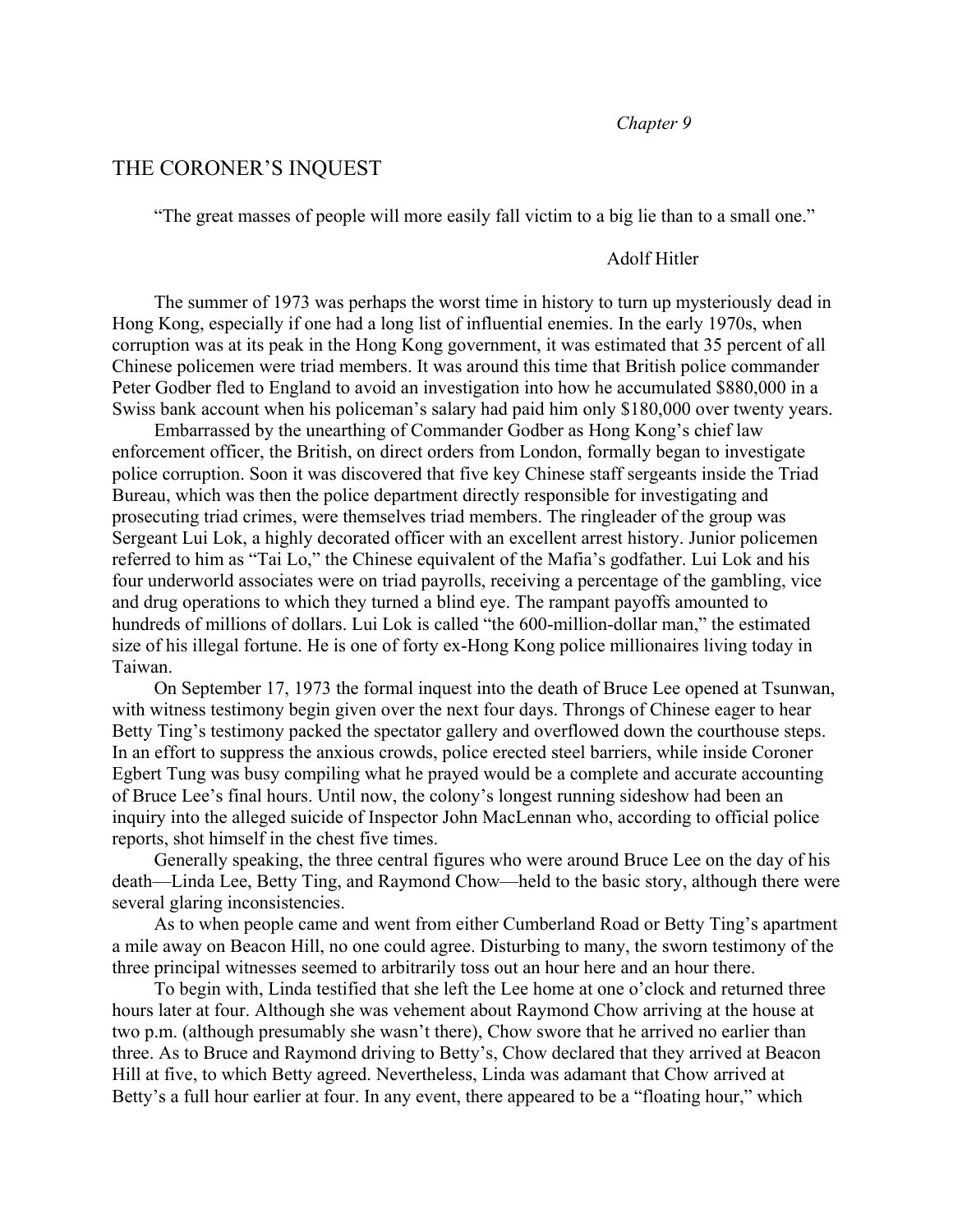clearly was very important to these witnesses. Curiously this was at a time when the coroner had not yet officially committed to an exact time of death.

 When Betty Ting testified, she denied under oath that she and Bruce had any previous plans to have dinner with Raymond Chow and George Lazenby, but that at around seven p.m. she, Bruce, and Raymond decided to have dinner at a Japanese restaurant. Linda had earlier said that Bruce told her on the day of his death that he was having dinner that evening with Chow and Lazenby, the primary purpose being to coax Lazenby into doing *Game of Death*. Two years later, however, Linda told reporters in Hong Kong that on that fateful day, Chow, Lazenby, and Bruce had met at Betty's.

 What is bothersome about this entire matter of the all-encompassing "dinner with Lazenby" is that Raymond Chow had stated to the press on July 21 that he and Lazenby had *days earlier* signed a contract regarding *Game of Death*. If this was true, then this business about Bruce and Betty coming to the Miramar in hopes of convincing Lazenby to make the picture is clearly a ruse.

 Unquestionably the most troublesome issue was the matter of the phone call that allegedly occurred between Betty and Raymond. Betty stated that she called Raymond at the Miramar Hotel at 8:20 p.m., which was a mere twenty minutes after she alleges Raymond left her apartment. Chow's dinner with Lazenby wasn't scheduled for another and ten minutes, yet she was already calling Chow at the Miramar dining room to tell him that Bruce was still sleeping. According to Betty, Chow told her to let him sleep. Forty-five minutes later she called the Miramar again and told Chow the same thing. Again, Chow told her to let Bruce sleep and that he would drive to her apartment following his dinner with Lazenby. The problem with this scenario is that if Bruce were merely sleeping, why would Chow be going back to Betty's? And why at that late hour?

 Not surprisingly, Chow had a completely different version. He claimed he never received a call from Betty at all. According to Raymond, *he* called *Betty* at 9:30 p.m., wanting to know why she and Bruce had not kept their dinner engagement.

 Then there is Linda's recollection. Although she wasn't at Betty's or the Miramar Hotel, for the past twenty-nine years she has steadfastly supported Raymond Chow's version of events.

 In retrospect, what seems likely is that Bruce was planning to dine out alone with Betty, after which they were tentatively planning to join Raymond and Lazenby at the Miramar for dessert or an after-dinner drink. For whatever reason, Bruce and Betty never left Betty's apartment, and when Betty became aware of Bruce's ill condition around 9:30, she telephoned Raymond at the Miramar, simply because she knew he was there.

 As the courtroom drama twisted like a slalom course, cresting in its third day, the sweltering heat and suffocating humidity began to wear on everyone's patience, and tempers began to flare. Fed up with the soap opera of conflicting testimony, the crowds grew restless, and when Raymond was questioned about the bizarre story he had handed the press the night of Bruce's death, things really got tentative. In one sweeping and bold gesture, Chow flatly denied telling reporters on July 20 that Bruce had died at home. Outraged, the crowd rose to their feet, and there were boos from the packed press benches.

 The next bombshell to rock Tsunwan came when Linda Lee took the stand and confirmed the widely circulating rumor that her husband had used marijuana. The subsequent speculation that Bruce had died of a drug overdoes, however, was short-lived, owing to the testimony of two key witnesses.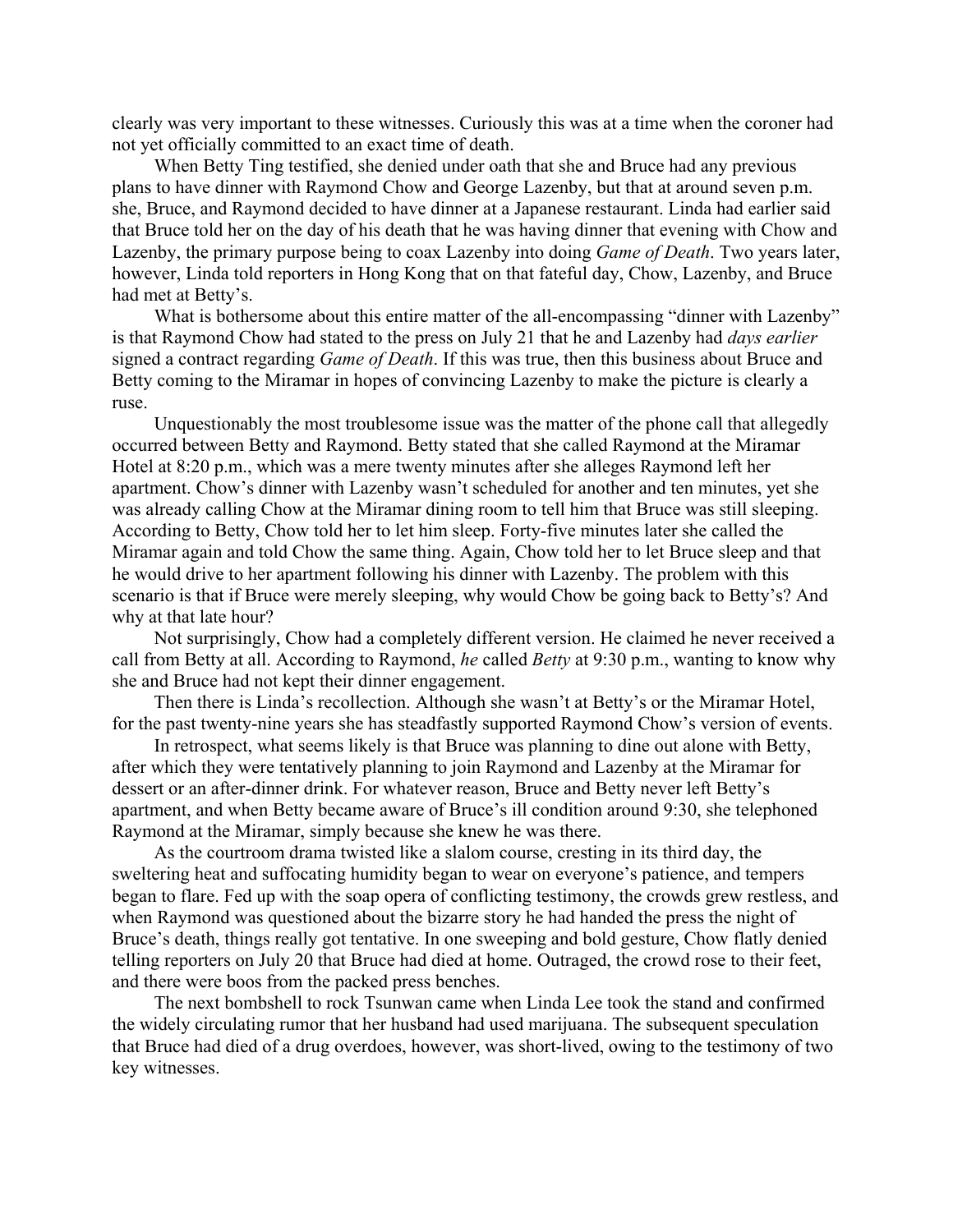The first was that of government chemist Dr. Lam King-leung, who testified that only a small amount of marijuana had been found in Lee's stomach and small intestine. The second, and more critical testimony, was that of Professor Ronald Teare of London University's Forensic Medicine Department, who had flown to Hong Kong specifically to give his expert opinion that he considered the marijuana found in Lee's body "about as significant as if I had been told Lee had taken a cup of tea or coffee."

 Professor Teare was quite a remarkable witness. According to his testimony, he had been a specialist of forensic medicine for thirty-five years, during which time he had performed over 90,000 autopsies and given evidence at 18,000 inquests. This was one busy man. Figuring a fiveday work week, with not one single day's absence for either vacation or illness, Teare was able to average ten autopsies per day, in addition to slipping in appearances at two separate inquest hearings every working day for thirty-five years! And this was in London where the police don't even carry guns! In any event, coupled with Dr. Lam's comments, Professor Teare's testimony was enough to defuse the theory that Bruce had died of a drug overdose.

 There are several elements of Teare's testimony that are worthy of comment. The first is that he ridiculed the theory that marijuana caused Bruce's collapse on May 10, as well as Lee's state of unconsciousness and subsequent death on July 20. As a rebuttal, in his sworn deposition Dr. Harold Karpman testified that the marijuana (1-milligram) Bruce had ingested on May 10 could very well have caused Bruce's convulsions and subsequent, near-fatal brain edema. Secondly, although odds are that Professor Teare is probably correct in his view that marijuana in the amount found in Bruce's system on July 20 could not have caused his death, it is important to note that Teare is talking about untainted marijuana that has not been laced. Lastly, Teare's testimony that it was his professional opinion that the two events of May 10 and July 20 were purely coincidental was completely unsubstantiated.

 As the inquest drew to a close, the crowds diminished. It seemed they had initially come to see Betty Ting, Linda Lee, and Raymond Chow, but, following the court's dismissal of the three key witnesses, quickly became bored with the complex scientific analysis of the wide assortment of prescription drugs Bruce had been taking. As a result, by the final days only a few reporters bothered showing up at all, and the barricades were removed.

 After three weeks of investigation, the court claimed to have before it the true and complete story according to Lee's friends, colleagues and relatives, and pages of medical opinion. On September 23, Mr. Egbert Tung delivered a verdict of "death by misadventure," which technically is a shade away from "accidental death," further clarifying that Bruce Lee had died from acute cerebral edema as a result of a hypersensitivity to either meprobamate or aspirin, or a combination of the two, found in a single tablet of Equagesic given to him by Betty Ting.

 Presumably the court and police authorities were satisfied. Clearly the people of Hong Kong, and many in the United States and elsewhere, were not. Amid the eerie diorama were too many cover-ups, too many half-truths and whitewashed relationships, too many shadows and rattling skeletons.

 It is nothing less that unearthly that the setting of the Kowloon funeral parlor was practically identical to the one depicted in the opening scenes of Fist of Fury in which Bruce, dressed in the same blue suit that he wore to his Seattle grave, falls grief-stricken on the coffin of his dead kung fu master.

"Would you tell me what teacher died of?" Lee asked bitterly in the opening scene.

"It was pneumonia. That is what the autopsy said," his fellow student replied.

"And you believe that?"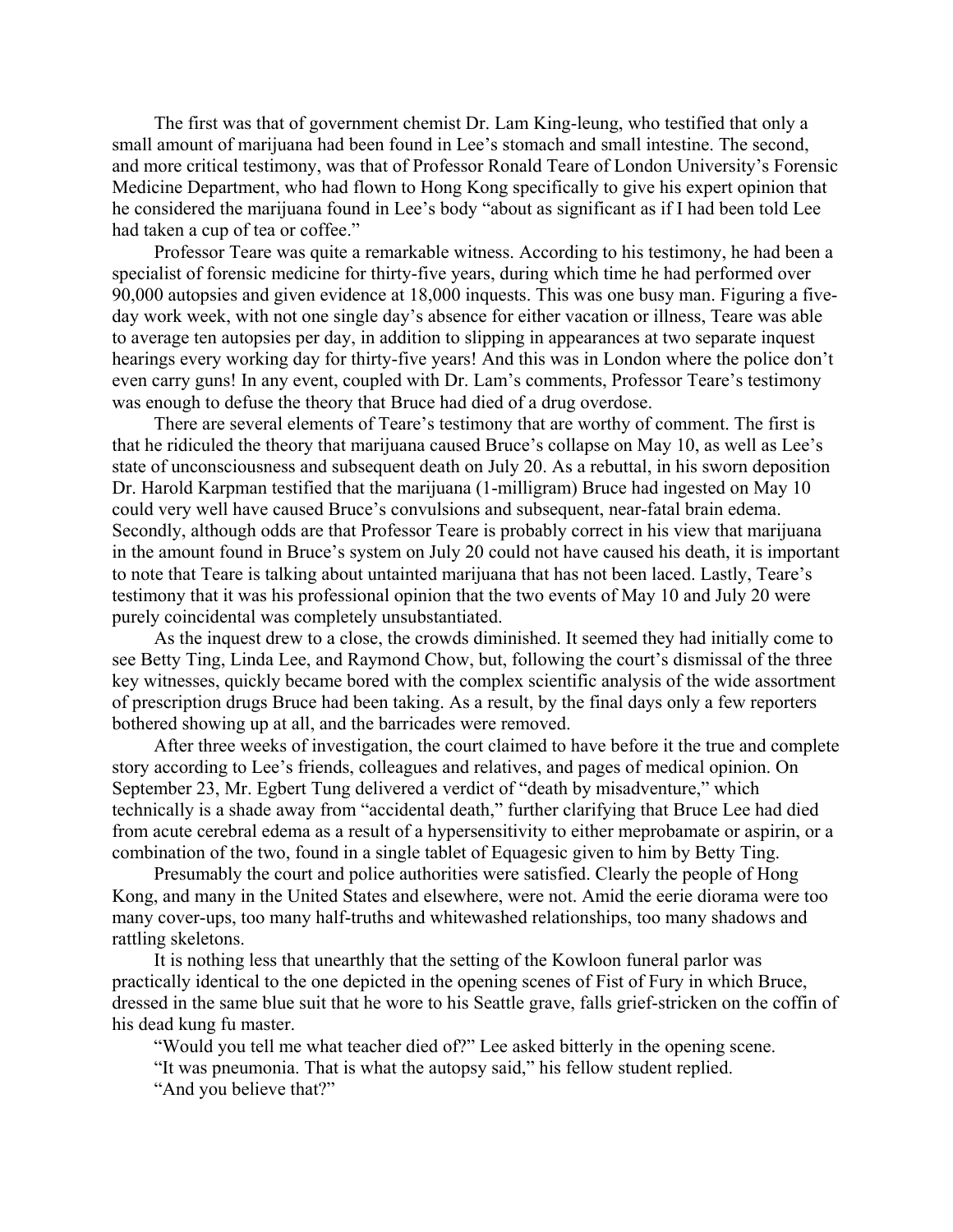## THE AUTOPSY

The morning after Lee's death, police homicide detectives in Hong Kong began checking into Bruce's drug connections and later sent to the laboratory four tablets, three glasses, and two soft drink bottles they had obtained from Betty Ting's apartment. Their investigation, however, would be severely hampered, due primarily to the fact that Linda had since removed Bruce's body from Hong Kong jurisdiction when she transported Bruce's body to Seattle for burial. Had the Hong Kong police later obtained evidence pointing to foul play, in all likelihood it subsequently would have been necessary to exhume Bruce's body in the U.S. to conduct further forensic test. Without Linda Lee's permission, this would have been practically impossible.

 Coroner Tung's verdict that Bruce Lee had died as a result of hypersensitivity to a single table of Equagesic was as wildly speculative as the Warren Commission Report. In sharp contrast, however, to the Kennedy assassination, Tung's verdict further put an end to any criminal investigation into Bruce Lee's death. This is not to suggest that Coroner Tung or anyone else purposely quashed an investigation. But the truth was, in the summer of 1973 Hong Kong was painfully analogous to Los Angeles in the days surrounding the O.J. Simpson and Rodney King verdicts, and the authorities simply wanted the whole ugly matter to go away. To that end, Dr. R.R. Lycette's autopsy was helpful in that its findings were uneventful.

 Initially, Dr. Lycette examined the physical body itself. The back of Lee's throat was clear and normal, and the vocal cords were free of swelling. The covering of the lungs showed a degree of minor hemorrhaging and moderate congestion. Additionally, there was some fluid in the lungs, and microscopic tests showed internal congestion of the vessels, although there was no evidence of pneumonia. In some areas blood had burst through the vessels and entered the air space of the lungs. All other organs, including the heart, were normal. Summarily, any of the above findings could have belonged to a man with a common cold.

 Dr. Lycette then sent samples of the stomach contents, urine, blood, liver, kidney, small intestine, and the colon to a laboratory in Hong Kong, where they were examined by Dr. Lam. In addition, samples were sent to laboratories in Australia and New Zealand. Dr. Lam noted that .5 milligrams of marijuana were found in Lee's stomach and .4 milligrams in the small intestine. Tests were also done for trace metals, specifically mercury and lead, as well as alcohol, morphine, and a few other organic chemicals, but the results were negative.

 Dr. Lam also searched for illicit drugs in Lee's body, particularly Spanish Fly, but, besides marijuana, found none. Moreover, Lam found no evidence of the drug Dilantin, which had been prescribed to Lee eight weeks earlier to control seizures. Although Lam did not elaborate on which drugs he had tested for, it seems fair to assume that his list would have included cocaine.

 As Dr. Lycette placed his signature on Lee's autopsy, nothing seemed out of the ordinary, except one thing. Although Lycette had noted an absence of any skull injuries, Lee's brain was swollen like a sponge and weighed 1,575 grams compared with the normal 1,400 grams. Because the blood vessels of the brain were intact and were unblocked, Lycette concluded that Lee had not died of cerebral stroke or brain hemorrhage. As to the fatal brain edema, this could have occurred in a matter of minutes or over an entire day. In Lee's case, it was Dr. Lycette's opinion that it developed very rapidly.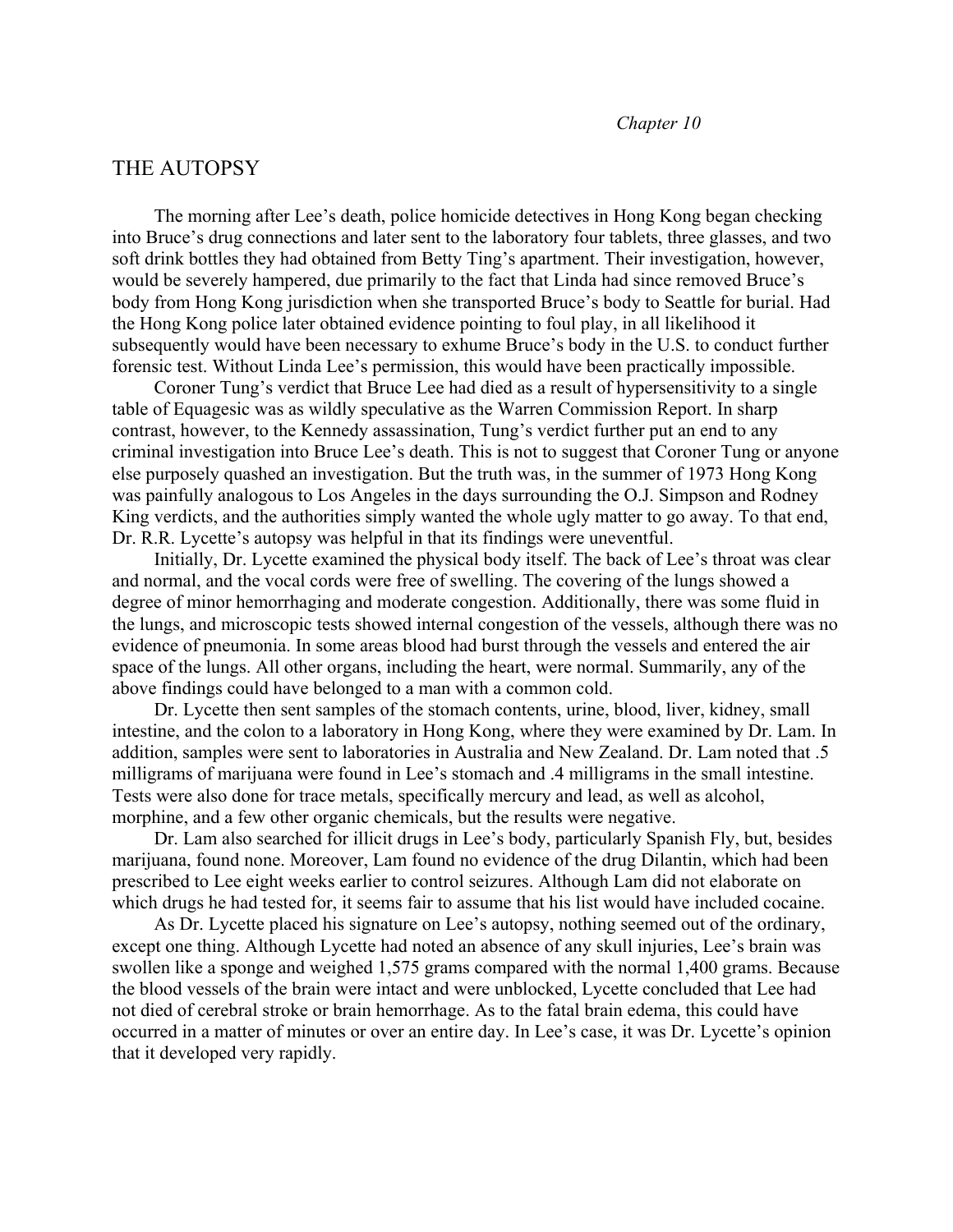The conclusion that Bruce Lee died from cerebral edema has never been challenged by anyone. The problem has been in accepting that a single tablet of Equagesic is what caused the fatal edema.

 Over the past twenty-nine years, many have raised the question of whether there was a direct relationship between Lee's collapse on May 10 and his death ten weeks later on July 20. If one were conducting a criminal investigation into Lee's death and could positively link these two incidents together, it most assuredly would have opened the door to the theory that someone had attempted to kill Bruce Lee on May 10 and, having failed, made another attempt ten weeks later that succeeded.

 What do we know about the May 10 incident? We've been told that Bruce, while in the dubbing room at Golden Harvest, felt nauseated. Excusing himself, he then grew weak, and perhaps fainted, in a nearby restroom. Twenty minutes later he regained his strength and returned to the dubbing room, where he collapsed. Within minutes he vomited and began convulsing. Another twenty minutes elapsed, after which he was taken to Baptist Hospital where he was found to have a very high fever and was having difficulty breathing. Soon the doctors detected brain swelling, which they were able to control by administering the drug Mannitol. An hour and a half later, Bruce was revived and, following a period of amnesia, returned to normal.

 Is this scenario in any way similar to what occurred on the evening of July 20? Did Bruce feel nauseated? According to Raymond Chow and Betty Ting, Bruce only complained of a headache. Did he faint? Again according to Raymond and Betty, Bruce went into Betty's bedroom to lie down. Immediately after that Raymond left, and the implication derived from Betty's testimony is that Bruce fell asleep. Did he throw up? Doubtful. Dr. Lycette found marijuana in Bruce's stomach. What about difficulty breathing? Only Betty would know, and she never mentioned it. What about fever? Bruce was dead on arrival at Queen Elizabeth Hospital and would have had a subnormal temperature. Sketchy. Fragmented. *But the brain swelling was present on both days, as was also the ingestion of marijuana.* 

 Let's examine more closely the coroner's verdict that Bruce's death was caused by his hypersensitivity to a single tablet of Equagesic. According to Betty Ting, she gave Bruce a commonly used headache pill, which had been prescribed to her by her doctor for years. This, in itself, is troublesome. To begin with, Equagesic is not prescribed for headache, but is used to treat anxiety and stress in patients with musculoskeletal diseases, rheumatic disorders, or injury to soft tissues such as muscles and ligaments. Based on Bruce's history of back and joint pain, it is understandable that he might have taken Equagesic. The notion that Betty had been taking it for years is perplexing, in that she has no medical history of musculoskeletal disorders. Secondly, Equagesic is a controlled substance that if both physically and psychologically addicting. It isn't likely that any responsible physician would have prescribed this drug to Betty *for years*. Moreover, according to its manufacturer, Wyeth Laboratories, withdrawal from Equagesic may cause the return of symptoms of anxiety, anorexia, insomnia, or withdrawal reactions of vomiting, ataxia, and tremors.

 The symptoms almost jump out at you, don't they? Insomnia, a common complaint of Bruce's for well over a year. Anxiety, another. Anorexia, Bruce's history of weight loss and dehydration. Is it possible that Bruce was a more frequent user of Equagesic than we've previously been told, and that he was taking the drug to combat anxiety?

 Although this may shed light on some of Bruce's other problems, Equagesic was not what caused Bruce's death. To prove this conclusively, we need to delve further into the drug, itself, as well as Bruce Lee's medical history.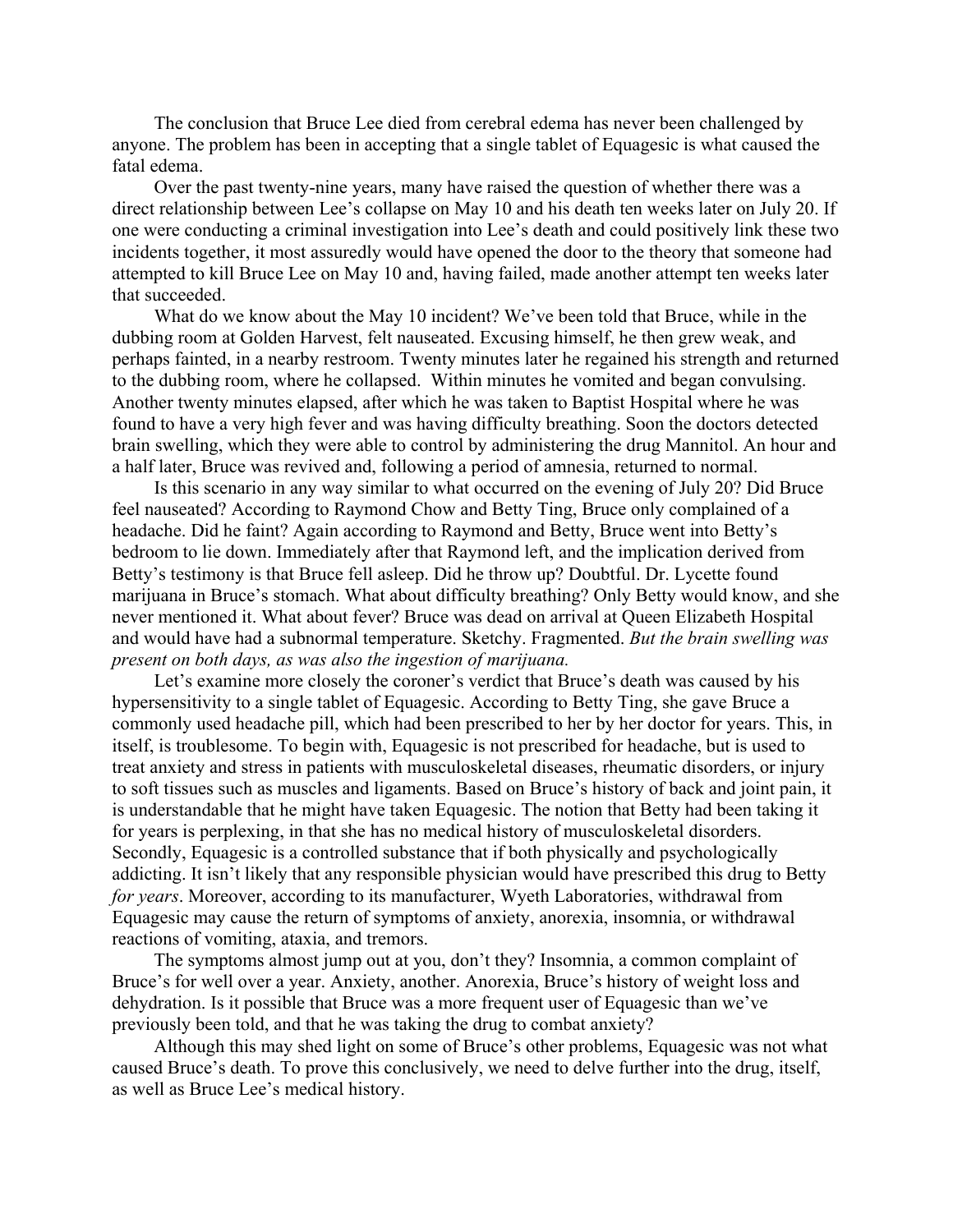Chemically a single tablet of Equagesic contains 200 milligrams of meprobamate and 325 milligrams of aspirin. In that Bruce was a frequent user of Darvon Compund 65, of which each tablet contains 389 milligrams of aspirin, the possibility that Bruce's death could have been the result of his ingesting 325 milligrams of aspirin is extremely remote.

 Moreover, we have only to examine the testimony of Professor Ronald Teare. You remember him. He's the forensic expert who flew all the way from London to tell Cornoer Tung that the presence of marijuana found in Lee's body was about as significant as if he had been told that Lee had taken a cup of tea or coffee. If that kind of testimony is strong enough to equate marijuana to a cup of tea or coffee, then it is strong enough to rule out the significance of aspirin, as well.

 Which leaves 200 milligrams of meprobamate as the only possibility of a smoking gun. A single tablet more innocent than a spoonful of NyQuil. How in the world did it become so powerful? The answer lies in Dr. Lycette's red herring theory about Bruce Lee being *hypersensitive* to Equagesic.

 Summarily, Dr. Lycette stated that although an allergy requires some *prior exposure* to an agent, hypersensitivity does not. He went on to say that a person can simply be hypersensitive to a substance, or hypersensitivity can be developed to a substance to which a person has been previously exposed.

 Sounds confusing, doesn't it? Here's a simple, practical example of how it works, according to Dr. Lycette: the first time you came down with poison oak you were hypersensitive. The second and third time you were most likely allergic, in which case you're going to be scratching and applying Calamine lotion for a week to ten days. On the other hand, there is a remote possibility that your body has become fatally hypersensitive to the leaf. If this is true then it is entirely possible that you could have literally romped in the stuff all summer, even put it in your salad, without one single itch, and then one day you barely brushed up against a single tiny leaf and, as a result, you suddenly found yourself swollen up like a weather balloon and in a horrifying fight for your life!

 Now do you know anyone who has had this experience? I don't either. So how did this testimony get into the record? Why didn't Dr. Lycette and the others attribute Bruce's death to his being *allergic* to meprobamate rather than hypersensitive? The reason is that in order to have accepted such a theory, one would have also had to accept the premise that Bruce Lee had previously taken meprobamate without life-threatening consequences. And clearly this would have been a far more difficult theory for the coroner, not to mention the press and the public, to swallow.

 Recall that ten months earlier Bruce had consulted with Dr. Otto Au on October 5, 1972. His chief complaints were (1) excessive sweating, (2) acne, (3) weight loss, and (4) sunken cheeks. Six weeks later surgery was performed to remove the sweat glands under Bruce's arms. Postoperatively Bruce was advised on the applications of acne lotion, instructed to eat a balanced diet supplemented with vitamins, and rest. Three injections of Ledecort were given to soften the scars, and two prescriptions were ordered – Penbritin and Miltown. Penbritin is a common antibiotic. What is Miltown? It's another name for meprobamate! And like Equagesic, Miltown is suggested for the management of anxiety disorders or for short term relief of symptoms of anxiety. A single table contains 200 or 400 or 600 milligrams of meprobamate depending on the strength prescribed. Recall that a single table of Equagesic contains 200 milligrams of meprobamate, which is equal to the smallest tablet dose of Miltown. As an aside, one has to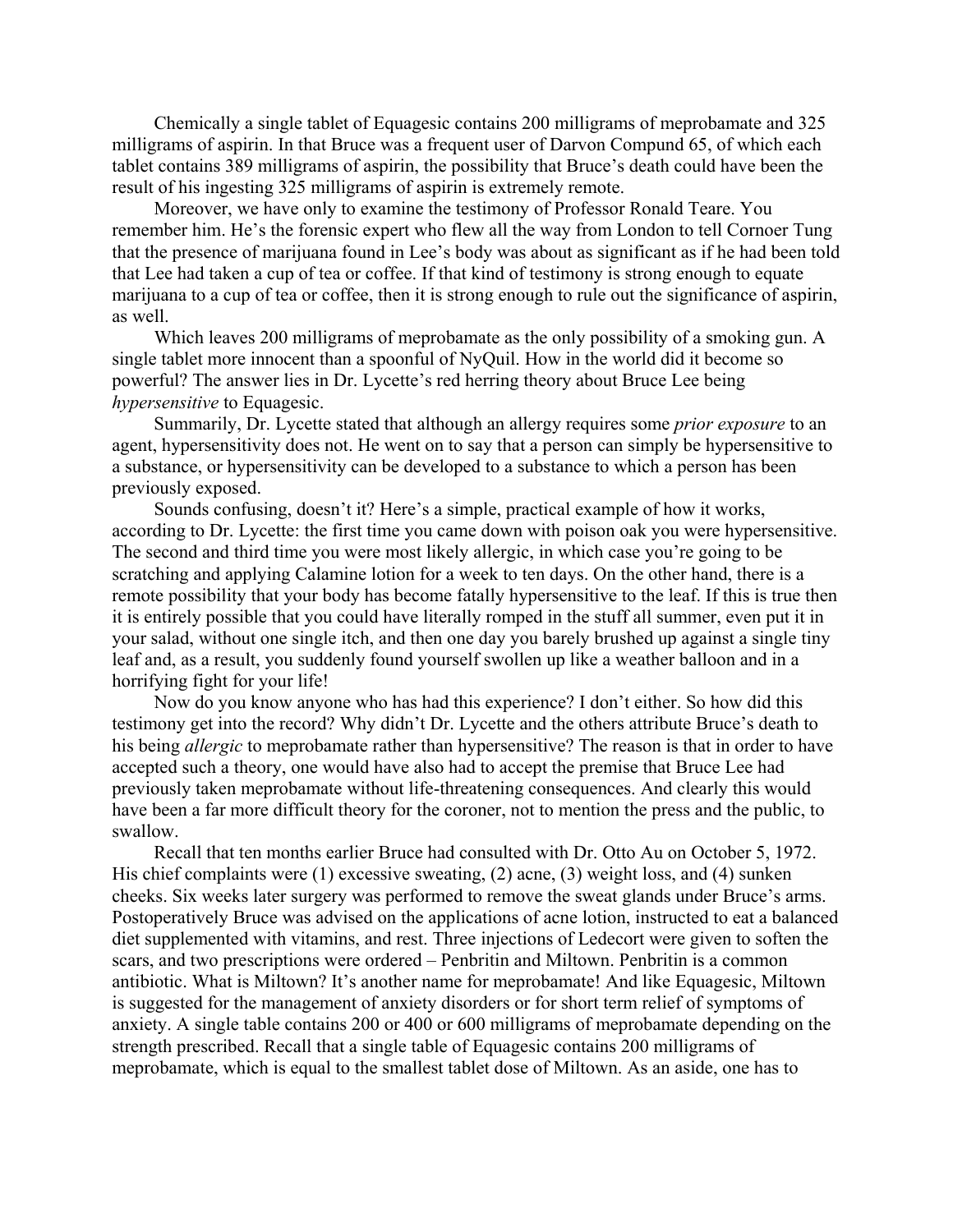question why Bruce had been prescribed Miltown, which is suggested for anxiety management, postoperatively for the removal of sweat glands.

 In any case, the important point is that Bruce Lee was hardly a stranger to meprobamate. Was Dr. Lycette aware of this? No. Curiously, at the coroner's inquest only Bruce's current medications were considered. The matter of Bruce having previously taken meprobamate surfaced months later in the office of the attorneys who were challenging Bruce's life insurance.

 Unquestionably, the greatest and most obvious flaw in Dr. Lycette's theory that Bruce Lee died of a hypersensitivity to a single table of Equagesic is one of sequence. The problem is that Bruce ingested the Equagesic *after* he complained of a headache, which presumably was caused by the onset of his brain starting to swell with fluid. And it was *after* he noted the onset of the headache that he died. This is similar to the sequence of the events of May 10. Bruce felt ill and then *afterwards* lapsed into a coma and began convulsing. On July 20 Bruce did *not* take the Equagesic and *then* become ill. He felt ill *before* he took the Equagesic.

 Here is the same problem on very simple terms: Your close friend comes to you around noon complaining of an upset stomach, mild fever, and headache. Believing he is perhaps coming down with the flu, you put him to bed and give him a bowl of your grandmother's ageold chicken soup. This isn't the first time you've given this soup to your friend. You've done such a favor on numerous occasions in the past, all with success. Two hours later, you friend, who presumably had been in superb physical health, is found dead from a massive stroke. A week later, when an official autopsy is unable to come up with a cause of death, a forensic specialist flies in from Lithuania and announces to the world that your friend died of being hypersensitive to your grandmother's chicken soup. As utterly preposterous as this sounds, this is the logic used to reach the final verdict given at the close of the inquest into the death of Bruce Lee.

 And finally, with all the prescription and illicit drugs Bruce was taking at the time of his death, why single out Equagesic as the lone suspect?

 Dr. Harold Karpman was one of many who were not convinced. Having reviewed Bruce Lee's autopsy, the esteemed physician gave the following sworn statement regarding Dr. Lycette's theory:

Q: And I'm just curious as to what your professional opinion was regarding Lee's autopsy? A: I was left in limbo as to what exactly it meant, and still I don't know what really was the cause of it.

Clearly Coroner Tung's verdict that Bruce Lee's death was caused by a single tablet of Equagesic is as leaky as the hull of the Queen Elizabeth that sits rusting at the bottom of the Hong Kong harbor. Consequently, to this day much of Bruce's life, particularly his final three years in Hong Kong, remains cloaked in secrecy. Perhaps some of the mystery can be uncovered by examining what went on around Bruce *after* his death. This is the primary objective of the next five chapters.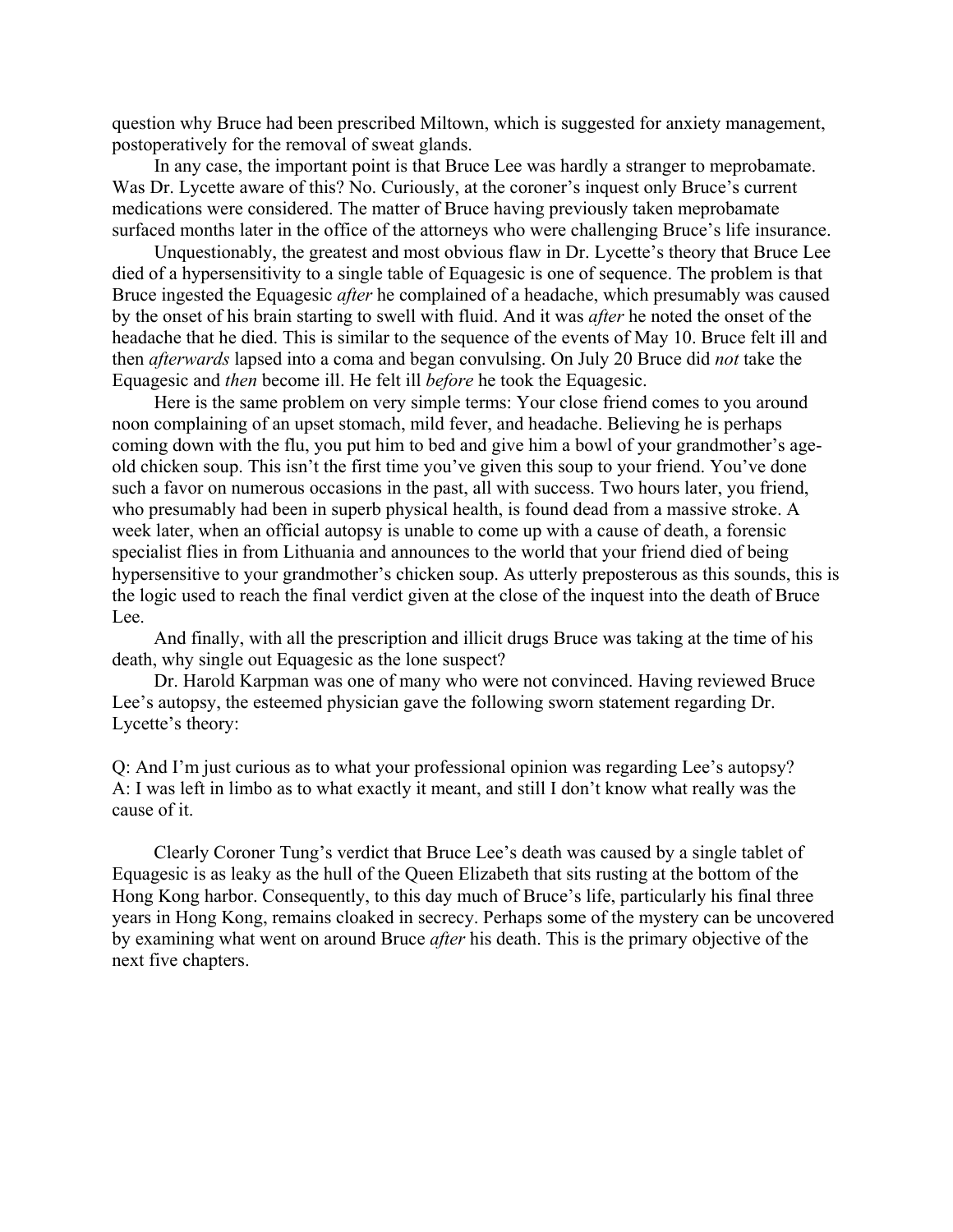# WAR DECLARED

Shortly after Bruce's Seattle funeral, Linda placed her two children in the care of her sister and in September 1973 returned to Hong Kong to testify at the coroner's inquest. There were other problems that began to surface around this time that were potentially cataclysmic by comparison to those unfolding inside Coroner Tung's heated courtroom.

 At the time of his death, Bruce Lee was represented by the prestigious Hong Kong law firm of Lo and Lo. Upon her husband's death, however, Linda fired Lo and Lo and rehired Adrian Marshall, whose legal services Bruce had abruptly ended in 1972 for reasons that have never been satisfactorily explained.

 There were some surprises, however. Upon his hasty arrival in Hong Kong, Marshall called Lo and Lo and requested they send over Bruce's will. According to Lo and Lo, Bruce didn't have a will. Marshall demanded to know why. Lo and Lo didn't have an answer and didn't feel they owed him one, even if they had.

 Questioned by reporters, Linda stated that Bruce had died without having made a will because, in his supreme health, he felt that a will was unnecessary. They were sorry they'd asked.

 Marshall was furious. Although it appeared that Bruce had led several people to believe otherwise, he had never drawn up a will, which meant that he had died intestate. Although in the United States the estate of a deceased individual who dies intestate legally passes to the spouse, according to the probate law in Hong Kong, Bruce's two minor children were to inherit Bruce's entire estate, not his widow Linda.

 Following an exhaustive analysis of the legal problem, Marshall, in a bold and unprecedented maneuver, argued before a California judge that Bruce was a resident of the state of California, even though he did not own property in California and was living with his wife and children in Hong Kong at the time of his death. It worked. Petitioning the California superior court, Linda now contended that neither Bruce's son Brandon, nor his daughter Shannon, had any interest in their father's estate.

 You will recall that not long after Bruce's death *The Star* began to pry into his finances and soon reported that when Lee died he was virtually broke. This was partly true. What they should have reported was that when Bruce died, he was *owed* a lot of money. That is, *maybe* he was owed the money, this according to his business partner Raymond Chow. The central issue revolved around the assets, if any, of Concord Productions, which was the company Bruce and Raymond had formed in 1972 to produce *The Way of the Dragon* and co-*produce Enter the Dragon*, the latter of which had not yet been released.

 From a standpoint of business leverage, Chow was in an excellent position. He was rich. Famous. Influential. He was a very busy and extremely difficult man to reach. He was a Chinese facing a notoriously complaisant and naive Caucasian woman alone with two small children, ostensibly penniless, and 7,000 miles away in Seattle. Chow's biggest gun, however, was that he held all the money *and* the corporate books.

 Raymond Chow had Linda over a barrel, and the notion of her being out in the cold had Marshall seeing red. Together Linda and Adrian went looking for bank accounts by phone and by letter, either in the name of Bruce Lee of Concord. Linda had felt that the accounts could be at Bank of America. There weren't any. Just like there wasn't a will. The years of knowing little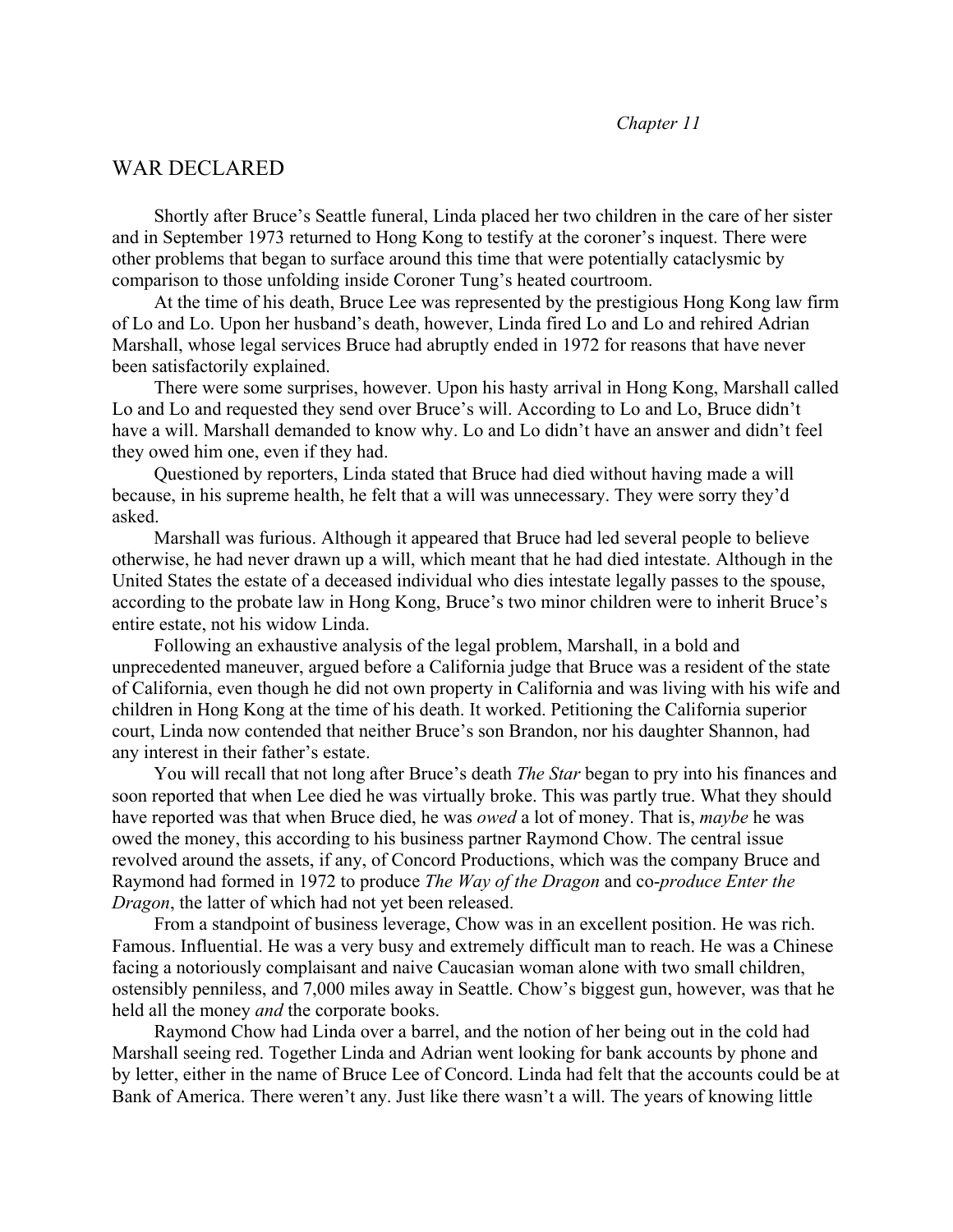about her husband's personal life and his business dealings were now taking their toll, and it was extremely embarrassing.

 In the absence of any additional accounts, this meant that, with the exception of approximately US\$3,000 in a Bank of Hong Kong checking account, US\$15,000 in a savings account, and a \$5,000 note from the sale of their Bel Air home, which in total wouldn't pay for Bruce's funeral expenses, Linda Lee was penniless. There was, however, the US\$4,000 monthly living expense allotment the Lees had been receiving from Golden Harvest for the past two years. Surely that would pay the rent and put food on the Lee table while everyone figured out all these financial matters. Of course, one might suppose that the money could have been used for a legal retainer should Linda been inclined to employ the services of a powerful Hong Kong law firm?

 It didn't matter. On the day following Bruce's death, and without any advance warning, Raymond Chow canceled the Lees' living expense allotment and left town.

 Linda Lee and Adrian Marshall had no choice but to engage Chow in all-out war, and in order to do this they needed money. At the time of Bruce's death, 41 Cumberland Road—this alleged dragon slayer with a sinister reputation of being a vicious financial equalizer—was legally owned by Bruce's corporation, Lo Yuen Enterprises, Ltd. In fact, i was the corporation's only asset. When Marshall located Bruce's corporate books, which he subsequently demanded from the offices of Golden Harvest, he wasted no time telexing Realtor Mildred Poon in Hong Kong with orders to sell 41 Cumberland Road for US\$180,000, and to use the simplest, quickest, and cheapest method.

 It would be nine months before the house sold, ironically at a loss. One might have predicted that the Hong Kong home of Bruce Lee would have soared in value, but such was not the case. Perhaps the house had indeed been jinxed, and few wanted any part of it.

 Meanwhile, and based on the anticipated equity income of US\$40,000 from the sale of the Cumberland house, Linda and Adrian hired the accounting firm of Johnson, Stokes & Masters (JSM), which became responsible for the administration of Bruce's estate. In addition, the accounting firm of Peat, Marwick, Mitchell & Co. (PMM&CO), with offices based in Hong Kong and Beverly Hills, was brought in to address the complex tax problem of estate death taxes and the prospect of Linda's future estate tax planning.

 With all the heavy hitters now firmly in place, Adrian Marshall made another run at Raymond Chow. Months later, Marshall wrote to Richard Heller at the Los Angeles office of PMM&CO and, regarding his battle with Raymond chow, gave Heller the sorrowful news on how Marshall had either struck out at the plate or had been thrown out stealing second.

 In response to Heller's request for additional information about Bruce Lee's salary arrangement for 1972, Marshall found himself up against an attorney's worst nightmare. Following negotiations in Los Angeles in 1972 with Raymond Chow, only informal oral agreements had resulted. Essentially neither Raymond Chow nor Concord had ever signed any document that would have firmly established a formal obligation to pay any moneys to Bruce Lee either as a salary or bonus. After three trips to Hong Kong, God only knows how many frustratingly exhaustive meetings with Hong Kong lawyers, accountants, business personnel and others, Adrian Marshall found himself taking a standing eight count. Considering the lack of proof of the existence of anything other than what Marshall deemed as virtually unenforceable oral agreements between Bruce Lee and Raymond Chow, Marshall concluded that there would be no additional payments forthcoming of either salary or bonuses.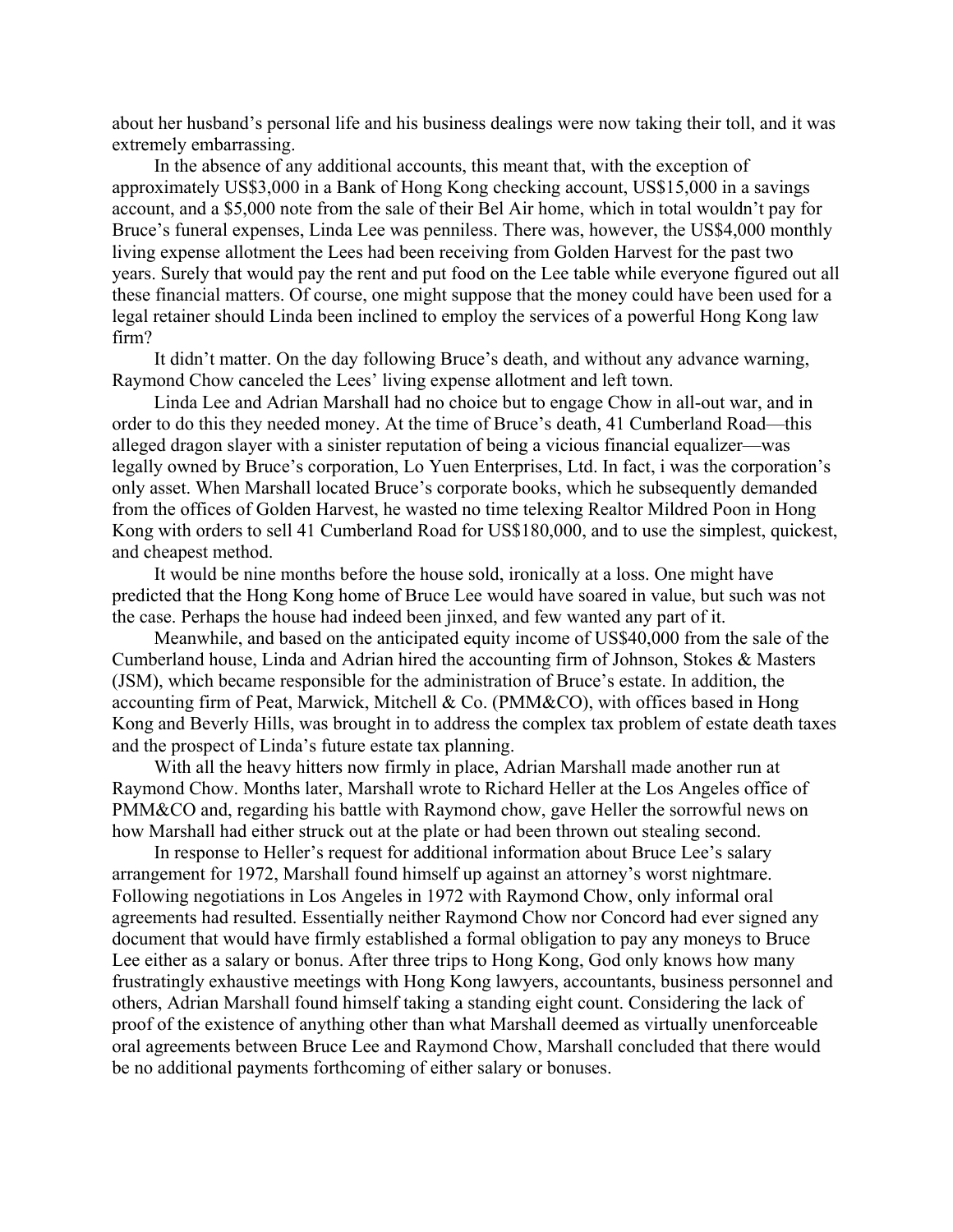For the moment, Raymond Chow was totally unwilling to pay any money to Linda and he wasn't about to be backed into a corner by any threat of litigation. This was Hong Kong, not Beverly Hills. Having been soundly defeated by Raymond Chow's dream team, Marshall returned to the United States.

 Among a host of other items, the central problem was that CPA Heller was trying to explain to the IRS why Bruce Lee should not be charged back taxes on income he never received in 1972 and 1973. According to Heller, the snag was numerous bookkeeping entries that were made by Bruce's business associate Raymond Chow. Although one could easily note where Chow had made large financial entries in his corporate books in Bruce's name, it appeared that the money had never been paid to Bruce. Had this money been used to support Bruce's mistress Betty Ting and her extravagant lifestyle? Then again, the possibility existed that these entries were triad payoffs. And if that is what they were, one surely couldn't officially, or even legitimately, claim them as tax deductions.

 Things got worse. Heller approached a Mr. Meickle of the Internal Revenue Service and pleaded his case. The accounts of Concord Productions Ltd. and other Hong Kong corporations were written up after Bruce Lee's death. PMM&CO's Hong Kong office had prepared financial statements from these accounts, and it was these financial statements that led Heller to conclude that there had been an omission of income. Since the accounts were not drawn up until after Bruce Lee's death and, according to Heller's own words, Mr. Chow's probity was for other reasons not beyond questioning, the IRS must view Chow's books to be erroneous in a number of respects, but particularly in regard to Bruce Lee's salary arrangements. Surely one has to ask what exactly, according to Heller, were the "other reasons" why Raymond chow's honesty and uprightness were "not beyond questioning."

 There was more trouble. The Hongkong Bank of California had been appointed by the probate court as administrator of the Estate of Bruce Lee. This made it extremely difficult for Adrian Marshall to speak with any authority, which prompted Linda Lee, upon the advice of Marshall, to request that she be appointed administrator in place of the Hongkong Bank of California. Unfortunately, the court would not grant her request for another three months.

 Jeffrey S. Weeks, the Trust Administration Officer of the Hongkong Bank of California in Beverly Hills, wasn't inclined to empower Adrian Marshall prematurely, and he practically said as much in a letter to Richard Heller over at PMM&CO. As far as Weeks was concerned, the bank was going to continue acting as the administrator of the Estate of Bruce Lee. Because Marshall had never completed any negotiations with the bank, he was, according to Weeks, acting without any legal authority at all.

 Within minutes, Heller telexed Marshall's law partner Bryant Burton and told him that he found the bank's position difficult to believe. Did Burton know anything about Marshall crossing swords with the bank's appointed estate representative Ben Mancini? Adrian was already back in Hong Kong with Linda. Long into the dead of night the telexes went back and forth between the Los Angeles office of Peat, Marwich, Mitchell & Co., specifically to their overseas representative Mr. J.B. Osborne, and the branch offices of the Hongkong Bank of California both in the U.S. and Hong Kong. When the dust finally settled, Marshall found himself staring at the same problem. The bank insisted that, empowered by Linda, Marshall had flexed his muscle prematurely.

 "Marshall was extremely controlling of Linda Lee," Mancini recently recalled from his home in northern California. "And it was very apparent to me that she was the type of woman that would be very susceptible to that sort of man. But the real problem was that Marshall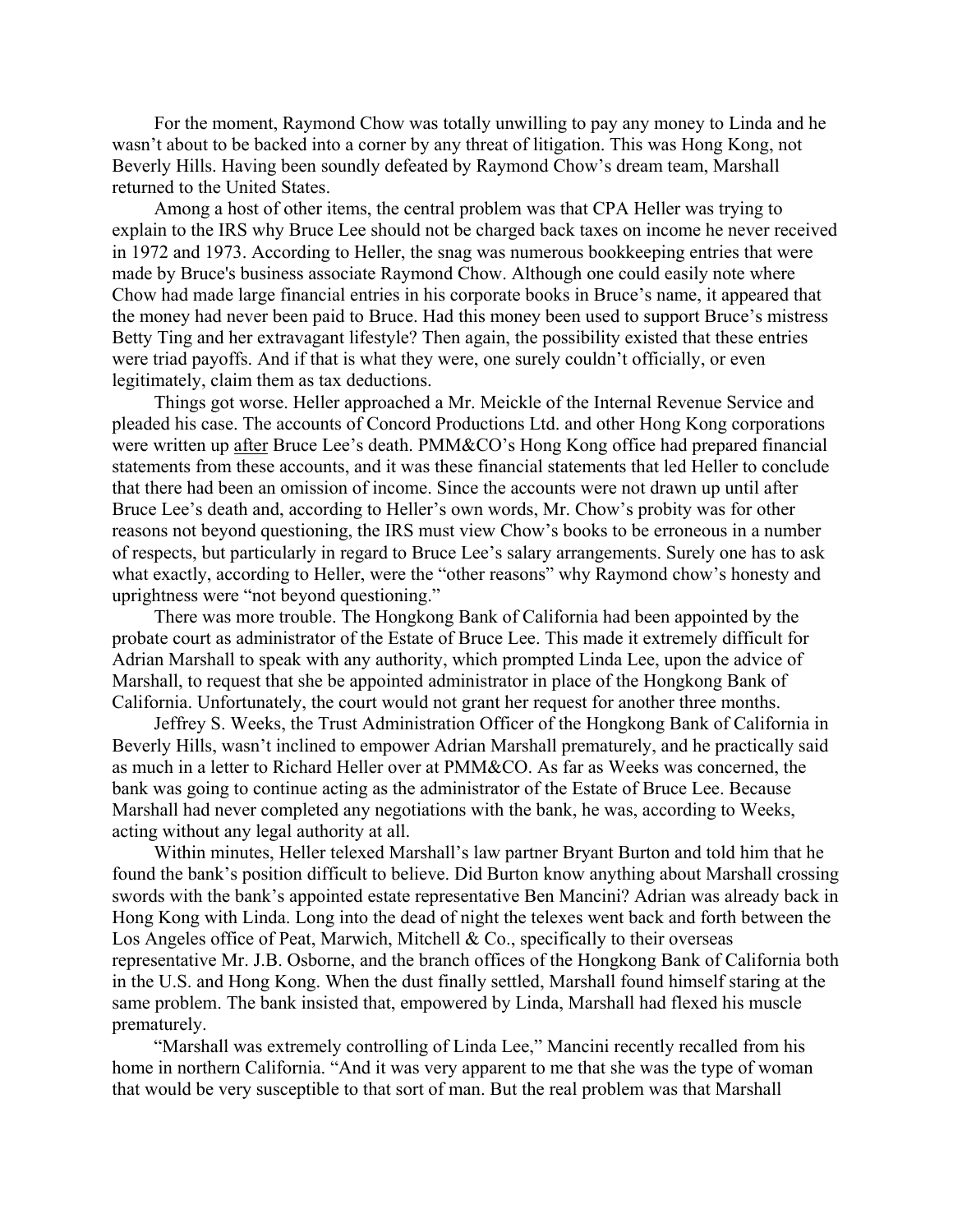refused to cooperate with the bank and he just wanted to control everything and I just couldn't put the bank in that position."

 Hours later a perplexing, if not alarming, telex was sent to J.B. Osborne from Richard Heller, who had been attempting to resolve the dustup between Marshall and Mancini: "Attention J.B. Osborne for Adrian Marshall / stop / Mancini says he will resign for five thousand dollars in cash / stop / otherwise he will litigate / stop / best regards R. Heller."

 What did Mancini have to offer Marshall that was worth \$5,000 in cash, which today would be the equivalent of over \$30,000? Ben Mancini was the court-appointed administrator of the estate, and Marshall was the attorney for the estate. Both had strong ethical and moral obligations to uphold, and yet here was Mancini offering Marshall this midnight under-the-table payoff via global telex. Most unusual. Yet another red flag.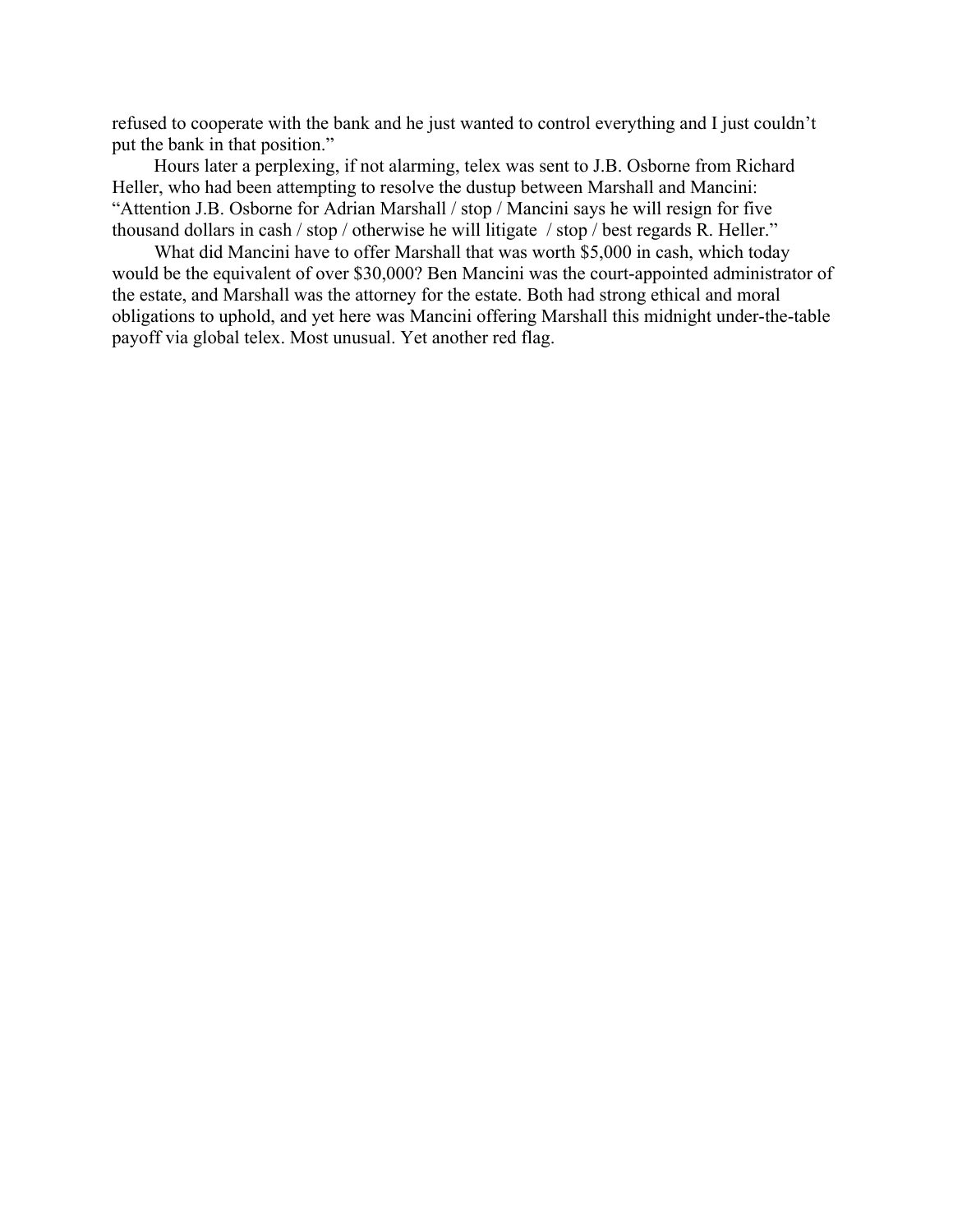# LLOYDS OF LONDON AND AIA

 Nothing will cast suspicion on the untimely death of an individual more than questionable life insurance, and within days of Coroner Tung opening the official inquest into the death of Bruce Lee, both AIA and Lloyds of London announced that they were not going to pay.

 Quite understandably, the attorneys representing Lloyds and London had several problems with the million-dollar policy they had issued just ten weeks before Lee's death, in particular the application form, whereupon it was alleged that Bruce Lee had made numerous misrepresentations in order to induce the insurance company to issue the policy.

 To begin with, the attorneys challenged the fact that Lee never disclosed his prior back injury in 1970, which required him to take occasional doses of a pain medication commonly given to terminally ill cancer patients. Second, they charged that Lee had suffered numerous physical injuries while filming deadly fight sequences. Third, Lee had contemplated journeying beyond the limits of Malaya. Fourth, Lee was insured for similar perils under the AIA policy, thereby placing himself into double indemnity. And fifth, and most discrediting of all, Lee had a habit of using marijuana.

 In consultation with a team of attorneys, Adrian Marshall went to work in a frantic attempt to unravel this mess, only to find himself on the defensive. Marshall seemed to ask all the wrong questions. He had a way of doing that. Who exactly had ordered all this life insurance? In reading the application form, it appeared that Bruce was unaware of the existence of the AIA policy when he was asked to fill out the application to Lloyds of London. After a thorough investigation, Marshall noted that it appeared that Raymond Chow might have been the one who ordered the AIA policy. Did this mean that Chow was responsible for the double indemnity? And whose idea was the \$1.5-million? On the initial proposal form both the date and amount of insurance were missing. Why was this? And had anyone at Lloyds mentioned the nonpayment clause for death resulting from the insured's own criminal act? It had been ruled that Bruce had died from taking Equagesic, which was a prescription drug to which he did not have a prescription. Could this have been viewed as a criminal act? Lloyds hadn't mentioned it. Perhaps they hadn't even seen it.

 Most peculiar of all, there was no record anywhere showing who exactly had paid for the first premium of HK\$15,444 (US\$3,285) on the Lloyds policy. Clearly Bruce hadn't paid it. Upon delving further into the matter, Marshall discovered that no one had paid it!

 Following three days of panic, Marshall came upon a fine-line technicality in the policy, which stated that the insured had *paid or agreed to pay* the initial premium. Subsequently, the premium was promptly submitted to Lloyds through Lo Yuen Enterprises. Although Lloyds had offered to refund the total premium amount as full compensation, this ludicrous offer was rejected by Adrian and Linda.

 Financed by the moneys received from the sale of the Cumberland house, Marshall entered into his second year of negotiations with the Lloyds solicitors. Following weeks of heated legal fencing, the Lloyds defense (and subsequently the defense of AIA, who were now in doubleharness with Lloyds) boiled down to two main issues. First, Bruce's unreported back injury and, second, the matter of Lee's illicit drug use.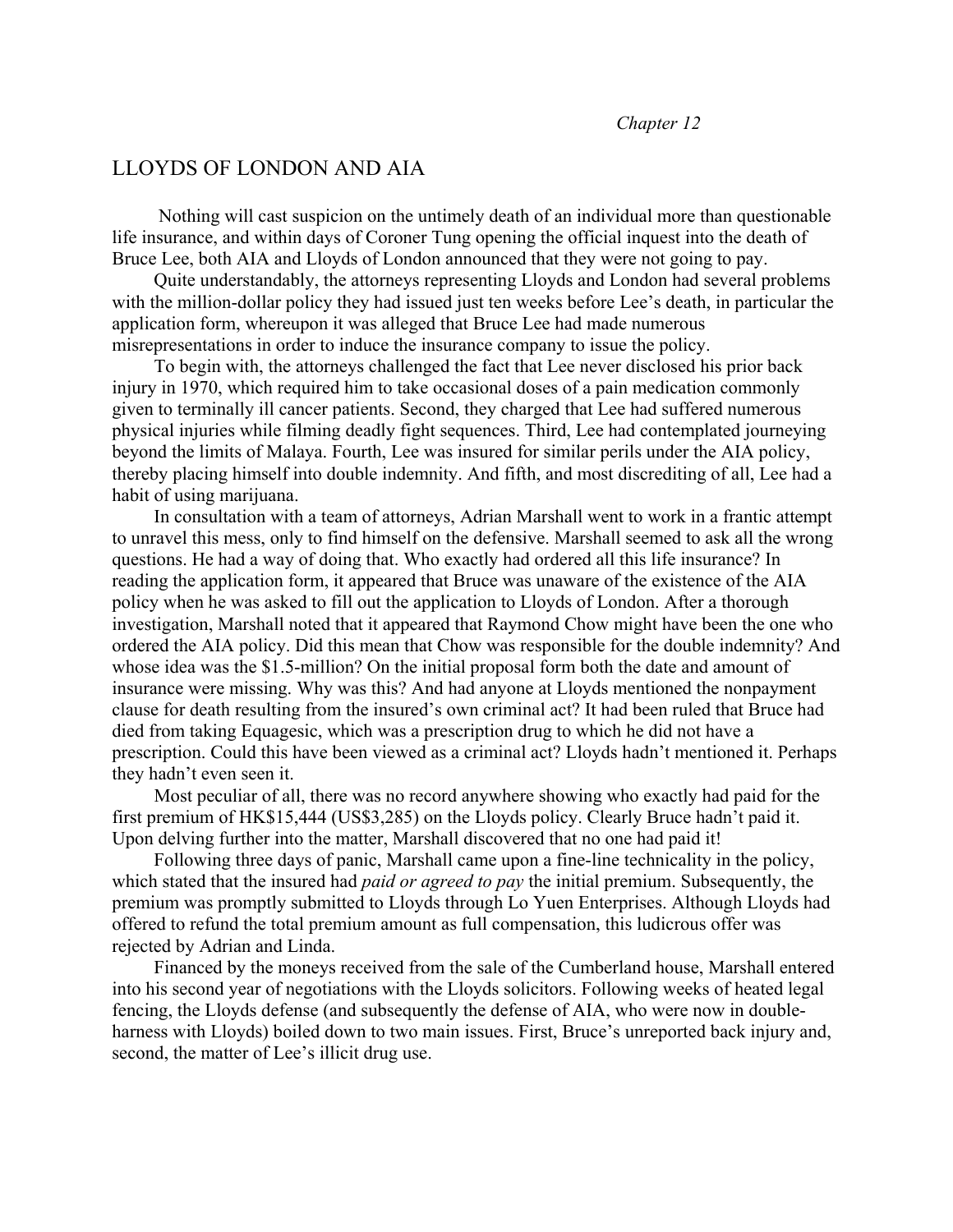The medical facts surrounding Bruce's 1970 back problem were made readily available, and within days the attorneys for Lloyds and AIA backpedaled, for it was clear that, owing to the inconsequential nature of the injury, there was no reason for Bruce to have mentioned it.

 That aside, the focus now centered on drugs. The issue had nothing to do with whether Bruce had died of ingesting marijuana, but that he had not disclosed his use of the drug when he applied for the insurance. Attorneys for Lloyds quoted from the policy: "Condition 3 of the Policy stipulates that any misstatement or concealment in the Proposal Form on which the Policy is based shall render the policy null and void, and all claims thereunder shall be forfeited."

 The question was simple: Had Bruce been in the habit of using marijuana before May 3, 1973 when he signed the proposal form? Well over a million dollars was riding on this simple yes or no answer.

 Realistically, the question had nothing to do with Bruce's use of marijuana before May 1973, for there were scores of individuals who knew that Bruce had been using marijuana for years and that he even had his own water pipe collection.

 Had this information fell into the camp of the Lloyds/AIA defense attorneys, a huge red flag would have resulted, for it was common knowledge that, in addition to opium, #3 heroin has for decades been smoked throughout Asia via a water pipe. As a matter of record, as of October 1989 Linda Lee still owned Bruce's water pipe and drug paraphernalia collection. Unlike most of his personal possessions, it escaped the several public auction blocks that netted Linda nearly a half million dollars.

 Besides Bruce's reputation of using marijuana, it was known to many that Linda had been baking marijuana brownies for Bruce, and others, on the set of *Enter the Dragon*. Therefore, the real issue, as far as Linda and Adrian were concerned, was not whether Bruce had used marijuana before May 1973, but could Lloyds prove it.

 Perhaps most damaging was the July 24, 1974 sworn deposition of Dr. Harold Karpman. According to Karpman's notes, Bruce had admitted to smoking between six to ten marijuana cigarettes daily. Since Karpman had examined Bruce on May 25, 1973, this meant that if Bruce had not smoked marijuana prior to May 3, he would have developed a daily six to ten marijuana cigarette habit in just over two weeks. This was hardly believable.

 Although Linda Lee was not ready to confirm her husband's use of marijuana prior to May 3, she had no choice but to admit to her knowledge of his use of marijuana after that date. Having become a rather hesitant and halting witness, she alleged that such use was kept at a bare minimum, stating for the record that "because of Bruce's professional need to keep fit, he would not be foolish to use marijuana more than just occasionally."

 Upon completion of their discovery phase, the attorneys representing AIA declared that, in addition to other things, they had an investigation report of a witness interview in which said witness stated personal knowledge of Bruce's marijuana use for three to four years before his death. Apparently, somewhere, someone had talked and was willing to take the stand.

 After three years of negotiations, the estate and the insurance companies had reached an impasse and were headed to court. As often happens in such matters, the insurance companies weighed the cost of litigation against the cost of settlement and ultimately opted for the latter.

 As to the million-dollar policy with Lloyds of London, in return for a quick filing of Notification of Discontinuance, the company offered the estate the sum of US\$129,000, which was a mere pittance of the policy's face value, and Adrian Marshall accepted.

 In the matter of the AIA policy, the company settled for half the policy's face value and wrote a check to the estate for US\$100,000. Curiously, when the check arrived it was divided,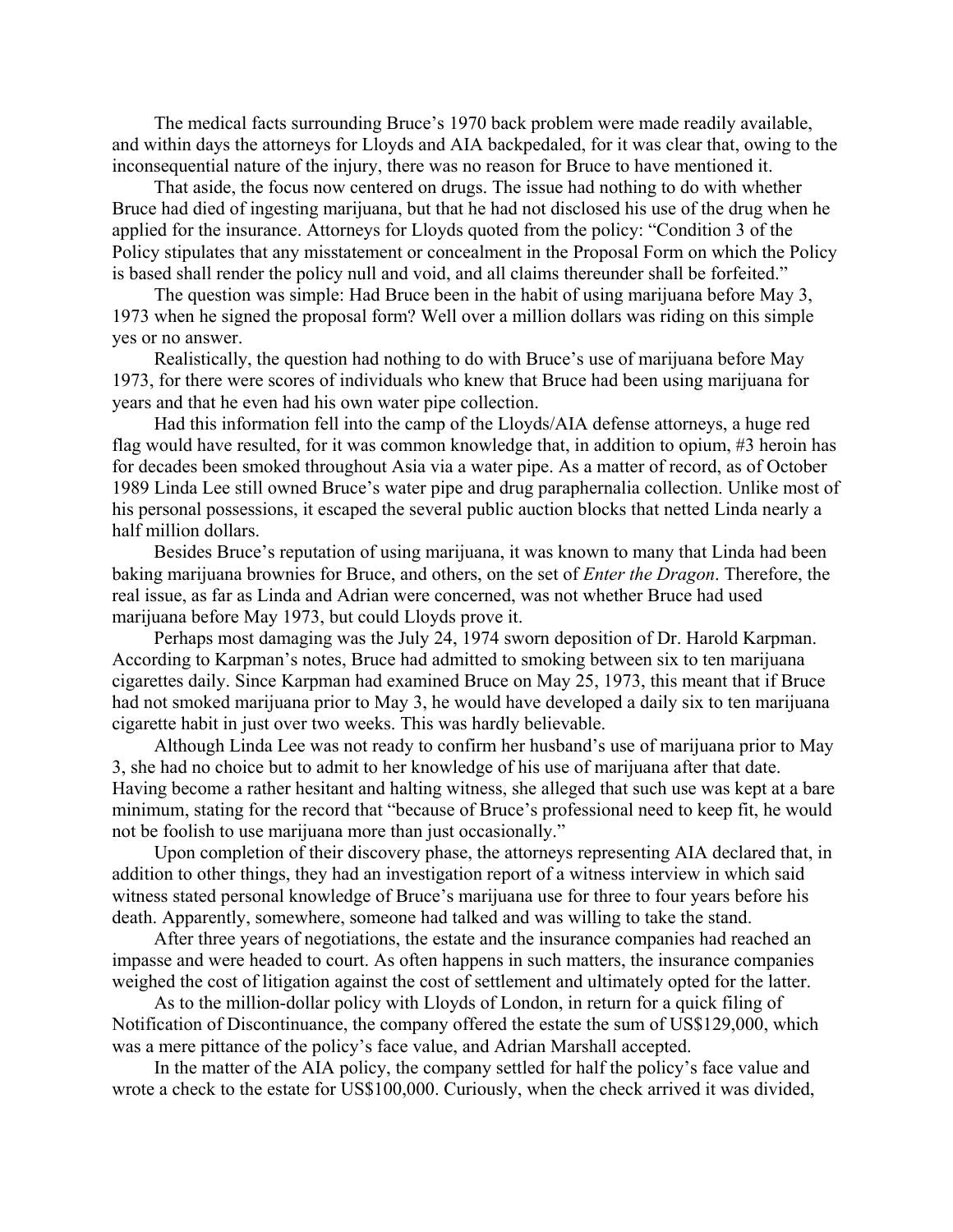with \$75,000 being sent to Adrian Marshall, and the balance of \$25,000 being paid to, of all people, Raymond Chow.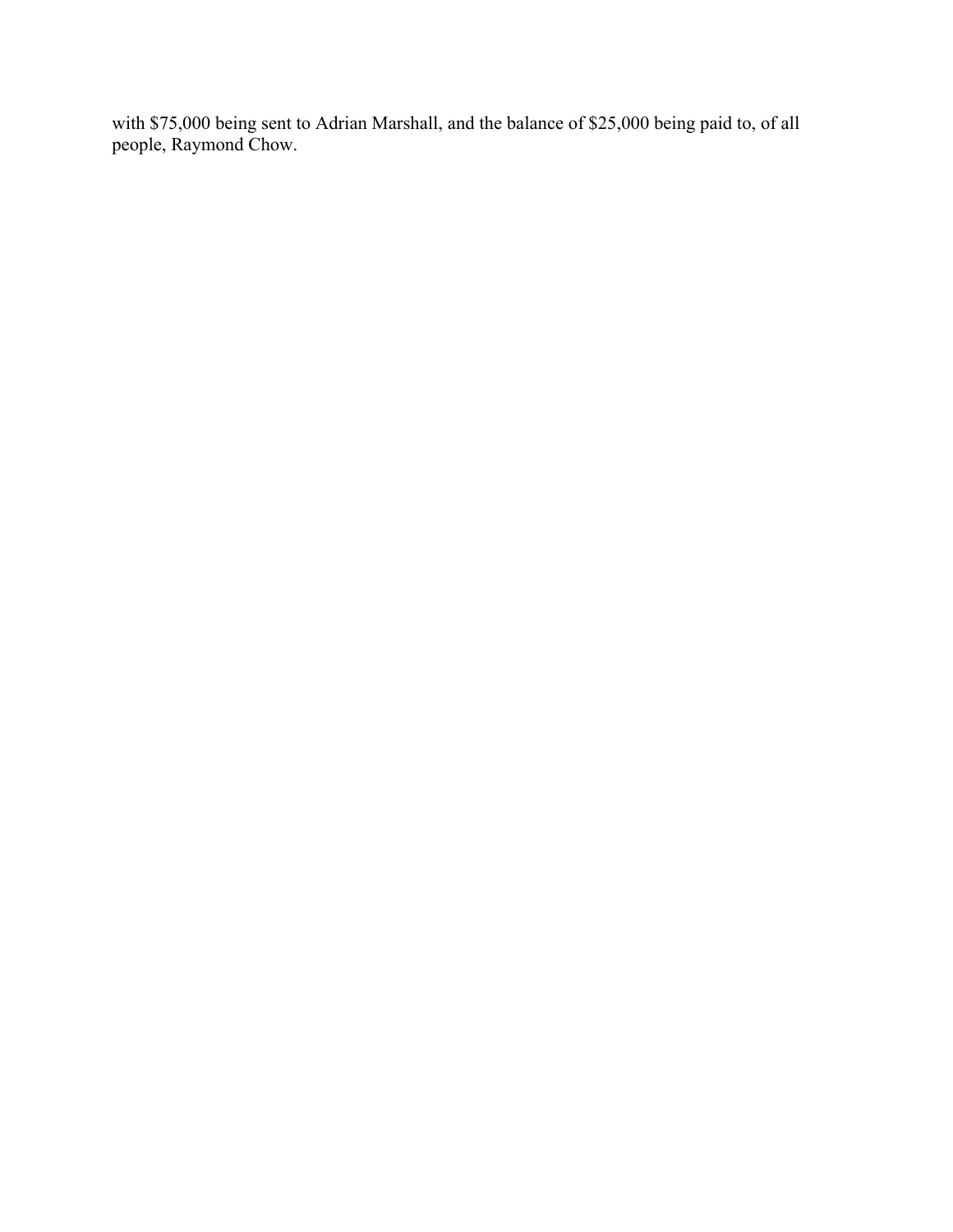# THE SETTLEMENT

The funds that Linda and Adrian received in August 1974 from the sale of 41Cumberland Road helped considerably to finance their ongoing war with Raymond Chow and his dream team. A year had passed since the initial volleys, and with the worldwide release *of Enter the Dragon* having resulted in skyrocketing box-office figures, clearly Chow owed Linda and Adrian something, and he had no choice but to come to the bargaining table.

 At a meting in Hong Kong with estate attorneys Brian Tisdall, Raymond Chow finally acknowledged owing Bruce, in addition to a US\$3,000 bonus for *The Big Boss* and a second bonus of US\$50,000 for *Fist of Fury*, US\$75,000 as a director's emolument *for The Way of the Dragon*, and, by virtue of several more, previously undisclosed oral agreements: (1) 50 percent of the net earnings of *The Way of the Dragon* (reportedly US\$2,000,000, and (2) 5 percent of the net profits of *Fists of Fury* from Golden Harvest and another 5 percent from Chow personally.

 Following his disclosures to Tisdall, Chow agreed to prepare a statement of the financial account of The Way of the Dragon and to send the net sum owing to the estate to Johnson, Stokes, and Masters. The following day, however, Chow advised Tisdall that he had discovered, upon reexamining the books of Golden Harvest, that the total earnings of *The Way of the Dragon*  had been included in the books of Concord. This meant that it would be premature for Chow to send any money over the JSM, because no one had yet decided how to resolve the matter of dividing Concord Productions Ltd. In plain and simple language, this meant that the stall continued, and they money would remain in Chow's bank accounts.

 Following a meeting between the representatives of the estate and Raymond Chow, J.B. Osborne contacted Adrian Marshall's law partner, Bryant Burton. As far as Osborne was concerned, Chow and his attorneys were dolling out scraps of information one tiny morsel at a time. As to Adrian's numerous requests for a full audit of both Golden Harvest and Concord, they continued to fall upon deaf ears.

 Days later the matter became even more convoluted. Regarding the two bonuses and the director's emolument owed to Bruce totaling US\$155,000, Chow no suddenly recalled that not only had Bruce already been paid, but in fact he had been *overpaid* and, as a result, the Bruce Lee Estate owned Chow US\$75,000. It all had to do with a credit for US\$85,000 made a year or two before on the Golden Harvest books in Bruce's name. Was this somehow to be confused with the US\$4,000 monthly living expense paid to the Lees, in addition to the US\$64,000 for remodeling made to 41 Cumberland Road, all of which had been allegedly debited to what was clearly a slush account? Chow wasn't sure.

 The IRS wasn't sure either, although they were keenly interested. More problems to be worked out by more and more expensive attorneys and accountants.

 Not long into Chow's power ploy, there surfaced one underrated player—Warner Brothers, whose studio executives couldn't be controlled by Raymond Chow. Contractually Warner's had agreed to pay Bruce US\$100,000 for his work on *Enter the Dragon*, and now that the picture was finished, Warner's owed Bruce, or his estate, another US\$75,000.

 Closer to the Hong Kong homefront, attorney Marshall tossed his first noose at Chow's head. After talking with Marshall in September 1974, J.B. Osborne from Peat, Marwick, Mitchell  $\&$  Co. received a letter from Bob Miller at their Los Angeles office. Regarding Concord, the instructions could not have been clearer. The most imperative thing the attorneys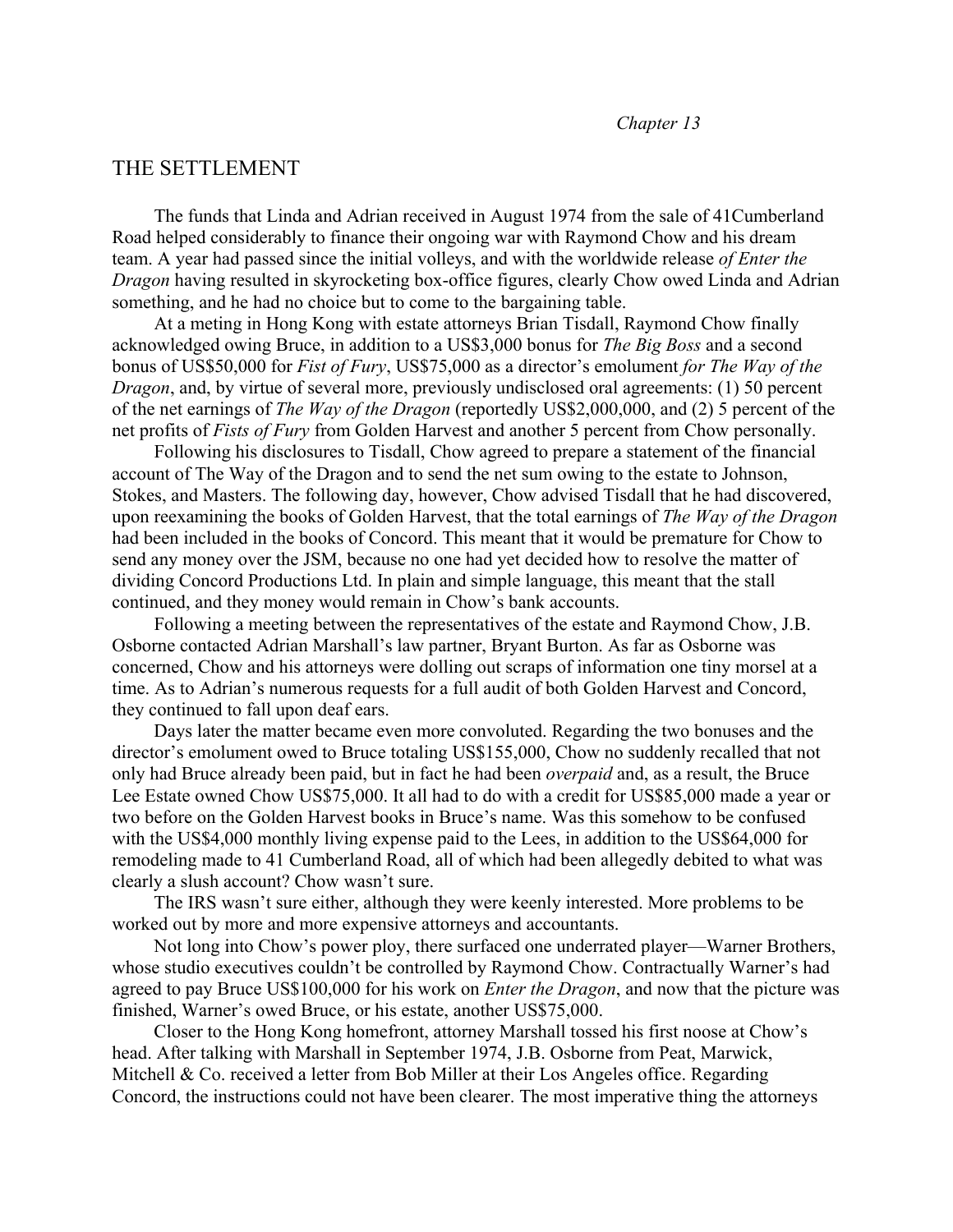had to accomplish, if they accomplished nothing else, was to obtain a signed agreement that would put an immediate stop to the transmitting abroad of Warner Brothers' moneys, or at least the estate's 50 percent, into Raymond Chow's offshore bank accounts.

 Concurrently, the attorneys for the estate wasted no time in stating their position as to the past business agreements between Bruce Lee and Raymond Chow. Fundamentally, they did not believe that the agreement of May 30, 1972 between Golden Harvest and Concord Productions had any teeth, arguing that the agreement was superseded by the contract between Warner Brothers, Concord, and Sequoia dated November 3, 1972, which was also signed by Golden Harvest by Raymond Chow, president, guaranteeing the performance of all of Concord's obligations. In lay terms this meant that the Estate of Bruce Lee had got into bed with the almighty Warner Brothers and that Raymond Chow would have to perform according to the terms and conditions of this considerably more binding contract that had the teeth of a great white.

 Sitting on the sidelines was also the matter of the raw fight footage of Bruce Lee in battle with Kareem Abjul-Jabar, hapkido master Ji Han Jai, and Dan Inosanto. In November 1972, nearly eight months before Lee's death, the footage had been placed in the cold storage vaults at Golden Harvest. With Warner Brothers and Concord Productions having struck a bonanza with *Enter the Dragon,* this only remaining unseen footage of Bruce could presumably be worth a fortune. Surely Linda Lee knew of its existence, but did she know who legally owned it?

 In July 1974 Adrian Marshal wanted Raymond to redeem all of the estate's holdings in Concord stock for an undivided 50.001 percent interest in *Enter the Dragon and The Way of the Dragon*, which would result in Warner Brothers sending all royalties directly to the estate, by that bypassing Raymond Chow. Although Marshall felt that a cash sellout would be in his and Linda's best interest and quickly began to negotiate a figure in excess of US\$3,000,000, Linda's legal arm in Hong Kong had grown impatient with Chow's stalling and now emphatically demanded an audit of his books. Osborne's main concern was that he had become convinced that Chow was now using Concord funds to finance Golden Harvest film projects, but without an audit he couldn't prove it.

 Inevitably too much pressure had been brought to bear on Raymond Chow, and on August 6, 1975, just a few days short of two years following Bruce Lee's death, he made the following buyout offer to Adrian Marshall:

| <b>ENTER THE DRAGON</b> |               |
|-------------------------|---------------|
| (Warner Bros.)          | US\$3,816,276 |

*THE WAY OF THE DRAGON* 

| $(1)$ South-east Asia 1973 | 179,036 |
|----------------------------|---------|
| (2) South-east Asia 1974   | 200,000 |
| (3) Bryanston              | 328,280 |
| $(4)$ US – Other           | 450,000 |

Subtotal \$5,344,392

*GAME OF DEATH* (unfinished) 200,000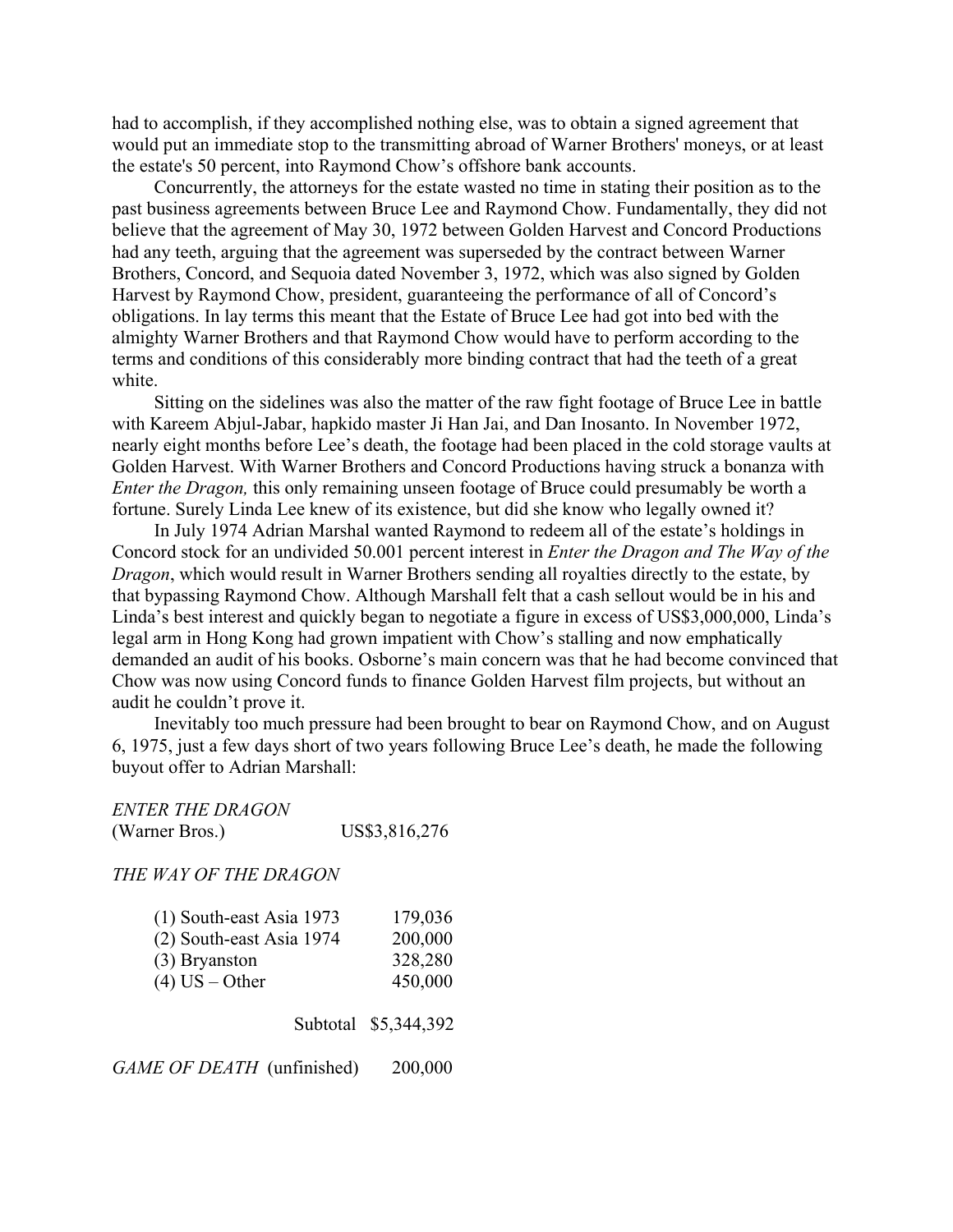| Subtotal                             | \$5,544,392            |
|--------------------------------------|------------------------|
| Future residuals<br>Gross value (US) | 250,000<br>\$5,794,392 |
| Less: Legal fees                     | 30,000                 |
| Hong Kong taxes                      | 952,000                |
| Net Value                            | \$4,812,392            |
| Linda Lee's 50% interest             | US\$2,400,000          |

Although Marshall was troubled by the fact that he knew that Chow's books had been done after Bruce's death, he had no choice but to accept Chow's figures, and he countered the offer at US\$2,700,000, in addition to the release of all other estate indebtedness to Raymond Chow and Golden Harvest, the total of which Marshall estimated at US\$300,000.

 In an odd twist of events, in January 1976 when Linda's Concord stock was officially sold to Raymond for US\$2,700,000, the balance sheet of Bruce's corporation, Lo Yuen, on 3/31/75 had shown HK\$652,131 owed to Concord. Curiously, Raymond Chow gratuitously forgave this indebtedness. Moreover, around that same time it was determined that Lo Yuen owed an additional HK\$20,000 to Raymond, which he also forgave.

 Linda's accountant over at PMM&CO was instantly alarmed and contacted Adrian Marshall and warned him that Linda should not acknowledge the validity of any financial statement she may later regret. The problem was that the published balance sheet, which would inevitably land on the desk of the IRS, had not shown any record of Raymond Chow's forgiveness of these debts.

 There had been other enormous tax problems. In the eyes of Linda's Hong Kong accountants, they suspected that Raymond Chow had used a tax figure that was far too excessive when it applied the HK profits tax rate of approximately 16.5 percent to Concord's worldwide income when it should have been applied only to Concord's HK source income. Their suspicions were subsequently confirmed.

 Raymond Chow was insulted and instantly wrote a sizzling letter to Richard Mark, stating that he was furious that, due to such meddling, Concord now had to pay a sizeable tax. And that wasn't all. Chow further blasted Peat, Marwick, Mitchell & Co. for doing a sloppy job in setting up the books and overseas accounts of Concord.

 Richard Heller discussed Chow's innuendo with Brian Osborne and learned that (1) PMM&CO did not set up the books and records of Concord. The books had been set up well before Bruce Lee's death and any PMM&CO local involvement in the affairs of Concord. According to Brian Osborne, Raymond should have formed an offshore company to capture the non-Hong Kong film rental income. By the time PMM&CO in Hong Kong became involved, it was too late to form an offshore company; (2) There was nothing in the Hong Kong revenue law that exempted all foreign source film income. If PMM&CO was correct, apparently 50 percent was subject to Hong Kong taxation (which the use of an offshore corporation at the onset could have avoided), and (3) PMM&CO's financial statements for Concord for the year ending March 31, 1974 reflected the following: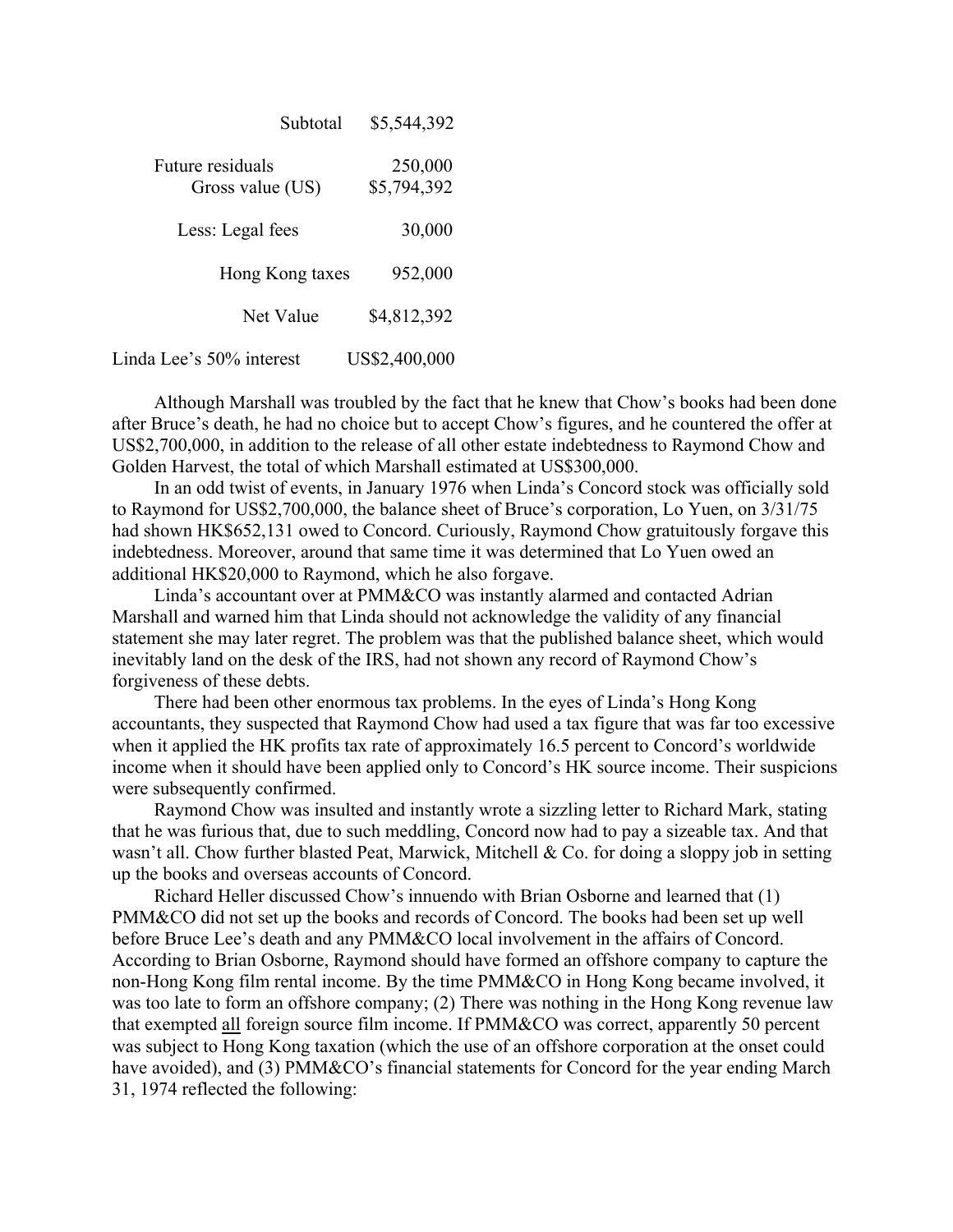| Net profits before taxes     | HK\$6,390,634 |
|------------------------------|---------------|
| LESS: provision for taxation | 725,000       |
| Net profits after taxes      | HK\$5,665,634 |
|                              | US\$993,000   |

They further stated that the effective tax rate was 11.3 percent, after having taken into account a partial exemption of foreign source income. Thus, in their opinion, any reader of the PMM&CO prepared Concord financial statements could easily have seen the existence of some Hong Kong tax liability. According to Brian Tisdall, Raymond Chow knew that Hong Kong Inland Revenue may have rejected a "no tax on foreign income" position and for that very reason he (Brian) had insisted upon a full tax provision in the Concord financial statements. The matter was still being negotiated with Inland Revenue.

 From the above, to PMM&CO it appeared that if one were looking solely to U.S. source income for Concord valuation purposes, the effective rate of tax should have been about 11.25 percent. This assumed that half of the profits were non-Hong Kong source and were therefore subject to only one-half the normal Hong Kong tax rate. Whether this was reasonable, they did not know. But it did approximate the effective tax provision rate.

 Paramount to all else, what stand out in the past several pages is the enormous amount of money that was floating around Bruce Lee at the time of his death. And the operative word here is "floating," because it is hard to believe that Bruce, who was often in a drugged state and in a questionable frame of mind (including bouts of amnesia), had much of a handle on any of it, let alone a workable understanding of the financial complexities.

 Perhaps most important of all is that this sizeable fortune was tied to nothing more than what Adrian Marshall had initially referred to as "oral, virtually unenforceable agreements between Bruce Lee and Raymond Chow." Perhaps initially Raymond Chow saw it that way as well.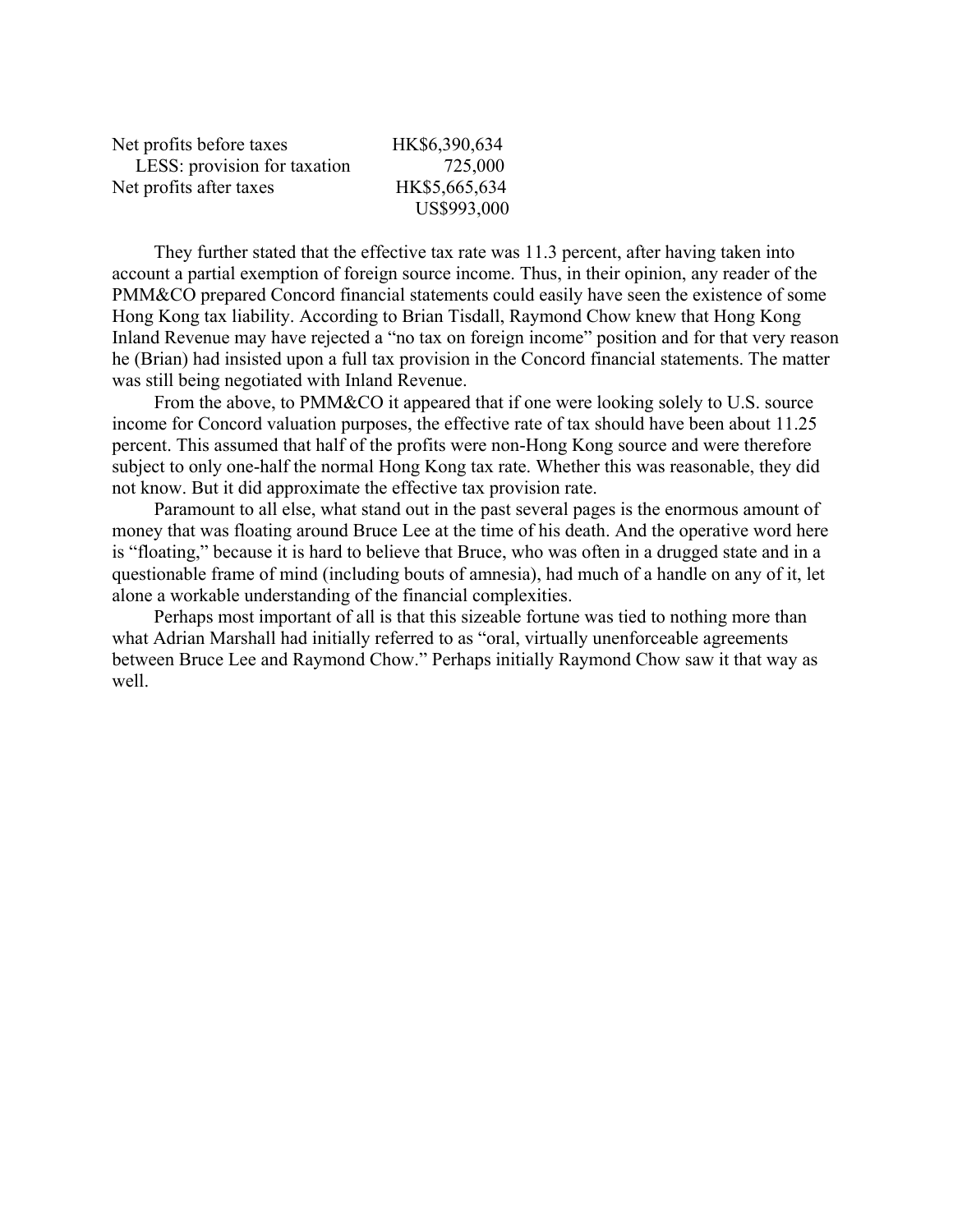### QUIET ON THE SET

To the press Wu Ngan became known as Lee's butler, perhaps because it was felt that no mystery of this magnitude would be complete without someone alleging that "the butler did it." In this particular case the scenario wasn't "Mr. Green in the Library with the Knife," but Wu Ngan in the Kitchen with Poison." Motive? Several industrious press hounds had uncovered what they avowed was highly incriminating evidence. According to *The Star,* practically everything Lee owned was in his servant's name, including his house, his phone, and 80 percent of his stock in Concord. What was this all about, the press demanded? What secret did Lee's servant have over him?

 According to Wu, Bruce had done this so that people could not find out where he lived. Really? Bruce Lee wasn't Howard Hughes with a fake beard and mustache sneaking around Death Valley in a '52 faded Plymouth. Bruce drove all over Hong Kong in his convertible Mercedes wearing a white three-piece Brioni suit. What's more, within hours of Lee's death, 41 Cumberland Road was besieged with fans and reporters who knew exactly where Bruce lived, not to mention every kid in the neighborhood who had known for a year where the Lee children parked their bikes.

 When questioned by reporters about his massive good fortune, Mr. Wu said simply, "He trusted me," before retreating behind the locked iron gates of the Cumberland residence. It was a pathetically weak answer, for in the final months of his life, Bruce had become well known as a man who trusted no one.

 Did Wu Ngan kill Bruce in an effort to obtain Lee's home, as some have alleged? Technically Bruce Lee did not hold title to 41 Cumberland Road. Title was held by Lo Yuen Enterprises, Ltd. The real question, however, is whether Wu Ngan actually knew this, or was he under another assumption? In either case, although according to corporate records Wu Ngan was a shareholder and one of the directors of Lo Yuen, when the house was sold for cash in August 1974, the entire proceeds went unchallenged to Linda Lee.

 If the allegation that Wu Ngan murdered his boss to gain Bruce Lee's controlling interest in Concord Productions is true, there are several high hurdles to get over. To begin with, Raymond Chow is too keen a businessman to have allowed the possibility of finding himself in business with Wu Ngan, should something have happened to Bruce. That is to say, imagine Chow's explanation to the press: "Good morning, ladies and gentlemen, let me again express my deepest sorrow over the passing of my previous associate Bruce Lee and, while you're here, let me introduce my new business partner, Mr. Lee's house servant." It's absurd. Secondly, it is difficult to envision any corporate law firm allowing such an arrangement. And finally, at the time of Lee's death, *Enter the Dragon* had not yet premiered and, as a result, Concord Productions wasn't worth much. Again, the presumption is that Wu Ngan was thinking along this line, which, of course, may not have been the case.

 In any event, one could argue that unless Bruce had taken in a complete moron, Wu Ngan had far more to gain had Bruce remained alive. On the other hand, Bruce was leaving Hong Kong. Permanently, according to his own words. Had he planned on taking the Wu family with him, which would have meant sponsoring their immigration? Questions. Unending questions.

 Although it seems doubtful that Bruce would have legally placed his home and stock holdings in his servant's name, it is entirely possible that a similar arrangement had been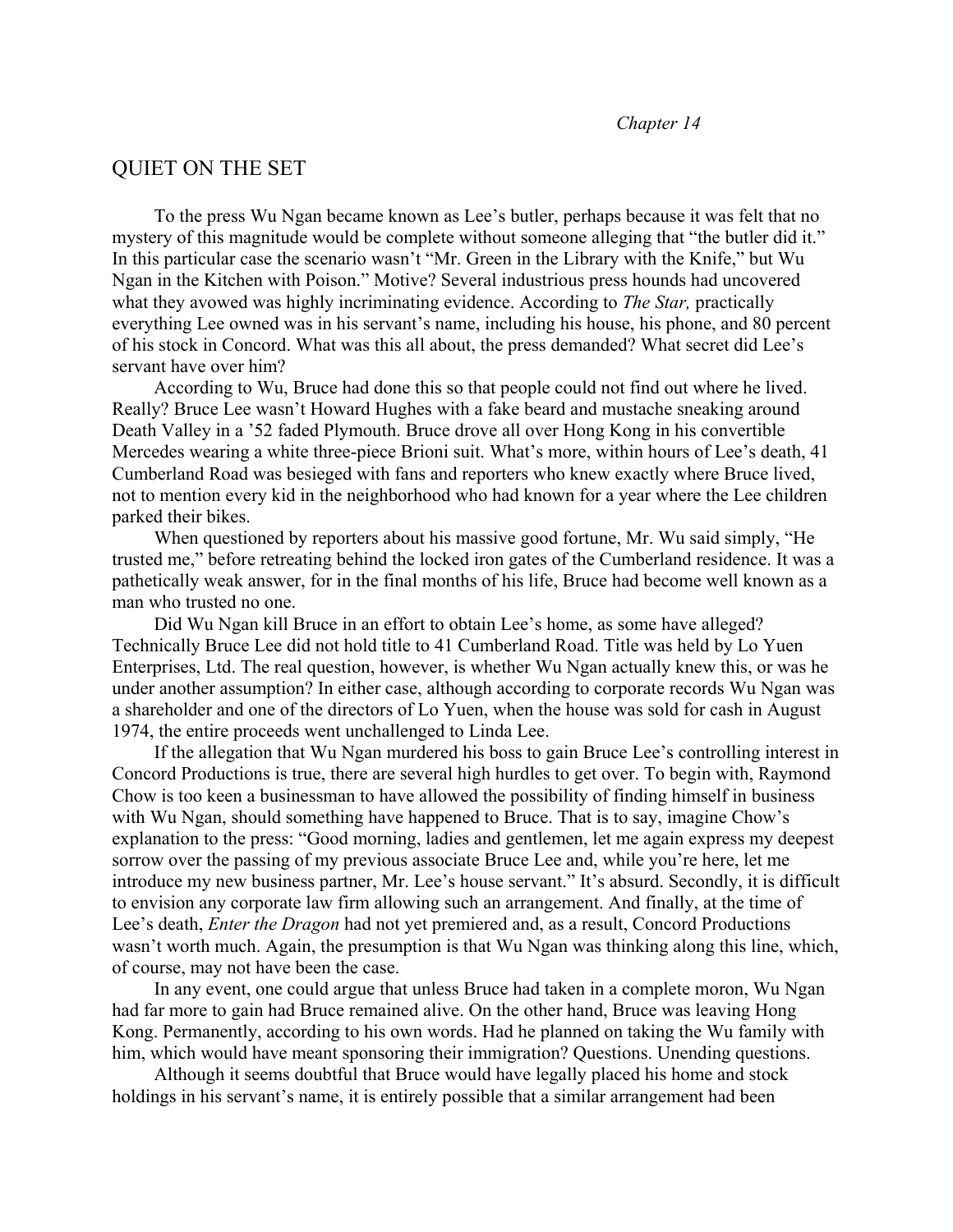proposed for some time. The reason centers on the escalating possibility of Bruce Lee being sued as a result of his increasing and unpredictable acts of violence. In this regard, if Lee's assets, what little he had at the time, were in the name of Wu Ngan, it was more likely restricted to the degree that title transfer was in the form of a legal document tucked away in some lawyer's desk, waiting in the wings if needed.

 Does this mean that Wu Ngan is clean? If he is, then one must as the obvious question which is simply: "Where is Wu Ngan?" Why haven't we heard from this Far Eastern clone of G. Gordon Liddy for nearly three decades? In addition to documentary films, tributes and a televised A&E hour-long biography, hundreds of articles and several book biographies have been written. Add to that literally countless personal interviews that have been conducted with those who knew Bruce Lee. On a more personal level, nearly a half-million dollars has been generated from Linda's public auctioning of Bruce's personal possessions. And in 1993 the feature-length life story of Bruce Lee, *DRAGON,* was released by MCA Universal.

 At the time of his death, Bruce had very little money, and Wu Ngan must have had considerably less or he wouldn't be the servant. So why haven't we heard from the man who not only lived with Bruce as a child and appeared with him in his movies and on Hong Kong television, but also lived with him during the adult years when Bruce Lee became a national hero? There was money to be made here. Why hasn't Mr. Wu cashed in on his share? Maybe he already did and just didn't tell anyone.

 Perhaps the answer lies in the payment of US\$55,000 (in 1968 equal to the full purchase price of Lee's Bel Air home and in 2002 the equivalent to over US\$400,000!) in the form of a personal loan from Linda Lee to Wu Ngan a short time after Bruce died. The note was drafted by the Hong Kong attorneys for the Estate of Bruce Lee and earmarked for use at a *future date*. A year later, upon Linda Lee's acquisition of the money, the note was signed on July 21, 1975 and then recorded the following morning. Although there was never a date listed as to when the note would become due, the interest rate was 8 percent together with expenses and costs incurred in connection with the drafting or enforcement of the note.

 When a year later the Inland Island Revenue (Hong Kong's version of the IRS) billed Linda Lee for the interest she would have received from Wu Ngan on the above referenced note, she responded by stating that she had not received any money from Mr. Wu and then promptly amended the note's interest rate to zero.

 What is highly disturbing about this entire matter is that during this period, Linda was having a difficult time qualifying for an American Express card and bank loan, and was living on the financial edge due to her ongoing war with Raymond Chow. At its best case scenario, this entire mater just smacks of criminal extortion. Curiously this was also around the time that both Lloyds of London and AIA began hinting about the existence of a star witness they claimed had knowledge of Bruce's three to four year use of marijuana.

 On the other hand, Wu Ngan wasn't the only one who knew about Bruce's long-standing drug use. Maybe this all had to do with what went on at Cumberland Road the day Bruce died. Perhaps Wu Ngan was at the house. Maybe he heard something. Or saw something. Aside from the afternoon of July 20, 1973, surely he had knowledge of what had gone on behind those stone walls, both before and after Bruce Lee's death. Undoubtedly the mysterious Wu Ngan had countless stories to tell. Then again, perhaps Wu Ngan was operating as a go-between? It's a curious sum, isn't it? Fifty-five thousand? Fifty thousand is a much tidier principal figure, with the additional \$5,000 as a tidy 10 percent *fee*?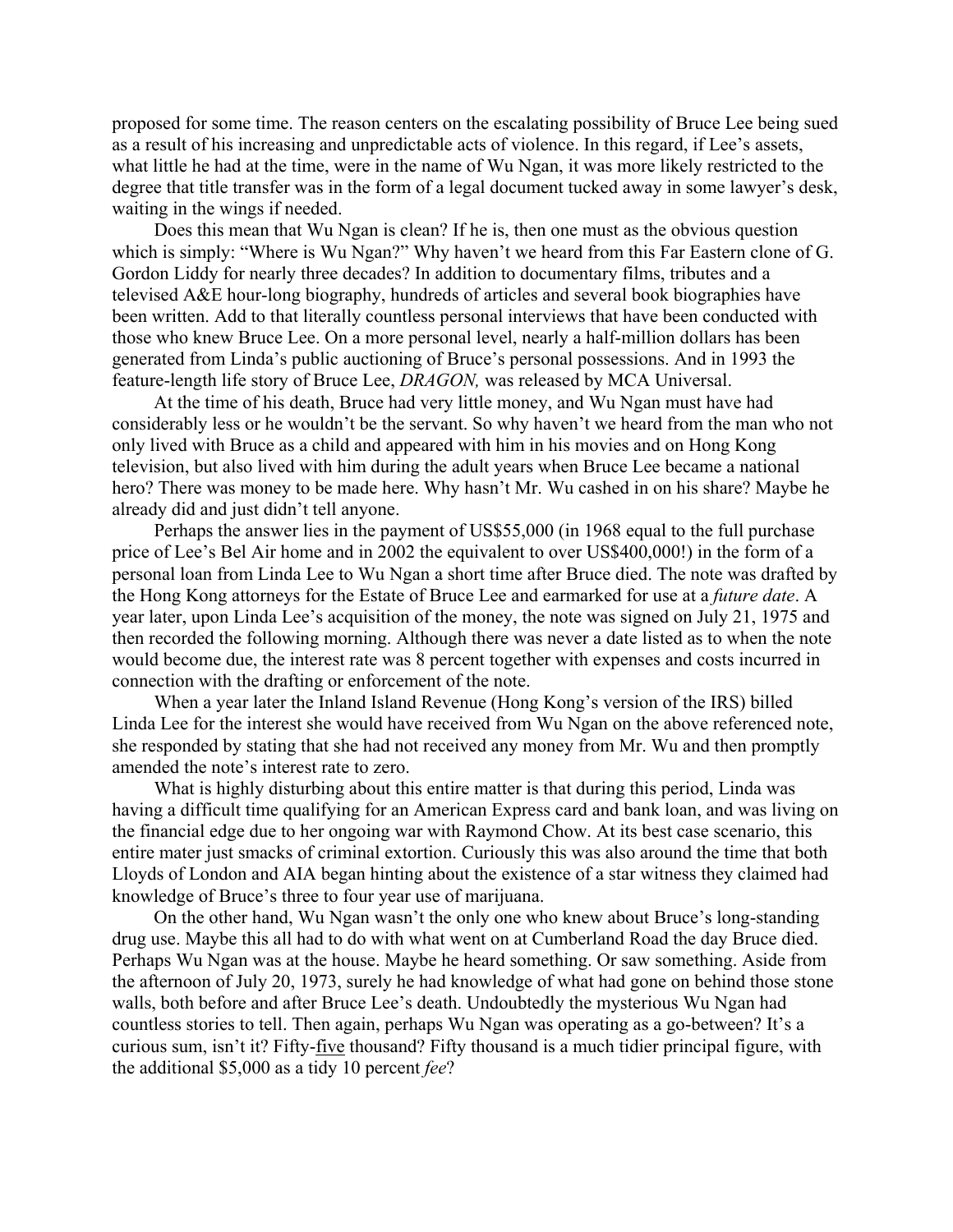For the record, based on an extensive worldwide investigative search for Wu Ngan, for all intents and purposes it would appear that Lee's mysterious butler has long since vanished into thin air. And, no, not one cent of the "loan" was ever repaid.

 The elusive Wu Ngan wasn't the only player to have suddenly departed Hong Kong in the wake of Bruce's death. In fact, Bobby Baker may well have taken the same flight. You remember Baker, lee's international gofer slash bodyguard. One can only imagine what Baker may have known. As fate would have it, he was in Hong Kong on the day Bruce died. And like Wu, Baker "borrowed" money from Linda Lee on his way out of town. HK\$10,000 to be exact, advanced to him by Linda in the form of a personal loan.

 Only with Baker, there was no one year waiting period as there was with Wu Ngan, and Linda was forced to plead for the money from Raymond Chow within days of her husband's death. Again, for the record, Baker never paid back one nickel of the loan, and like Wu Ngan, Linda never heard from him again.

 The years following Lee's death took their toll on Baker, who became an alcoholic recluse who would escape further into the bottle when questioned about his past relationship with Bruce. Bobby Baker died in Stockton in 1992 t the young age of 52 of cirrhosis of the liver.

 Ultimately, with the money received from the sale of 41 Cumberland Road, the insurance settlements, and Raymond Chow, things began to turn around for Linda, and she soon left Seattle and moved to the upscale community of Rolling Hills Estates in southern California, ironically just a stone's throw from the family home of Adrian Marshall. What a small world. When questioned as to the reasons for the move, Linda smiled thoughtfully, then replied that she had "missed the southern sunshine."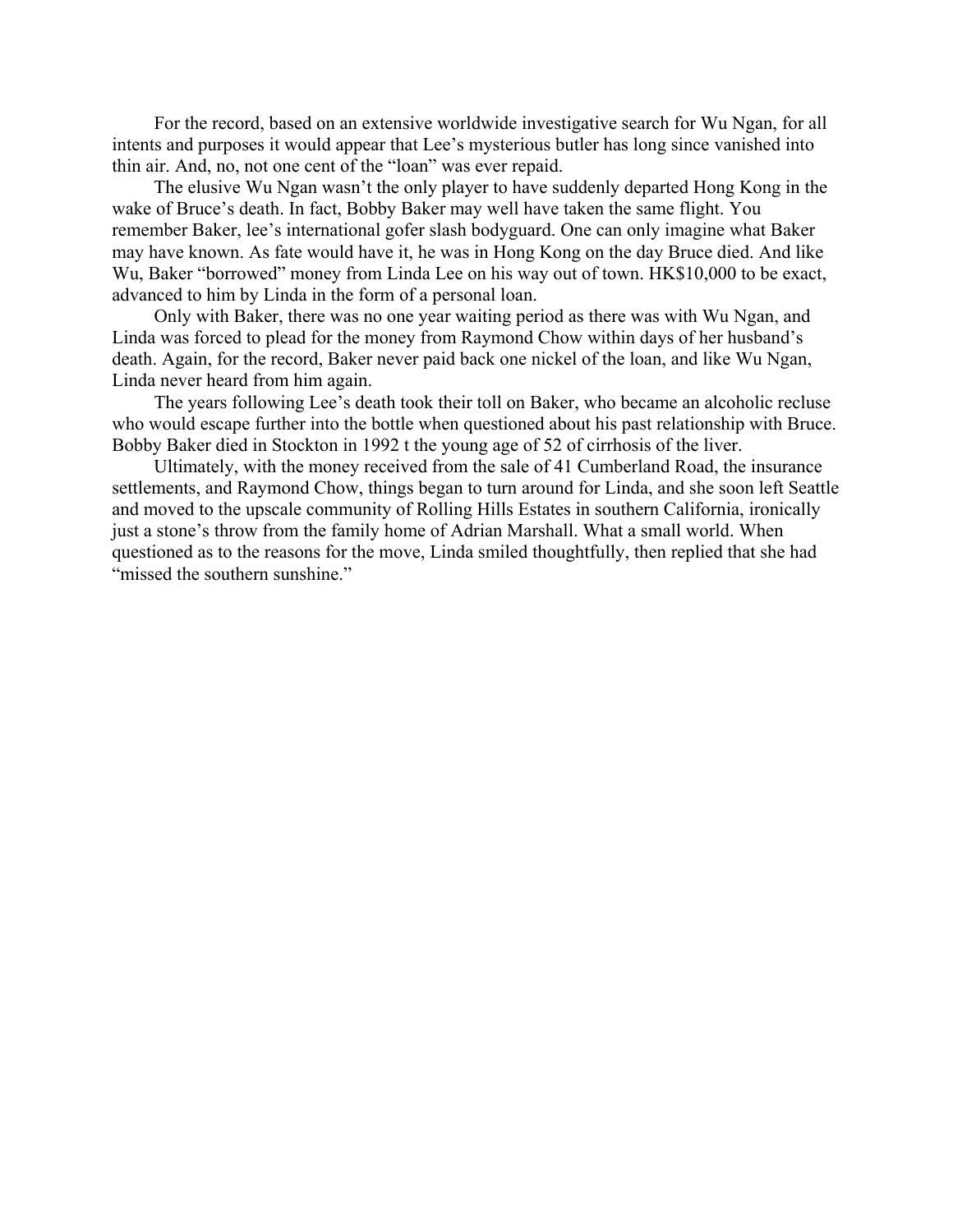# THE ESTATE OF BRUCE LEE

"When I did, these guys will probably do something that I won't like. They'll probably build monuments, have impressive creeds, hang pictures of me in the halls, and bow to me."

#### Bruce Lee

 Although Bruce Lee died physically on July 20, 1973, he has lived for the past twenty-nine years as the legal embodiment known as the Estate of Bruce Lee. This book would be incomplete without a general examination of these years over which a man and his beloved and personal martial art have become a worldwide corporate industry.

 Prior to the release of *Enter the Dragon*, Bruce Lee had for the most part removed himself from the martial arts community. His three schools had closed, and he wasn't teaching any longer, either publicly or privately. In the United States, aside from the small segment of the population who had viewed Lee's three Golden Harvest / Concord releases, most people remembered Bruce as the Green Hornet's sidekick Kato. Around the time of Bruce's death, to the martial arts community at large, the real warriors of that era were Joe Lewis, Chuck Norris, Mike Stone, and a good many other dedicated martial artists who were toughing it out on the tournament circuit and teaching the masses. That was a Friday. The following Monday, after the weekend release of *Enter the Dragon*'s eleven minutes of Lee's swashbuckling fight footage, Bruce Lee soon became the master of masters, the final word on everything from the horse stance to metaphysical matters for the next twenty-nine years. Just how did that happen?

 The answer is simple. At the time Bruce Lee died, the world knew next to nothing about him. To illustrate, one only need glance at the skeletal bibliography contained in the first biographical work ever written on Lee called *The Legend of Bruce Lee* (A Dell Book, 1974) by Alex Ben Block. Essentially Block had nothing to draw from except general reference material such as John Chen's *1001 Chinese Sayings*, Y.T. Kwong's *Chinese Proverbs*, Lao Tzu's *Way of Life*, and Raymond Van Over's *Chinese Mystics*.

 The fact that there was little known of Bruce Lee's life from the cradle to the grave sent the hungry media racing to the doorstep of the one person who could most expeditiously fill in all the blanks—Linda Lee. Unquestionably this lack of information on Bruce Lee presented Linda with an ideal photo opportunity to essentially create her own legend of her deceased husband. From the beginning, however, Linda Lee by no means acted alone.

 Practically speaking, upon the death of Bruce Lee, attorney Adrian Marshall became lord and master of the Lee empire. As soon as was legally possible, not only did Linda bestow upon Adrian the title of the estate's attorney, but she also designated him as the worldwide exclusive merchandising agent for the name and likeness of her deceased husband. Marshall held this position until the summer of 1988 when he and Linda sold most of their merchandising rights to the new lord and master MCA Universal. For those who are unfamiliar with the abbreviation, the letters M-C-A stand for Merchandising Corporation of America.

 Following the death of Bruce Lee, Adrian Marshall became obsessed with doggedly pursuing anyone and everyone who demonstrated an interest, legitimate or otherwise, in making a dollar, yen, lire, rupee, pound sterling, or tribal bead from anything having to do with Bruce Lee. As a result, regardless of whether obtained from outside enterprise or in-house marketing,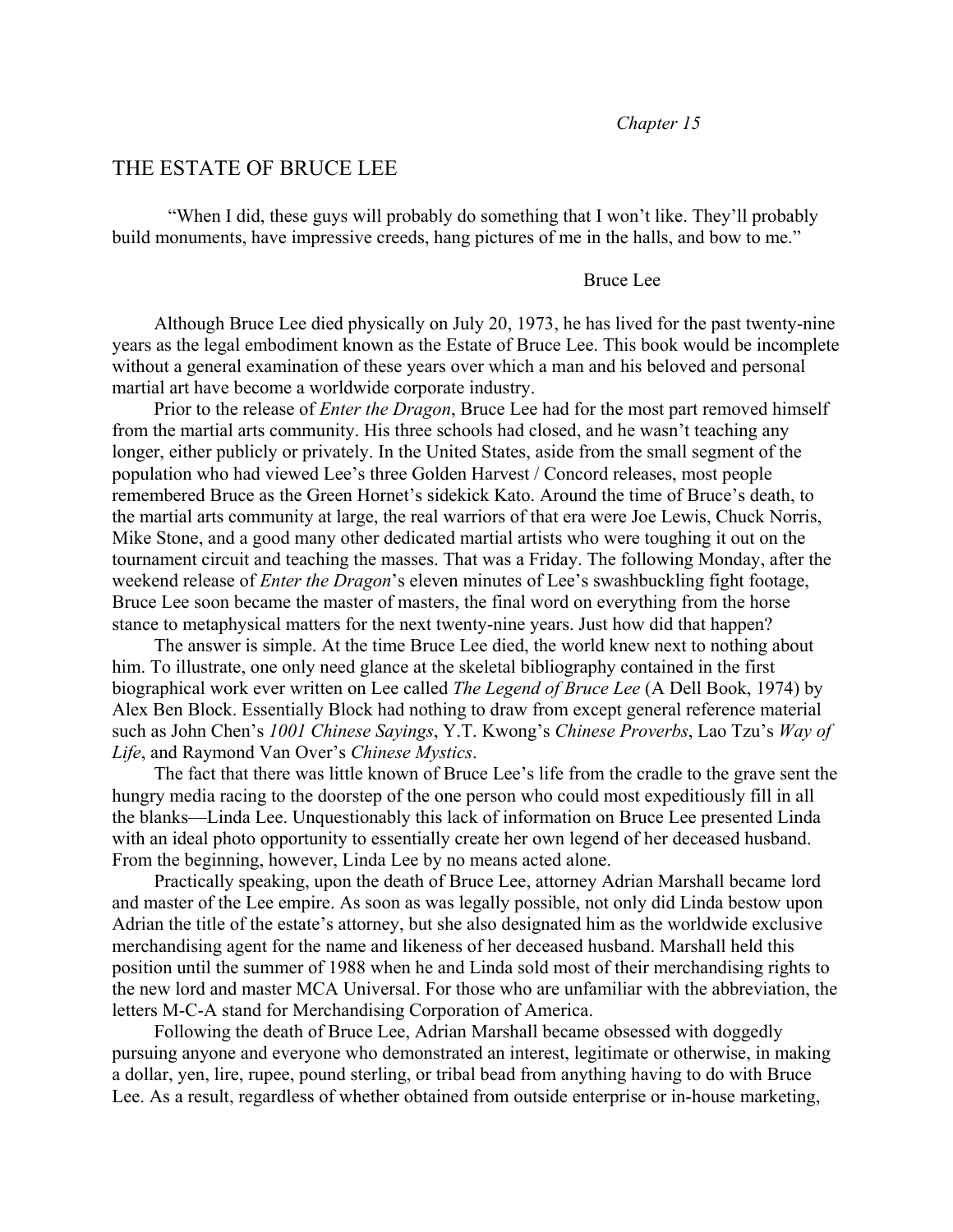Linda and Adrian amassed a fortune from the Madison Avenue style commercialization of Bruce Lee in the form of T-shirts, video games, cassette deals, children's trading cards, patches, emblems, syndicated comic strip projects, uniforms, precious metal medallions, public auctions of Bruce's personal belongings, numerous magazine articles and book projects, several lowbudget movie rip-offs, and residuals and royalties from MCA Universal's release of *DRAGON*. In the mid-1990s word from the Lee camp foretold of an upcoming Bruce Lee encyclopedia, a day-by-day, minute-to-minute accounting of the master's life in book form for under a hundred dollars.

 Speaking as the successor to Bruce Lee's Jeet Kune Do Society and echoing the sentiments of a large sector of the martial arts community, Bruce Lee's protégé Dan Inosanto bitterly stated in 1976: "The Jeet Kune Do organization has purposely maintained a low profile, wanting no part of the burgeoning Bruce Lee market that has nothing whatsoever to do with the man or his art."

 Perhaps such commercialization would have been far less objectionable had Linda and Adrian limited their ambitions to Bruce's film image and not tampered with his personal martial art of Jeet Kune Do. This, however, was not the case.

 You will recall in the introduction mention of Bruce Lee's legendary six black journals. Over a period of about three years, during the late 1960s, Bruce had taken to writing in these journals. This writing was not original, however. Instead, Bruce was merely copying specific sections from many of the several hundred books he had amassed on the various fighting arts, both eastern and western. Essentially these journals were to be used as Bruce's personal and private source material, and he never had any intention of publishing their content.

 After Bruce died, however, Linda and Adrian agreed to have published, by expanding on the extremely limited contents of these journals (over 90 percent of the journal's pages were blank), what became *The Tao of Jeet Kune Do*, alleging that the book contained the deep personal wisdom of the master himself. This, incidentally, is the same text that is vividly showcased in MCA Universal's *DRAGON.* The ideas put forth in the movie are that, first, Bruce personally dictated the book to Linda while he was hospitalized with his crippling back injury and, second, that the book was published while Bruce was alive. Both totally false.

 Initially when the book was published, Jesse Glover was the first to issue a formal complaint in his book *Bruce Lee*: "*The Tao of Jeet Kune Do* is at best a poor joke on a great martial artist . . . There is little in the book that will help a beginner develop basic skills, and much of the text is open to broad interpretation. The best that can be said about the book is that it isn't a book written by Bruce, but rather a poor interpretation of his notes."

 According to Joe Snyder, who has taken it upon himself to track down the real authors of the book, Bruce Lee had copied verbatim into his journals passages totaling approximately 13,019 words, together with twenty-three tracing of illustrations, extracted from seventeen works of others!

 Presently in its twentieth printing and offered in nine languages, *The Tao of Jeet Kune Do*, for well over a decade a bestseller, has lined the pockets of a few at the expense of misleading countless martial artists of all ages and levels of proficiency. Hopefully the day will come when the great masters whose writings are contained in *The Tao of Jeet Kune Do* will be honored, both in print and monetarily, for their work that has for too many years been wrongly and purposely credited to Bruce Lee. Perhaps the worst example of plagiarism occurred in 2000 when the estate's author John Little wrongly attributed to Bruce Lee the writing ("The Passionate State of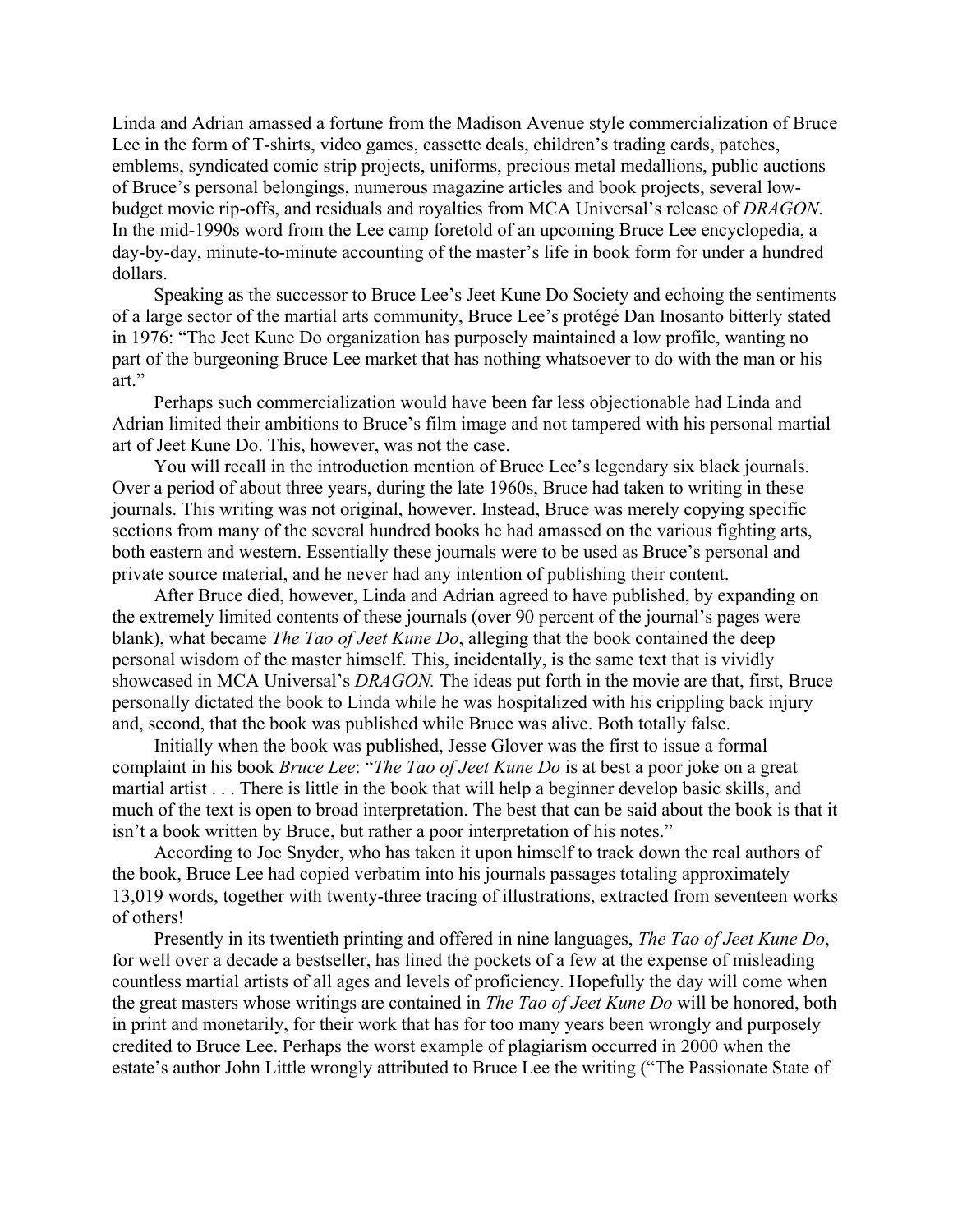Mind") of renowned philosopher (and the recipient of the Presidential Medal of Freedom) Eric Hoffer!

 For nearly three decades there have been numerous other posthumously published books offered for public consumption having to do with Bruce Lee's fighting methods. It is in no way coincidental that the publisher of most of these books also publishes the leading martial arts magazine *Black Belt*.

 Does anyone believe that it is mere coincidence that until just recently Bruce Lee has dominated practically every issue of *Black Belt* magazine since his death in July 1973? Years ago grand national champion Gracie Cassallas wrote a letter of protest to the editor saying "Enough already!" But the issue of Bruce Lee monopolizing nearly three decades of *Black Belt*, and thus helping to create the legend of Bruce Lee, isn't the real tragedy. What is pitiful is that *Black Belt* magazine, traditionally for nearly fifty years being the voice (and often the watchdog) of the martial arts community at large, was arguably the vehicle through which years of investigative and factual reporting into the life and death of Bruce Lee should have been voiced.

 In 1992 the executive editor of *Black Belt* was made aware of the general content of this book. following a common practice, several sample chapters were sent to the *Black Belt* (as well as several other magazines) for their consideration as feature stories, a book review, and future advertising. Although one of the magazine's assistant editors expressed a sincere interest in the material, a letter of response was sent to the author, stating "You supplied us with some very interesting material, and we would LOVE to use some of it. However, my superiors have close ties to Linda Lee and will not allow us to." Unfortunately, as the world learned from the fiasco of the O.J. Simpson trial, personal financial agendas, biased media, hero imagery, and a search for the truth are by definition too often in direct conflict.

 Over the years Adrian Marshall has instituted numerous lawsuits against those he believed were guilty of a wide range of transgressions. Among the list of defendants: Aquarius Films, Eternal Films of Hong Kong, Herman Cohen Productions, Cinema Shares of New York, Spectacular Films of Hong Kong, films of America, Allied Artists, Hallmark, Esquire, and Winthrop. In addition, not long after Bruce's death, Marshall represented Linda Lee in a landmark \$10,000,000 lawsuit against Allied Artists, naming as co-plaintiffs Betty Ting-pei, Madame Lo Wei, and Raymond Chow, of all people, who, individually and collectively, Marshall charged had been "exposed to contempt and ridicule and caused great mental and emotional anguish and distress, embarrassment and humiliation." Within a short time, Betty Ting and Madame Lo Wei had sense enough to request that their names be dropped from what was inevitably viewed as a frivolous and meritless action.

 Immediately after Bruce Lee's death, and during the years that Bruce's estate was being probated, Linda and Adrian traveled extensively together to Hawaii, New England, Europe, and the Orient. As the estate's bank accounts grew, Linda and Adrian purchased property and entered into business partnerships together, with Linda often putting up Adrian's share of the investment capital. Apart from the substantial legal fees Marshall was paid as the attorney for Bruce's estate, almost from the day Bruce Lee died, Marshall has owned, in perpetuity, 25 percent of all revenue generated through the merchandising of Bruce Lee, this in addition to a handsome annual retainer fee. Having ended his law partnership with Bryant Burton within a short time after Bruce died, Marshall has for the past three decades worked out of his home in Long Beach, his sole client being that of Linda Lee.

 Regarding the final accounting of the Bruce Lee Estate, prior to appearing in a Los Angeles probate court in September 1979, Marshall became concerned that he had not kept sufficient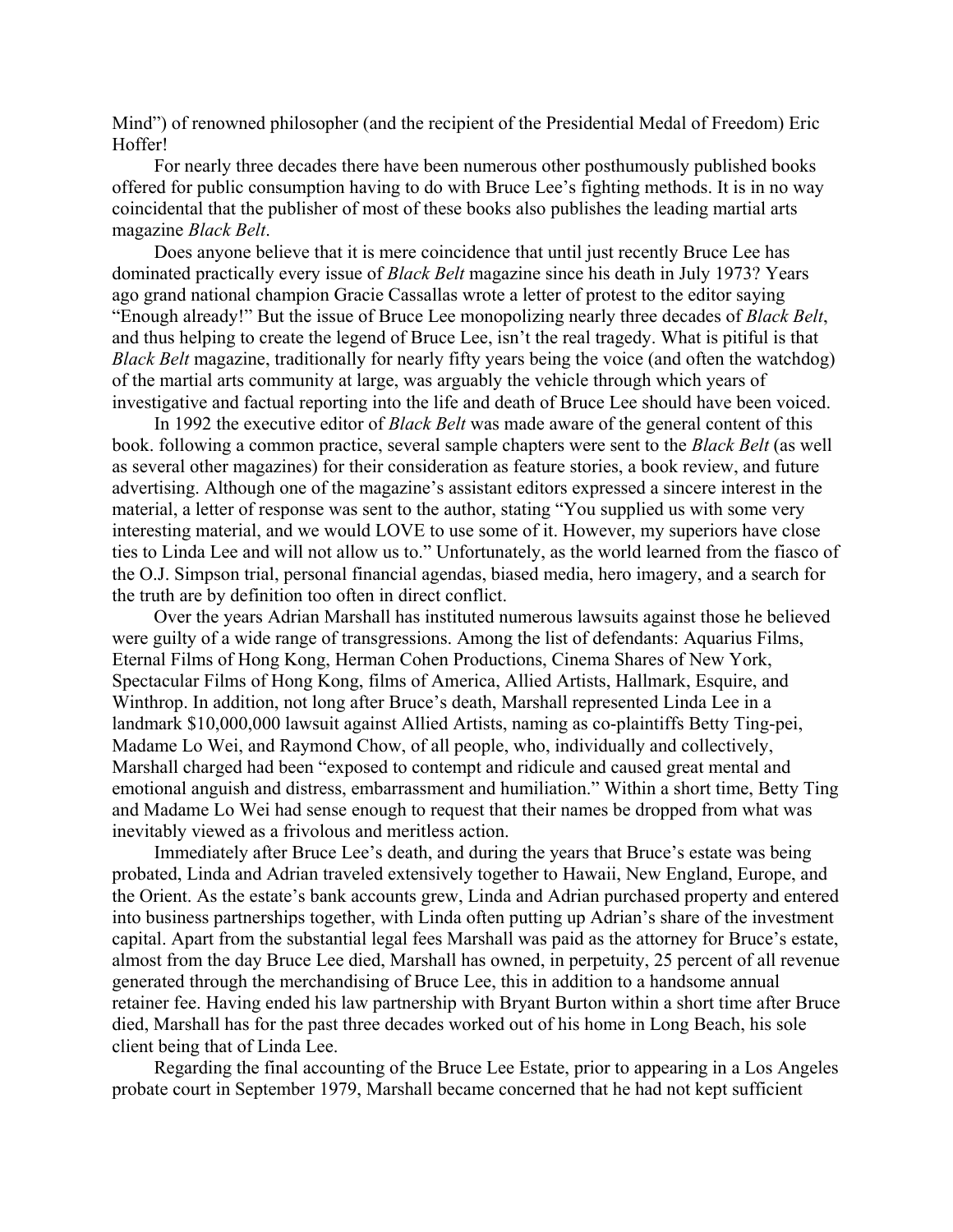records to substantiate his years of legal fees and, as a result, instructed Linda to petition the court to waive a detailed accounting.

 Unamused, the executives at Peat, Marwick, Mitchell, and Company promptly wrote to Marshall, advising him that they would be forced to make certain disclaimers to the court in "matters of this kind," specifically that the cash accounts did not purport to present the financial position of the estate because accounts receivable and accounts payable had been omitted, that the accounts had not been prepared in accordance with generally accepted accounting principles, that certain footnotes necessary for proper disclosure had been omitted, and that no audit steps were taken in the course of preparing the transcription, not even the verification of bank account cash balances.

 On October 4, 1979 Petitioner Linda Lee, acting as the Executrix of the Estate of Bruce Lee, presented the following document (Exhibit 1) to the court for its approval: "For my information and use a detailed accounting (of my husband's estate) has been prepared by the international accounting firm of Peat, Marwick, Mitchell & Co. for the period November 1, 1976 to September 17, 1979. I have examined the accounting. However, a summary accounting only is being presented to the Court, and I hereby waive the presentation of a detailed accounting to the probate court."

 For the record, Adrian Marshall had previously traveled to Hong Kong in late January 1979 and terminated the services of Peat, Marwick, Mitchell & Company, as well as Johnson, Stokes and Masters, replacing both companies with the Hong Kong firm of Hampton, Winter and Glynn.

 Following the Report of Administration, the court awarded both Linda and Adrian their requested, and quite substantial, extraordinary fees, after which Linda Lee received the entire proceeds of the Estate of Bruce Lee, which amounted in total to \$2,448,559.47.

 Late that afternoon, the following was entered into the public record: "It appearing that all acts of Linda Lee as Administrator were performed as required by law; it is ordered, adjudged and decreed; that Linda Lee as Administrator be discharged as such and sureties are hereby released from liability for all acts subsequent hereto. Dated December 27, 1979 and signed by Superior Court Judge Jack W. Swink." As the sun set on the western horizon, Bruce Lee was finally laid to rest for the second time.

 As a significant footnote, the romance between Linda and Adrian continued for a few more years, ending finally in 1983. When asked in August 1988 how long her discreet relationship had gone on with Marshall, Linda replied, "about ten years."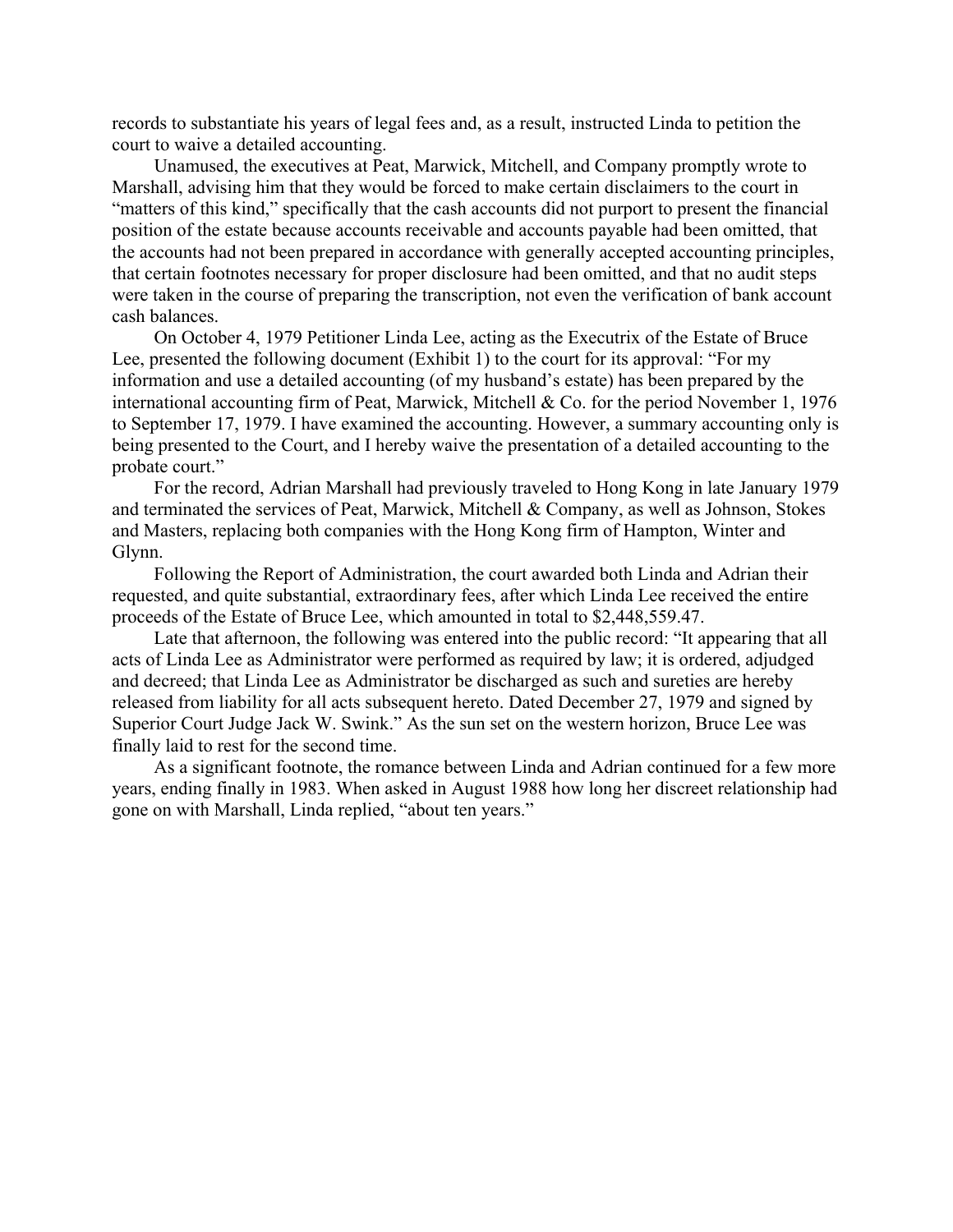# *GAME OF DEATH*

There is a scene in *The Way of the Dragon* in which Bruce and his leading lady Nora Miao are walking over a bridge. In the distance is a picturesque setting of lush gardens and pristine waterfalls. Nora pauses to admire the scenery, then explains how the gardens had been built by an ancient king for his queen. "Must have cost a lot of money," she sighs wistfully. "He must have really loved her. How do you like it?"

 Bruce stares briefly at the gardens, then looks at Nora indignantly. "A big waste! All of this! In Hong Kong I would build on it, make money!" In essence, Bruce's words aptly describe the basic principle underlying the making of *Game of Death*: "Build on it and make money!"

 To fully understand the afternoon of July 20, 1973, it is important to understand how Bruce Lee's last movie *Game of Death*, which was filmed posthumously, came into existence.

 Following the completion of *The Way of the Dragon* and before the start-up *of Enter the Dragon*, recall that Bruce, around October 1972, shot several fight sequences in Hong Kong with his foremost student Dan Inosanto, Laker basketball star Kareem Abdul-Jabbar, and hapkido master Ji Han Jai. This footage was shot on the spur of the moment and without a script.

 When *Enter the Dragon* was given a green light in late November 1972, the fight footage Bruce had shot with Inosanto, Kareem Abdul-Jabbar, and Master Ji Han Jai was placed in cold storage at Golden Harvest. Technically the footage was owned jointly by Raymond Chow, who supplied the camera equipment and sets, and Bruce Lee, who supplied the talent.

 Incontrovertibly, had Bruce not died, this footage would have never found its way onto the movie screen anywhere in the world. There are several reasons for this. Topping the list, Bruce did not look physically well. As a result of having temporarily discontinued his use of anabolic steroids, which he did not resume until December 1972 in preparation for *Enter the Dragon* in January 1973, Bruce had again shed nearly twenty pounds of muscle, and his face looked gaunt and pale. To many, the sight of Bruce wearing a washed-out yellow jumpsuit that hung on him like a wet dishrag was heartbreaking. It was hardly coincidental that *Game of Death* was the only film starring Bruce Lee in which he did not appear bare-chested. As to his performance, the spark that had previously ignited a dynamic explosion of energy was poignantly absent, and in the scenes with his protégé Dan Inosanto, the two men appeared evenly matched.

 Unfortunately, however, in the wake of Bruce's death, someone or some group of people started brainstorming the idea of marketing this fight footage of Bruce in combat with Inosanto, Kareem Abdul-Jabbar, and Master Ji Han Jai. Essentially, this became the skeletal footage upon which to "build on and make money!"

 Collectively, once edited, the three fight sequences amounted to about fifteen minutes running time. In order to release a feature-length movie showcasing this footage, Raymond Chow needed another 100 minutes of film. After purchasing the rights to the footage from Linda Lee for US\$200,000, Chow set out to find an actor to impersonate her deceased husband.

 Following a massive advertising campaign throughout which there was absolutely no mention that the producers were in search of a Bruce Lee double, auditions were held at Universal Studios in what was best described as a mad circus. After several exhausting days, a panel of judges, which include Linda Lee, singled out a young Chinese man from over a thousand contestants of all sizes, shapes and nationalities. While Bruce's double got busy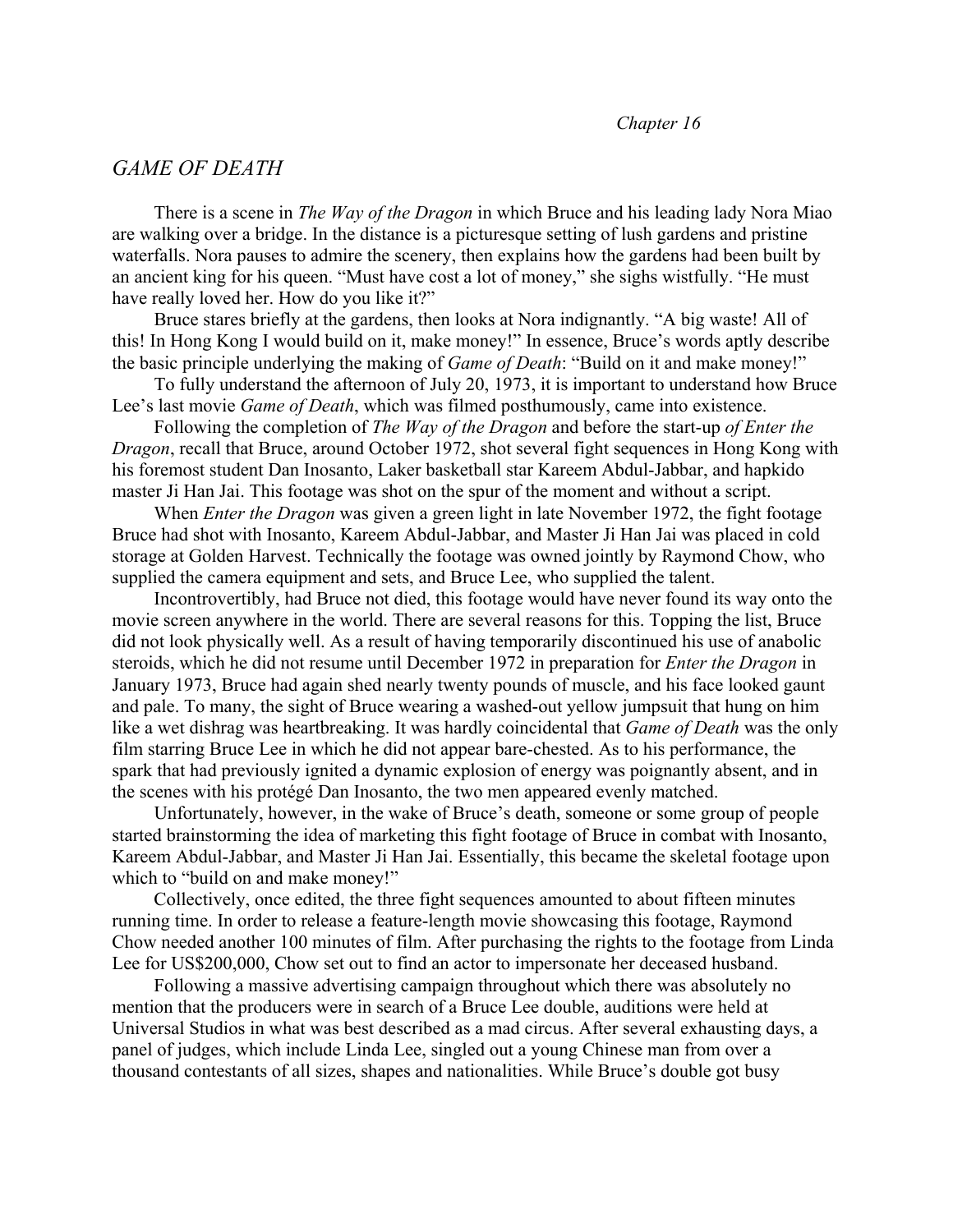working on his Bruce Lee impersonation, Raymond Chow addressed his second problem, that of coming up with a script.

 Screenwriter Jan Spears was hired to develop a story that would showcase the fifteen minutes of fight footage Bruce had previously filmed in Hong Kong. The task was monumental, and Spears literally constructed the script form scratch. This is evident from the final screen credits of *Game of Death*, in which Spears is given a sole writing credit, with no reference given to "story by" or "adapted from." Had there been an earlier draft of *Game of Death*, or even a treatment (which some people would have us believe), Spears would not have received a sole writing credit. Furthermore, had an original script or treatment penned by Bruce Lee ever existed, it surely would have been auctioned along with Bruce's other personal possessions in either of the two public auctions arranged by Linda.

 Unquestionably the general storyline of *Game of Death* is utterly bizarre. The leading man (our Bruce Lee impersonator) plays a Hong Kong film star known the world over as the "King of Kung Fu." In the opening scenes, Lee is being muscled by organized crime figures (triads), who are demanding that he sign a management contract. Starting to sound familiar? Lee refuses and soon threatens to go to the police and expose the extortion ring. Following several attempts on Bruce's life (the last of which has Lee being shot in the face while filming a movie, the bullet being shot from a prop gun that was supposed to be loaded with blanks), our hero eventually lands in the witness protection program, complete with a fake funeral. Of course, there's an inevitable women-in-danger crisis (flagrantly structured to resemble Lee's real life relationship with Betty Ting-pei), and Lee's agent (coincidentally with the last name of Marshall) who, in the closing scenes, is warned by one of the triads: "You can learn a lot in a job like yours. But knowledge can become a terrible burden."

 Throughout the picture, the Bruce Lee double hides (and fights!) behind designer sunglasses, which he also wears indoors and at night, and later, owing to having been shot in the face, plays entire scenes with his head wrapped in bandages, giving him the ludicrous appearance of a battling Egyptian mummy. This to be followed by the dreadful full beard and mustache disguise, and later the unimaginative old man masquerade, all of which is interspersed with actual close-ups of the real Bruce Lee (including superimposing a close-up of Bruce on the double's body, his head turning like a dime store puppet) which are spliced in from Bruce's prior movies and visually don't match anything.

 Perhaps the film's most revolting image occurs in the first act when actor Hugh O'Brien talks to a cardboard cutout of Bruce's head! Later the director (Robert Clouse) displayed the epitome of bad taste when he worked footage of Bruce's actual corpse into the story. It is no wonder that over the years Clouse has made a point of making it appear that he had absolutely nothing at all to do with the movie.

 When *Game of Death* was released, it was advertised throughout the world as starring Bruce Lee, with absolutely no mention of the double who impersonated Bruce for nearly two hours. Moreover, the film claimed to co-star Chuck Norris, who never actually worked on the film. Instead, the footage of Norris that was seen in *Game of Death* was lifted from *The Way of the Dragon.* 

It is truly a sad ending to a great martial artist that *Game of Death* has been memorialized as Bruce Lee's last film, for it has at the same time been remembered as one of the worst public rip-offs of all time.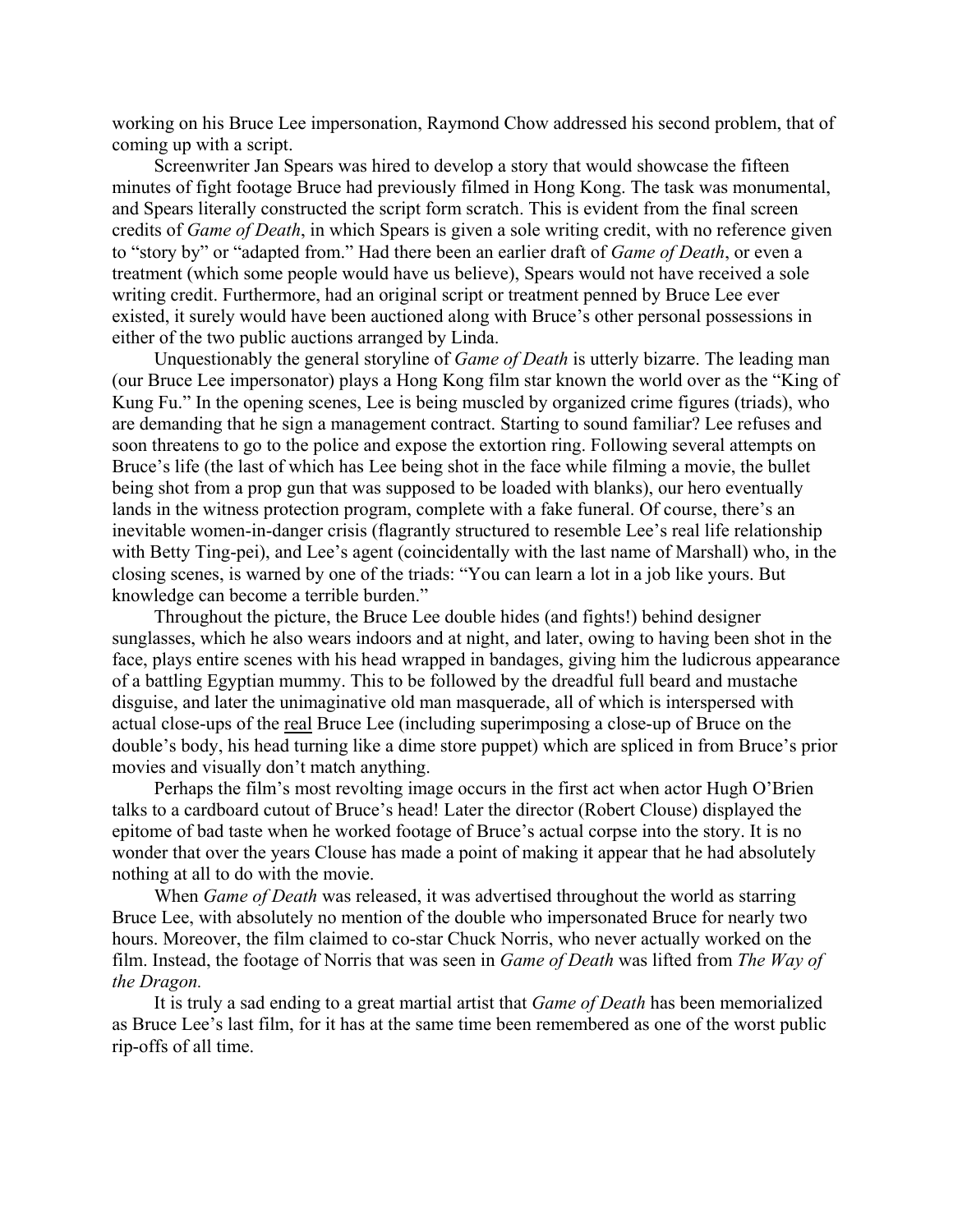### JULY 20, 1973 REVISITED

"When the doctors left Bruce's side, I stayed with him to assure myself that there really was nothing I could do. It was at this point, when his life force was barely extinguished, that I felt an incredible strength surge through my body and spirit. The determination and courage of Bruce himself passed to me."

#### Linda Lee

When I first heard the general explanation of what had occurred on the day Bruce Lee died in Hong Kong, it made me uncomfortable. Knowing what I know today, I am considerably more uncomfortable. What follows is surely not entirely correct. It is, however, a more logical interpretation of the available information. At the very least, it corrects much of the absurdity of the basic story (Chapters  $7 \& 9$ ) as it has been told for the past twenty-nine years.

 To better understand the afternoon of July 20, 1973, we need to first examine where Bruce was in terms of his film career at that time.

 Although Enter the Dragon had not yet been released, it was generally agreed that Bruce Lee was on the verge of international stardom and that he was returning to the United States. If this was true, then why all this discussion about Raymond Chow, Betty Ting, and Bruce Lee spending so much time rewriting the script to *Game of Death*? Clearly, Bruce had finally accomplished his Chief Aim in Life. Hollywood was banging on his door. Apart from the fact that there wasn't even a script to rewrite, even if there had been a script to *Game of Death*, it makes no sense that Bruce would have been in any rush to get the film produced, for on the day Bruce died he didn't need Raymond Chow, or Golden Harvest, or Concord, or *Game of Death*. All he had to do was call Ted Ashley at Warner Brothers and tell him he wanted the top three available writers in Hollywood placed at his disposal, along with a plate of oyster beef and hot tea served at his private bungalow at the Beverly Hills Hotel, or anywhere else for that matter, and he would have gotten all of it. And what's more, he knew it because he'd hung out with Steve McQueen and James Coburn and Stirling Silliphant and so he knew all about Tinseltown's million-dollar packaging agents and business managers and entertainment lawyers, and you can bet all of them were eagerly calling Bruce Lee.

 This, however, is not the picture that's been painted by Raymond Chow, Betty Ting, and Linda Lee for the past twenty-nine years. On July 20, 1973 Bruce is a hurried man. Raymond Chow arrives at Lee's house, and the men sit for hours pouring over final rewrites. Amazing as it sounds, Raymond has suddenly become Bruce's writing partner. The clock is ticking. The ink is still wet on the pages. As typhoon Dorothy begins to unleash its initial fury, they rush over to the apartment of Betty Ting-pei, a C-rated actress, to offer her a part in Bruce's next film. God willing, she will accept in time for the three of them to then drive to the Miramar Hotel to wine and dine George Lazenby, in the hope that he, too, will accept a part. Two weeks earlier Bruce had turned down a role to star with Elvis Presley, yet he's rushing through the day in the hope of starring with B-rated actor Lazenby. Ten weeks earlier Bruce had collapsed at Golden Harvest and had been rushed to Baptist Hospital on the verge of death. And now, rather than recuperating, he's feverishly racing all over town with a Hong Kong producer, a C-rated Taiwanese actress, and George Lazenby, with barely enough time to partake in two soft drinks throughout the entire day, only to lie down that evening with a splitting headache. It's an utterly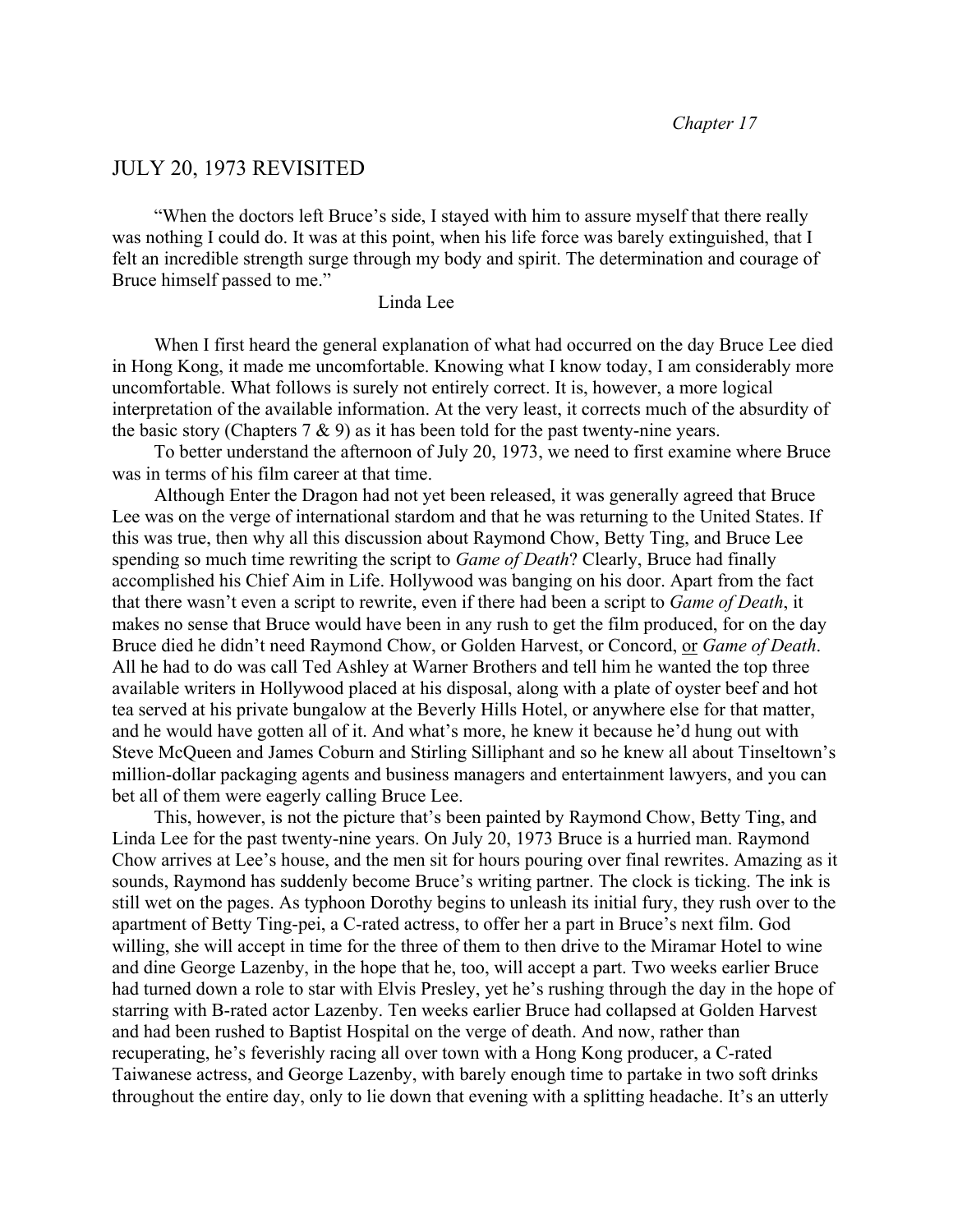absurd scenario. Bruce may have had little choice but to tolerate this kind of day six months earlier, but he obviously had no reason to do so on July 20, 1973. So what's wrong with the basic story?

 The first problem has to do with the general atmosphere surrounding Raymond Chow's early afternoon appearance at Cumberland Road. Clearly he wasn't there to work with Bruce rewriting *Game of Death*. So why the visit? There are two reasonable possibilities.

 The first has to do with Bruce's ongoing battle with an assortment of potentially volatile drugs. We know that his last episode of raging occurred only ten days earlier at Golden Harvest Studios when he threatened to kill director Lo Wei. Besides Bruce's tormenting physiological nightmare, he was well known for his short fuse and explosive temper. All things considered, it is very conceivable that for any one of a long list of reasons Bruce had again gone on a rampage, resulting in Linda summoning Raymond Chow.

 Alternatively, and more likely, it is very conceivable that Raymond Chow, fearful that he was losing his million-dollar star and in a state of desperation, drove to Cumberland Road to plead with Bruce to stay in business. Besides Bruce having stated both publicly and privately that he was returning to the U.S. to work for the majors in Hollywood, the two men had for months been arguing over the business end of *The Way of the Dragon*.

 To begin with, it was well known that Bruce was upset over Raymond having made distribution deals without first discussing it with him. Second and far worse was the problem that Concord had reported to the press that the film was a smash hit, and yet the company's cash revenues didn't equate with its reported box-office receipts. If there is any substance to the notion of triad involvement in The Way of the Dragon, the triad kingpins would have wanted an explanation of what surely would have appeared to be two sets of books. Coincidentally, it was around this time that Bruce's brother Peter began making public statements about Bruce growing suspicious that Raymond had not been giving him a fair box-office accounting of The Way of the Dragon. In any event, one could surmise that with Bruce's plans to return to the United States, any problem concerning the triads, if there indeed was one, was being dumped solely in Raymond's lap.

 For the past twenty-nine years many people have questioned why Cumberland Road had suddenly and curiously turned into a ghost town on July 20, 1973. Normally the Lee house was akin to Grand Central Station, what with being home to two large families and with a backyard often overrun with children. So the obvious question is where was everyone? Linda claims to have gone to lunch with Rebu Hui, the wife pop singer Sam Hui. Besides Linda, where was Wu Ngan? And where was Ngan's wife? Also gone? Who was watching all the children? Gone, too? The point is, where were all these people who could have verified the events of that afternoon? Their collective absence just sounds all too convenient.

 As to the real reason behind Raymond Chow's appearance at Cumberland Road that day, the answer is probably known only to Raymond Chow, Linda Lee, Rebu Hui, Betty Ting, and probably Wu Ngan. All things considered, what seems certain is that something went on that day at Cumberland Road that no one wants to talk about. And whatever it is, it would appear that, among other things, twenty-seven years ago it made Lee's house servant Wu Ngan a very rich man.

 No matter how their initial meeting turned out, at approximately four o'clock Raymond and Bruce left Bruce's home and drove to Betty Ting's apartment.

 Curiously, at the inquest the issue of the time was raised more than once. The Crown Counsel, Joe Duffy, questioned Raymond Chow: "Would there be any truth to suggestions that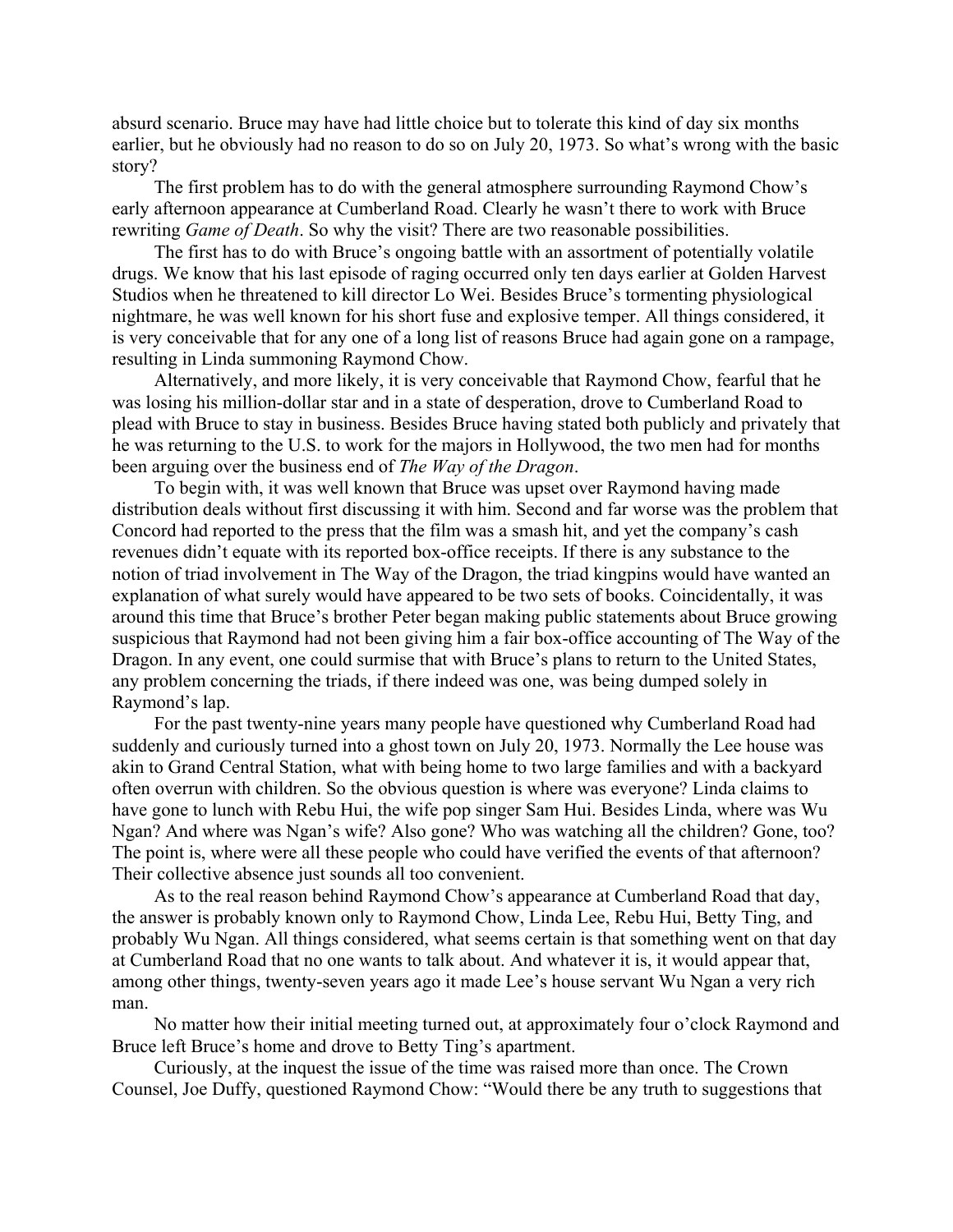you arrived at Miss Ting-pei's flat at three o'clock in the afternoon with Mr. Lee, and not four of five p.m.?" Raymond Chow heatedly denied this and went on to explain that such could not have been possible because they had been studying a new script. Aside from the fact that Chow's answer wasn't true, it was a totally meaningless response.

 As to why Bruce and Raymond went to Betty's, there are again several possible answers. First, Raymond may have simply driven Bruce to Betty's because Bruce could not park his flashy Mercedes in front of Betty's apartment due to the ongoing publicity surrounding their affair. Secondly, in the event that Bruce had gone on another rampage, Raymond may have sought Betty's help in calming him down. And third, if motivated by business, Raymond may have driven Bruce to Betty's in the hope that she could have been helpful in convincing Bruce to remain in Hong Kong. But the important point is that whatever their reason for going to Betty's, Bruce and Raymond did *not* drive to her apartment to work with her on *Game of Death* or to offer her a part in any movie. Betty wasn't a writer. She was Bruce's lover. And if he wanted her to co-star in his next picture, then she would co-star in his next picture. Period.

 Upon their arrival at Betty's, Raymond accompanied Bruce inside for a short time, apparently just long enough to finish a soft drink, and then left, after reiterating that he hoped Bruce and Betty would be able to join him and Lazenby later for dinner. Bruce and Betty were now alone. What happened next was what had been happening for months. Bruce got high on marijuana, and perhaps other drugs, and ended up with Betty in her bedroom where they may or may not have made love. Several hours elapsed, and they probably either passed out or fell asleep, most likely having unplugged the phone. At the inquest, Betty's sworn testimony was that from the time she first gave Bruce the single tablet of Equagesic until approximately four hours later when she discovered him in a coma she had remained alone in the living room watching television. Yes, that was her testimony.

 Around 7:30 that evening Betty was either awakened by Bruce convulsing or she awoke on her own to discover Bruce had lapsed into what she believed was a coma. She called Raymond at the Miramar Hotel where he was having dinner with Lazenby.

 It is at this point that Raymond and Betty have a fair chance of saving Bruce's life. Clearly there can be little doubt that Bruce is undergoing the same problem he had encountered on May 10. Baptist Hospital is only blocks away. Either Betty or Raymond can call an ambulance and have Bruce transported to Baptist where doctors, acutely familiar with Bruce's previous collapse, will instantly know to administer Mannitol, thus relieving the increasing cerebral-spinal fluid pressure in Bruce's brain. But neither Betty nor Raymond does that. Instead, Raymond spends twenty minutes driving over to Betty's apartment through a raging storm.

 Upon his arrival, Betty again informs Raymond that she cannot awaken Bruce, even by slapping his face. Although Raymond thinks Bruce looks normal, he can't awaken him either. Does he call an ambulance, knowing what happened to Bruce on May 10? No. What does he do? He slaps Bruce around and shakes him violently for ten minutes! Failing to awaken Bruce, does he *then* call an ambulance? No. He calls Betty's personal physician, Dr. Chu Pho-hwye. Chu's line is busy, but Raymond keeps trying and finally gets through. As unbelievable as it sounds, on May 10 at Golden Harvest Studios, Chow found himself in practically this same predicament. There was the ticking clock pitted against Bruce in a fight for his life, and Raymond Chow calling over to Baptist asking to *talk* with a physician.

 Another twenty minutes elapse while Dr. Chu drives over to Betty's. Does Chu call an ambulance? No. What does he do? He slaps Bruce around for ten minutes and at some point begins to have difficulty finding a pulse!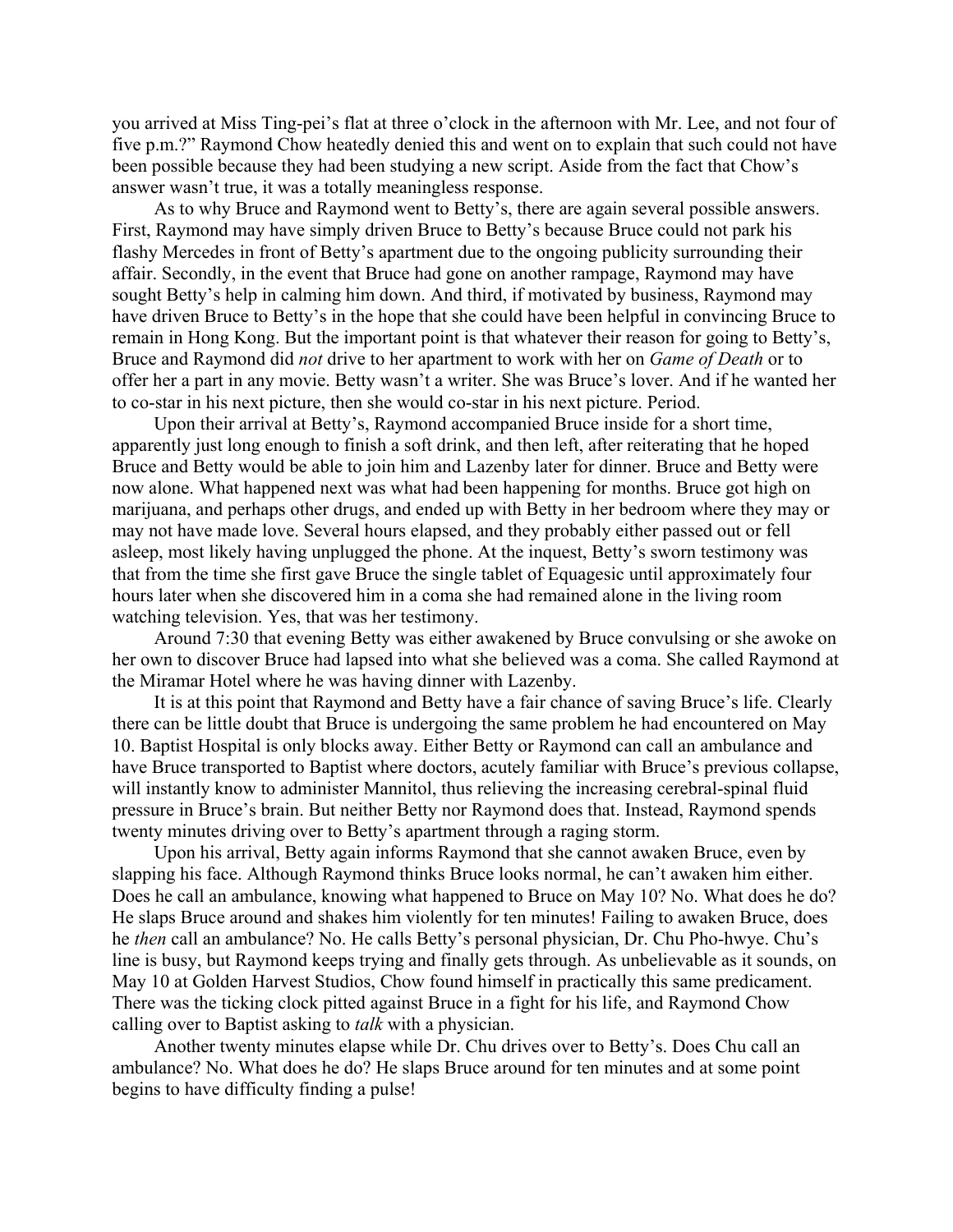Finally Chu decides to have Bruce transported to a hospital. Baptist Hospital is just a few short blocks away. Does Dr. Chu order Bruce rushed to Baptist? No. He has the ambulance driver transport him clear across town to Queen Elizabeth Hospital where Bruce is pronounced dead on arrival.

 As a footnote to this Gothic horror story, when Brian Tisdall, who was Linda Lee's Hong Kong attorney and represented her at the inquest, asked Dr. Chu why he had not sent Bruce to Baptist Hospital instead of Queen Elizabeth, Chu testified: "Bruce Lee deeply comatose, pulse not acceptable, no respiration, pupils not fully dilated. When he did not show any sings of improvement, it did not occur to me that time was of great importance."

 One can hardly believe such an outrageous statement was offered in defense of what would appear at face value to be an act of gross and unconscionable malpractice. So there is something wrong here.

 The problem is that Dr. Chu's testimony left out one vital fact, if for no other reason than no one ever asked. Recall that Raymond Chow testified that upon his arrival at Betty's it appeared to him that Bruce looked perfectly normal. When Bruce arrived at Queen Elizabeth Hospital, where he was pronounced dead on arrival, his face was swollen like a watermelon. Now if Raymond Chow is telling the truth, then one has to question when exactly did Bruce's face become swollen? If Bruce looked normal to Raymond prior to being taken from Betty's in an ambulance, and he was dead on arrival at Queen Elizabeth Hospital, then the grotesque swelling of Bruce's face could have only occurred during the twenty-minute ambulance ride to the hospital. In order for this to have occurred, Bruce's heat would have had to be beating. This, however, did not occur because according to Dr. Chu's testimony Bruce did not have a pulse.

 That's a pretty serious matter, isn't it? Not having a pulse? Add to that the fact that Bruce wasn't breathing and that his pupils weren't dilating and one has to question why Dr. Chu didn't immediately start pounding on Bruce's chest while either Raymond or Betty breathed air into his lungs? The answer is obvious. The important testimony that Dr. Chu could have given had someone asked was that when Dr. Chu arrived at Betty's, Bruce Lee was already dead and had been for some time.

How did Bruce Lee really die? This is the focus of the next two chapters.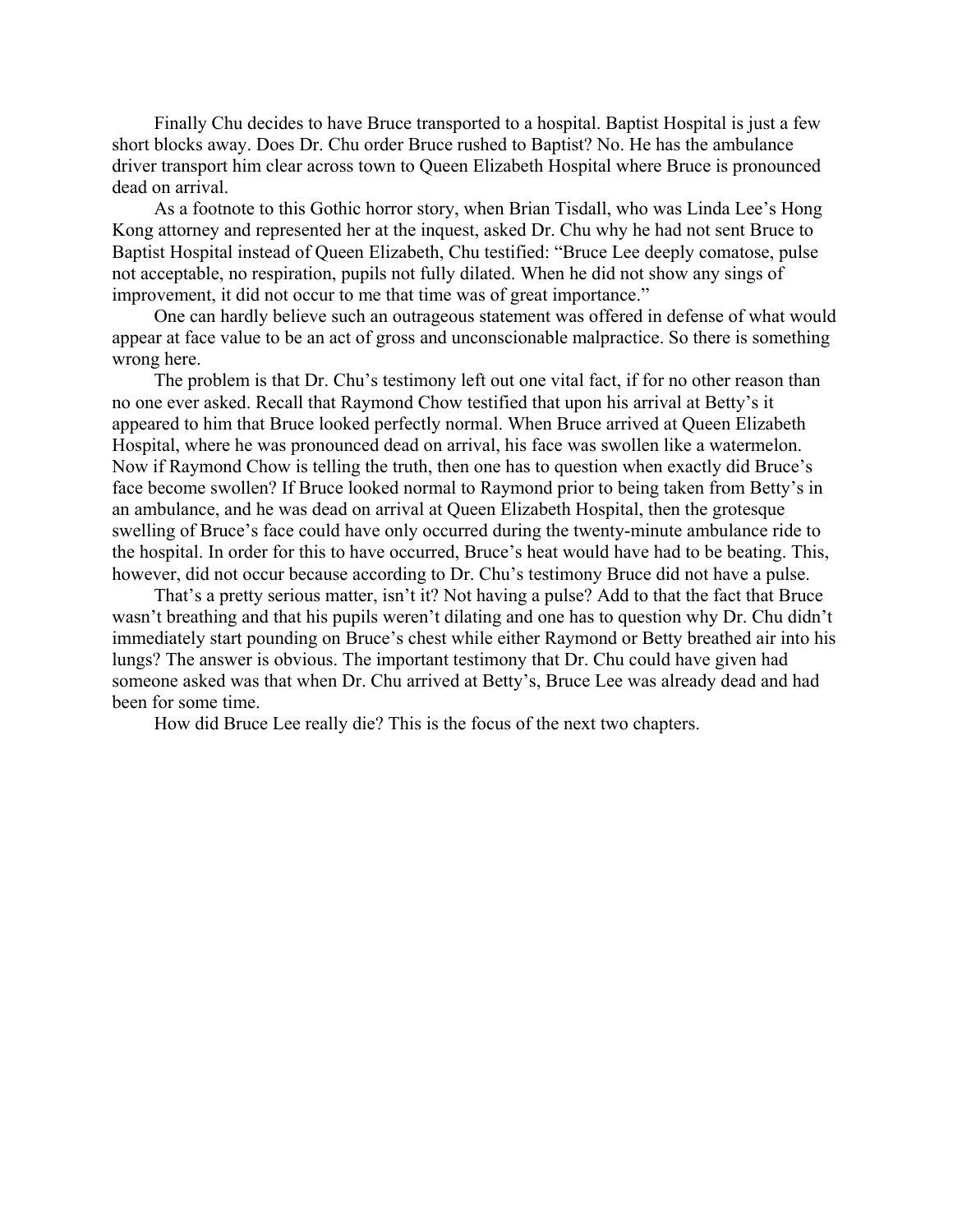### THE DEVIL'S DUE

"It's like I'm in jail! I am like the monkey in the zoo!"

#### Bruce Lee

Near the end of his life, Bruce privately said to Linda, "I don't know how much longer I can keep this up." What exactly was Bruce talking about? Was he referring to his rigorous training schedules or his demanding movie career? Perhaps the complexities of corporate business? Or maybe he was talking about the pitfalls of instant fame and fortune? The fact is Bruce wasn't talking about any of this. The problem confronting Bruce Lee near the end of his life was that his runaway drug use had finally turned his world into a nightmare of spinning plates.

 Because of his childhood cryptorchidism and his obsessive personality, Bruce Lee was unquestionably a poor candidate for anabolic steroids. Antithetically, although it seems unlikely that his initial interest in taking male hormone had to do with increasing his sex drive, it is understandable how Bruce would have been attracted to steroids from a martial artist's point of view. Besides developing and building muscle mass, steroids dramatically increased Bruce's speed and power. IN the late 1960s these miracle drugs succeeded in helping him rise to the upper echelon of the martial arts world. As he entered his movie career in the early 1970s, anabolic steroids coupled with diuretics were greatly responsible for the streamlined muscular body well known to moviegoers.

 Inevitably, however, the adverse side effects appeared. Trying to ward off his increasing anxiety, insomnia, and terrifying outbursts of rage, Bruce stepped up his use of prescription drugs, primarily CNS depressants and anti-anxiety medications, and soon began abusing marijuana and alcohol.

 It would prove to be a race against time. His Chief Aim in Life was on the horizon. Ten million dollars and his name in lights, and then he would live a life of peace and harmony. If only he could keep this up for another month. Everyone told him he was close to succeeding. *Enter the Dragon* was assured to make him a star. It didn't matter. Time was too quickly running out. Bruce had to break the cycle. He had to stop taking anabolic steroids. Having confided in his wife that he just couldn't keep going any longer, he finally told Raymond Chow that he has made has made his last martial arts movie.

 Within a few weeks of quitting steroids, Bruce's muscles began to atrophy, more so than ever before. The problem, well known to other users, was that in taking anabolic steroids, his body's natural ability to produce testosterone had been severely diminished. As a result, at least figuratively speaking, Bruce's cryptorchidism returned. Only now, instead of manufacturing a substandard level of testosterone, his body produced almost none. Soon Bruce's weight dropped below 120 pounds. His beard growth diminished and his hands became soft and silken.

 As horrifying as it was, the only way to reverse the demasculating process and recapture his identity he would sooner be dead than without was to again resume taking steroids. To do so, however, meant almost certain risk of serious liver and heart damage, and, even worse, the return of roid raging. In sharp contrast, to remain steroid-free meant more than just the severe muscle deterioration and energy loss. It would mean the end to the invincible King of Kung Fu.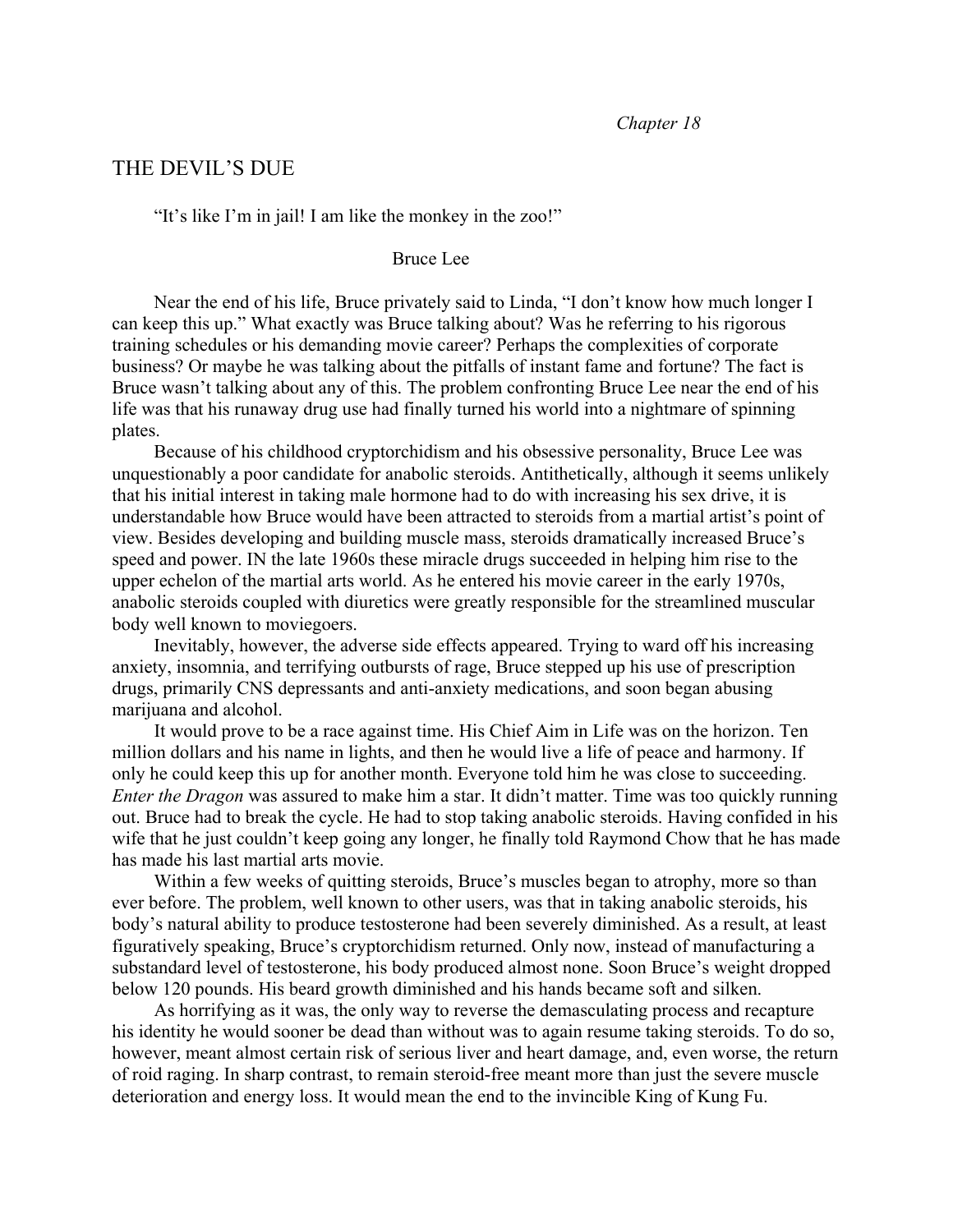Tragically, the demons Bruce confronted as a result of his use of steroids paled in comparison to the physiological horrors unleashed by his physical and psychological addiction to cortisone.

 Recall that immediately following the death of Bruce Lee, several brown paper bags containing crudely made bombs began to appear in and around Hong Kong. the message written on several of the bags was peculiar. It read: "Betty knows the cause of Bruce Lee's death." Note that the message did not say that Betty knows who had killed Bruce Lee, but rather that she knew the cause of his death. It was a provocative message, whose meaning may be related to the following portion of Dr. Harold Karpman's sworn deposition on July 24, 1974, which he gave in Los Angeles to one of Linda's attorneys, John Healey, around the time of the Lloyds/AIA insurance matter:

Q: What other physicians to your knowledge have treated Mr. Lee?

A: To my knowledge, Fr. Reisbord saw him here. I know that I had his pathological report reviewed by Dr. Ronald Okun, who is a toxicologist at the University. But he never saw Mr. Lee. And then there was a physician in Hong Kong whose name was—and English physician, I think I heard a name cursorily, but I can't remember the name.

Q: Dr. Langford?

A: It could be. That's all I know. In this country only myself and Dr. Reisbord saw him at that time.

Q: Do you know of a Dr. Tanney?

A: Herb Tanney?

Q: Right.

A: Yes. I know Herb Tanney.

Q: Do you know that Dr. Tanney had been treating him [Lee] in the past?

A: No, I didn't know that. When was that? I mean, prior to the time he [Lee] went to Hong Kong?

Q: Yes. This would have been '70, '71.

A: No, I didn't know that. I really didn't know that at all.

 Why would John Healey be interested in questioning Karpman about Dr. Tanney's professional relationship to Bruce Lee three years earlier, particularly if one presumes that Bruce hadn't seen Tanney since moving to Hong Kong in October 1971? The answer is to be found in the second portion of Dr. Karpman's deposition:

Q: He [Lee] didn't mention anything about sustaining a back injury and being on cortisone for a great period of time?

 $A: No.$ 

Q: Again, had you know that, would that in any way—

A: No, cortisone is not going to influence this in any way.

Q: I heard it might make him more conducive to seizures.

A: If you take massive amounts by injection. Most people take it by injection. It's very unlikely that you could get a sufficient amount of cortisone into the system to produce any metabolic response if you take it orally.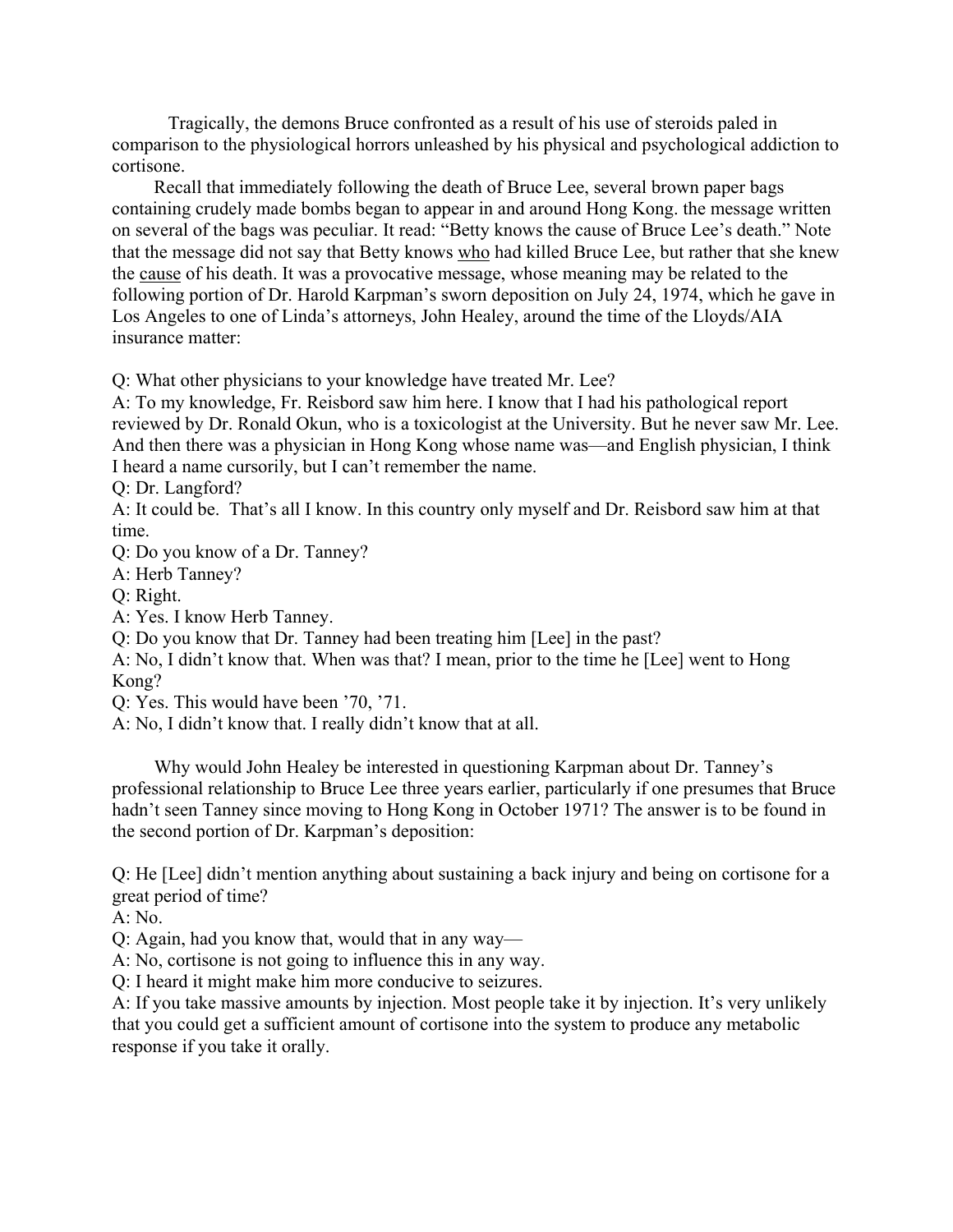What is tragic about the above exchange is that throughout his deposition, Karpman does not ask, nor is he told, about how often and how much cortisone Bruce was receiving and whether it was by injection or orally. In all likelihood the reason Karpman was somewhat indifferent about this issue was that at the time of the deposition the consensus of the medical profession was that the use of cortisone was a safe and benign practice.

 Prior to Bruce's departure to Hong Kong in October 1971 we know that he received a full year of cortisone injections from Dr. Herbert Tanney. The details of his continued use of cortisone over the next two years, however, are difficult to piece together, especially regarding how Bruce was being supplied the drug and in what amounts. Nevertheless, based on his medical history and the observations of those around him in the final months of his life, there is no doubt that Bruce was in a constant uphill battle with adrenal insufficiency as a direct result of his longstanding use of cortisone.

 Initially Bruce Lee was injected with cortisone to reduce musculoskeletal inflammation in areas of his back, knees, and hands. Within a short time, however, he began to rely on the drug to combat a smattering of physical ailments, both real and imagined, and began to experience mood elevations and an increase in sex drive. Remember that this was nearly three decades ago. Today Bruce's prolonged use of cortisone, and more importantly his withdrawal from this powerful drug, would be closely monitored. Owing to years of extensive scientific research, today physicians approach the clinical use of cortisone with extreme caution.

 The central problem confronting Bruce Lee as a result of his extended use of cortisone was that the drug had caused his adrenal glands to atrophy and, as a result, his body's natural ability to produce hydrocortisone had been dramatically decreased. One major function of this steroid is to support circulation in cases of stress. When a normal person develops an illness or sustains an injury, the adrenal glands "kick out" a "booster dose" of hydrocortisone to help maintain capillary tone and support blood pressure. If a patient with adrenal atrophy sustains an injury or develops an illness, there is no hydrocortisone to be kicked out and the capillary system can collapse and death ensues. A second product of the adrenal glands is cortisol, which is vital to protein and carbohydrate metabolism. Lacking sufficient amounts of cortisol, Bruce's body was unable to properly metabolize food.

 The most prominent symptom noted in patients suffering from chronic adrenal insufficiency is a general wasting away of the body. In addition to a loss of appetite and accompanying weight loss, the patient frequently battles dehydration. Within a few months, the individual experiences muscle weakness and fatigue (tragically Bruce may have attributed this to his discontinuance of anabolic steroids). Due to falling blood pressure the person at times feels faint and dizzy and mental confusion, including bouts of amnesia, is often noted. Besides stomach pain, nausea and vomiting are also frequently noted. But most important of all is the telltale sign common to the great majority of patients—the brownish skin (that looks suntanned) with white patches coupled with the darkening of freckles on the face and neck. All of the above symptoms were periodically noted in Bruce Lee during the last six months of his life.

 Is it possible that the King of Kung Fu died of the unchecked, fatal complications of adrenal crisis? If he did, it would explain the mysterious BUN laboratory test result that surfaced at Baptist Hospital following Bruce's collapse on May 10, for it is a fact that with adrenal insufficiency the body's level of blood urea nitrogen literally soars.

 Although it has been previously established that the symptoms noted in Bruce when he collapsed at Golden Harvest on May 10 and his death ten weeks later on July 20 were remarkably similar, were these same symptoms common to someone suffering the throes of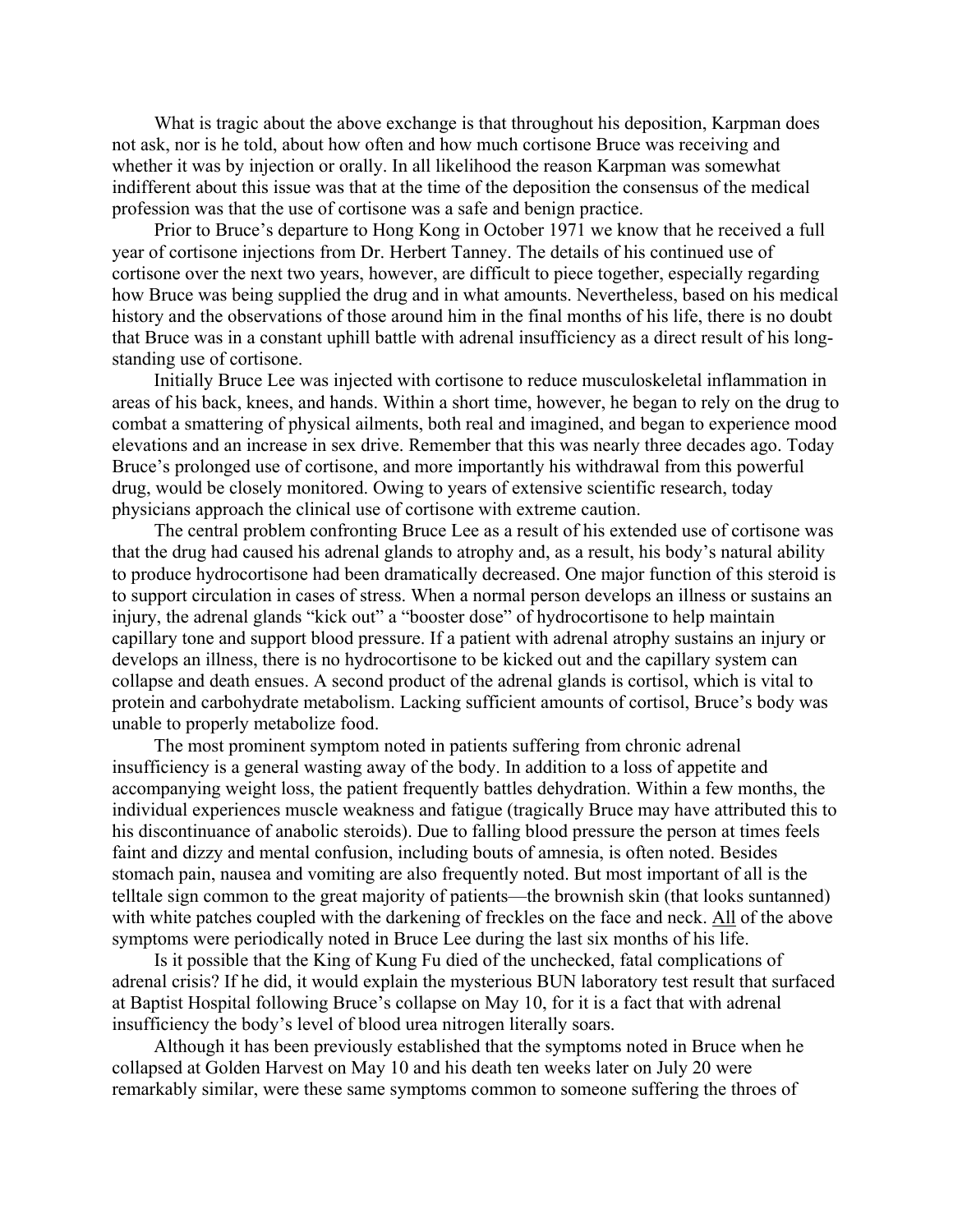acute adrenal crisis? The answer is a qualified yes. By now acutely familiar with the adverse side effects of cortisone, Bruce would have instantly recognized the initial symptoms of adrenal insufficiency. A rising intracranial pressure would have triggered a headache, and he would have felt nauseous and fatigued. Had he not increased his body's level of cortisone, he inevitably would have lapsed into adrenal crisis, which is a life-threatening medical emergency of the highest magnitude. Had Bruce administered the correct amount of cortisone, however, his symptoms would have rapidly subsided.

 Over time and considering the odds, Bruce would have been better off playing Russian roulette, for it is today well known to medical professionals that attempting to self-regulate one's own level of cortisone without the aid of laboratory tests and without consulting a physician is an extremely dangerous practice. To say the least, it's a delicate recipe. Take too little and the result is a continuing uphill battle against adrenal insufficiency. Take too much over too short a period and the body rehydrates so speedily that vomiting and high fever are soon followed by convulsions, cerebral edema and coma.

 Perhaps this is what occurred to Bruce Lee on the afternoon of July 20, 1973. Deprived of sufficient adrenal hormones and feeling the side effects of an impending adrenal crisis, Bruce self-administered too much cortisone while he was at Cumberland Road. A short while later, upon his arrival at Betty's apartment, he drank several cold sodas in response to his rising temperature. Almost immediately his body's water balance went haywire and his tissues began retaining fluids at an alarming rate while his kidneys began to shut down. Headache set in, and Betty gave him Equagesic in an effort to suppress the pain and lower his fever. It didn't help. Bruce lied down in Betty's bedroom where his body continued to overhydrate. Within a short time the life-threatening medical emergency ran its unchecked course as Bruce experienced convulsions, cerebral edema and fatal coma. Using this same case scenario, the reason that Bruce Lee would have survived the identical life-threatening emergency on May 10 at Golden Harvest was simply because the doctors at Baptist Hospital had administered Mannitol, thus relieving the rapid rehydration process that had been caused by a similar cortisone overdose.

 Ironically, Bruce would have reached the same life-threatening emergency had he not administered any cortisone at all. In the absence of sufficient hydrocortisone, his body's circulatory system, and thus his capillary tone, would have gradually begun to collapse, resulting in fluids being retained in his tissues. Within a short time his kidneys would have shut down, leading to convulsions and brain edema. In the end, coma and death. As to the May 10 incident, under the above scenario Bruce would have miraculously recovered once he had arrived at Baptist Hospital because, in addition to Mannitol, doctors would have eventually detected a falling blood pressure and immediately administered an injection of hydrocortisone. This is a routine procedure done in any emergency room crisis when an unexplained sudden drop in blood pressure is noted. Having been injected with hydrocortisone, Bruce's symptoms would have gradually subsided and he would have returned to normal.

 Although the overall clinical picture of adrenal-cortical insufficiency described above has a profound and unsettling resemblance to the physical description of Bruce Lee in the final months of his life, there is still one major hurdle to get over. And that is simply this. Recall that just weeks following Bruce's collapse on May 10, he and Linda traveled to Los Angeles where Bruce underwent a thorough medical examination, including a battery of sophisticated tests. At its conclusion, aside form a minor convulsive disorder, the doctors could find nothing the matter with him. Why was this? One answer could be simply that between the time of Lee's May 10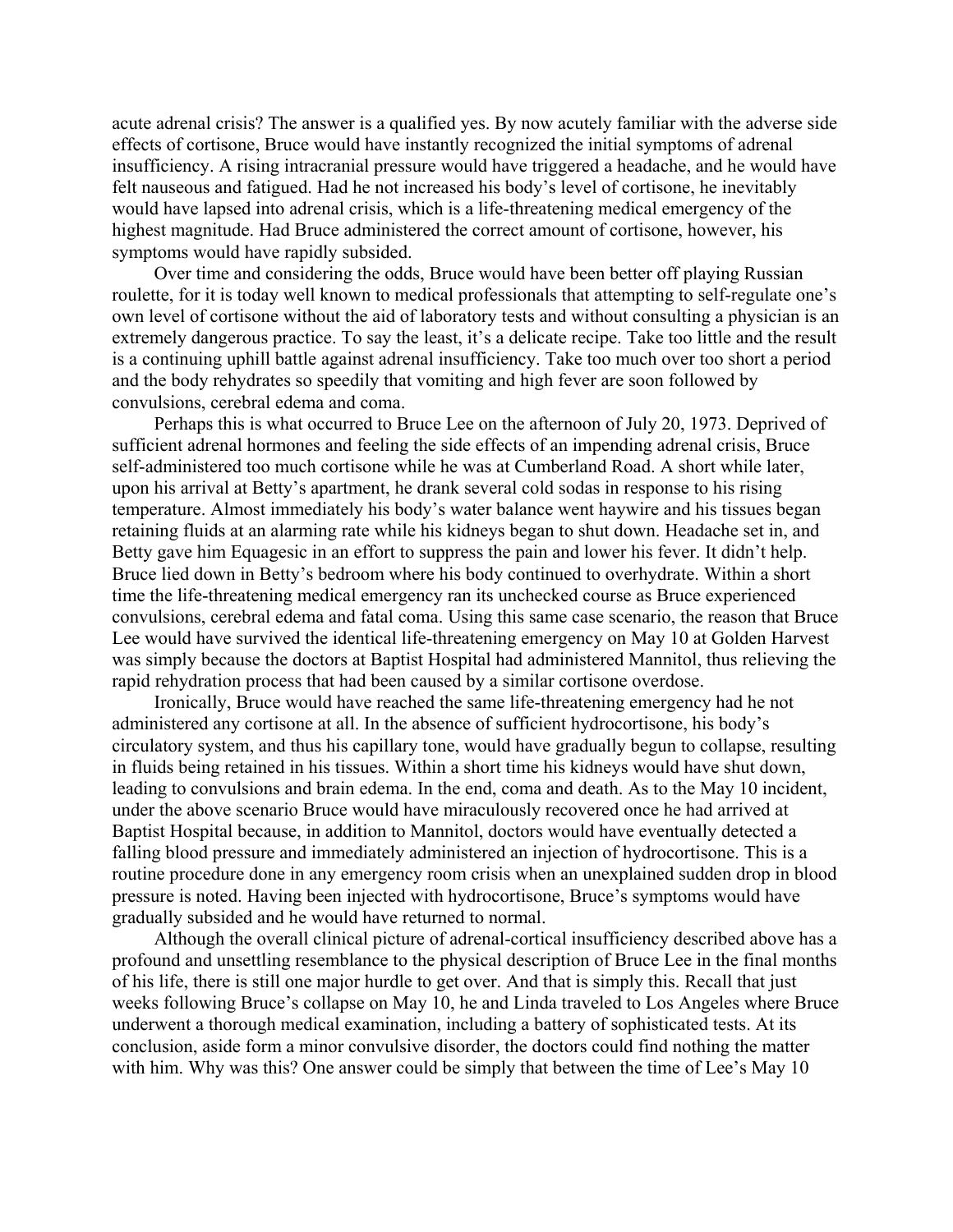collapse at Golden Harvest and his arrival in Los Angeles several weeks later, his body's level of corticosteroid had been restored.

 Russian roulette is a dangerous game, but there are survivors who live to spin the barrel again. To present day medical doctors it is not uncommon that many patients with some adrenal function but limited reserves appear perfectly healthy until something precipitates the next adrenal crisis. This condition when associated with steroid use is particularly treacherous, as the "common finding" in Addison's disease (primary adrenal failure) of a low serum sodium is not present when the suppression is due to exogeneous (self-administered) steroids. In addition, one must not lose sight of the time frame. This was the early 1970s when the horrors of cortisone abuse were practically unknown to the medical profession. To that end, even had Bruce mentioned his use of cortisone, it is conceivable that his physicians may not have placed much value on it. And lastly, to have properly diagnosed Bruce's problem at that time, it would have been necessary for the doctors to have ordered an extensive battery of adrenal hormone and adrenal gland function tests. Had Bruce's level of cortisone been within normal limits, such additional tests would not have been routinely ordered, particularly in the early 1970s.

 In conclusion, did Bruce's life end as a direct result of adrenal crisis associated with brain edema? Based on the material submitted to them, the medical professionals with whom I consulted unanimously concluded that it is a good possibility. They were quick to point out, however, a single option. If Bruce Lee did not die of adrenal crisis, there remains only one reasonable, and deadly, alternative explanation . . .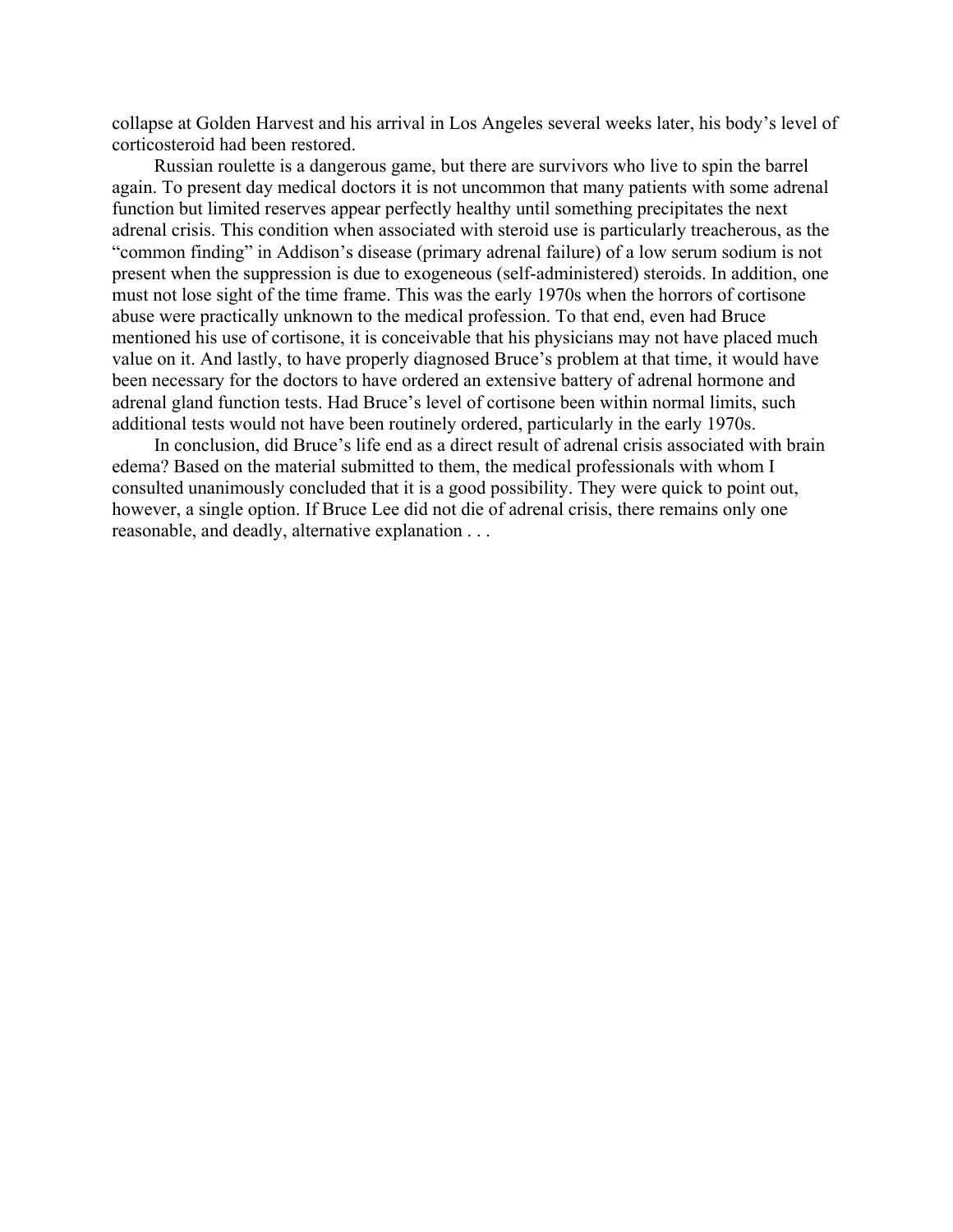# FOUL PLAY

As soon as the Hong Kong police learned of the death of Bruce Lee, the first thing they did was hit the streets in search of Bruce's drug connections. They knew something the rest of us hadn't taken seriously. They knew that there were people out there that wanted Bruce Lee dead.

 Like everyone else, the police were quite familiar with Bruce's mistress Betty Ting. Weeks earlier she had tried to kill herself because Bruce had wanted out of the affair. She had links to both organized crime and drugs.

 The police also knew that the triads had been hounding Bruce for months. Millions of dollars were on the line. And what about all those foreign producers who were standing in bread line because the King of Kung Fu had totally wiped out their distribution market? There seemed to be suspects popping up on every corner. The lead detective opened a file and labeled it a probable homicide. He never called Wyeth Laboratories to ask about the side effects of Equagesic. He would rather talk to that elusive butler Bruce Lee had given his worldly possessions to. Then there was this business about a falling out with Raymond Chow. Without Bruce Lee, Golden Harvest Studios would be making rice commercials.

 By day two of the investigation the detectives were pounding on doors all over Hong Kong. Who were these martial arts elders Bruce Lee had offended? And where was this triad that Lee had beaten into submission on the set of *Enter the Dragon*? Was it true that Bruce had paid off the guy's family? And why was Linda Lee acting so scared? The autopsy report wasn't even in yet and she was already announcing to the world that she didn't hold anyone or any group responsible for her husband's death. The police thought it a little premature. And who was this lawyer from California feverishly racing around Hong Kong looking for bank accounts? Yes, Hollywood didn't have anything over Hong Kong. This was a real rags-to-riches story that had everything but a plane crash.

 The police weren't the only ones who were treating this as a homicide. Weeks earlier the doctors over at Baptist Hospital took one look at Bruce and presumed he'd been poisoned. They were simply following procedure, and it's the same throughout the world. Walk into any hospital emergency room and tell the attending physician that there is a patient on route who is exhibiting symptoms of cerebral edema and kidney failure, and immediately that physician will open a line to the Poison Control Center. The reason he will do this is because cerebral edema combined with acute renal failure is a common sign of poisoning.

 From a clinical standpoint, poisoning is always considered in the diagnosis of any unexplained signs or symptoms. When Dr. Langford examined Bruce Lee at Baptist Hospital on May 10, he immediately ordered intravenous injections of Mannitol. The reason that Langford's choice of drug is noteworthy is that Mannitol is rarely used solely for the treatment of cerebral edema. Rather, it is an osmotic diuretic used primarily in barbiturate overdoses and to flush out the system of a potentially lethal excess of sodium, which many poisons can cause to collect in the victim's kidneys. It is this excess sodium buildup that produces the cerebral edema and convulsions, and it is for this reason that Langford administered Mannitol to Bruce Lee, specifically because Bruce was showing signs that he had been poisoned.

 This would explain the mysterious blood urea nitrogen (BUN) test. It wasn't a typographical error as Dr. Harold Karpman had initially suspected. Although a reading of 92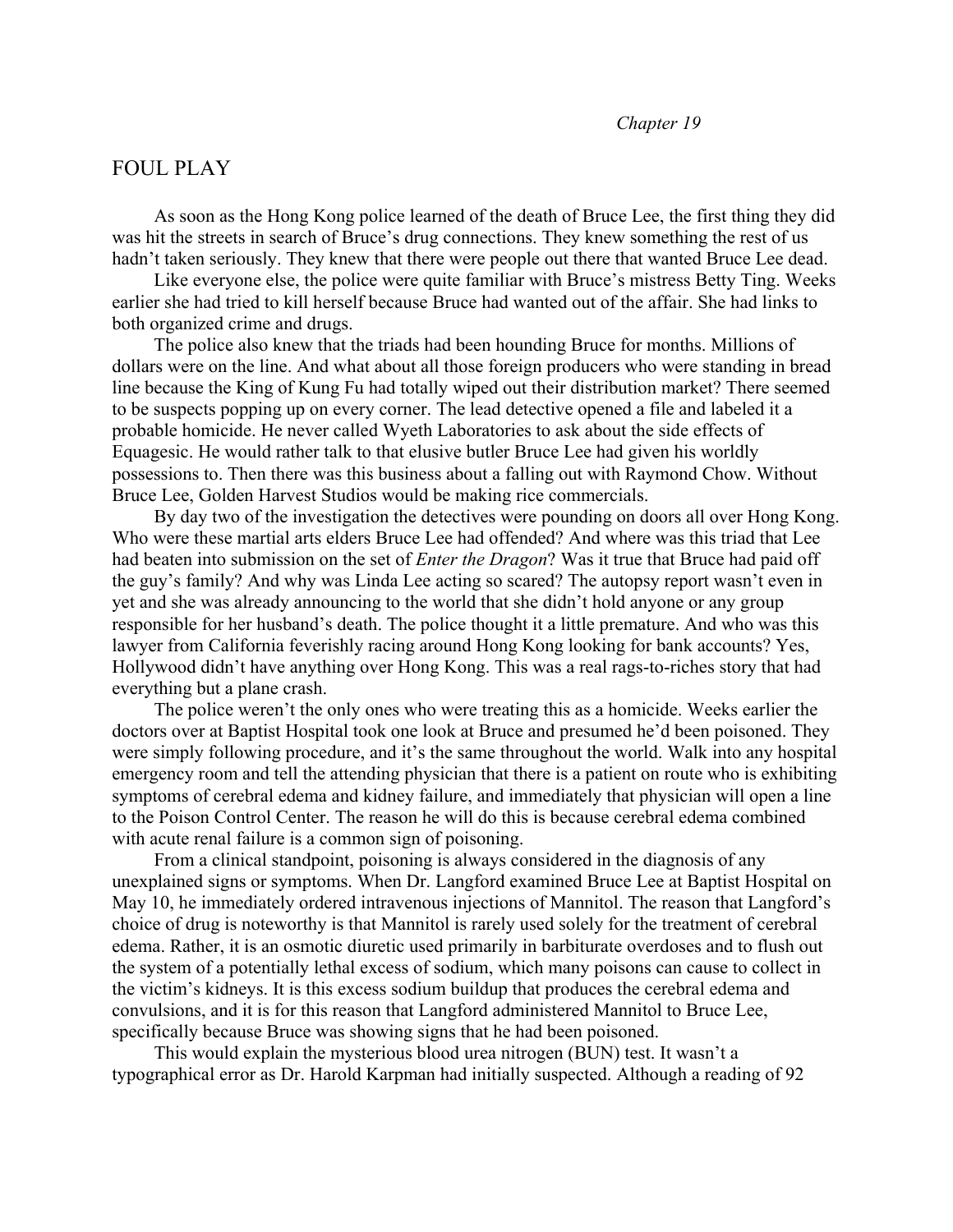(mg/ml) is extremely high, it is consistent with a patient whose kidneys had gone into failure as a result of being poisoned.

 Poisoning Bruce Lee at this time in his life would not have been that easy. According to Linda, during her husband's final months, he had stopped eating solid food and was existing miserably on carrot and apple juice. If this was true, then the only way to have poisoned Bruce was to lace the one thing everyone knew he was eating—his marijuana.

 The question now arises—*where* did Bruce Lee keep all this marijuana? This was not an insignificant amount, but a sizeable stash that was being replenished on a frequent basis. Of course, the most central problem was that Bruce was potentially a multimillion-dollar show business property. Unquestionably, his drug use had to be of dire concern to many individuals, especially in that his drug of choice was marijuana. Throughout the Orient in the early 1970s marijuana was tantamount to being found with heroin in the United States. Witness Beatles star Paul McCartney who nearly landed in prison after being discovered in Japan with a small amount of grass. No, there was too much money at stake here. Literally millions. Somebody else had to handle this marijuana. We know that Bobby Baker brought it into Hong Kong. But what happened to it after that? Perhaps it was locked in Bruce's 500-pound floor safe at Cumberland? Risky. What about Golden Harvest Studios? There was a guardhouse at the main entrance. Of course this hadn't stopped the police form barging into the place over the Lo Wei incident. Golden Harvest had a cold storage vault. How about in there? Or maybe it was kept at Betty Ting's apartment? What about Wu Ngan? Maybe Lee's faithful manservant was the entrusted one. Yes. Who kept watch over Bruce Lee's marijuana stash? Who was the keeper of the keys? There was motive all around Bruce. Access equates to opportunity. It is a vital piece of the puzzle.

 Motive. Opportunity. Method. Poison. When Bruce Lee collapsed to the floor at Golden Harvest and suddenly began convulsing and vomiting and gasping in a fight for his life, that one word—poison—just seems to hang in the air. Nothing else but a heart attack or stroke or a bullet acts this quickly to extinguish a life. That is the one element of this entire scenario that keeps lighting up like one of Hong Kong's millions of neon lights. It is like a candle. One moment it's lit, and the next it's extinguished. One moment Bruce was in a desperate fight for his life, and an hour later, after the Mannitol had flushed his system, he miraculously returned to normal and walked out of the emergency room. *Poison*.

 What about Lee's autopsy? Did Dr. Lam look for poison? He did. Superficially. Worldwide there are 9,000,000 natural and synthetic chemicals deemed to be poisonous. Of these, 3,000 cause more than 95 percent of all the accidental and deliberate poisonings reported each year.

 Generally speaking, the common procedure done at most autopsies is to conduct a random search for poison by testing for assorted trace metals. This is done because the majority of poisons contain at least one of several metals in their chemical makeup. Although in his testimony Dr. Lam was careful to avoid the word poison, clearly he was looking for poison when he tested for mercury and lead, which are two of the main trace metals common to many poisonous substances. Two trace elements Dr. Lam did not test for were fluoride and phosphorus. Both are found in poisons knows to cause convulsions, cerebral edema, and renal failure in their victims. Both fluoride and phosphorus are commonly found in rat poison and other common household pesticides.

 Unfortunately, the fact is that if Bruce Lee died of poisoning, it was a premeditated act. More than likely a poison was used that would not be detected at autopsy. If one were to have need for such a unique poison, Hong Kong would surely be the place to go shopping. Kenpo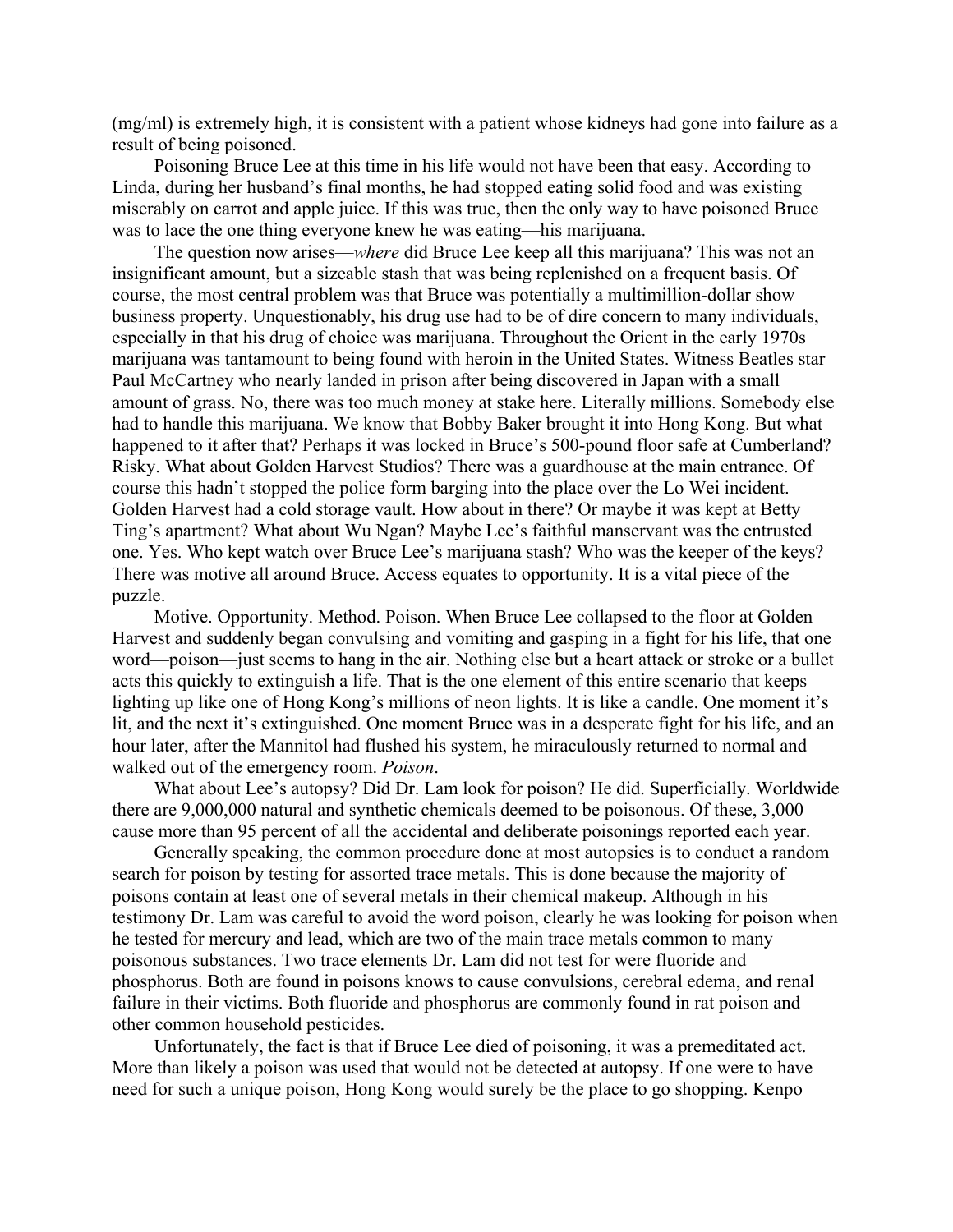Grandmaster Ed Parker must have known this when shortly after Bruce's death he was quoted as saying, "Many of us do not know the inner thinking and secrets of the Chinese herbalists. They have herbs for medicine and they have ones we've never head of for poison. I believe it was foul play that killed Bruce Lee."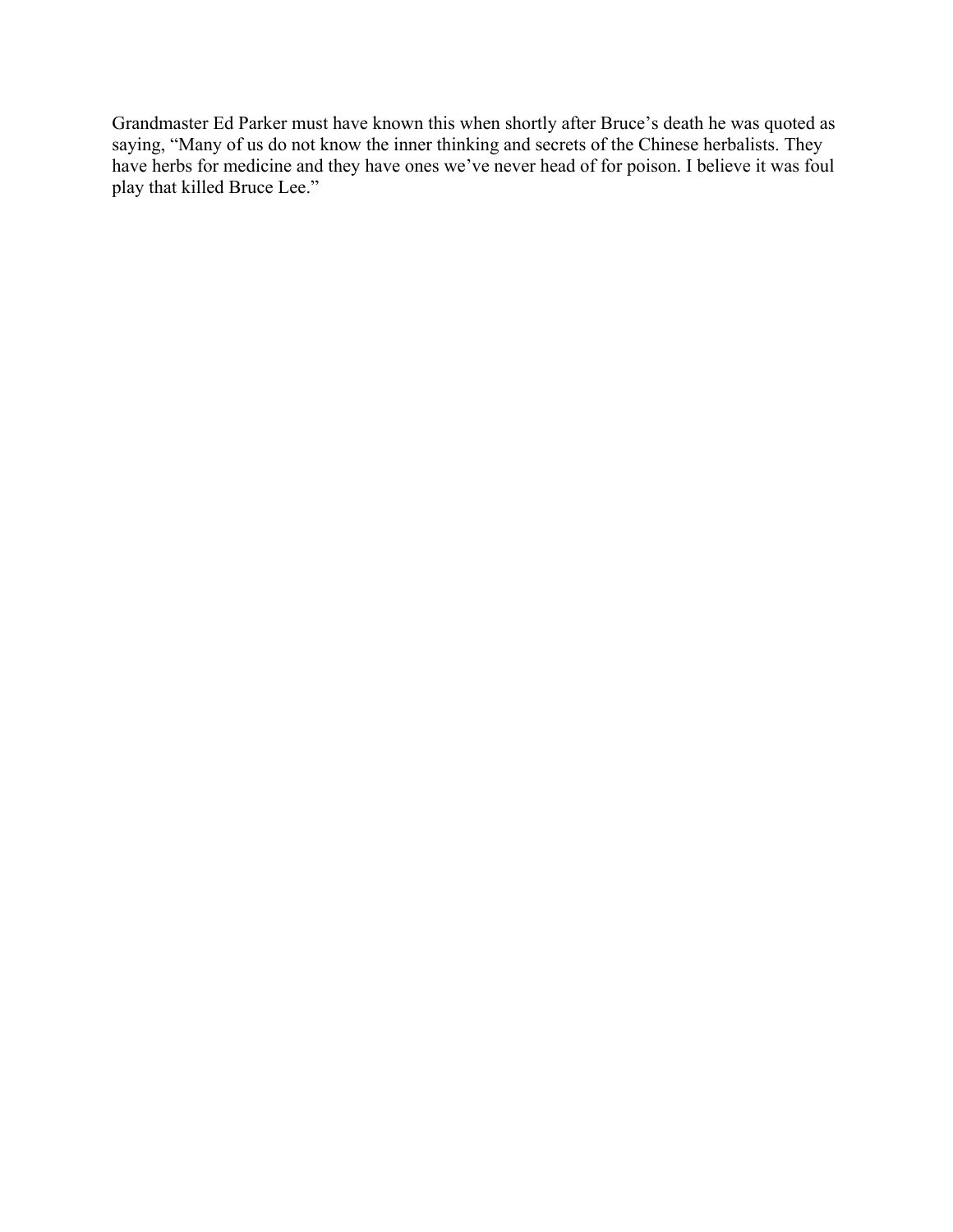# PARTING THOUGHTS

The writing of this book has been an extremely difficult and arduous endeavor. Like so many other authors and biographers who have walked this path before me, my perceptions of Bruce Lee have been forever changed. When I made my first discoveries, I must admit that I felt what I have since recognized as a misguided obligation to protect the "legend of Bruce Lee." I sweated out a great deal of writing time trying to find a way to justify the fact that the man I had once envisioned as a martial arts icon was, indeed, a human being fraught with human frailty and uncontrollable demons. Perhaps the toughest reality I have had to accept was the insight of Stirling Silliphant, who wisely pointed out that, in the end, the very thing that should have protected Bruce Lee—his martial art—failed him.

 During the five years I have been writing and researching this book, I have been asked hundreds of questions by as many people. Yet there is one for which I still no answer. The question was asked by Amy Sanbo during my visit to her home on Vashon Island. I had been interviewing her for several hours when she suddenly asked, "Did you like Bruce?" I know now why I have so much trouble with that. It is because there are so many Bruce Lees. There's the one I first met in 1963 when I was a senior in high school. There is a different Bruce Lee who I knew in and around Hollywood. Then there is the husband Bruce Lee, as he was described to me by Linda. The best known is the commercialized *King of Kung Fu* Bruce Lee, which is an image often referred to as "Saint Bruce." The dilemma is that all these Bruce Lees are so vastly different from one another. Worse yet, I have mixed feelings about all of them. I can only imagine how painfully difficult this must have been for Bruce.

 As I approached the first printing of this work in 1996, there was most assuredly trouble brewing on the horizon when I was threatened with massive civil litigation by three individuals should I proceed to publication. Raymond Chow, who refused numerous offers to talk with me about the content of this book, was represented by Beverly Hills attorney Michael Bergman. Moreover, Linda Lee Cadwell and Adrian Marshall, who also refused numerous offers to discuss the substance of this book, were jointly represented by Beverly Hills attorney Jerome Weinstein. For the record, since the first printing of *Unsettled Matters*, the statute of limitations ran out and none of these three individuals filed a lawsuit.

 I was both saddened and disappointed that my former wife Linda chose not to offer anything constructive to the writing of this biography. It is true that when I began writing this book I fielded some criticism from a few individuals who felt that I displayed a degree of disloyalty to Linda by proceeding without her approval. It is perhaps a fair criticism. I would point out, however, that I was married to Linda for less than two years, while I have been a martial artists for over four decades. If I do have a loyalty in this matter it is to the martial arts community. I think collectively all of us deserve the truth and, frankly, I believe I was the only one who could have told this side of Bruce's life.

 In my heart I truly believe that Bruce would have approved of this book. I say this because he never hid behind false pretenses. He was quite capable of standing on his own laurels. This was his stance in life. Good, bad, and indifferent. Bruce Lee was never afraid of the pure, unadulterated truth. In fact, he thrived on it, even demanded it of himself and everyone around him. The man had principles and he had tremendous courage and drive and they all conspired together in his final years to get him in trouble. That's the side of Bruce Lee I hope I have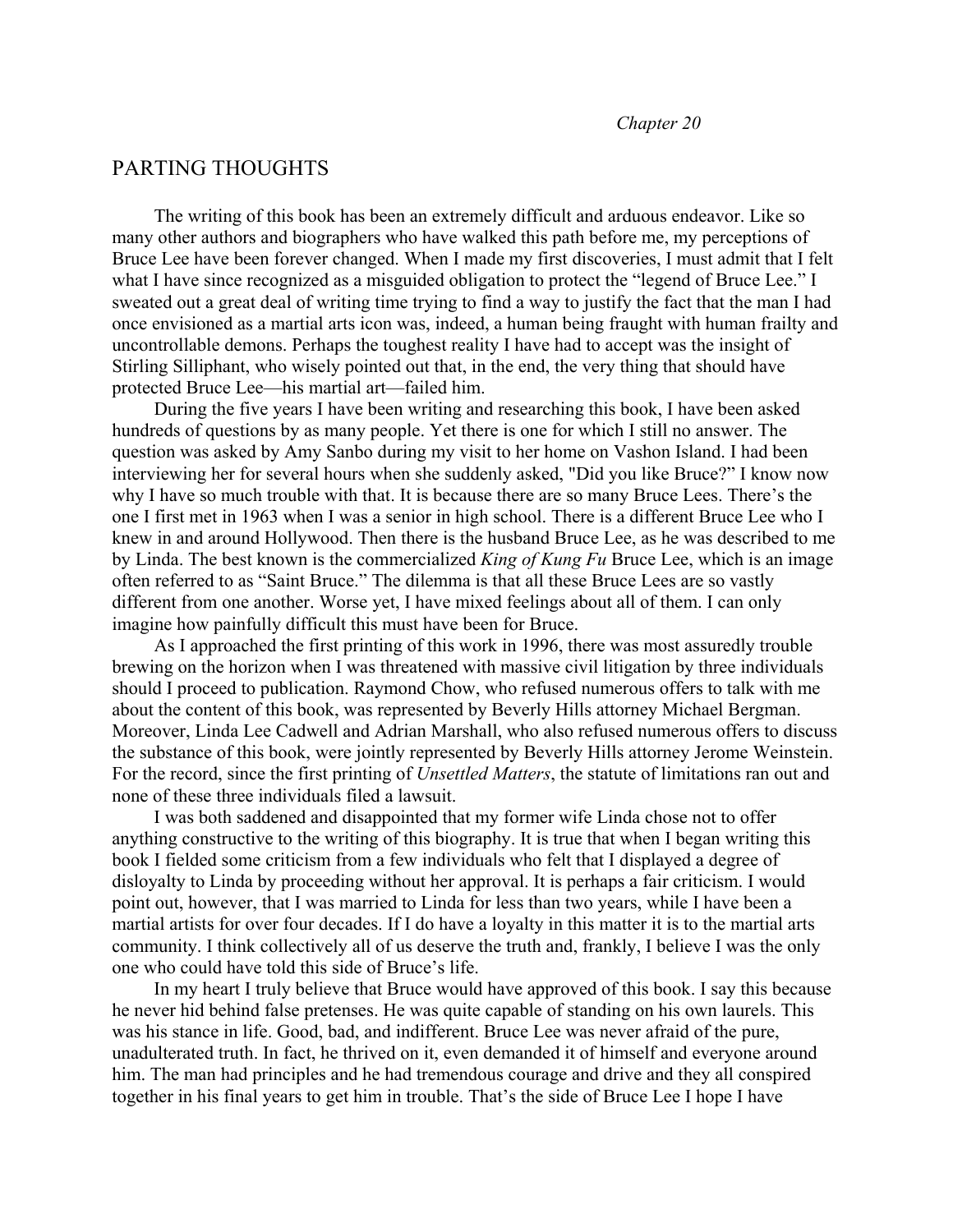addressed. Why? What more can one ask of a fellow human being than to honestly share with us his life's greatest obstacles? To tell us about how he got in a jam and what he did to get out of it. As parents we don't do our children any favor by sitting around trying to convince them how great we are. They don't want to hear that. They want to know about how we get through life's problems. And it doesn't make Bruce a lesser person. Quite the contrary, it gives him uniqueness because he was fortunate enough to live the life he led and to learn and to move forward with his own spiritual development. But it's of no value to any of us who remain behind if we aren't told the truth. This is why I wrote this book. I felt the time had come that we embrace Bruce Lee as a human being. All of us. We've become a society that thrives on truth. We're tired of being manipulated. There is great harm in fictionalizing Bruce Lee. I think it's damaging to the young people who walk into martial arts schools all over the world. We have great martial artists in this country who have to one degree or another stood in Bruce's shadow for the past twenty-nine years and all in the name of commercializing one man for the financial gain of a handful of individuals. This isn't to take anything away from Bruce. He will forever have his place in the martial arts. The man was a legendary shaker and a mover. Back then Bruce did some long overdue housecleaning. Thanks to Bruce they'll never again come a day where a man appoints himself a master and rises above the masses on some cloud of mystique without "proving himself," as Bruce used to say, and on a fairly regular basis. And we can all be proud of him for the tremendous contribution he's made to the art, but we have to put things in their proper perspective.

 I wrote this book in the spirit of helping an old friend clean up the mess he left behind. This isn't solely about examining the possibility that someone or some group of people got away with a serious crime. Yes, that's a part of Bruce's past that's extremely important to me, but this book equally addresses the future. There are young people out there who can benefit greatly by knowing what happened to Bruce Lee. Despite how Bruce died, the pain and suffering that surrounded him and everyone around him in the final three years of his life would never have happened had he not become swept away by a current of obsessive living and mind sets.

 Linda has often been quoted as saying that Bruce was a man who could do the things he said that he could. I wholeheartedly agree with her on this point. We can't change the past, but we can alter the future for the better if we stay as close to the truth as possible. As famed attorney Gerry Spence once wisely stated, we need to stick to the truth. For when we don't, halftruths eventually become whole lies.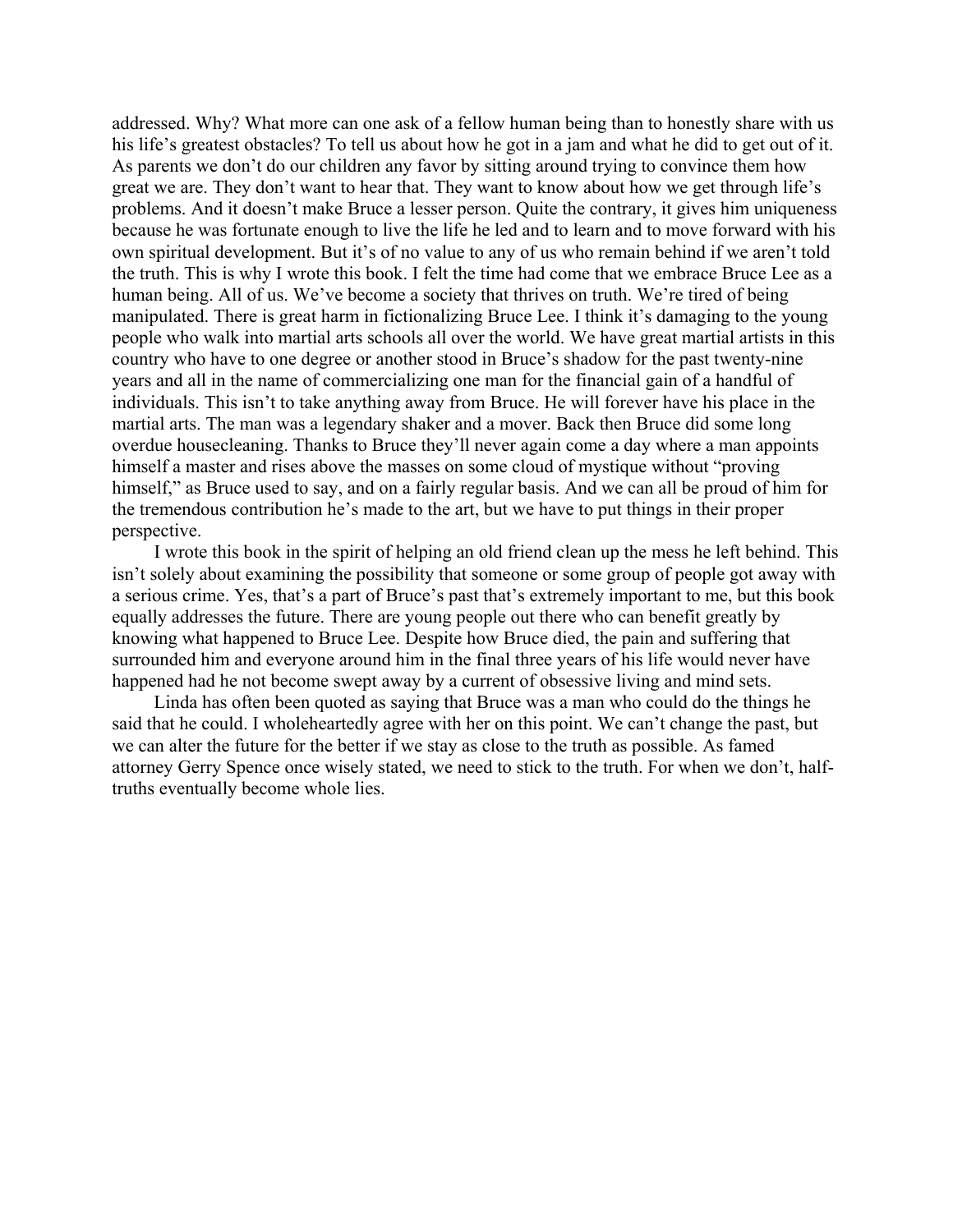### *Bibliography*

Books:

Barnhart, Edward R. Publisher. *Physicians' Desk Reference*. Oradell, New Jersey. Medical Economics Company, Inc. 1992

Berkow, Robert, M.D., Editor-in-Chief. *The Merck Manual 15th Edition*. Rahway, New Jersey. Merck Sharp & Dohme Research Laboratories. 1987.

Block, Alex Ben. *The Legend of Bruce Lee*. New York; Dell Publishing Co., Inc. 1974

Cleary, Thomas. *The Japanese Art of War*. Boston & London. Shambhala. 1992

Clouse, Robert. *Bruce Lee: The Biography*. Burbank, CA. Unique Publications, Inc. 1988

Gia-Fu Feng and Jane English. *Tao Lao Tsu Te Ching*. Vintage Books; Random House, New York. 1972.

Hill, Napoleon. *Think & Grow Rich*. Fawcett Books, New York. 1960.

Hui Fai, Editor. *Bruce Lee: The Fighting Spirit*. Hong Kong, Bruce Lee JKD Society. 1978.

Inosanto, Dan. *Jeet Kune Do: The Art and Philosophy of Bruce Lee*. Los Angeles, California. Know Now Publishing Company, 1976.

Lee, Linda. *Bruce Lee: The Man Only I Knew.* New York: Warner Paperbacks, 1975.

Lee, Linda and Tom Bleecker. *The Bruce Lee Story*. Burbank, CA. Ohara Publications, 1989.

Mushashi, Miyamoto. *A Book of Five Rings*. Woodstock, New York. The Overlook Press. 1982.

Nitobe, Inazo. *Bushido: the Warrior's Code*. Burbank, California. Ohara Publications, Inc. 1979.

Posner, Gerald L. *Warlords of Crime, Chinese Secret Societies—the New Mafia*. New York, McGraw Hill. 1988.

Robbins, Anthony. *Unlimited Power*. New York, Fawcett Columbine. 1986.

Speransky, A.D. *The Revolutionary Pathology of A.D. Speransky*. Frontiers of Medicine. 1986.

Thomas, Bruce. *Bruce Lee: Fighting Spirit*. Berkeley, California. Frog, Ltd. 1994.

Wong, Shun-leung. *Reminiscence of Bruce Lee*. Hong Kong, Bruce Lee JKD Society. Hui Fai, Editor. 1978.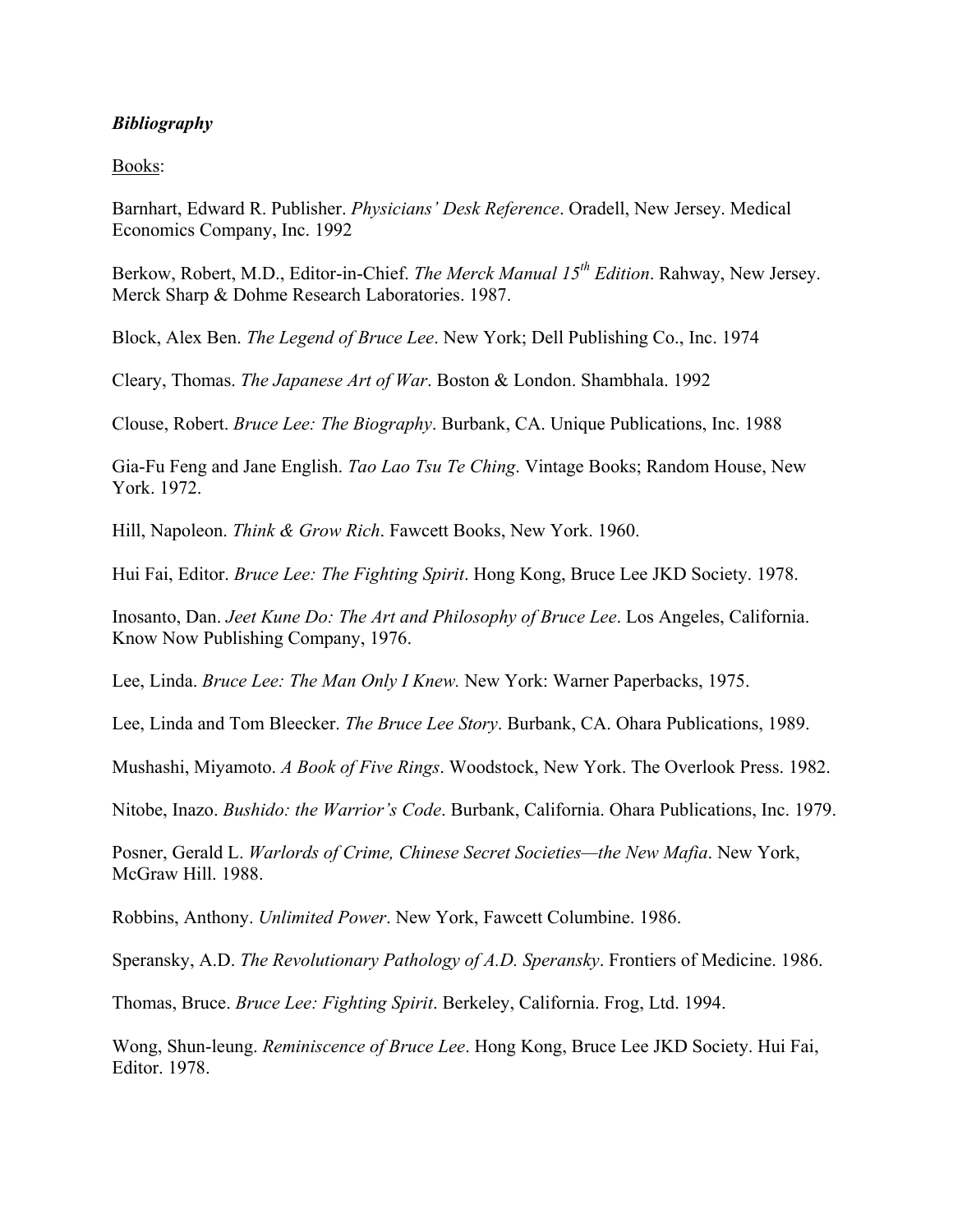Yip, Chun Master. *116 Wing Tsun Dummy Techniques*. Leung Ting Publications, Hong Kong. 1981.

### Magazines and government publications:

*Asian Organized Crime*: United States Senate Subcommittee on Investigations; 102 Congress. U.S. Government Printing Office, Washington. 1992

*Asian Organized Crime: The New International Criminal*. United States Senate Subcommittee on Investigations; 102 Congress. U.S. Government Printing Office, Washington. 1992

Suen, Andy. February 28, 1992. *Deposition of 92 Productions Corp*. Senate Permanent Subcommittee of Investigations Exhibit #72.

Chan, Robert (deposition transcript, Pages 1 - 51) United States Senate Permanent Subcommittee on Investigations, Committee on Governmental Affairs. Asian Organized Crime. Miller Reporting Company, Inc. Washington, DC, June 9, 1992.

Quach, Calvin Thuymy (deposition transcript, Pages  $1 - 87$ ) United States Senate Permanent Subcommittee on Investigations, Committee on Governmental Affairs. Asian Organized Crime. Miller Reporting Company, Inc., Washington DC. April 9, 1992.

*Black Belt* magazine. Rainbow Publications, Santa Clarita, California. April 1993 edition. "Bruce Lee's Jeet Kune Do vs. Ed Parker's Kenpo Karate."

*Black Belt* magazine. Rainbow Publications, Santa Clarita, California. April 1991 edition. Special Ed Parker Memorial Section.

*Black Belt* magazine. Rainbow Publications, Santa Clarita, California. July 1992 edition. "Bruce and Kareem! Black Belt Goes One on One with Former Hoop Star and Student of Bruce Lee!"

*Black Belt* magazine. Rainbow Publications, Santa Clarita, California. November 1992 edition. "Chuck Norris' Anti-Drug Program."

*Black Belt* magazine. Rainbow Publications, Santa Clarita, California. December 1995 edition. "Black Market Bruce Lee: the Dragon's Bootleg Videotapes."

Jules Brown and Helen Lee. *The Real Guide / Hong Kong and Macau*. United States and Canada, Prentice Hall. 1991.

*Bruce Lee: His Privacy and Anecdotes*. Hong Kong, Bruce Lee JKD Soceity. Hui Fai, Editor. 1978.

*Bruce Lee, the Untold Story*. Hollywood, California. CFW Enterprises. 1979.